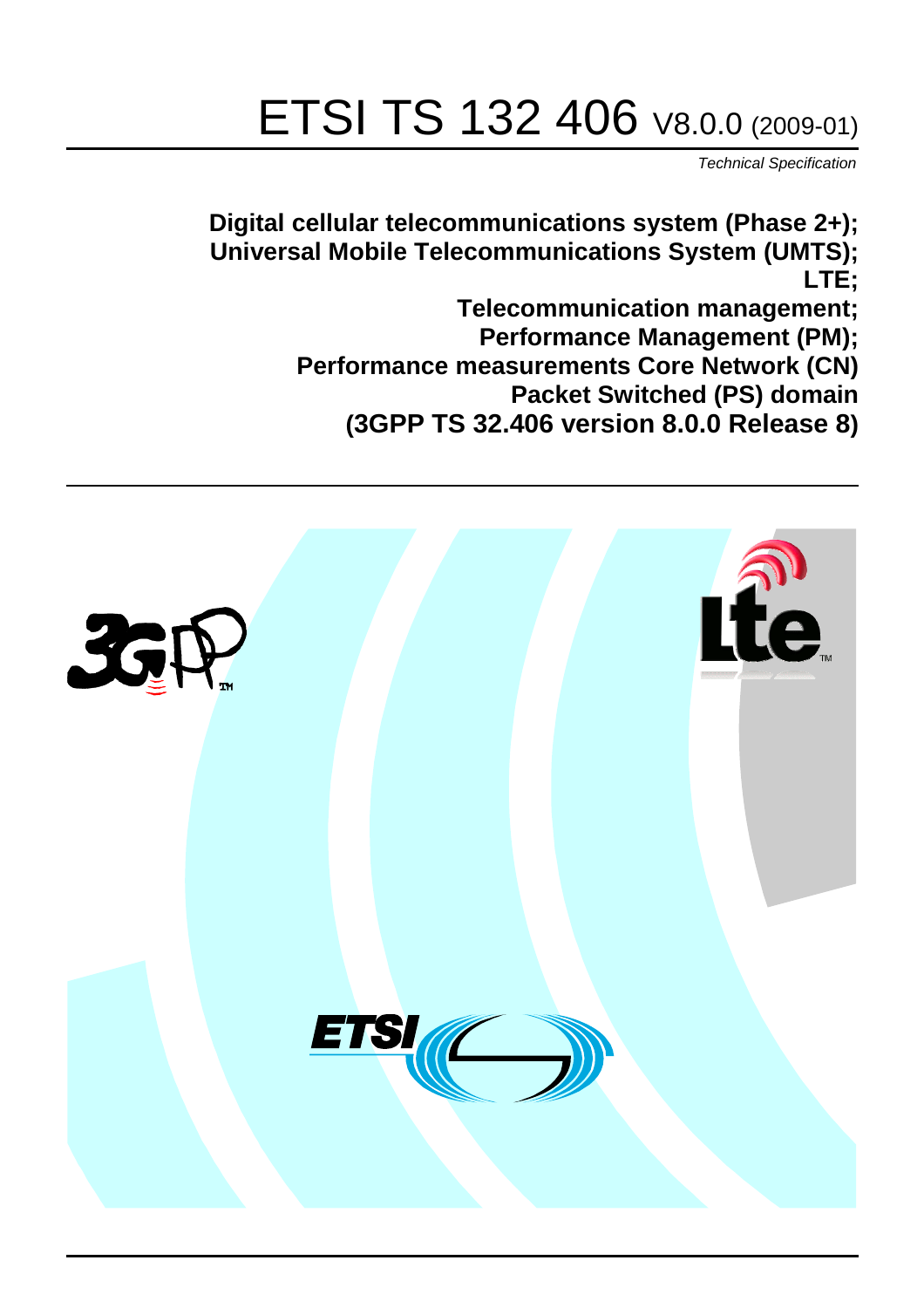Reference RTS/TSGS-0532406v800

Keywords

GSM, LTE, UMTS

#### *ETSI*

#### 650 Route des Lucioles F-06921 Sophia Antipolis Cedex - FRANCE

Tel.: +33 4 92 94 42 00 Fax: +33 4 93 65 47 16

Siret N° 348 623 562 00017 - NAF 742 C Association à but non lucratif enregistrée à la Sous-Préfecture de Grasse (06) N° 7803/88

#### *Important notice*

Individual copies of the present document can be downloaded from: [http://www.etsi.org](http://www.etsi.org/)

The present document may be made available in more than one electronic version or in print. In any case of existing or perceived difference in contents between such versions, the reference version is the Portable Document Format (PDF). In case of dispute, the reference shall be the printing on ETSI printers of the PDF version kept on a specific network drive within ETSI Secretariat.

Users of the present document should be aware that the document may be subject to revision or change of status. Information on the current status of this and other ETSI documents is available at <http://portal.etsi.org/tb/status/status.asp>

If you find errors in the present document, please send your comment to one of the following services: [http://portal.etsi.org/chaircor/ETSI\\_support.asp](http://portal.etsi.org/chaircor/ETSI_support.asp)

#### *Copyright Notification*

No part may be reproduced except as authorized by written permission. The copyright and the foregoing restriction extend to reproduction in all media.

> © European Telecommunications Standards Institute 2009. All rights reserved.

**DECT**TM, **PLUGTESTS**TM, **UMTS**TM, **TIPHON**TM, the TIPHON logo and the ETSI logo are Trade Marks of ETSI registered for the benefit of its Members.

**3GPP**TM is a Trade Mark of ETSI registered for the benefit of its Members and of the 3GPP Organizational Partners. **LTE**™ is a Trade Mark of ETSI currently being registered

for the benefit of its Members and of the 3GPP Organizational Partners.

**GSM**® and the GSM logo are Trade Marks registered and owned by the GSM Association.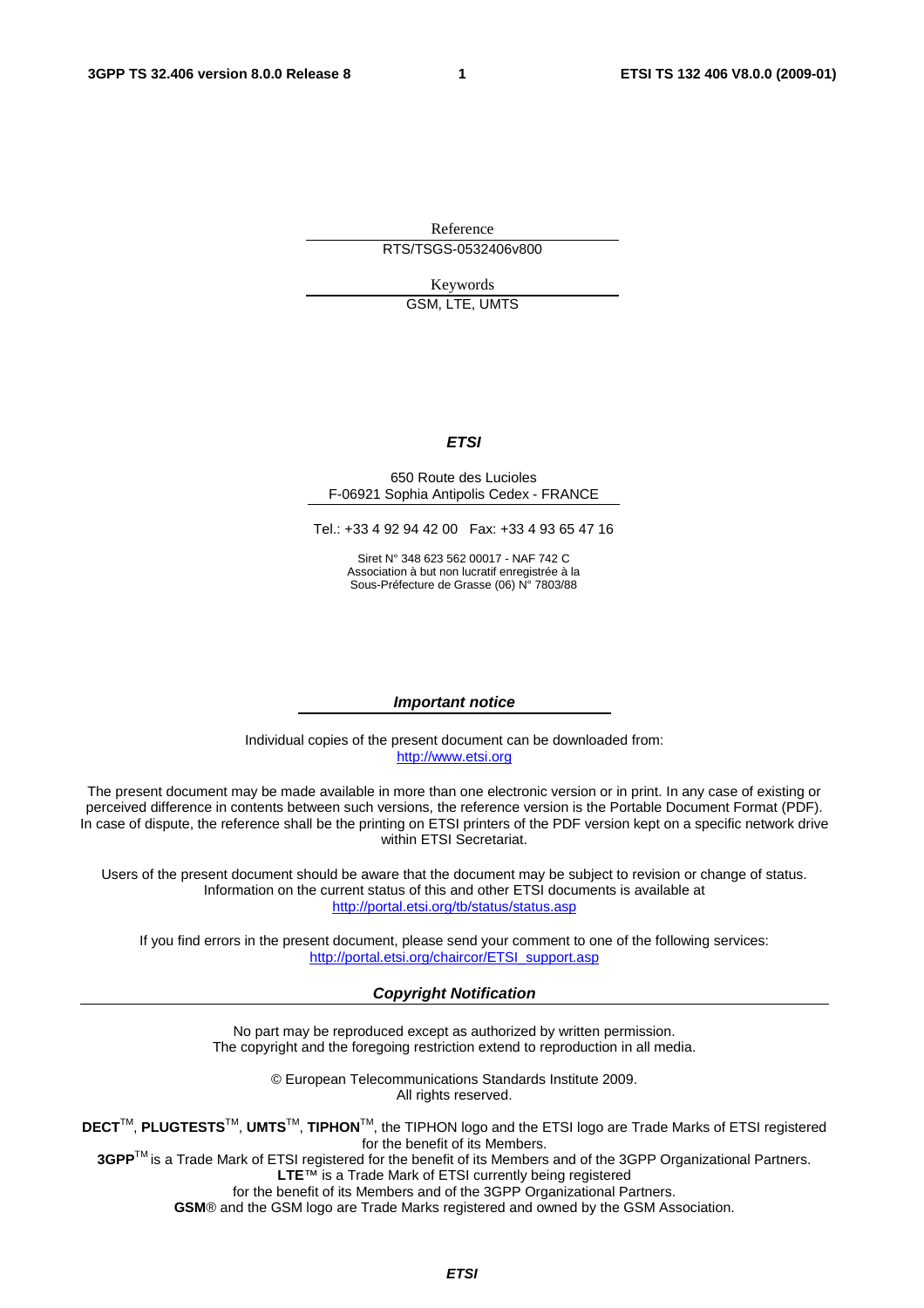### Intellectual Property Rights

IPRs essential or potentially essential to the present document may have been declared to ETSI. The information pertaining to these essential IPRs, if any, is publicly available for **ETSI members and non-members**, and can be found in ETSI SR 000 314: *"Intellectual Property Rights (IPRs); Essential, or potentially Essential, IPRs notified to ETSI in respect of ETSI standards"*, which is available from the ETSI Secretariat. Latest updates are available on the ETSI Web server ([http://webapp.etsi.org/IPR/home.asp\)](http://webapp.etsi.org/IPR/home.asp).

Pursuant to the ETSI IPR Policy, no investigation, including IPR searches, has been carried out by ETSI. No guarantee can be given as to the existence of other IPRs not referenced in ETSI SR 000 314 (or the updates on the ETSI Web server) which are, or may be, or may become, essential to the present document.

### Foreword

This Technical Specification (TS) has been produced by ETSI 3rd Generation Partnership Project (3GPP).

The present document may refer to technical specifications or reports using their 3GPP identities, UMTS identities or GSM identities. These should be interpreted as being references to the corresponding ETSI deliverables.

The cross reference between GSM, UMTS, 3GPP and ETSI identities can be found under [http://webapp.etsi.org/key/queryform.asp.](http://webapp.etsi.org/key/queryform.asp)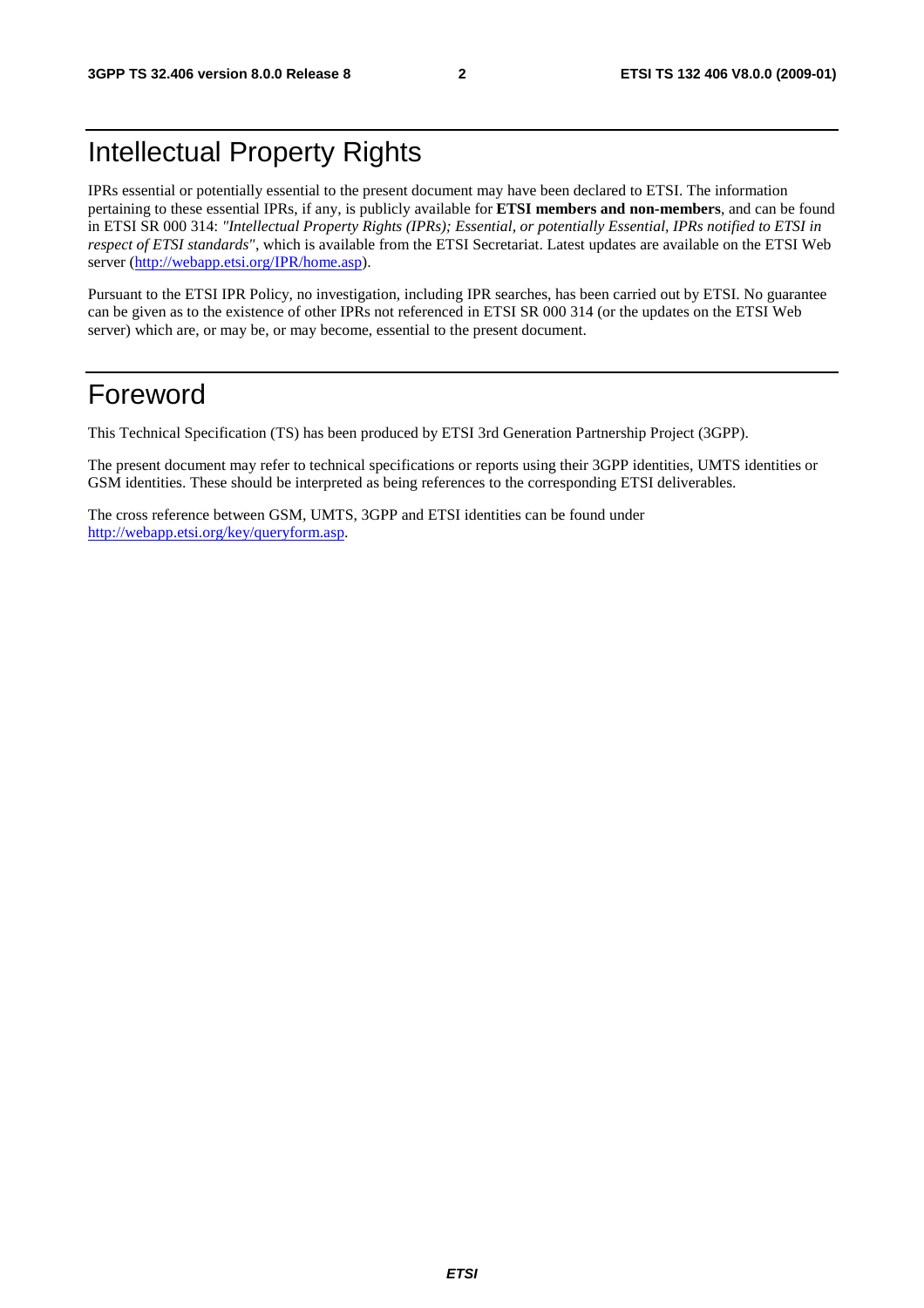## **Contents**

| 1        |                                                                                         |  |  |
|----------|-----------------------------------------------------------------------------------------|--|--|
| 2        |                                                                                         |  |  |
| 3        |                                                                                         |  |  |
| 3.1      |                                                                                         |  |  |
| 3.2      |                                                                                         |  |  |
| 4        |                                                                                         |  |  |
| 4.1      |                                                                                         |  |  |
| 4.1.1    |                                                                                         |  |  |
| 4.1.1.1  |                                                                                         |  |  |
| 4.1.1.2  |                                                                                         |  |  |
| 4.1.1.3  |                                                                                         |  |  |
| 4.1.1.4  |                                                                                         |  |  |
| 4.1.2    |                                                                                         |  |  |
| 4.1.2.1  |                                                                                         |  |  |
| 4.1.2.2  |                                                                                         |  |  |
| 4.1.2.3  |                                                                                         |  |  |
| 4.1.3    |                                                                                         |  |  |
| 4.1.3.1  |                                                                                         |  |  |
| 4.1.4    |                                                                                         |  |  |
| 4.1.4.1  |                                                                                         |  |  |
| 4.1.4.2  |                                                                                         |  |  |
| 4.1.5    |                                                                                         |  |  |
| 4.1.5.1  |                                                                                         |  |  |
| 4.1.5.2  |                                                                                         |  |  |
| 4.1.5.3  |                                                                                         |  |  |
| 4.1.6    |                                                                                         |  |  |
| 4.1.6.1  |                                                                                         |  |  |
| 4.1.6.2  |                                                                                         |  |  |
| 4.1.6.3  |                                                                                         |  |  |
| 4.1.6.4  |                                                                                         |  |  |
| 4.1.7    |                                                                                         |  |  |
| 4.1.7.1  |                                                                                         |  |  |
| 4.1.8    |                                                                                         |  |  |
| 4.1.8.1  |                                                                                         |  |  |
| 4.1.8.2  |                                                                                         |  |  |
| 4.1.8.3  |                                                                                         |  |  |
| 4.1.8.4  |                                                                                         |  |  |
| 4.1.9    |                                                                                         |  |  |
| 4.1.9.1  |                                                                                         |  |  |
| 4.1.10   |                                                                                         |  |  |
| 4.1.10.1 |                                                                                         |  |  |
| 4.1.10.2 |                                                                                         |  |  |
| 4.1.10.3 |                                                                                         |  |  |
| 4.1.11   | "Combined RA/LA with IMSI Attach" intra-SGSN Routing Area update procedures 27          |  |  |
| 4.1.11.1 | Attempted "combined RA/LA with IMSI Attach" intra-SGSN Routing Area update procedures27 |  |  |
| 4.1.11.2 | Failed "combined RA/LA with IMSI Attach" intra-SGSN Routing Area update procedures27    |  |  |
| 4.1.12   |                                                                                         |  |  |
| 4.1.12.1 |                                                                                         |  |  |
| 4.1.12.2 |                                                                                         |  |  |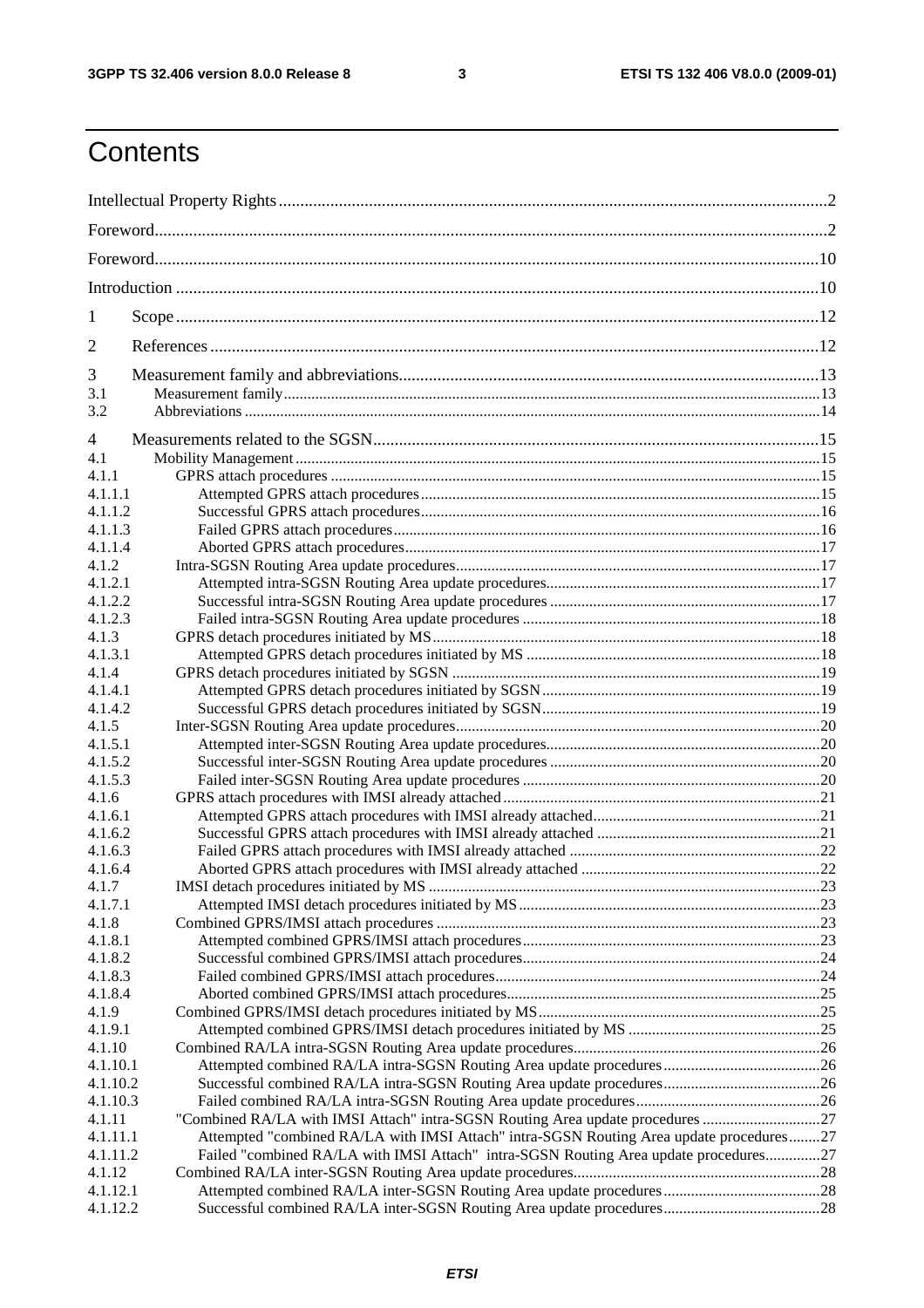| 4.1.12.3   |                                                                                            |  |
|------------|--------------------------------------------------------------------------------------------|--|
| 4.1.13     | "Combined RA/LA with IMSI Attach" inter-SGSN Routing Area update procedures 29             |  |
| 4.1.13.1   | Attempted "combined RA/LA with IMSI Attach" inter-SGSN Routing Area update procedures29    |  |
| 4.1.13.2   | Failed "combined RA/LA with IMSI Attach" inter-SGSN Routing Area update procedures30       |  |
| 4.1.14     |                                                                                            |  |
| 4.1.15     |                                                                                            |  |
| 4.1.15.1   |                                                                                            |  |
| 4.1.15.2   |                                                                                            |  |
| 4.1.15.3   |                                                                                            |  |
| 4.1.16     |                                                                                            |  |
| 4.1.16.1   |                                                                                            |  |
| 4.1.16.2   |                                                                                            |  |
| 4.1.16.3   |                                                                                            |  |
| 4.1.17     |                                                                                            |  |
| 4.1.17.1   |                                                                                            |  |
| 4.1.18     |                                                                                            |  |
| 4.1.19     |                                                                                            |  |
| 4.1.20     |                                                                                            |  |
| 4.1.20.1   |                                                                                            |  |
| 4.1.20.1.1 |                                                                                            |  |
| 4.1.20.1.2 |                                                                                            |  |
| 4.1.20.1.3 |                                                                                            |  |
| 4.1.20.2   |                                                                                            |  |
| 4.1.20.2.1 |                                                                                            |  |
| 4.1.20.2.2 |                                                                                            |  |
| 4.1.20.2.3 |                                                                                            |  |
| 4.1.21     |                                                                                            |  |
| 4.1.21.1   |                                                                                            |  |
| 4.1.21.1.1 |                                                                                            |  |
| 4.1.21.1.2 |                                                                                            |  |
| 4.1.21.1.3 |                                                                                            |  |
| 4.1.21.2   |                                                                                            |  |
| 4.1.21.2.1 |                                                                                            |  |
| 4.1.21.2.2 |                                                                                            |  |
| 4.1.21.2.3 |                                                                                            |  |
| 4.1.22     |                                                                                            |  |
| 4.1.22.1   |                                                                                            |  |
| 4.1.22.2   |                                                                                            |  |
| 4.1.22.3   |                                                                                            |  |
| 4.1.23     |                                                                                            |  |
| 4.1.23.1   |                                                                                            |  |
| 4.1.23.2   |                                                                                            |  |
| 4.1.23.3   |                                                                                            |  |
| 4.1.24     |                                                                                            |  |
| 4.1.24.1   |                                                                                            |  |
| 4.1.24.2   |                                                                                            |  |
| 4.1.24.3   |                                                                                            |  |
| 4.1.25     |                                                                                            |  |
| 4.1.25.1   |                                                                                            |  |
| 4.1.25.2   |                                                                                            |  |
| 4.1.25.3   |                                                                                            |  |
| 4.1.26     |                                                                                            |  |
| 4.1.27     |                                                                                            |  |
| 4.1.28     |                                                                                            |  |
| 4.1.29     |                                                                                            |  |
| 4.1.30     |                                                                                            |  |
| 4.1.30.1   |                                                                                            |  |
| 4.1.30.2   |                                                                                            |  |
| 4.1.30.3   |                                                                                            |  |
| 4.1.31     |                                                                                            |  |
| 4.1.32     | InsertSubscriberData requests received from a HLR during GPRS Update Location procedure 44 |  |
|            |                                                                                            |  |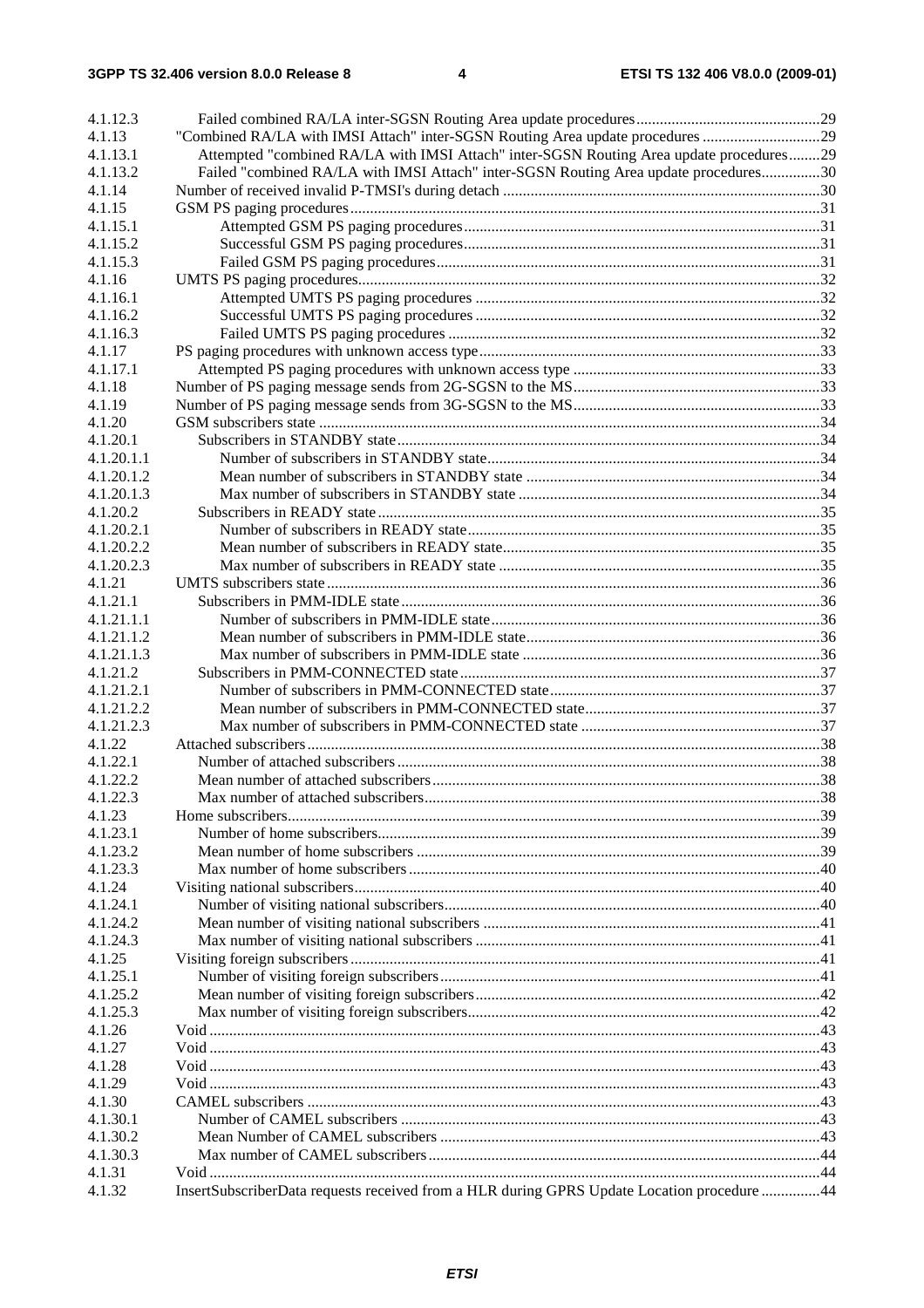| 4.1.32.1 | Attempted InsertSubscriberData requests received from a HLR during GPRS Update Location           |  |
|----------|---------------------------------------------------------------------------------------------------|--|
|          |                                                                                                   |  |
| 4.1.33   |                                                                                                   |  |
| 4.1.33.1 |                                                                                                   |  |
| 4.1.33.2 |                                                                                                   |  |
| 4.1.34   | CancelLocation requests received from an HLR-operator, in case of a HLR-initiated Detach 45       |  |
| 4.1.34.1 | Attempted CancelLocation requests received from an HLR-operator, in case of a HLR-initiated       |  |
| 4.1.35   | CancelLocation requests received from a HLR due to a SGSN-change (previous SGSN)46                |  |
| 4.1.35.1 | Attempted CancelLocation requests received from a HLR due to a SGSN-change (previous              |  |
| 4.1.36   | Reset requests received from a HLR due to an HLR restart, indicating that a failure occurred 46   |  |
| 4.1.36.1 | Attempted Reset requests received from a HLR due to an HLR restart, indicating that a failure     |  |
| 4.1.37   |                                                                                                   |  |
| 4.1.37.1 |                                                                                                   |  |
| 4.1.37.2 |                                                                                                   |  |
| 4.1.37.3 |                                                                                                   |  |
| 4.2      |                                                                                                   |  |
| 4.2.1    | Insert Subscriber Data requests received from a HLR due to an HLR-operator intervention48         |  |
| 4.2.1.1  | Attempted Insert Subscriber Data requests received from a HLR due to an HLR-operator              |  |
| 4.2.2    | Delete Subscriber Data requests received from a HLR due to an HLR-operator intervention 48        |  |
| 4.2.2.1  | Attempted Delete Subscriber Data requests received from a HLR due to an HLR-operator              |  |
| 4.3      |                                                                                                   |  |
| 4.3.1    |                                                                                                   |  |
| 4.3.1.1  |                                                                                                   |  |
| 4.3.1.2  |                                                                                                   |  |
| 4.3.1.3  |                                                                                                   |  |
| 4.3.1.4  |                                                                                                   |  |
| 4.3.2    |                                                                                                   |  |
| 4.3.2.1  |                                                                                                   |  |
| 4.3.2.2  |                                                                                                   |  |
| 4.3.2.3  | Failed inter 3G-SGSN SRNS Relocations, due to internal reasons, counted in the old 3G-SGSN51      |  |
| 4.3.2.4  | Failed inter 3G-SGSN SRNS Relocations, due to external reasons, counted in the old 3G-SGSN 51     |  |
| 4.3.3    |                                                                                                   |  |
| 4.3.3.1  |                                                                                                   |  |
| 4.3.3.2  |                                                                                                   |  |
| 4.4      |                                                                                                   |  |
| 4.4.1    |                                                                                                   |  |
| 4.4.1.1  |                                                                                                   |  |
| 4.4.1.2  |                                                                                                   |  |
| 4.4.2    |                                                                                                   |  |
| 4.4.2.1  |                                                                                                   |  |
| 4.4.2.2  |                                                                                                   |  |
| 4.4.3    | Identification information requests sent to a partner (previous) SGSN for subscribers registering |  |
| 4.4.3.1  | Attempted identification information requests sent to a partner (previous) SGSN for subscribers   |  |
| 4.4.3.2  | Successful replied identification information requests that were sent to a partner (previous)     |  |
| 4.4.4    |                                                                                                   |  |
| 4.4.4.1  |                                                                                                   |  |
| 4.4.4.2  |                                                                                                   |  |
| 4.4.5    | Authentication procedures that are started within this SGSN area for a subscriber using a SIM 56  |  |
| 4.4.5.1  | Attempted authentication procedures that are started within this SGSN area for a subscriber       |  |
|          |                                                                                                   |  |
| 4.4.5.2  | Successful authentication procedures within this SGSN area, for a subscriber using a SIM 56       |  |
| 4.4.6    | Authentication procedures that are started within this SGSN area for a subscriber using a USIM 57 |  |
| 4.4.6.1  | Attempted authentication procedures that are started within this SGSN area for a subscriber       |  |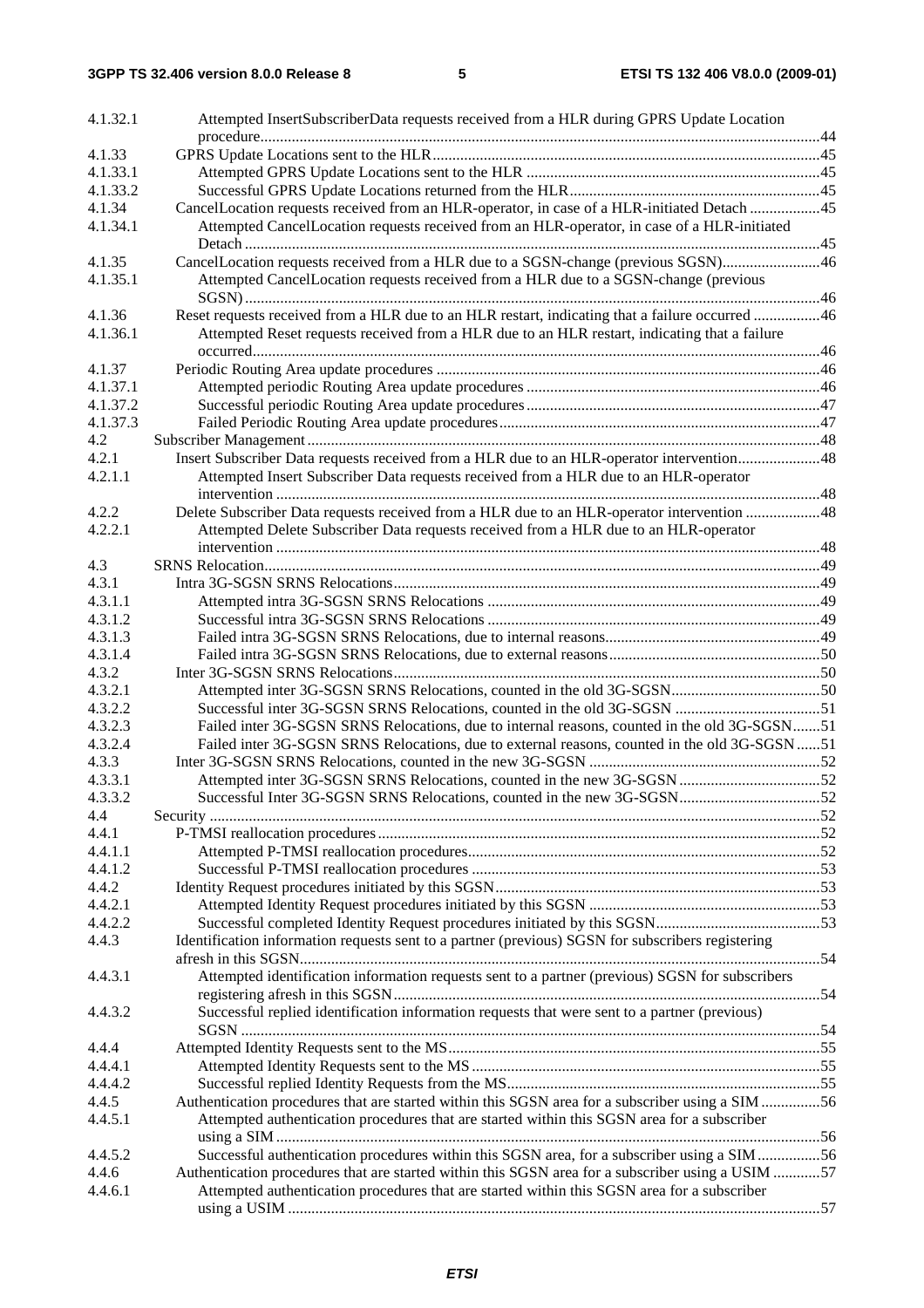| 4.4.6.2              | Successful authentication procedures within this SGSN area, for a subscriber using a USIM 57       |  |
|----------------------|----------------------------------------------------------------------------------------------------|--|
| 4.4.6.3              |                                                                                                    |  |
| 4.4.7                | Identification information requests that were received from a partner (new) SGSN for subscribers   |  |
|                      |                                                                                                    |  |
| 4.4.7.1              | Attempted identification information requests that were received from a partner (new) SGSN for     |  |
|                      |                                                                                                    |  |
| 4.4.7.2              | Successfully replied identification information requests that were received from a partner (new)   |  |
|                      |                                                                                                    |  |
| 4.4.8                | SGSN context requests sent to a partner (previous) SGSN for subscribers registering afresh in this |  |
|                      |                                                                                                    |  |
| 4.4.8.1              | Attempted SGSN context requests sent to a partner (previous) SGSN for subscribers registering      |  |
|                      |                                                                                                    |  |
| 4.4.8.2              | Successfully replied SGSN context requests that were sent to a partner (previous) SGSN 59          |  |
| 4.4.9                | SGSN context requests received from a partner (new) SGSN for a subscriber de-registering from      |  |
|                      |                                                                                                    |  |
| 4.4.9.1              | Attempted SGSN context requests received from a partner (new) SGSN for a subscriber de-            |  |
|                      |                                                                                                    |  |
| 4.4.9.2              |                                                                                                    |  |
| 4.4.10               | Number of P-TMSI - IMSI correlation failures (User Identity Confidentiality (TS 23.060 [2]))61     |  |
| 4.4.11               |                                                                                                    |  |
| 4.4.11.1<br>4.4.11.2 |                                                                                                    |  |
| 4.4.12               |                                                                                                    |  |
| 4.4.12.1             |                                                                                                    |  |
|                      |                                                                                                    |  |
| 4.4.12.2             |                                                                                                    |  |
| 4.4.12.3             |                                                                                                    |  |
| 4.4.12.4             |                                                                                                    |  |
| 4.4.13               |                                                                                                    |  |
| 4.4.13.1             |                                                                                                    |  |
| 4.4.13.2             |                                                                                                    |  |
| 4.4.13.3             | Number of empty responses to the MAP V1 request for authentication sets that were sent to the      |  |
|                      |                                                                                                    |  |
| 4.4.14<br>4.4.14.1   |                                                                                                    |  |
| 4.4.14.2             |                                                                                                    |  |
| 4.4.14.3             |                                                                                                    |  |
|                      | Number of empty responses to the MAP V3 request for authentication sets that were sent to the      |  |
| 4.5                  |                                                                                                    |  |
| 4.6                  |                                                                                                    |  |
| 4.6.1                |                                                                                                    |  |
| 4.6.1.1              |                                                                                                    |  |
| 4.6.1.2              |                                                                                                    |  |
| 4.6.1.3              |                                                                                                    |  |
| 4.6.2                |                                                                                                    |  |
| 4.6.2.1              |                                                                                                    |  |
| 4.6.2.2              |                                                                                                    |  |
| 4.6.3                |                                                                                                    |  |
| 4.6.4                |                                                                                                    |  |
| 4.6.4.1              |                                                                                                    |  |
| 4.6.4.2              |                                                                                                    |  |
| 4.6.5                |                                                                                                    |  |
| 4.6.6                |                                                                                                    |  |
| 4.6.6.1              |                                                                                                    |  |
| 4.6.6.2              |                                                                                                    |  |
| 4.6.6.3              |                                                                                                    |  |
| 4.6.7                |                                                                                                    |  |
| 4.6.8                |                                                                                                    |  |
| 4.6.8.1              |                                                                                                    |  |
| 4.6.8.2              |                                                                                                    |  |
| 4.6.9                |                                                                                                    |  |
| 4.6.9.1              |                                                                                                    |  |
| 4.6.9.2              |                                                                                                    |  |
|                      |                                                                                                    |  |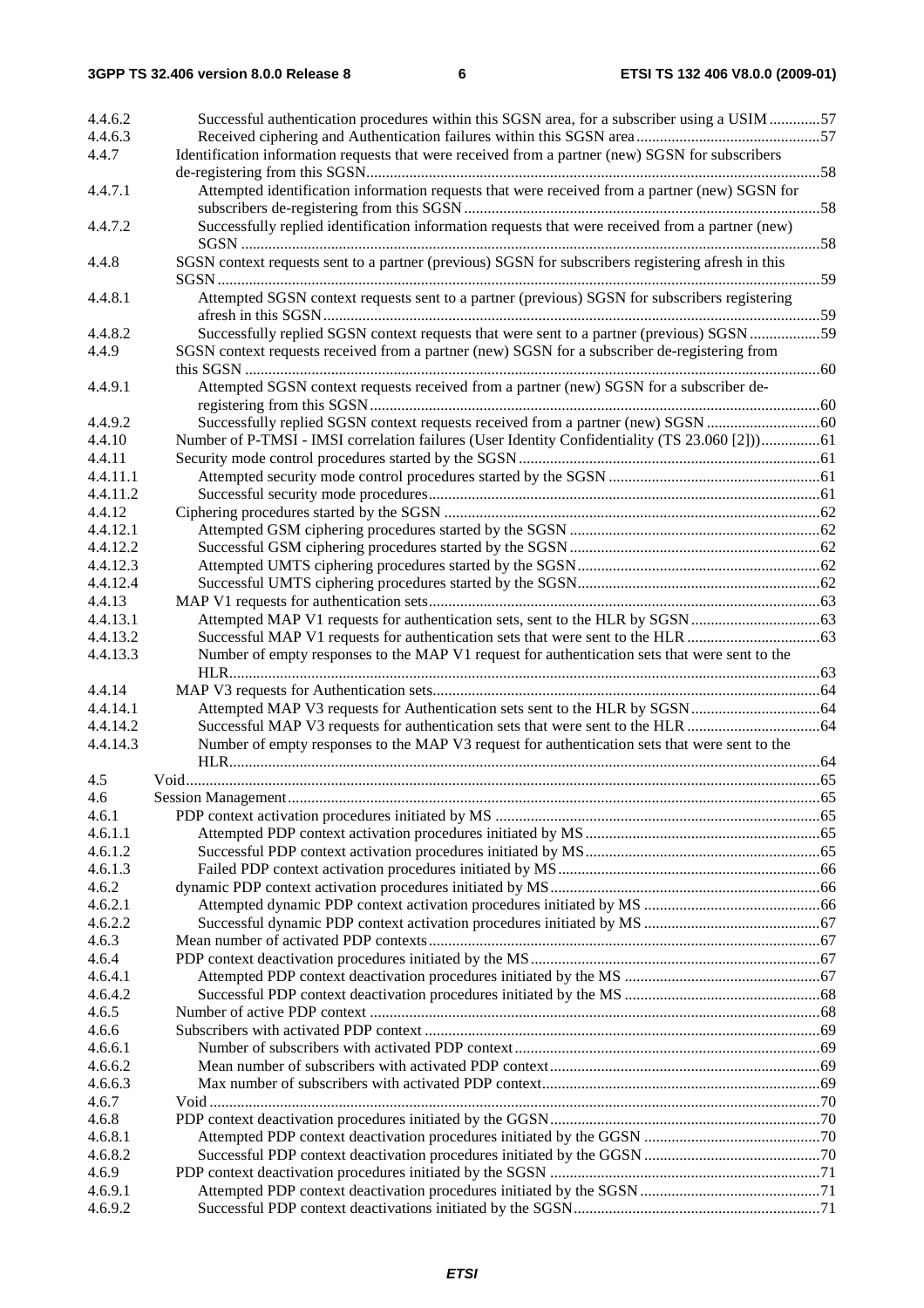| 4.6.9.3  |                                                                                               |  |
|----------|-----------------------------------------------------------------------------------------------|--|
|          |                                                                                               |  |
| 4.6.10   |                                                                                               |  |
| 4.6.10.1 |                                                                                               |  |
| 4.6.10.2 |                                                                                               |  |
| 4.6.11   |                                                                                               |  |
| 4.6.11.1 |                                                                                               |  |
| 4.6.11.2 |                                                                                               |  |
| 4.6.12   |                                                                                               |  |
| 4.6.12.1 |                                                                                               |  |
| 4.6.12.2 |                                                                                               |  |
| 4.6.13   |                                                                                               |  |
| 4.6.13.1 |                                                                                               |  |
| 4.6.13.2 |                                                                                               |  |
| 4.6.14   |                                                                                               |  |
| 4.6.14.1 |                                                                                               |  |
| 4.6.14.2 |                                                                                               |  |
| 4.6.15   |                                                                                               |  |
| 4.6.15.1 |                                                                                               |  |
| 4.6.15.2 |                                                                                               |  |
| 4.6.15.3 |                                                                                               |  |
| 4.6.16   |                                                                                               |  |
| 4.6.17   |                                                                                               |  |
| 4.6.18   |                                                                                               |  |
| 4.6.19   |                                                                                               |  |
|          |                                                                                               |  |
| 4.7      |                                                                                               |  |
| 4.7.1    |                                                                                               |  |
| 4.7.1.1  |                                                                                               |  |
| 4.7.1.2  |                                                                                               |  |
| 4.7.1.3  |                                                                                               |  |
| 4.8      |                                                                                               |  |
| 4.8.1    |                                                                                               |  |
| 4.8.1.1  |                                                                                               |  |
| 4.8.1.2  |                                                                                               |  |
| 4.8.1.3  | Failed intra SGSN inter system changes UMTS to GSM RAU, due to internal reasons 81            |  |
| 4.8.1.4  | Failed intra SGSN inter system changes UMTS to GSM RAU, due to external reasons81             |  |
| 4.8.2    |                                                                                               |  |
| 4.8.2.1  |                                                                                               |  |
| 4.8.2.2  |                                                                                               |  |
| 4.8.2.3  |                                                                                               |  |
| 4.8.2.4  |                                                                                               |  |
| 4.9      |                                                                                               |  |
| 4.9.1    |                                                                                               |  |
| 4.9.1.1  |                                                                                               |  |
| 4.9.1.2  |                                                                                               |  |
| 4.9.1.3  |                                                                                               |  |
| 4.9.1.4  |                                                                                               |  |
| 4.9.2    |                                                                                               |  |
|          |                                                                                               |  |
| 4.9.2.1  |                                                                                               |  |
| 4.9.2.2  |                                                                                               |  |
| 4.9.2.3  | Number of octets of outgoing GTP data packets on the Gn interface, from SGSN to GGSN 85       |  |
| 4.9.2.4  | Number of octets of incoming GTP data packets on the Gn interface, from GGSN to SGSN 85       |  |
| 4.9.2.5  | Number of outgoing GTP signalling packets on the Gn interface, from SGSN to GGSN86            |  |
| 4.9.2.6  | Number of incoming GTP signalling packets on the Gn interface, from GGSN to SGSN 86           |  |
| 4.9.2.7  | Number of octets of outgoing GTP signalling packets on the Gn interface, from SGSN to GGSN 87 |  |
| 4.9.2.8  | Number of octets of incoming GTP signalling packets on the Gn interface, from GGSN to SGSN 87 |  |
| 4.9.2.9  |                                                                                               |  |
| 4.9.2.10 |                                                                                               |  |
| 4.9.2.11 | Number of octets of outgoing GTP data packets on the Gn interface, from SGSN to SGSN 88       |  |
| 4.9.2.12 | Number of octets of incoming GTP data packets on the Gn interface, from SGSN to SGSN 89       |  |
| 4.9.2.13 |                                                                                               |  |
| 4.9.2.14 |                                                                                               |  |
| 4.9.2.15 | Number of octets of outgoing GTP signalling packets on the Gn interface, from SGSN to SGSN90  |  |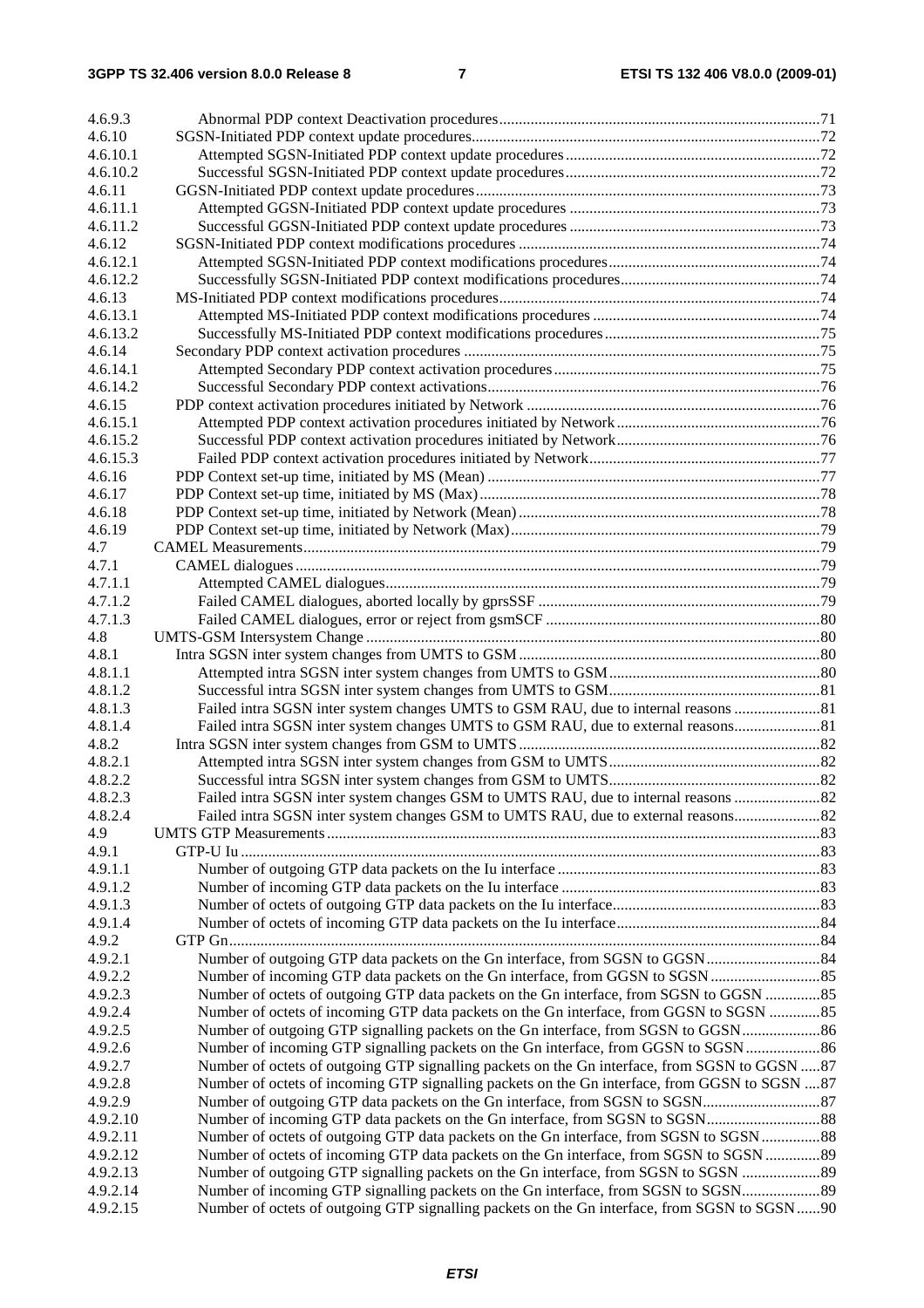| 4.9.2.16  | Number of octets of incoming GTP signalling packets on the Gn interface, from SGSN to SGSN 90   |  |
|-----------|-------------------------------------------------------------------------------------------------|--|
| 4.10      |                                                                                                 |  |
| 4.10.1    |                                                                                                 |  |
| 4.10.2    |                                                                                                 |  |
| 4.10.3    |                                                                                                 |  |
| 4.10.4    |                                                                                                 |  |
| 4.10.5    | UMTS Bearer Service time to establish Communications Management (CM) radio access               |  |
|           |                                                                                                 |  |
| 4.10.6    | UMTS Bearer Service time to establish Communications Management (CM) radio access               |  |
|           |                                                                                                 |  |
| 4.11      |                                                                                                 |  |
| 4.11.1    |                                                                                                 |  |
| 4.11.2    |                                                                                                 |  |
| 4.11.3    |                                                                                                 |  |
| 4.11.4    |                                                                                                 |  |
| 4.12      |                                                                                                 |  |
| 4.12.1    |                                                                                                 |  |
| 4.12.2    |                                                                                                 |  |
| 4.12.3    |                                                                                                 |  |
| 4.12.4    |                                                                                                 |  |
| 4.13      |                                                                                                 |  |
| 4.13.1    |                                                                                                 |  |
| 4.13.2    |                                                                                                 |  |
| 4.13.3    |                                                                                                 |  |
| 4.13.4    |                                                                                                 |  |
| 4.13.5    |                                                                                                 |  |
| 4.14      |                                                                                                 |  |
| 4.14.1    |                                                                                                 |  |
| 4.14.2    |                                                                                                 |  |
|           |                                                                                                 |  |
| 5         |                                                                                                 |  |
| 5.1       |                                                                                                 |  |
| 5.1.1     |                                                                                                 |  |
| 5.1.1.1   |                                                                                                 |  |
| 5.1.1.2   |                                                                                                 |  |
| 5.1.1.3   |                                                                                                 |  |
| 5.1.2     |                                                                                                 |  |
| 5.1.2.1   | Number of routing information requests for network-initiated session establishment attempts 101 |  |
| 5.1.2.2   | Number of routing information successful responses for network-initiated session establishment  |  |
|           |                                                                                                 |  |
| 5.1.2.3   |                                                                                                 |  |
| 5.1.2.3.1 |                                                                                                 |  |
| 5.1.2.3.2 | Failed Network-initiated session establishments - failures occurred before sending PDP          |  |
|           |                                                                                                 |  |
| 5.1.2.3.3 | Failed Network-initiated session establishments - failures occurred after sending PDP context   |  |
|           |                                                                                                 |  |
| 5.1.3     |                                                                                                 |  |
| 5.1.3.1   |                                                                                                 |  |
| 5.1.3.2   |                                                                                                 |  |
| 5.1.3.3   |                                                                                                 |  |
| 5.1.4     |                                                                                                 |  |
| 5.1.4.1   |                                                                                                 |  |
| 5.1.4.1.1 |                                                                                                 |  |
| 5.1.4.1.2 |                                                                                                 |  |
| 5.1.4.2   |                                                                                                 |  |
| 5.1.4.2.1 |                                                                                                 |  |
| 5.1.4.2.2 |                                                                                                 |  |
| 5.2       |                                                                                                 |  |
| 5.2.1     |                                                                                                 |  |
| 5.2.1.1   |                                                                                                 |  |
| 5.2.1.1.1 |                                                                                                 |  |
| 5.2.1.1.2 |                                                                                                 |  |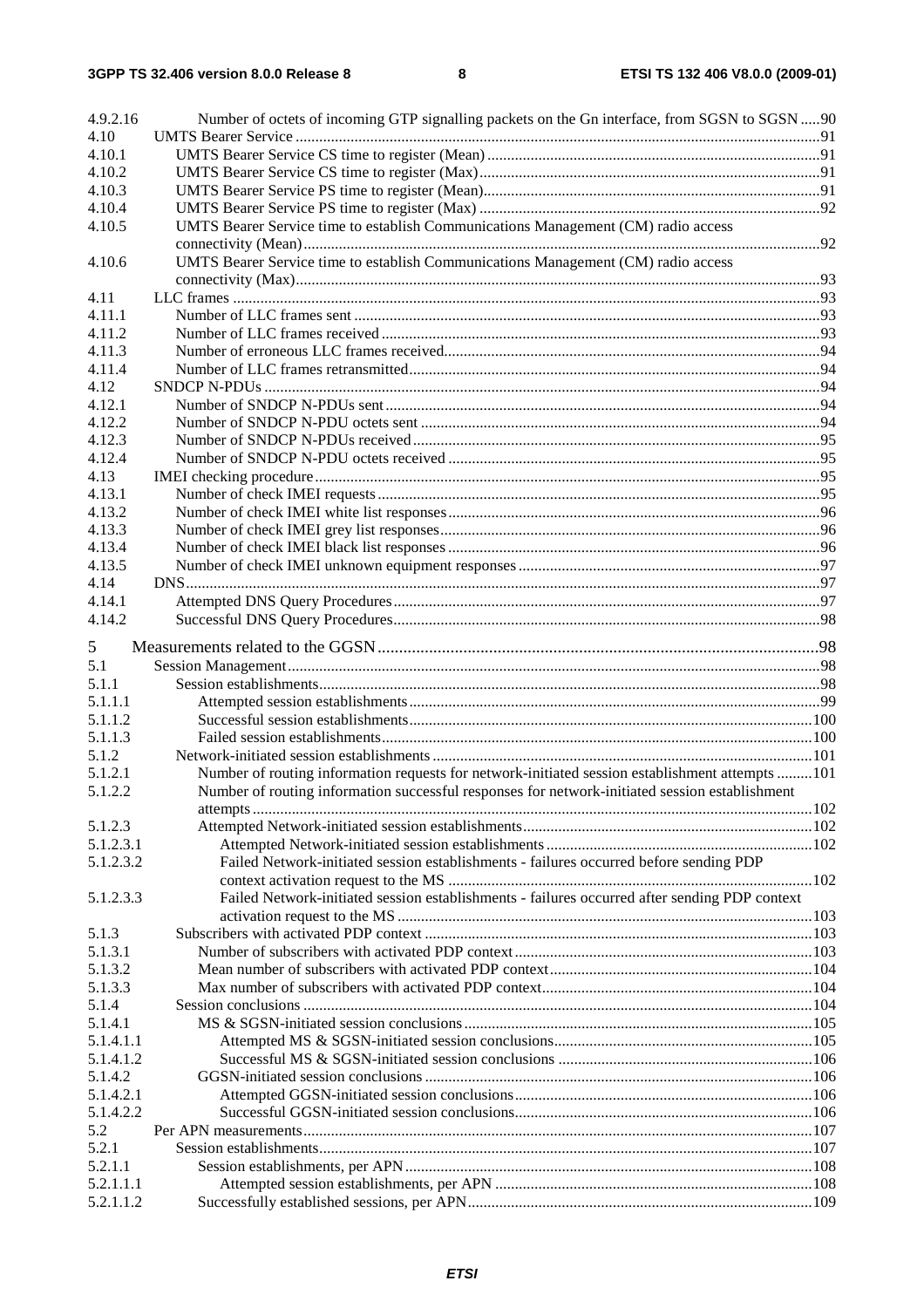#### **3GPP TS 32.406 version 8.0.0 Release 8 9 ETSI TS 132 406 V8.0.0 (2009-01)**

| Attempted session establishments with dynamic PDP address allocation required, per APN109<br>5.2.1.2.1<br>Successfully established sessions with dynamic PDP address allocation required, per APN 109<br>5.2.1.2.2<br>5.2.1.3<br>Attempted session establishments with user authentication required, per APN110<br>5.2.1.3.1<br>Failed session establishments due to user authentication failure, per APN110<br>5.2.1.3.2<br>5.2.2<br>5.2.2.1<br>5.2.2.2<br>5.2.2.3<br>5.2.2.3.1<br>Successfully performed MS & SGSN-initiated session modifications, per APN112<br>5.2.2.3.2<br>5.2.3<br>5.2.3.1<br>5.2.3.1.1<br>5.2.3.1.2<br>5.2.3.2<br>5.2.3.2.1<br>5.2.3.2.2<br>5.3<br>5.3.1<br>5.3.2<br>5.3.3<br>5.3.4<br>5.3.5<br>5.3.6<br>5.3.7<br>5.3.8<br>5.3.9<br>5.3.10<br>5.3.11<br>5.3.12<br>5.4<br>5.4.1<br>5.4.2<br>5.4.3<br>5.5<br>5.5.1<br>5.5.2<br>5.5.3<br>5.5.4<br>5.5.5<br>5.6<br>5.6.1<br>5.6.2<br><b>Annex A (informative):</b> | 5.2.1.2 | Session establishments with dynamic PDP address allocation required, per APN 109 |  |  |  |  |
|----------------------------------------------------------------------------------------------------------------------------------------------------------------------------------------------------------------------------------------------------------------------------------------------------------------------------------------------------------------------------------------------------------------------------------------------------------------------------------------------------------------------------------------------------------------------------------------------------------------------------------------------------------------------------------------------------------------------------------------------------------------------------------------------------------------------------------------------------------------------------------------------------------------------------------------|---------|----------------------------------------------------------------------------------|--|--|--|--|
|                                                                                                                                                                                                                                                                                                                                                                                                                                                                                                                                                                                                                                                                                                                                                                                                                                                                                                                                        |         |                                                                                  |  |  |  |  |
|                                                                                                                                                                                                                                                                                                                                                                                                                                                                                                                                                                                                                                                                                                                                                                                                                                                                                                                                        |         |                                                                                  |  |  |  |  |
|                                                                                                                                                                                                                                                                                                                                                                                                                                                                                                                                                                                                                                                                                                                                                                                                                                                                                                                                        |         |                                                                                  |  |  |  |  |
|                                                                                                                                                                                                                                                                                                                                                                                                                                                                                                                                                                                                                                                                                                                                                                                                                                                                                                                                        |         |                                                                                  |  |  |  |  |
|                                                                                                                                                                                                                                                                                                                                                                                                                                                                                                                                                                                                                                                                                                                                                                                                                                                                                                                                        |         |                                                                                  |  |  |  |  |
|                                                                                                                                                                                                                                                                                                                                                                                                                                                                                                                                                                                                                                                                                                                                                                                                                                                                                                                                        |         |                                                                                  |  |  |  |  |
|                                                                                                                                                                                                                                                                                                                                                                                                                                                                                                                                                                                                                                                                                                                                                                                                                                                                                                                                        |         |                                                                                  |  |  |  |  |
|                                                                                                                                                                                                                                                                                                                                                                                                                                                                                                                                                                                                                                                                                                                                                                                                                                                                                                                                        |         |                                                                                  |  |  |  |  |
|                                                                                                                                                                                                                                                                                                                                                                                                                                                                                                                                                                                                                                                                                                                                                                                                                                                                                                                                        |         |                                                                                  |  |  |  |  |
|                                                                                                                                                                                                                                                                                                                                                                                                                                                                                                                                                                                                                                                                                                                                                                                                                                                                                                                                        |         |                                                                                  |  |  |  |  |
|                                                                                                                                                                                                                                                                                                                                                                                                                                                                                                                                                                                                                                                                                                                                                                                                                                                                                                                                        |         |                                                                                  |  |  |  |  |
|                                                                                                                                                                                                                                                                                                                                                                                                                                                                                                                                                                                                                                                                                                                                                                                                                                                                                                                                        |         |                                                                                  |  |  |  |  |
|                                                                                                                                                                                                                                                                                                                                                                                                                                                                                                                                                                                                                                                                                                                                                                                                                                                                                                                                        |         |                                                                                  |  |  |  |  |
|                                                                                                                                                                                                                                                                                                                                                                                                                                                                                                                                                                                                                                                                                                                                                                                                                                                                                                                                        |         |                                                                                  |  |  |  |  |
|                                                                                                                                                                                                                                                                                                                                                                                                                                                                                                                                                                                                                                                                                                                                                                                                                                                                                                                                        |         |                                                                                  |  |  |  |  |
|                                                                                                                                                                                                                                                                                                                                                                                                                                                                                                                                                                                                                                                                                                                                                                                                                                                                                                                                        |         |                                                                                  |  |  |  |  |
|                                                                                                                                                                                                                                                                                                                                                                                                                                                                                                                                                                                                                                                                                                                                                                                                                                                                                                                                        |         |                                                                                  |  |  |  |  |
|                                                                                                                                                                                                                                                                                                                                                                                                                                                                                                                                                                                                                                                                                                                                                                                                                                                                                                                                        |         |                                                                                  |  |  |  |  |
|                                                                                                                                                                                                                                                                                                                                                                                                                                                                                                                                                                                                                                                                                                                                                                                                                                                                                                                                        |         |                                                                                  |  |  |  |  |
|                                                                                                                                                                                                                                                                                                                                                                                                                                                                                                                                                                                                                                                                                                                                                                                                                                                                                                                                        |         |                                                                                  |  |  |  |  |
|                                                                                                                                                                                                                                                                                                                                                                                                                                                                                                                                                                                                                                                                                                                                                                                                                                                                                                                                        |         |                                                                                  |  |  |  |  |
|                                                                                                                                                                                                                                                                                                                                                                                                                                                                                                                                                                                                                                                                                                                                                                                                                                                                                                                                        |         |                                                                                  |  |  |  |  |
|                                                                                                                                                                                                                                                                                                                                                                                                                                                                                                                                                                                                                                                                                                                                                                                                                                                                                                                                        |         |                                                                                  |  |  |  |  |
|                                                                                                                                                                                                                                                                                                                                                                                                                                                                                                                                                                                                                                                                                                                                                                                                                                                                                                                                        |         |                                                                                  |  |  |  |  |
|                                                                                                                                                                                                                                                                                                                                                                                                                                                                                                                                                                                                                                                                                                                                                                                                                                                                                                                                        |         |                                                                                  |  |  |  |  |
|                                                                                                                                                                                                                                                                                                                                                                                                                                                                                                                                                                                                                                                                                                                                                                                                                                                                                                                                        |         |                                                                                  |  |  |  |  |
|                                                                                                                                                                                                                                                                                                                                                                                                                                                                                                                                                                                                                                                                                                                                                                                                                                                                                                                                        |         |                                                                                  |  |  |  |  |
|                                                                                                                                                                                                                                                                                                                                                                                                                                                                                                                                                                                                                                                                                                                                                                                                                                                                                                                                        |         |                                                                                  |  |  |  |  |
|                                                                                                                                                                                                                                                                                                                                                                                                                                                                                                                                                                                                                                                                                                                                                                                                                                                                                                                                        |         |                                                                                  |  |  |  |  |
|                                                                                                                                                                                                                                                                                                                                                                                                                                                                                                                                                                                                                                                                                                                                                                                                                                                                                                                                        |         |                                                                                  |  |  |  |  |
|                                                                                                                                                                                                                                                                                                                                                                                                                                                                                                                                                                                                                                                                                                                                                                                                                                                                                                                                        |         |                                                                                  |  |  |  |  |
|                                                                                                                                                                                                                                                                                                                                                                                                                                                                                                                                                                                                                                                                                                                                                                                                                                                                                                                                        |         |                                                                                  |  |  |  |  |
|                                                                                                                                                                                                                                                                                                                                                                                                                                                                                                                                                                                                                                                                                                                                                                                                                                                                                                                                        |         |                                                                                  |  |  |  |  |
|                                                                                                                                                                                                                                                                                                                                                                                                                                                                                                                                                                                                                                                                                                                                                                                                                                                                                                                                        |         |                                                                                  |  |  |  |  |
|                                                                                                                                                                                                                                                                                                                                                                                                                                                                                                                                                                                                                                                                                                                                                                                                                                                                                                                                        |         |                                                                                  |  |  |  |  |
|                                                                                                                                                                                                                                                                                                                                                                                                                                                                                                                                                                                                                                                                                                                                                                                                                                                                                                                                        |         |                                                                                  |  |  |  |  |
|                                                                                                                                                                                                                                                                                                                                                                                                                                                                                                                                                                                                                                                                                                                                                                                                                                                                                                                                        |         |                                                                                  |  |  |  |  |
|                                                                                                                                                                                                                                                                                                                                                                                                                                                                                                                                                                                                                                                                                                                                                                                                                                                                                                                                        |         |                                                                                  |  |  |  |  |
|                                                                                                                                                                                                                                                                                                                                                                                                                                                                                                                                                                                                                                                                                                                                                                                                                                                                                                                                        |         |                                                                                  |  |  |  |  |
|                                                                                                                                                                                                                                                                                                                                                                                                                                                                                                                                                                                                                                                                                                                                                                                                                                                                                                                                        |         |                                                                                  |  |  |  |  |
|                                                                                                                                                                                                                                                                                                                                                                                                                                                                                                                                                                                                                                                                                                                                                                                                                                                                                                                                        |         |                                                                                  |  |  |  |  |
|                                                                                                                                                                                                                                                                                                                                                                                                                                                                                                                                                                                                                                                                                                                                                                                                                                                                                                                                        |         |                                                                                  |  |  |  |  |
|                                                                                                                                                                                                                                                                                                                                                                                                                                                                                                                                                                                                                                                                                                                                                                                                                                                                                                                                        |         |                                                                                  |  |  |  |  |
|                                                                                                                                                                                                                                                                                                                                                                                                                                                                                                                                                                                                                                                                                                                                                                                                                                                                                                                                        |         |                                                                                  |  |  |  |  |
|                                                                                                                                                                                                                                                                                                                                                                                                                                                                                                                                                                                                                                                                                                                                                                                                                                                                                                                                        |         |                                                                                  |  |  |  |  |
|                                                                                                                                                                                                                                                                                                                                                                                                                                                                                                                                                                                                                                                                                                                                                                                                                                                                                                                                        |         |                                                                                  |  |  |  |  |
|                                                                                                                                                                                                                                                                                                                                                                                                                                                                                                                                                                                                                                                                                                                                                                                                                                                                                                                                        |         |                                                                                  |  |  |  |  |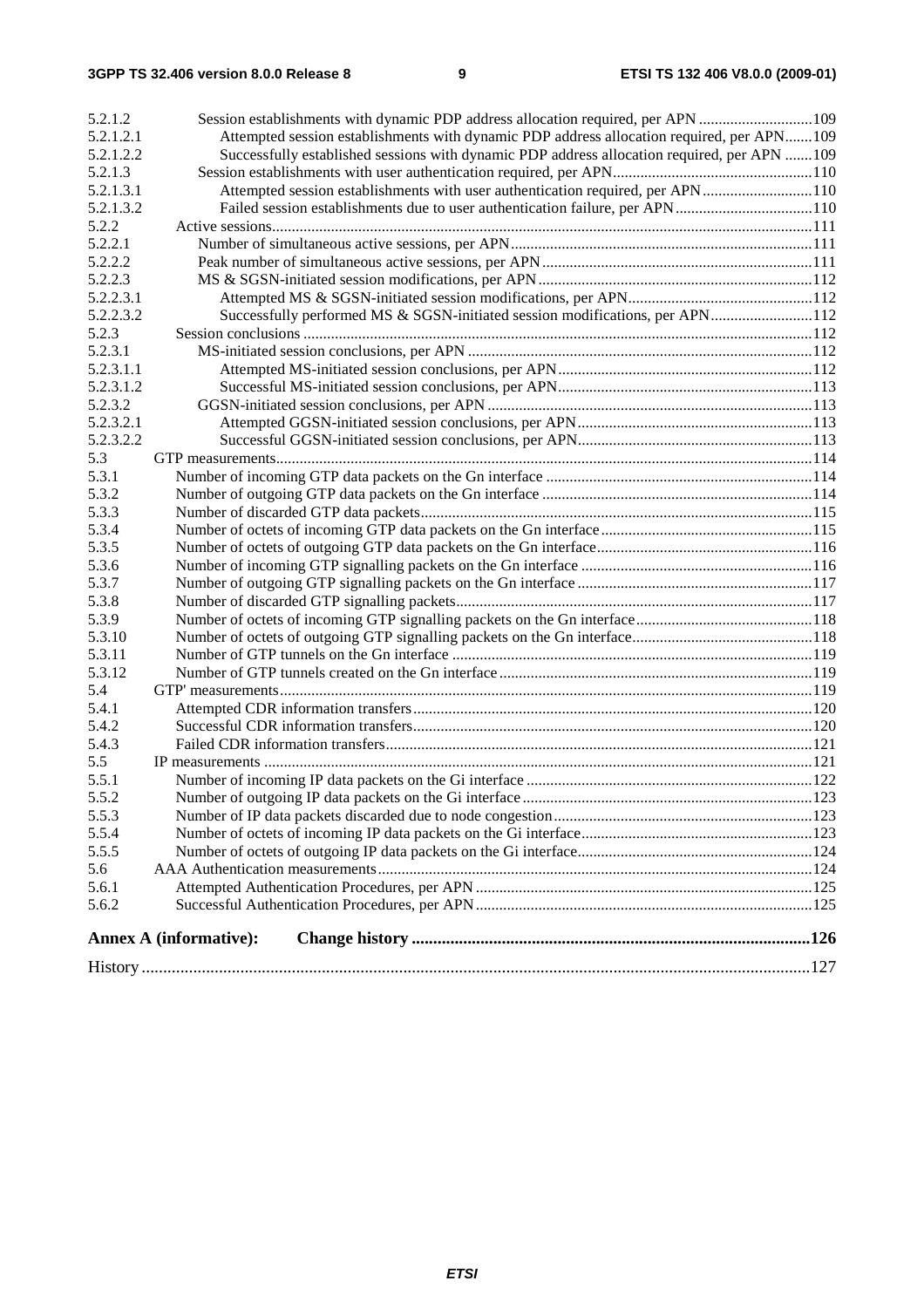### Foreword

This Technical Specification has been produced by the 3<sup>rd</sup> Generation Partnership Project (3GPP).

The contents of the present document are subject to continuing work within the TSG and may change following formal TSG approval. Should the TSG modify the contents of the present document, it will be re-released by the TSG with an identifying change of release date and an increase in version number as follows:

Version x.y.z

where:

- x the first digit:
	- 1 presented to TSG for information;
	- 2 presented to TSG for approval;
	- 3 or greater indicates TSG approved document under change control.
- y the second digit is incremented for all changes of substance, i.e. technical enhancements, corrections, updates, etc.
- z the third digit is incremented when editorial only changes have been incorporated in the document.

### Introduction

The present document is part of a TS-family covering the 3rd Generation Partnership Project; Technical Specification Group Services and System Aspects; Telecommunication management; as identified below:

| 32.401 | Performance Management (PM); Concept and requirements                                                         |
|--------|---------------------------------------------------------------------------------------------------------------|
| 52.402 | Performance Management (PM); Performance measurements - GSM                                                   |
| 32.404 | Performance Management (PM); Performance measurements - Definitions and template                              |
| 32.405 | Performance Management (PM); Performance measurements Universal Terrestrial Radio Access<br>Network (UTRAN)   |
| 32.406 | Performance Management (PM); Performance measurements Core Network (CN) Packet<br><b>Switched (PS) domain</b> |
| 32.407 | Performance Management (PM); Performance measurements Core Network (CN) Circuit<br>Switched (CS) domain       |
| 32.408 | Performance Management (PM); Performance measurements Teleservice                                             |
| 32.409 | Performance Management (PM); Performance measurements IP Multimedia Subsystem (IMS)                           |

The present document is part of a set of specifications, which describe the requirements and information model necessary for the standardised Operation, Administration and Maintenance (OA&M) of a multi-vendor 3G-system.

During the lifetime of a 3G network, its logical and physical configuration will undergo changes of varying degrees and frequencies in order to optimise the utilisation of the network resources. These changes will be executed through network configuration management activities and/or network engineering, see TS 32.600 [3].

Many of the activities involved in the daily operation and future network planning of a 3G network require data on which to base decisions. This data refers to the load carried by the network and the grade of service offered. In order to produce this data performance measurements are executed in the NEs, which comprise the network. The data can then be transferred to an external system, e.g. an Operations System (OS) in TMN terminology, for further evaluation. The purpose of the present document is to describe the mechanisms involved in the collection of the data and the definition of the data itself.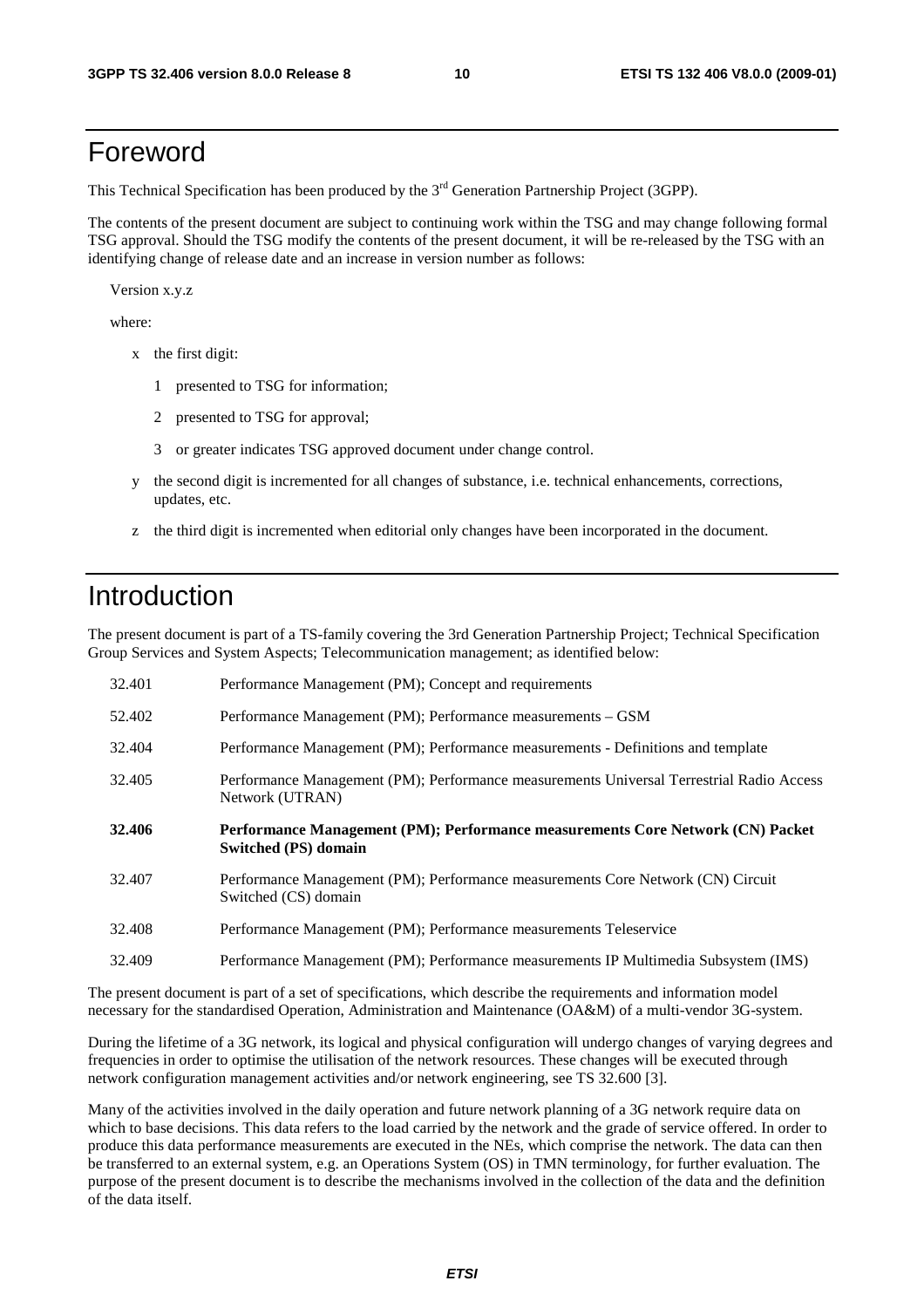Annex B of TS 32.404 helps in the definition of new performance measurements that can be submitted to 3GPP for potential adoption and inclusion in the present document. Annex B of TS 32.404 discusses a top-down performance measurement definition methodology that focuses on how the end-user of performance measurements can use the measurements.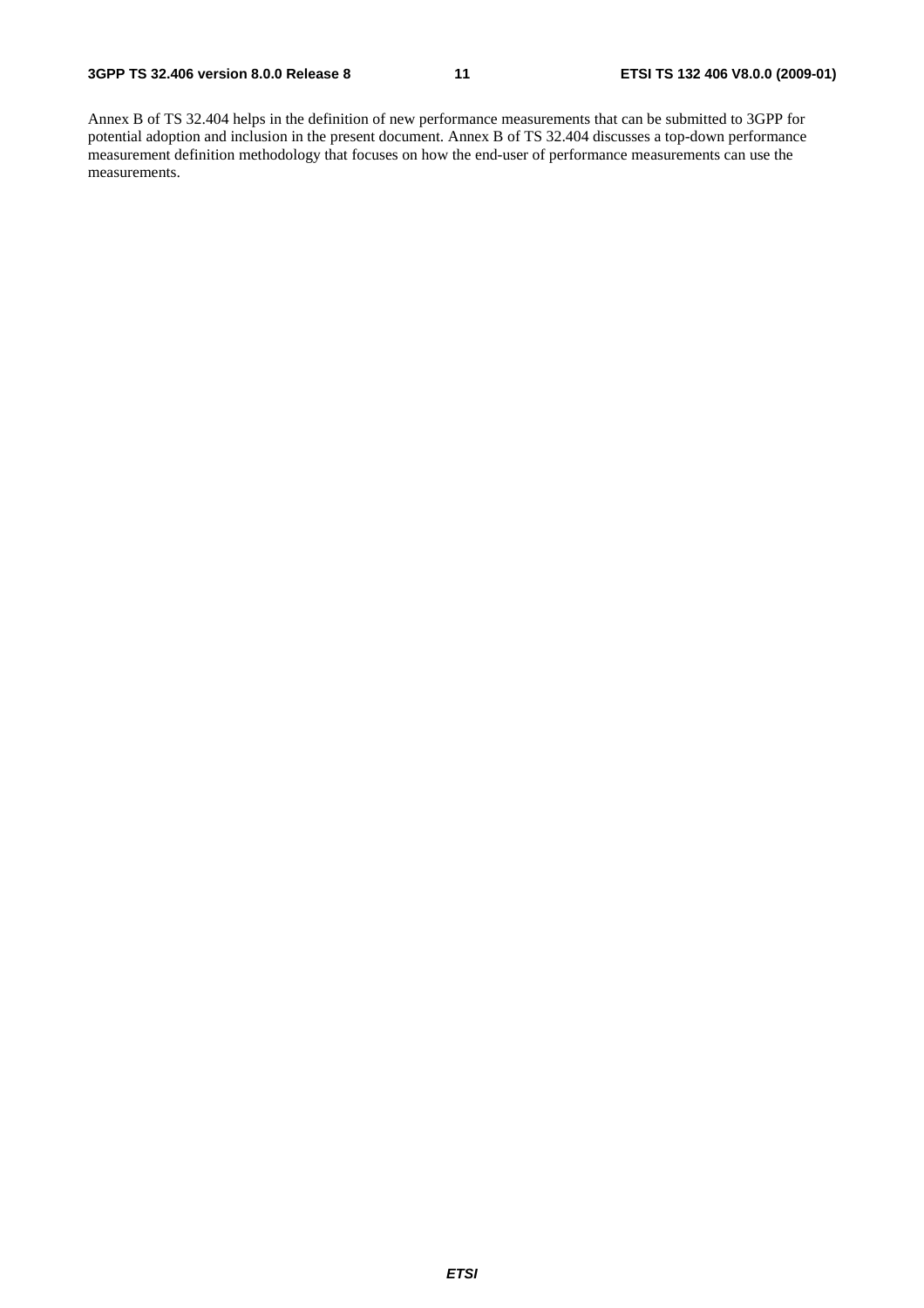### 1 Scope

The present document describes the measurements for UMTS and combined UMTS/GSM.

TS 32.401 [1] describes Performance Management concepts and requirements.

The present document is valid for all measurement types provided by an implementation of a UMTS network and combined UMTS/GSM network.

Only measurement types that are specific to UMTS or combined UMTS/GSM networks are defined within the present documents. Vendor specific measurement types used in UMTS and combined UMTS/GSM networks are not covered. Instead, these could be applied according to manufacturer's documentation.

Measurements related to "external" technologies (such as ATM or IP) as described by "external" standards bodies (e.g. ITU-T or IETF) shall only be referenced within this specification, wherever there is a need identified for the existence of such a reference.

The definition of the standard measurements is intended to result in comparability of measurement data produced in a multi-vendor network, for those measurement types that can be standardised across all vendors' implementations.

The structure of the present document is as follows:

- Header 1: Network Element (e.g. RNC related measurements);
- Header 2: Measurement function (e.g. soft handover measurements);
- Header 3: Measurements.

### 2 References

The following documents contain provisions which, through reference in this text, constitute provisions of the present document.

- References are either specific (identified by date of publication and/or edition number or version number) or non-specific.
- For a specific reference, subsequent revisions do not apply.
- For a non-specific reference, the latest version applies. In the case of a reference to a 3GPP document (including a GSM document), a non-specific reference implicitly refers to the latest version of that document *in the same Release as the present document*.
- [1] 3GPP TS 32.401: "Telecommunication management; Performance Management (PM); Concept and requirements".
- [2] 3GPP TS 23.060: "General Packet Radio Service (GPRS) Service description; Stage 2".
- [3] 3GPP TS 32.600: "Telecommunication management; Configuration Management (CM); Concept and high-level requirements".
- [4] 3GPP TS 29.002: "Mobile Application Part (MAP) specification".
- [5] 3GPP TS 25.413: "UTRAN Iu Interface RANAP signalling".
- [6] 3GPP TS 29.060: "General Packet Radio Service (GPRS); GPRS Tunnelling Protocol (GTP) across the Gn and Gp interface".
- [7] Void.
- [8] 3GPP TS 23.107: "Quality of Service (QoS) concept and architecture".
- [9] 3GPP TS 23.003: "Numbering, Addressing and Identification".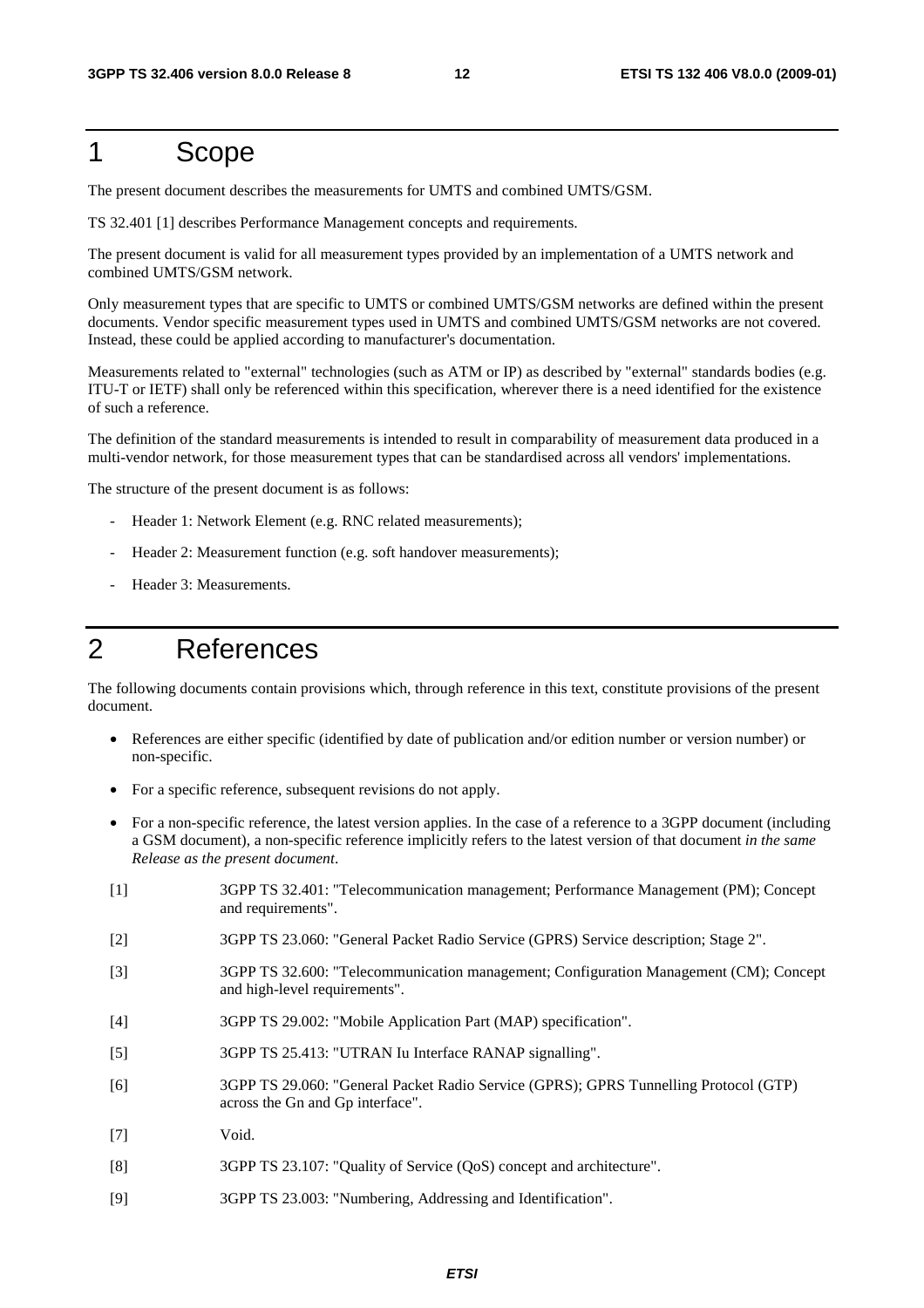- [10] 3GPP TS 29.061: "Interworking between the Public Land Mobile Network (PLMN) supporting packet based services and Packet Data Networks (PDN)".
- [11] 3GPP TS 44.064: "Digital cellular telecommunications system (Phase 2+); General Packet Radio Service (GPRS); Mobile Station - Serving GPRS Support Node (MS-SGSN) Logical Link Control (LLC) layer specification".
- [12] 3GPP TS 44.065: "Digital cellular telecommunications system (Phase 2+); General Packet Radio Service (GPRS); Mobile Station (MS) - Serving GPRS Support Node (SGSN); Subnetwork Dependent Convergence Protocol (SNDCP)".
- [13] IETF RFC 1034: "DOMAIN NAMES CONCEPTS AND FACILITIES".
- [14] IETF RFC 1035: "DOMAIN NAMES IMPLEMENTATION AND SPECIFICATION".
- [15] 3GPP TS 24.008: "Mobile Radio Interface Layer 3 specification; Core Network Protocols; Stage 3".
- [16] GSM 08.18: "Digital cellular telecommunication system (Phase 2); General Packet Radio Service (GPRS); Base Station System (BSS) - Serving GPRS Support Node (SGSN); BSS GPRS Protocol (BSSGP)".
- [17] IETF RFC 2903: "Generic AAA Architecture".
- [18] IETF RFC 2138: "Remote Authentication Dial In User Service (RADIUS) ".

### 3 Measurement family and abbreviations

### 3.1 Measurement family

The measurement names defined in the present document are all beginning with a prefix containing the measurement family name (e.g. MM.AttGprsAttach). This family name identifies all measurements which relate to a given functionality and it may be used for measurement administration (see TS 32.401 [1]).

The list of families currently used in the present document is as follows:

- AAA (measurements related to AAA)
- CAM (measurements related to CAMEL)
- DNS (measurements related to DNS)
- GTP (measurements related to GTP)
- IMEI (measurements related to IMEI verification)
- ISYSC (measurements related to GSM/UMTS Intersystem changes)
- LLC (measurements related to Logical Link Control)
- MM (measurements related to Mobility Management)
- RELOC (measurements related to SRNS Relocation)
- RRC (measurements related to Radio Resource Control)
- SEC (measurements related to Security)
- SIG (measurements related to Signalling)
- SM (measurements related to Session Management)
- SNDCP (measurements related to Sub-Network Dependent Convergence Protocol)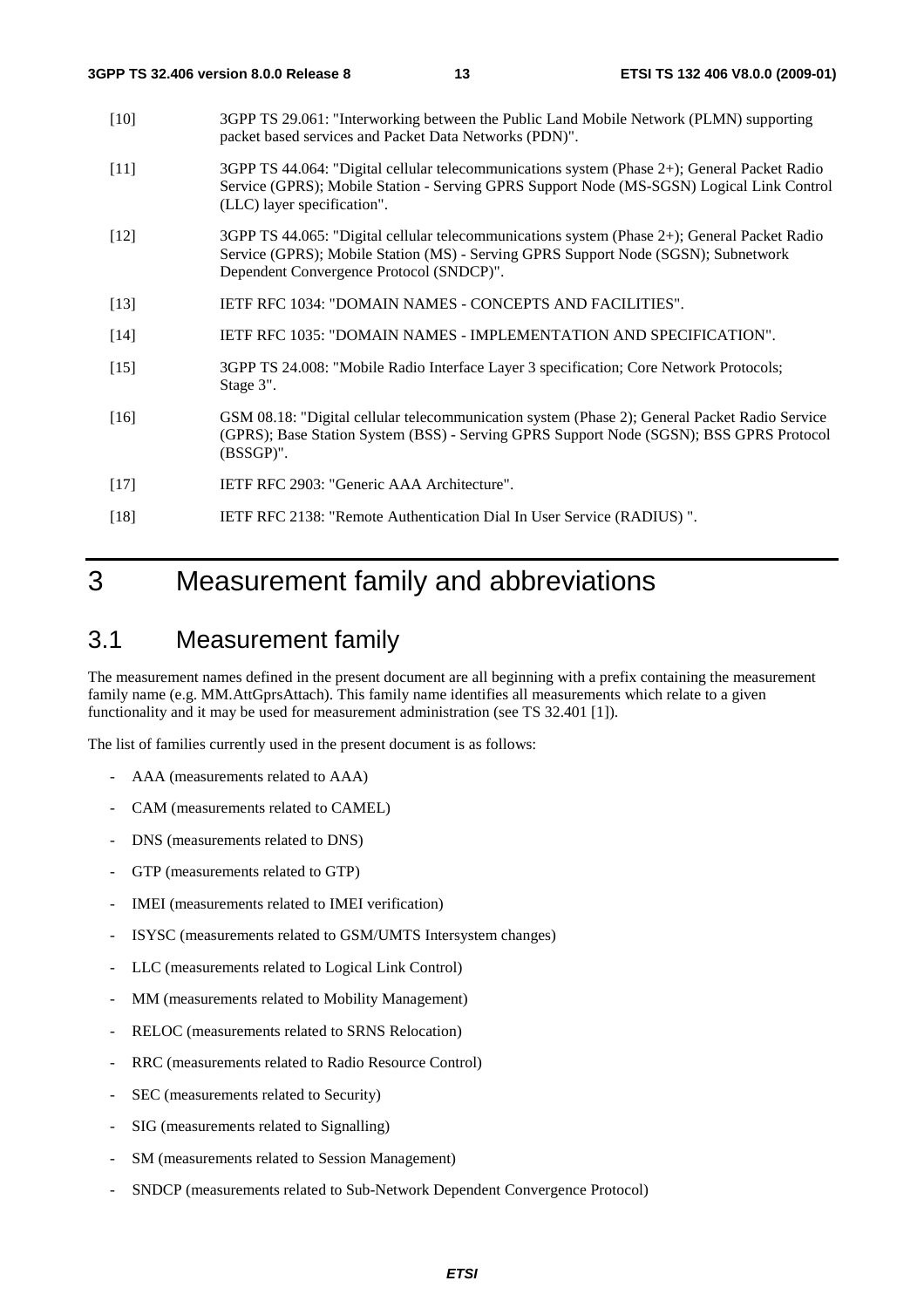- SUB (measurements related to Subscriber Management)
- UBS (measurements related to UMTS Bearer Service)

### 3.2 Abbreviations

For the purposes of the present document, the following abbreviations apply:

| 3G           | 3 <sup>rd</sup> Generation                                                        |  |
|--------------|-----------------------------------------------------------------------------------|--|
| 3GPP         | 3G Partnership Project                                                            |  |
| ASN.1        | <b>Abstract Syntax Notation 1</b>                                                 |  |
| <b>BER</b>   | <b>Basic Encoding Rules</b>                                                       |  |
| <b>CN</b>    | Core Network                                                                      |  |
| <b>DTD</b>   | Document Type Definition                                                          |  |
| EGQM         | Enhanced Goal, Question, Metric                                                   |  |
| EM           | (Network) Element Manager                                                         |  |
| <b>FTAM</b>  | File Transfer Access and Management                                               |  |
| <b>FTP</b>   | File Transfer Protocol                                                            |  |
| <b>GQM</b>   | Goal, Question, Metric                                                            |  |
| IEEE         | Institute of Electrical and Electronics Engineers, Inc.                           |  |
| Itf          | Interface                                                                         |  |
| <b>ITU-T</b> | International Telecommunication Union - Telecommunications Standardisation Sector |  |
| MSC          | Mobile services Switching Centre                                                  |  |
| <b>NE</b>    | Network Element                                                                   |  |
| NM           | Network Manager                                                                   |  |
| OA&M         | Operation, Administration and Maintenance                                         |  |
| OS.          | Operations System (EM, NM)                                                        |  |
| <b>OSI</b>   | Open Systems Interconnection                                                      |  |
| PM           | Performance Management                                                            |  |
| QoS          | Quality of Service                                                                |  |
| <b>RNC</b>   | Radio Network Controller                                                          |  |
| <b>TFTP</b>  | <b>Trivial FTP</b>                                                                |  |
| <b>UMTS</b>  | Universal Mobile Telecommunications System                                        |  |
| <b>UTRAN</b> | Universal Terrestrial Radio Access Network                                        |  |

You can find below a list of abbreviations used within the measurement types for field E of the measurement template (see subclause 3.3).

| Assn         | Assign(ment,ed)                  |
|--------------|----------------------------------|
| Att          | Attempt(s,ed)                    |
| Auth         | Authentication                   |
| <b>B</b> grd | Background                       |
| Call         | Call                             |
| Chg          | Change                           |
| Conn         | Connection                       |
| Combi        | Combined                         |
| CS           | Circuit switched                 |
| Ctrl         | Controlled                       |
| Conv         | Conversational                   |
| Del          | Deletion                         |
| Drop         | Drop(ped)                        |
| Estab        | Establish (ed, ment)             |
| Fail         | Fail(ed, ure)                    |
| <b>FDD</b>   | <b>Frequency Division Duplex</b> |
| HO           | Handover                         |
| Inc          | Incoming                         |
| Intact       | Interactive                      |
| Inter        | Inter                            |
| Intra        | Intra                            |
| Invol        | Involve(d)                       |
| Max          | Maximum                          |
| MМ           | <b>Mobility Management</b>       |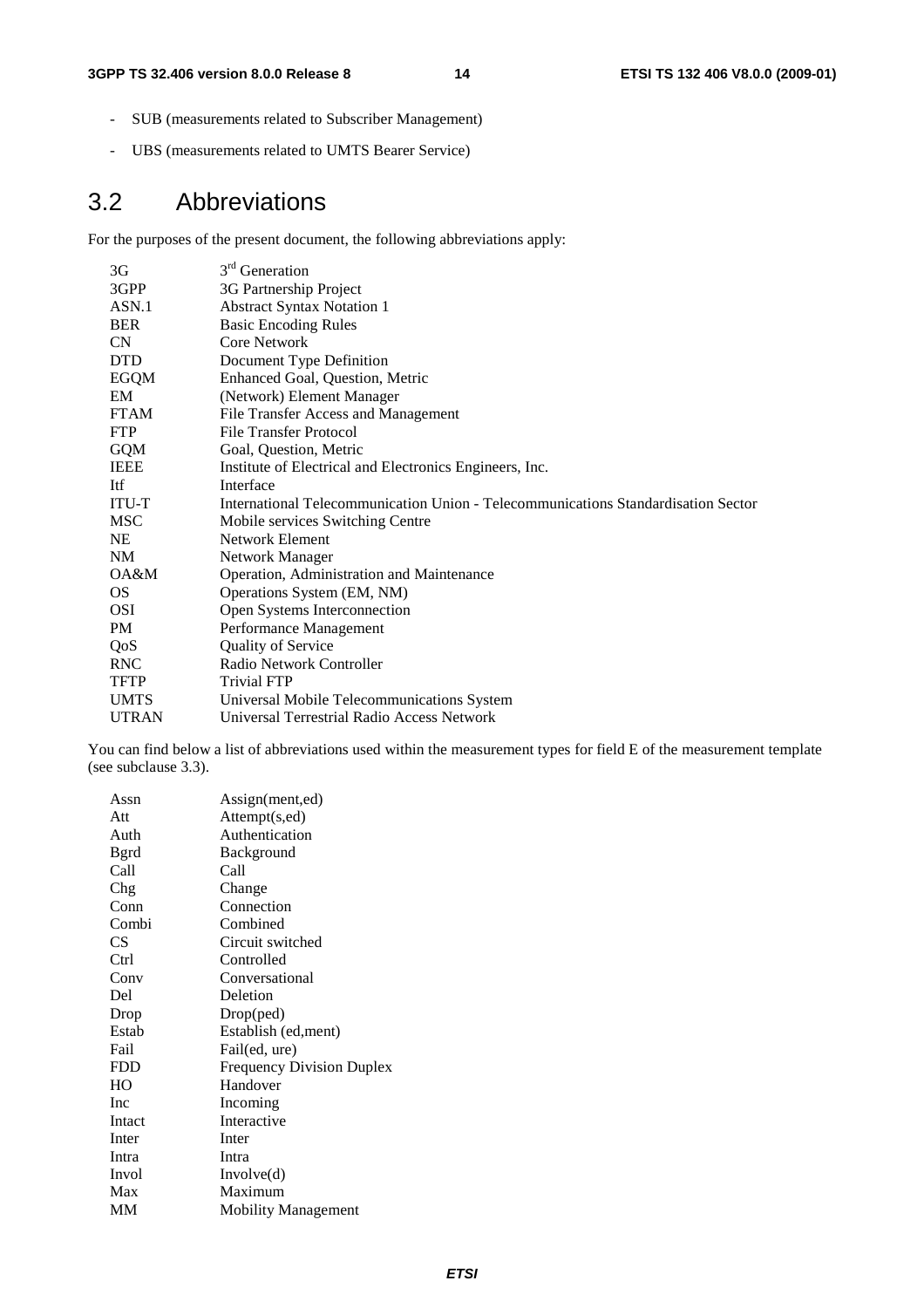#### **3GPP TS 32.406 version 8.0.0 Release 8 15 ETSI TS 132 406 V8.0.0 (2009-01)**

| Nat          | National                         |
|--------------|----------------------------------|
| Netw         | <b>Network</b>                   |
| NodeB        | NodeB                            |
| Oct          | Octet(s)                         |
| Out          | Outgoing                         |
| Pkt          | Packet(s)                        |
| Prep         | Preparation                      |
| Proc         | Procedure                        |
| <b>PS</b>    | Packet switched                  |
| <b>RAT</b>   | Radio Access Technology          |
| ReEstab      | Re-establish (ed, ment)          |
| Rel          | Released                         |
| Reloc        | Relocation                       |
| Req          | Request(s,ed)                    |
| Res          | Resource                         |
| RL           | Radio Link                       |
| <b>RNC</b>   | <b>RNC</b>                       |
| <b>RRC</b>   | Radio Resource Control           |
| <b>RTWP</b>  | Received Total Wideband Power    |
| Setup        | Setup                            |
| <b>SGSN</b>  | <b>SGSN</b>                      |
| Sig          | Signalling                       |
| Strm         | Streaming                        |
| Sub          | Subscriber                       |
| Succ         | Success(es, ful)                 |
| <b>TCP</b>   | <b>Transmitted Carrier Power</b> |
| UE           | User Equipment                   |
| <b>UTRAN</b> | <b>UTRAN</b>                     |
|              |                                  |

### 4 Measurements related to the SGSN

### 4.1 Mobility Management

#### 4.1.1 GPRS attach procedures

The four measurements defined in the clause 4.1.1 are subject to the "3 out of 4 approach".

NOTE: Number of Attempted GPRS attach procedures = Number of Successful GPRS attach procedures + Total Number of Failed GPRS attach procedures + Aborted GPRS attach procedures.

#### 4.1.1.1 Attempted GPRS attach procedures

- a) This measurement provides the number of attempted GPRS attach procedures initiated within this SGSN area. The three measurement types defined in e) are subject to the "2 out of 3 approach".
- b) CC.
- c) Receipt of "ATTACH REQUEST" message with "Attach type" information element indicating "GPRS attach" from the MS (TS 24.008 [15]).
- d) A single integer value per measurement type defined in e).

#### e) MM.AttGprsAttach:

- MM.AttGprsAttach Combined (don't care);
- MM.AttGprsAttach.G GSM;
- MM.AttGprsAttach.U UMTS.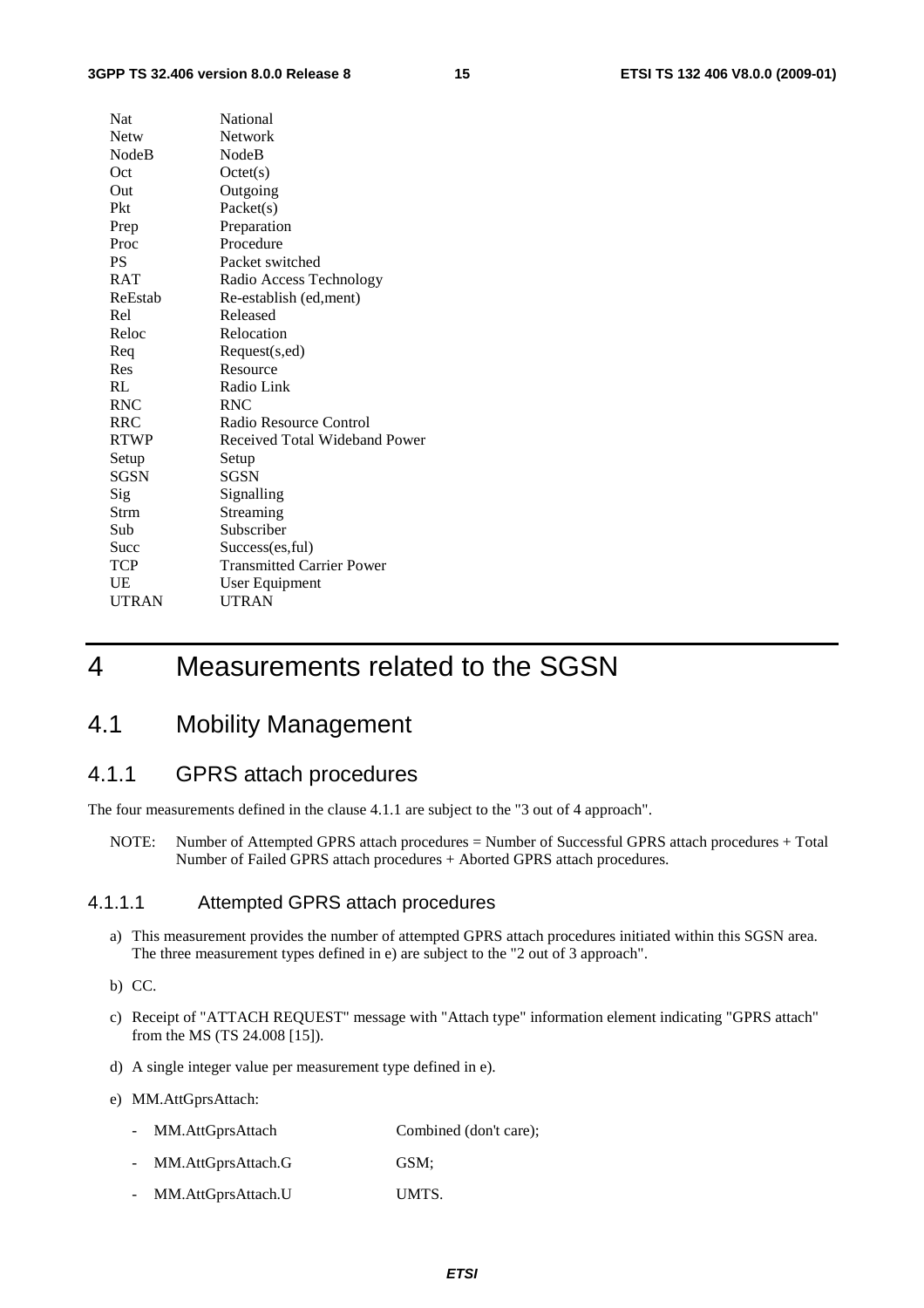- f) RA, specified by a concatenation of the MCC, MNC, LAC and the RAC.
- g) Valid for packet switching.
- h) GSM/UMTS.

#### 4.1.1.2 Successful GPRS attach procedures

a) This measurement provides the number of successfully performed GPRS attach procedures within this SGSN area.

The three measurement types defined in e) are subject to the "2 out of 3 approach".

- b) CC.
- c) Transmission of a "ATTACH ACCEPT" message to the MS, in response to a "ATTACH REQUEST" message with the "Attach type" information element indicating "GPRS attach". If the "ATTACH ACCEPT" message is caused by a retransmission, this will not cause the counter to be increased. (TS 24.008 [15]).
- d) A single integer value per measurement type defined in e).
- e) MM.SuccGprsAttach:
	- MM.SuccGprsAttach Combined (don't care);
	- MM.SuccGprsAttach.G GSM;
	- MM.SuccGprsAttach.U UMTS.
- f) RA, specified by a concatenation of the MCC, MNC, LAC and the RAC.
- g) Valid for packet switching.
- h) GSM/UMTS.

#### 4.1.1.3 Failed GPRS attach procedures

- a) This measurement provides the number of failed GPRS attach procedures. The measurement is split into subcounters per the reject cause. The three measurements defined in e) are subject to the "2 out of 3 approach".
- b) CC
- c) Transmission by the SGSN of the ATTACH REJECT message to the MS, in response to a "ATTACH REQUEST" message with the "Attach type" information element indicating "GPRS attach", the relevant measurement is incremented according to the reject cause. Possible reject causes are defined within TS 24.008 [15].

The sum of all supported per cause measurements shall be equal to the total number of failed GPRS attach procedures. In case only a subset of per cause measurements is supported, a sum subcounter will be provided first.

- d) Each measurement (as defined in e) is an integer value. The number of measurements is equal to the number of causes supported plus a possible sum value identified by the *.sum* suffix.
- e) MM. FailedGprsAttach.*Cause*:
	- MM. FailedGprsAttach.*Cause* Combined (don't care);
	- MM. FailedGprsAttach.*Cause*.G GSM;
	- MM. FailedGprsAttach.*Cause*.U UMTS;

where *Cause* identifies the reject cause.

- f) RA, specified by a concatenation of the MCC, MNC, LAC and the RAC.
- g) Valid for packet switching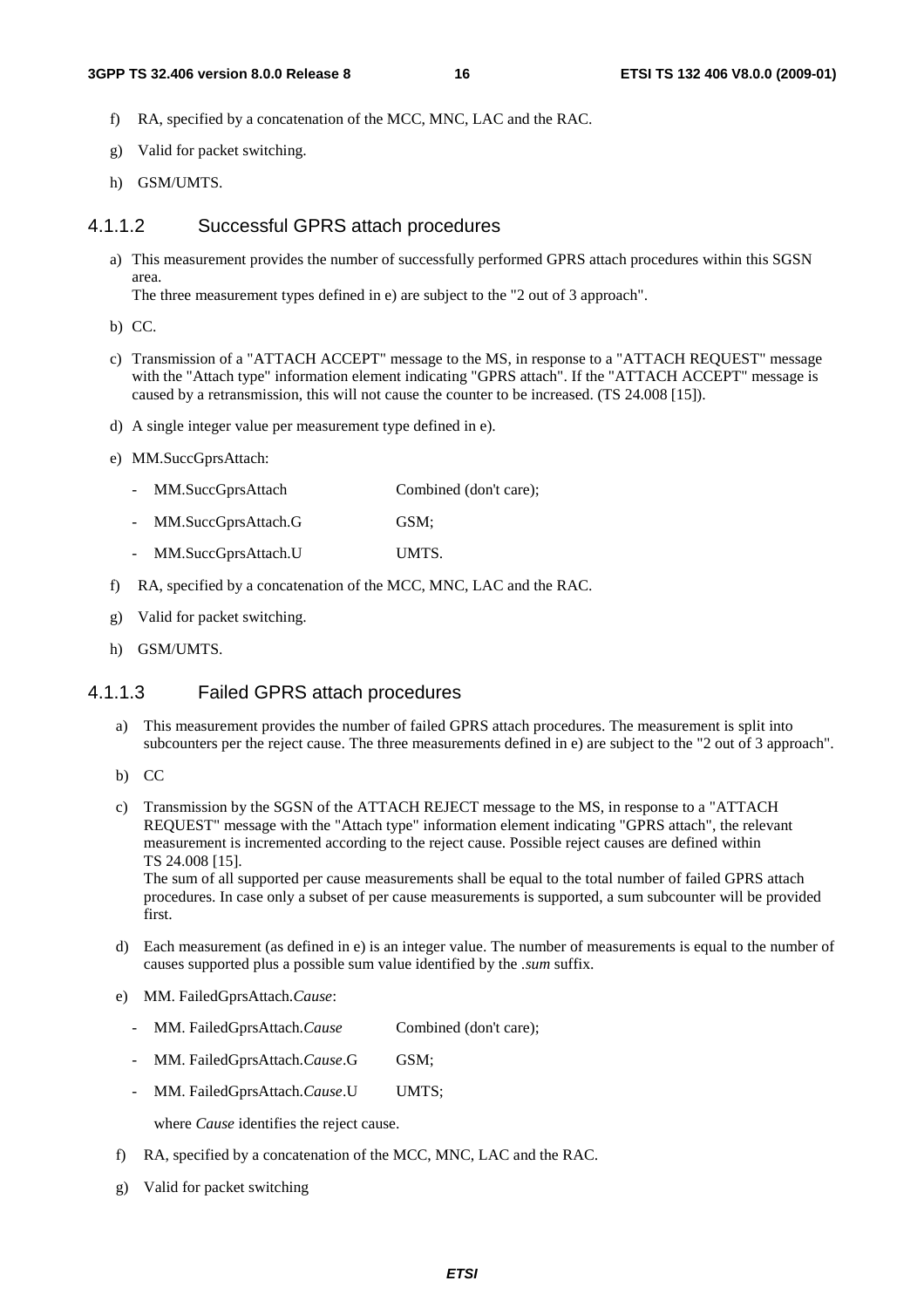#### h) GSM/UMTS

#### 4.1.1.4 Aborted GPRS attach procedures

- a) This measurement provides the number of aborted GPRS attach procedures. The three measurements defined in e) are subject to the "2 out of 3 approach".
- b) CC
- c) Abortion of a GPRS attach procedure, or a "ATTACH REQUEST" message with "Attach type" information element indicating "GPRS attach" would not be treated (TS 24.008 [15]).
- d) A single integer value per measurement type defined in e).
- e) MM.AbortedGprsAttach:
	- MM. AbortedGprsAttach Combined (don't care);
	- MM. AbortedGprsAttach.G GSM;
	- MM. AbortedGprsAttach.U UMTS.
- f) RA, specified by a concatenation of the MCC, MNC, LAC and the RAC.
- g) Valid for packet switching
- h) GSM/UMTS

#### 4.1.2 Intra-SGSN Routing Area update procedures

#### 4.1.2.1 Attempted intra-SGSN Routing Area update procedures

- a) This measurement provides the number of attempted intra-SGSN Routing Area Update procedures initiated within this SGSN area. The three measurement types defined in e) are subject to the "2 out of 3 approach".
- b) CC.
- c) Receipt of a "ROUTING AREA UPDATE REQUEST" message from the MS, where the old RA and the new RA are served by this SGSN (TS 24.008 [15]).
- d) A single integer value per measurement type defined in e).
- e) MM.AttIntraSgsnRaUpdate:
	- MM.AttIntraSgsnRaUpdate Combined (don't care);
	- MM.AttIntraSgsnRaUpdate.G GSM;
	- MM.AttIntraSgsnRaUpdate.U UMTS.
- f) RA, specified by a concatenation of the MCC, MNC, LAC and the RAC.
- g) Valid for packet switching.
- h) GSM/UMTS.

#### 4.1.2.2 Successful intra-SGSN Routing Area update procedures

a) This measurement provides the number of successfully performed intra-SGSN Routing Area Update procedures initiated in this SGSN.

The three measurement types defined in e) are subject to the "2 out of 3 approach".

b) CC.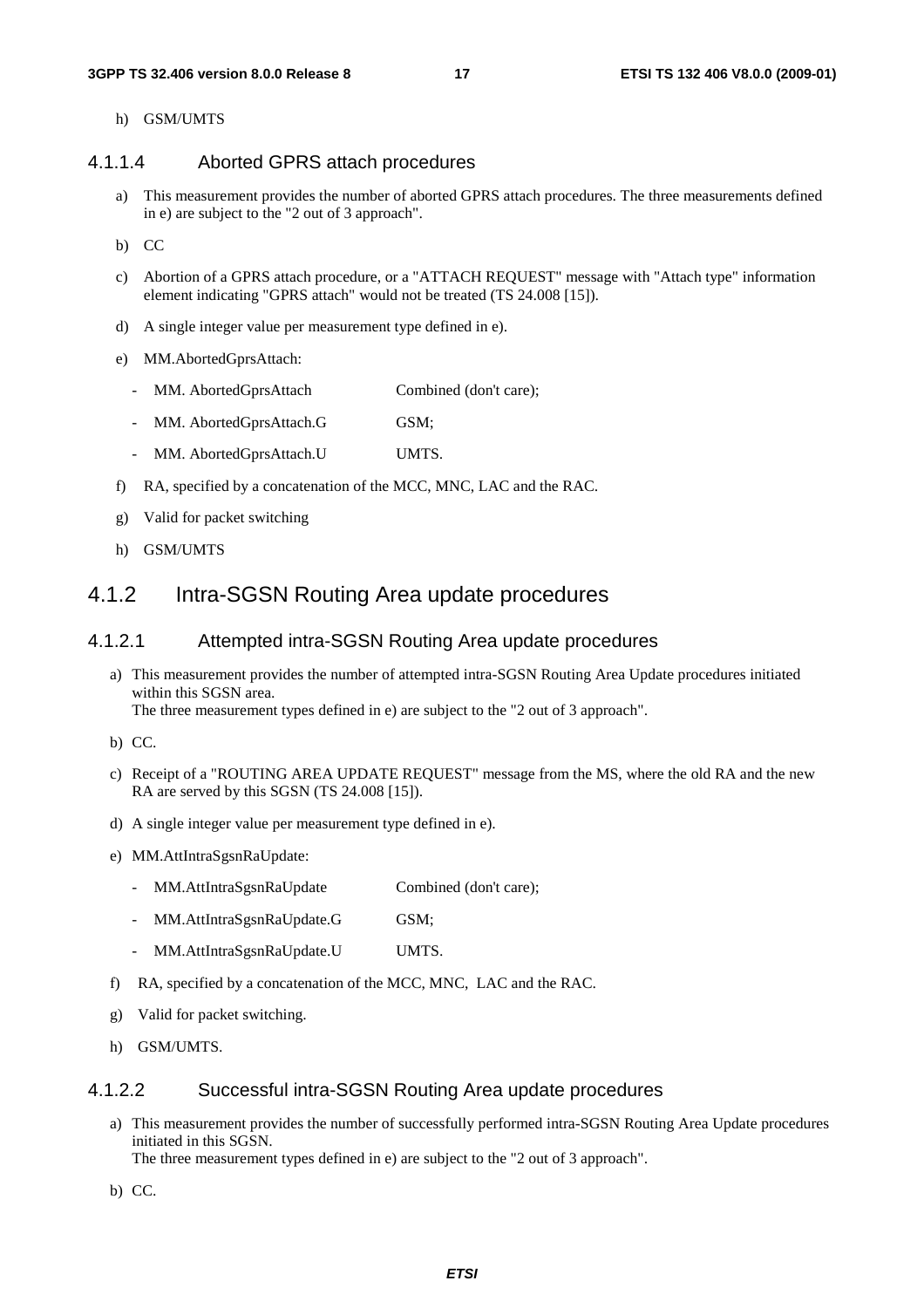- c) Transmission of "ROUTING AREA UPDATE ACCEPT" message to the MS (TS 24.008 [15]).
- d) A single integer value.
- e) MM.SuccIntraSgsnRaUpdate:
	- MM.SuccIntraSgsnRaUpdate Combined (don't care);
	- MM.SuccIntraSgsnRaUpdate.G GSM;
	- MM.SuccIntraSgsnRaUpdate.U UMTS.
- f) RA, specified by a concatenation of the MCC, MNC, LAC and the RAC.
- g) Valid for packet switching.
- h) GSM/UMTS.

#### 4.1.2.3 Failed intra-SGSN Routing Area update procedures

- a) This measurement provides the number of failed GPRS intra-SGSN Routing Area Update procedures initiated in this SGSN. The measurement is split into subcounters per the reject cause. The three measurements defined in e) are subject to the "2 out of 3 approach".
- b) CC
- c) Transmission by the SGSN of the ROUTING AREA UPDATE REJECT message to the MS, in response to a " ROUTING AREA UPDATE REQUEST" (Intra-Sgsn) message, the relevant measurement is incremented according to the reject cause. Possible reject causes are defined within TS 24.008 [15]. The sum of all supported per cause measurements shall be equal to the total number of failed GPRS routing area update procedures. In case only a subset of per cause measurements is supported, a sum subcounter will be provided first.
- d) Each measurement (as defined in e) is an integer value. The number of measurements is equal to the number of causes supported plus a possible sum value identified by the *.sum* suffix.
- e) MM. FailIntraSgsnRaUpdate.*Cause*:
- f) MM. FailIntraSgsnRaUpdate.*Cause* Combined (don't care);
- g) MM. FailIntraSgsnRaUpdate.*Cause*.G GSM;
- h) MM. FailIntraSgsnRaUpdate.*Cause*.U UMTS;
- i) where *Cause* identifies the reject cause.
- j) RA, specified by a concatenation of the MCC, MNC, LAC and the RAC.
- k) Valid for packet switching.
- l) GSM/UMTS.

#### 4.1.3 GPRS detach procedures initiated by MS

#### 4.1.3.1 Attempted GPRS detach procedures initiated by MS

- a) This measurement provides the number of MS initiated GPRS detach procedures within this SGSN area. The three measurement types defined in e) are subject to the "2 out of 3 approach".
- b) CC.
- c) Receipt of a "DETACH REQUEST" message from the MS indicating a GPRS detach (TS 24.008 [15]).
- d) A single integer value per measurement type defined in e).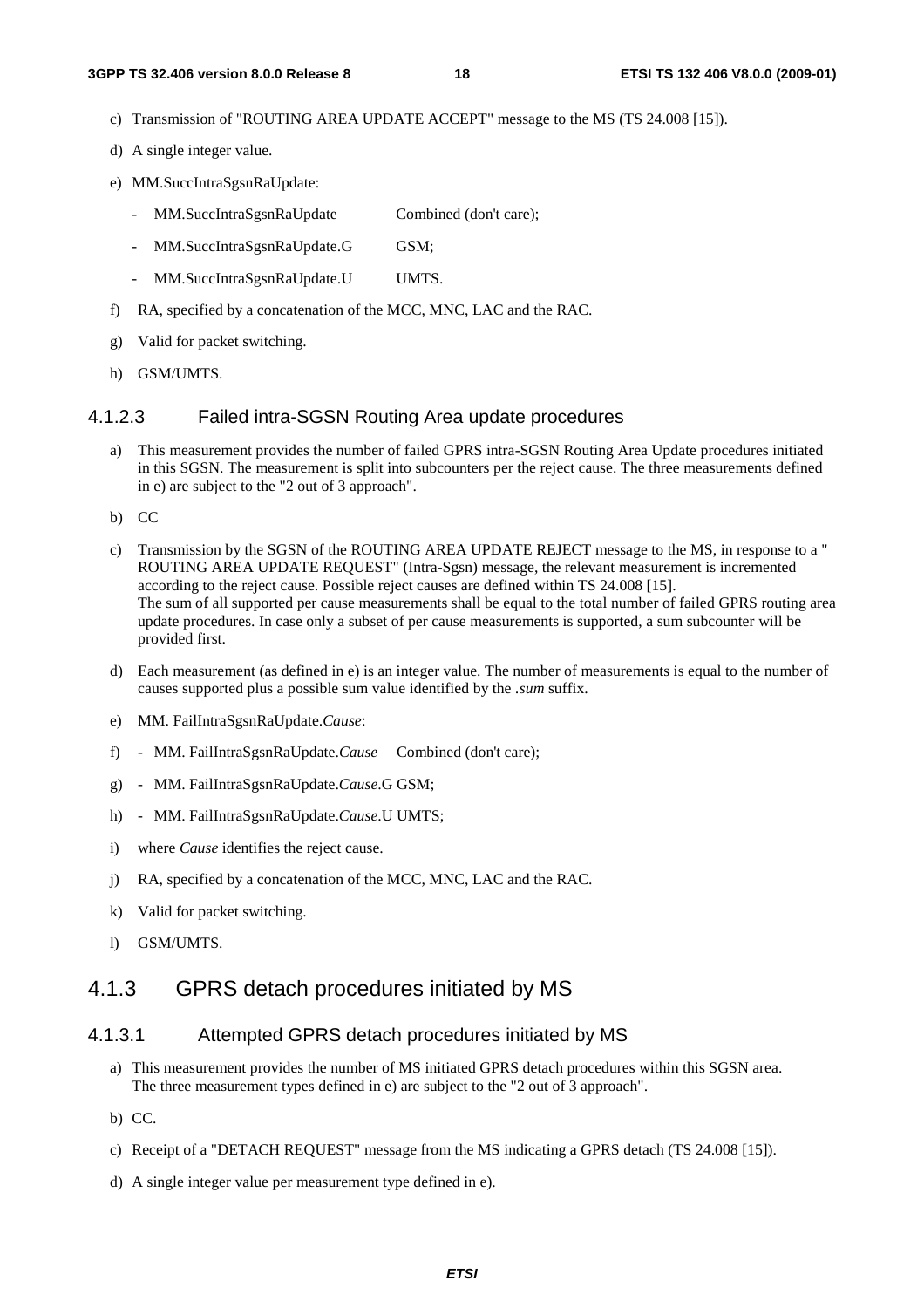- e) MM.AttGprsDetachMs:
	- MM.AttGprsDetachMs Combined (don't care);
	- MM.AttGprsDetachMs.G GSM;
	- MM.AttGprsDetachMs.U UMTS.
- f) RA, specified by a concatenation of the MCC, MNC, LAC and the RAC.
- g) Valid for packet switching.
- h) GSM/UMTS.

### 4.1.4 GPRS detach procedures initiated by SGSN

#### 4.1.4.1 Attempted GPRS detach procedures initiated by SGSN

- a) This measurement provides the number of attempted GPRS detach procedures initiated by SGSN. The three measurement types defined in e) are subject to the "2 out of 3 approach".
- b) CC.
- c) Transmission of a "DETACH REQUEST" message to the MS (TS 24.008 [15]).
- d) A single integer value per measurement type defined in e).
- e) MM.AttGprsDetachSgsn:
	- MM.AttGprsDetachSgsn Combined (don't care);
	- MM.AttGprsDetachSgsn.G GSM;
	- MM.AttGprsDetachSgsn.U UMTS.
- f) RA, specified by a concatenation of the MCC, MNC, LAC and the RAC.
- g) Valid for packet switching.
- h) GSM/UMTS.

#### 4.1.4.2 Successful GPRS detach procedures initiated by SGSN

- a) This measurement provides the number of successfully completed GPRS detach procedures SGSN-initiated within this SGSN area. The three measurement types defined in e) are subject to the "2 out of 3 approach".
- b) CC.
- c) Receipt of "DETACH ACCEPT" message from the MS (TS 24.008 [15]).
- d) A single integer value per measurement type defined in e).
- e) MM.SuccGprsDetachSgsn:
	- MM.SuccGprsDetachSgsn Combined (don't care);
	- MM.SuccGprsDetachSgsn.G GSM;
	- MM.SuccGprsDetachSgsn.U UMTS.
- f) RA, specified by a concatenation of the MCC, MNC, LAC and the RAC.
- g) Valid for packet switching.
- h) GSM/UMTS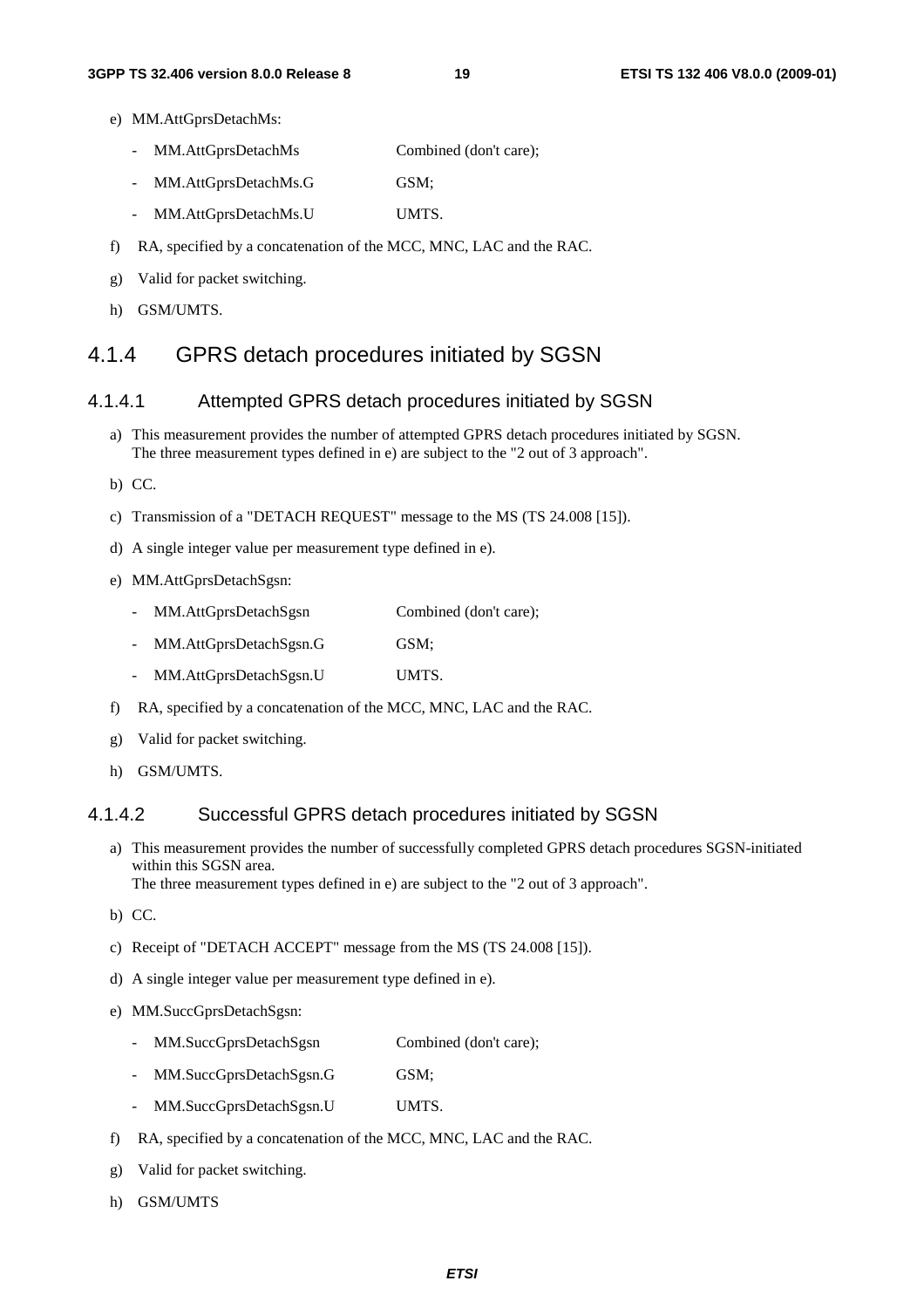### 4.1.5 Inter-SGSN Routing Area update procedures

#### 4.1.5.1 Attempted inter-SGSN Routing Area update procedures

- a) This measurement provides the number of attempted inter-SGSN Routing Area Update procedures initiated in this SGSN. The three measurement types defined in e) are subject to the "2 out of 3 approach".
- b) CC.
- c) Receipt of an "ROUTING AREA UPDATE REQUEST" message from the MS where the old RA is served by another SGSNs (TS 24.008 [15]).
- d) A single integer value per measurement type defined in e).
- e) MM.AttInterSgsnRaUpdate:
	- MM.AttInterSgsnRaUpdate Combined (don't care);
	- MM.AttInterSgsnRaUpdate.G GSM;
	- MM.AttInterSgsnRaUpdate.U UMTS.
- f) RA, specified by a concatenation of the MCC, MNC, LAC and the RAC.
- g) Valid for packet switching.
- h) GSM/UMTS.

#### 4.1.5.2 Successful inter-SGSN Routing Area update procedures

- a) This measurement provides the number of successfully completed inter-SGSN Routing Area Update procedures in this SGSN. The three measurement types defined in e) are subject to the "2 out of 3 approach".
- b) CC.
- c) Transmission of a "ROUTING AREA UPDATE ACCEPT" message to the MS (TS 24.008 [15]).
- d) A single integer value per measurement type defined in e).
- e) MM.SuccInterSgsnRaUpdate:
	- MM.SuccInterSgsnRaUpdate Combined (don't care);
	- MM.SuccInterSgsnRaUpdate.G GSM;
	- MM.SuccInterSgsnRaUpdate.U UMTS.
- f) RA, specified by a concatenation of the MCC, MNC, LAC and the RAC.
- g) Valid for packet switching.
- h) GSM/UMTS.

#### 4.1.5.3 Failed inter-SGSN Routing Area update procedures

- a) This measurement provides the number of failed GPRS inter-SGSN Routing Area Update procedures initiated in this SGSN. The measurement is split into subcounters per the reject cause. The three measurements defined in e) are subject to the "2 out of 3 approach".
- b) CC
- c) Transmission by the SGSN of the ROUTING AREA UPDATE REJECT message to the MS, in response to a " ROUTING AREA UPDATE REQUEST" (Inter-Sgsn) message, the relevant measurement is incremented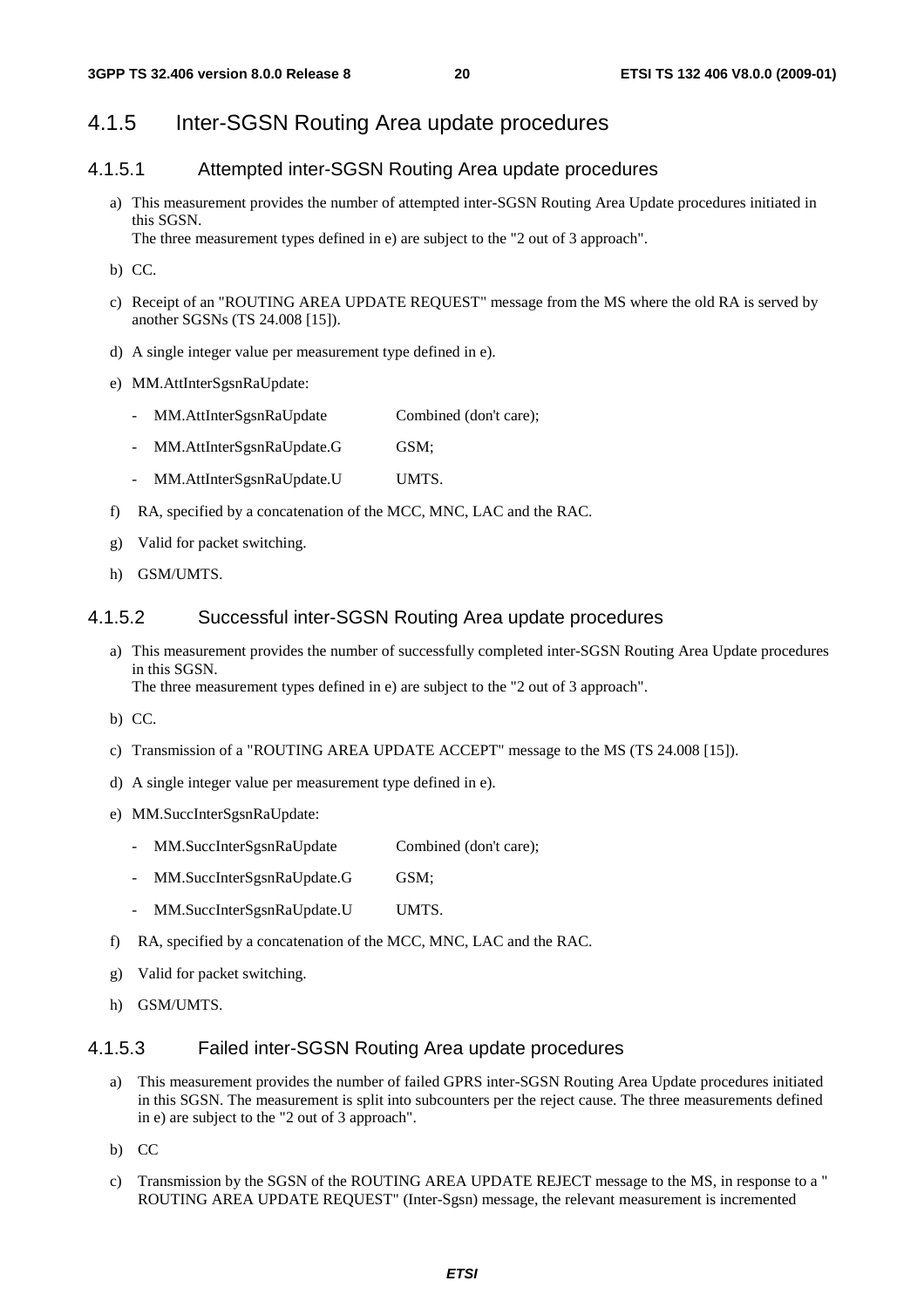according to the reject cause. Possible reject causes are defined within TS 24.008 [15]. The sum of all supported per cause measurements shall be equal to the total number of failed GPRS routing area update procedures. In case only a subset of per cause measurements is supported, a sum subcounter will be provided first.

- d) Each measurement (as defined in e) is an integer value. The number of measurements is equal to the number of causes supported plus a possible sum value identified by the *.sum* suffix.
- e) MM. FailInterSgsnRaUpdate.*Cause*:
- f) MM. FailInterSgsnRaUpdate.*Cause* Combined (don't care);
- g) MM. FailInterSgsnRaUpdate.*Cause*.G GSM;
- h) MM. FailInterSgsnRaUpdate.*Cause*.U UMTS;
- i) where *Cause* identifies the reject cause.
- j) RA, specified by a concatenation of the MCC, MNC, LAC and the RAC.
- k) Valid for packet switching
- l) GSM/UMTS

### 4.1.6 GPRS attach procedures with IMSI already attached

The four measurements defined in the clause 5.1.6 are subject to the "3 out of 4 approach".

NOTE: Number of Attempted GPRS attach procedures with IMSI already attached = Number of Successful GPRS attach procedures with IMSI already attached + Total Number of Failed GPRS attach procedures with IMSI already attached + Aborted GPRS attach procedures with IMSI already attached.

#### 4.1.6.1 Attempted GPRS attach procedures with IMSI already attached

- a) This measurement provides the number of attempted GPRS attach procedures, while IMSI is already attached. The three measurement types defined in e) are subject to the "2 out of 3 approach".
- b) CC.
- c) Receipt of "ATTACH REQUEST" Message with "Attach type" information element indicating "GPRS attach while IMSI attached" from the MS (TS 24.008 [15]).
- d) A single integer value per measurement type defined in e).
- e) MM.AttGprsAttachImsiAttached:
	- MM.AttGprsAttachImsiAttached Combined (don't care);
	- MM.AttGprsAttachImsiAttached.G GSM;
	- MM.AttGprsAttachImsiAttached.U UMTS.
- f) RA, specified by a concatenation of the MCC, MNC, LAC and the RAC.
- g) Valid for packet switching.
- h) GSM/UMTS.

#### 4.1.6.2 Successful GPRS attach procedures with IMSI already attached

a) This measurement provides the number of successfully performed GPRS attach procedures with IMSI already attached within this SGSN area.

The three measurement types defined in e) are subject to the "2 out of 3 approach".

b) CC.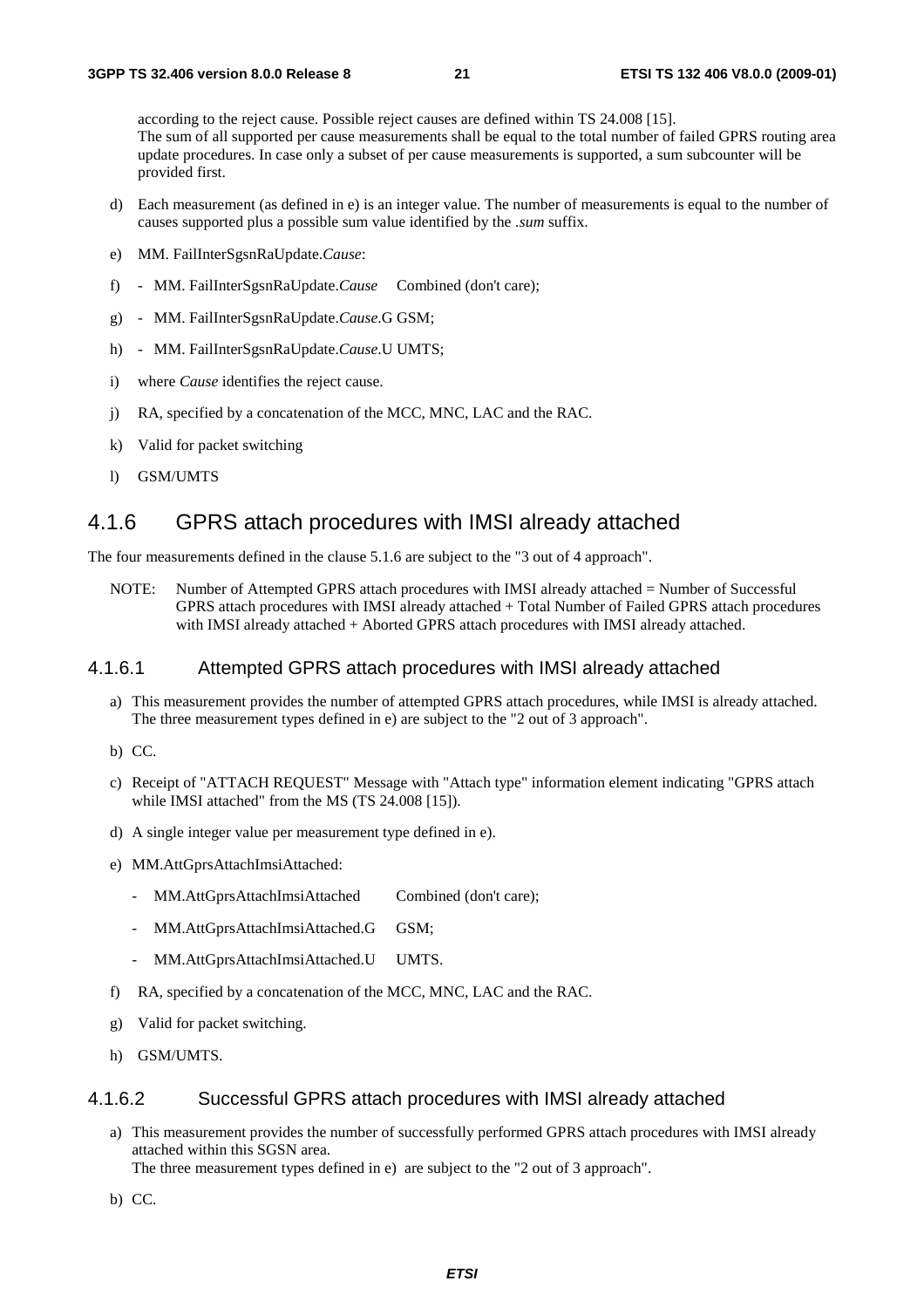- c) Transmission of a "ATTACH ACCEPT" message to the MS, in response to a "ATTACH REQUEST" message with the "Attach type" information element indicating "GPRS attach while IMSI attached". If the "ATTACH ACCEPT" message is caused by a retransmission, this will not cause the counter to be increased. (TS 24.008 [15]).
- d) A single integer value per measurement type defined in e).
- e) MM.SuccGprsAttachImsiAttached:
	- MM.SuccGprsAttachImsiAttached Combined (don't care);
	- MM.SuccGprsAttachImsiAttached.G GSM;
	- MM.SuccGprsAttachImsiAttached.U UMTS.
- f) RA, specified by a concatenation of the MCC, MNC, LAC and the RAC.
- g) Valid for packet switching.
- h) GSM/UMTS.

#### 4.1.6.3 Failed GPRS attach procedures with IMSI already attached

- a) This measurement provides the number of failed GPRS attach procedures with IMSI already attached. The measurement is split into subcounters per the reject cause. The three measurements defined in e) are subject to the "2 out of 3 approach".
- b) CC
- c) Transmission by the SGSN of the ATTACH REJECT message to the MS, in response to a "ATTACH REQUEST" message with the "Attach type" information element indicating "GPRS attach while IMSI attached", the relevant measurement is incremented according to the reject cause. Possible reject causes are defined within TS 24.008 [15]. The sum of all supported per cause measurements shall be equal to the total number of failed GPRS attach

procedures with IMSI already attached. In case only a subset of per cause measurements is supported, a sum subcounter will be provided first.

- d) Each measurement (as defined in e) is an integer value. The number of measurements is equal to the number of causes supported plus a possible sum value identified by the .sum suffix.
- e) MM. FailedGprsAttachImsiAttached.Cause:
	- MM. FailedGprsAttachImsiAttached.*Cause* Combined (don't care);
	- MM. FailedGprsAttachImsiAttached.*Cause*.G GSM;
	- MM. FailedGprsAttachImsiAttached.*Cause*.U UMTS;

where *Cause* identifies the reject cause.

- f) RA, specified by a concatenation of the MCC, MNC, LAC and the RAC.
- g) Valid for packet switching.
- h) GSM/UMTS.

#### 4.1.6.4 Aborted GPRS attach procedures with IMSI already attached

- a) This measurement provides the number of aborted GPRS attach procedures with IMSI already attached. The three measurements defined in e) are subject to the "2 out of 3 approach".
- b) CC.
- c) Abortion of a GPRS attach procedure with IMSI already attached, or a "ATTACH REQUEST" message with "Attach type" information element indicating "GPRS attach while IMSI attached" would not be treated (TS 24.008 [15]).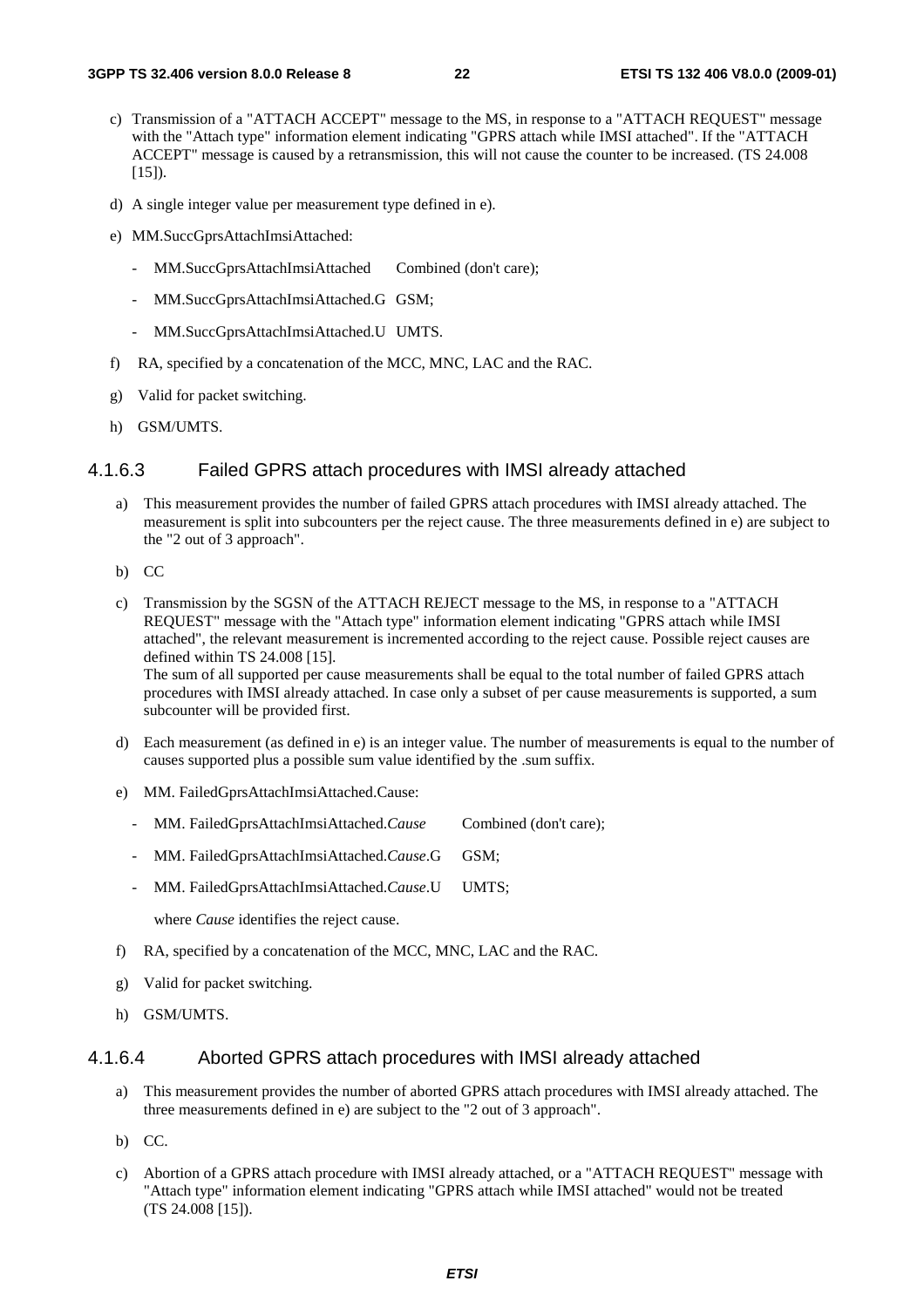- d) A single integer value per measurement type defined in e).
- e) MM.AbortedGprsAttachImsiAttached:
	- MM. AbortedGprsAttachImsiAttached Combined (don't care);
	- MM. AbortedGprsAttachImsiAttached.G GSM;
	- MM. AbortedGprsAttachImsiAttached.U UMTS.
- f) RA, specified by a concatenation of the MCC, MNC, LAC and the RAC.
- g) Valid for packet switching.
- h) GSM/UMTS.

#### 4.1.7 IMSI detach procedures initiated by MS

#### 4.1.7.1 Attempted IMSI detach procedures initiated by MS

a) This measurement provides the number of attempted IMSI detach procedures MS-initiated within this SGSN area. The three measurement types defined in e) are subject to the "2 out of 3 approach".

b) CC.

- c) Receipt of a "DETACH REQUEST" message from the MS, indicating a IMSI detach (TS 24.008 [15]).
- d) A single integer value per measurement type defined in e).
- e) MM.AttImsiDetachMs:
	- MM.AttImsiDetachMs Combined (don't care);
	- MM.AttImsiDetachMs.G GSM;
	- MM.AttImsiDetachMs.U UMTS.
- f) RA, specified by a concatenation of the MCC, MNC, LAC and the RAC.
- g) Valid for packet switching.
- h) GSM/UMTS.

#### 4.1.8 Combined GPRS/IMSI attach procedures

The four measurements defined in the clause 4.1.8 are subject to the "3 out of 4 approach".

NOTE: Number of Attempted combined GPRS/IMSI attach procedures = Number of Successful combined GPRS/IMSI attach procedures + Total Number of Failed combined GPRS/IMSI attach procedures + Aborted combined GPRS/IMSI attach procedures.

#### 4.1.8.1 Attempted combined GPRS/IMSI attach procedures

a) This measurement provides the number of attempts of combined GPRS/IMSI attach procedures initiated within this SGSN area. The three measurement types defined in e) are subject to the "2 out of 3 approach".

- b) CC.
- c) Receipt of a "ATTACH REQUEST" message with "Attach type" information element indicating "Combined GPRS/IMSI attach" from the MS (TS 24.008 [15]).
- d) A single integer value per measurement type defined in e) .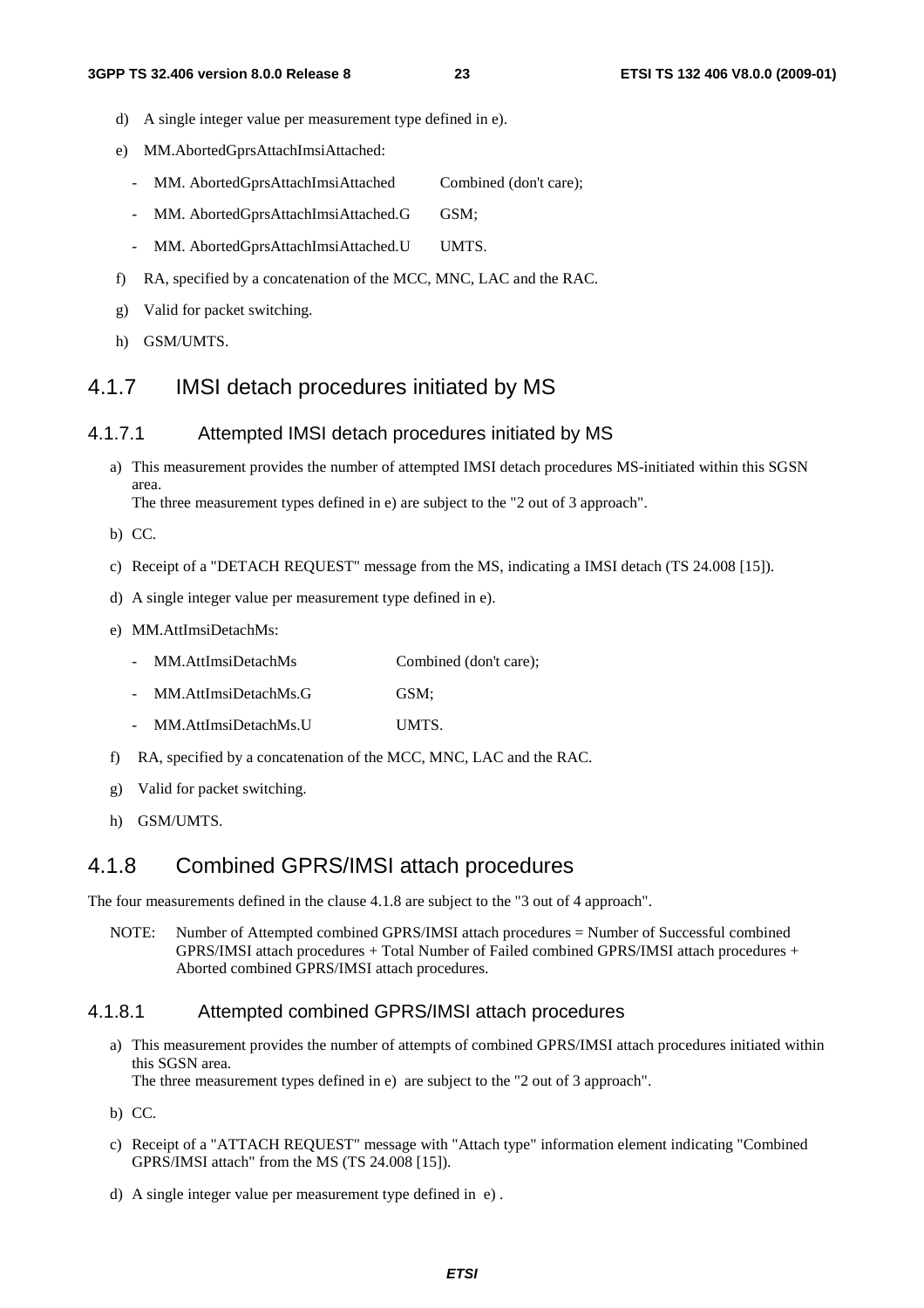- e) MM.AttCombiAttach:
	- MM.AttCombiAttach Combined (don't care);
	- MM.AttCombiAttach.G GSM;
	- MM.AttCombiAttach.U UMTS.
- f) RA, specified by a concatenation of the MCC, MNC, LAC and the RAC.
- g) Valid for packet switching.
- h) GSM/UMTS.

#### 4.1.8.2 Successful combined GPRS/IMSI attach procedures

a) This measurement provides the number of successfully performed combined GPRS/IMSI attach procedures within this SGSN area. The three measurement types defined in e) are subject to the "2 out of 3 approach".

b) CC.

- c) Transmission of a "ATTACH ACCEPT" message to the MS, in response to a "ATTACH REQUEST" message with the "Attach type" information element indicating "Combined GPRS/IMSI attach". If the "ATTACH ACCEPT" message is caused by a retransmission, this will not cause the counter to be increased. (TS 24.008  $[15]$ ).
- d) A single integer value per measurement type defined in e).
- e) MM.SuccCombiAttach:

| MM.SuccCombiAttach | Combined (don't care); |
|--------------------|------------------------|
|                    |                        |

- MM.SuccCombiAttach.G GSM;
- MM.SuccCombiAttach.U UMTS.
- f) RA, specified by a concatenation of the MCC, MNC, LAC and the RAC.
- g) Valid for packet switching.
- h) GSM/UMTS.

#### 4.1.8.3 Failed combined GPRS/IMSI attach procedures

a) This measurement provides the number of failed combined GPRS/IMSI attach procedures. The measurement is split into subcounters per the reject cause. The three measurements defined in e) are subject to the "2 out of 3 approach".

b) CC

- c) Transmission by the SGSN of the ATTACH REJECT message to the MS, in response to a "ATTACH REQUEST" message with the "Attach type" information element indicating "Combined GPRS/IMSI attach", the relevant measurement is incremented according to the reject cause. Possible reject causes are defined within TS 24.008 [15]. The sum of all supported per cause measurements shall be equal to the total number of failed combined GPRS/IMSI attach procedures. In case only a subset of per cause measurements is supported, a sum subcounter will be provided first.
- d) Each measurement (as defined in e) is an integer value. The number of measurements is equal to the number of causes supported plus a possible sum value identified by the .sum suffix.
- e) MM. FailedCombiAttach.Cause:
	- MM. FailedCombiAttach.*Cause* Combined (don't care);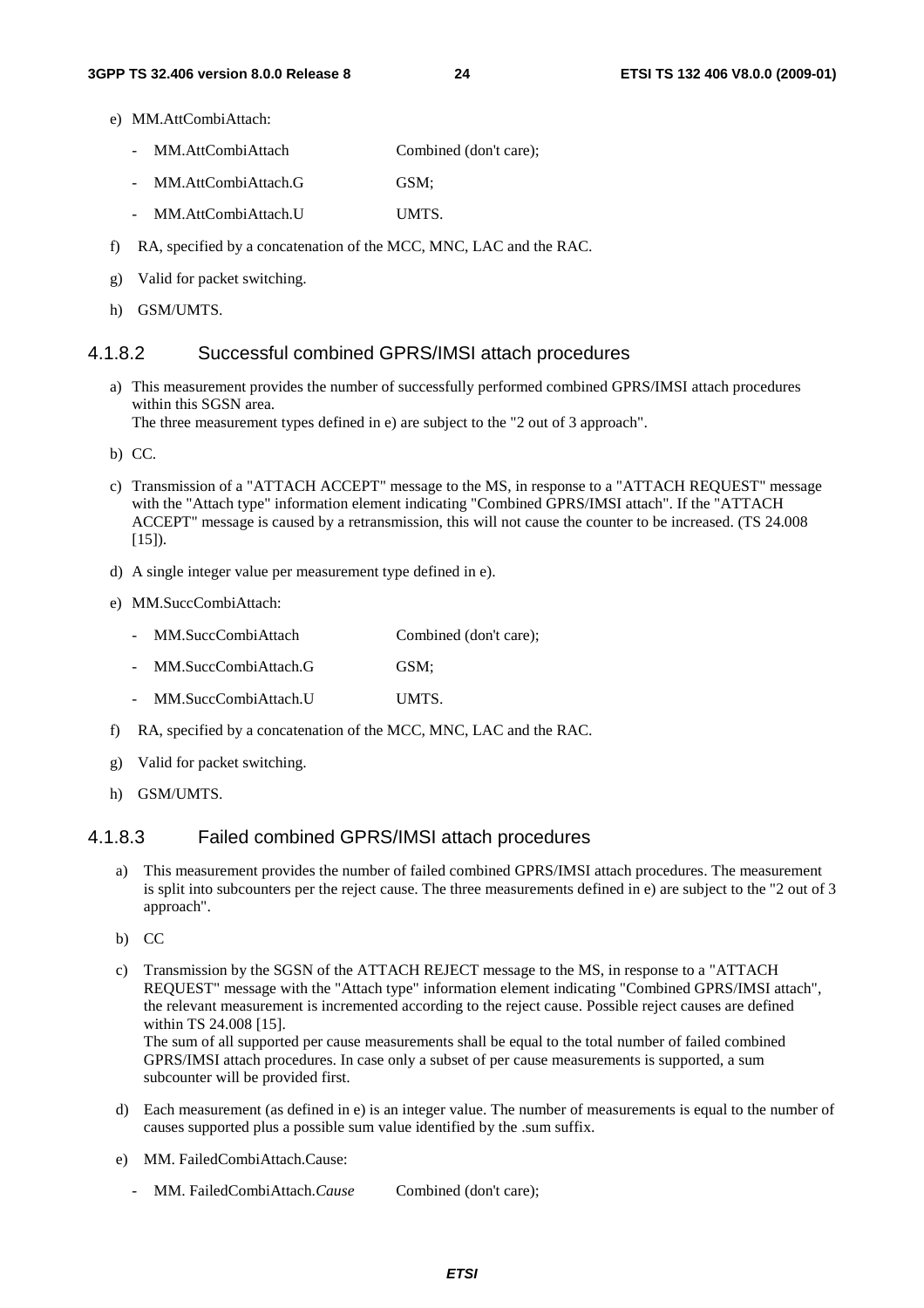- MM. FailedCombiAttach.*Cause*.G GSM;
- MM. FailedCombiAttach.*Cause*.U UMTS;

where *Cause* identifies the reject cause.

- f) RA, specified by a concatenation of the MCC, MNC, LAC and the RAC.
- g) Valid for packet switching.
- h) GSM/UMTS.

#### 4.1.8.4 Aborted combined GPRS/IMSI attach procedures

- a) This measurement provides the number of aborted combined GPRS/IMSI attach procedures. The three measurements defined in e) are subject to the "2 out of 3 approach".
- b) CC.
- c) Abortion of a combined GPRS/IMSI attach procedure, or a "ATTACH REQUEST" message with "Attach type" information element indicating "Combined GPRS/IMSI attach" would not be treated (TS 24.008 [15]).
- d) A single integer value per measurement type defined in e).
- e) MM.AbortedCombiAttach:
	- MM. AbortedCombiAttach Combined (don't care);
	- MM. AbortedCombiAttach.G GSM;
	- MM. AbortedCombiAttach.U UMTS.
- f) RA, specified by a concatenation of the MCC, MNC, LAC and the RAC.
- g) Valid for packet switching.
- h) GSM/UMTS.

### 4.1.9 Combined GPRS/IMSI detach procedures initiated by MS

#### 4.1.9.1 Attempted combined GPRS/IMSI detach procedures initiated by MS

a) This measurement provides the number of attempted Combined GPRS/IMSI detach procedures MS-initiated within this SGSN area.

The three measurement types defined in e) are subject to the "2 out of 3 approach".

- b) CC.
- c) Receipt of "DETACH REQUEST" message from the MS, indicating a Combined GPRS/IMSI detach (TS 24.008 [15]).
- d) A single integer value per measurement type defined in e).
- e) MM.AttCombiDetachMs:
	- MM.AttCombiDetachMs Combined (don't care);
	- MM.AttCombiDetachMs.G GSM;
	- MM.AttCombiDetachMs.U UMTS.
- f) RA, specified by a concatenation of the MCC, MNC, LAC and the RAC.
- g) Valid for packet switching.
- h) GSM/UMTS.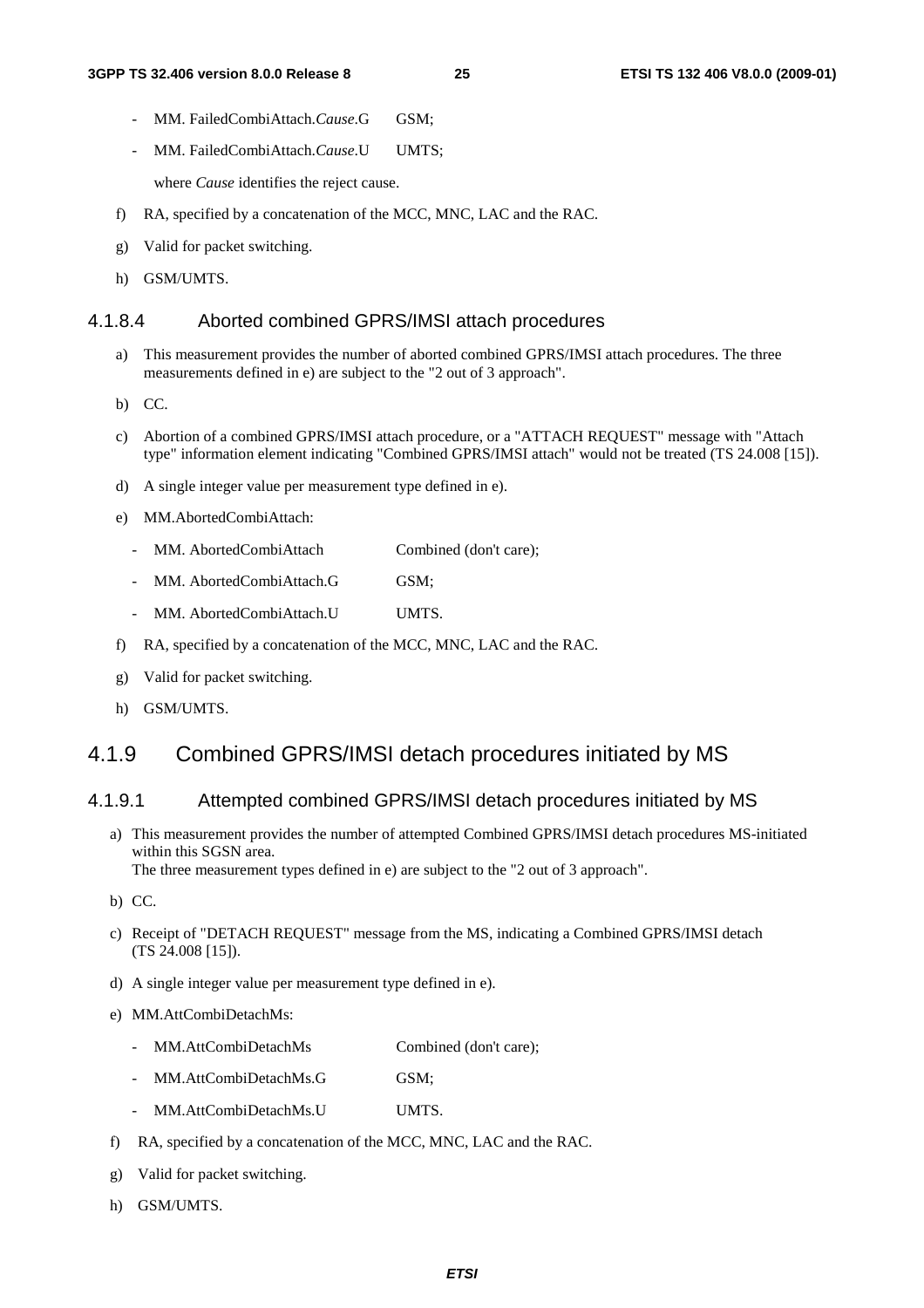### 4.1.10 Combined RA/LA intra-SGSN Routing Area update procedures

#### 4.1.10.1 Attempted combined RA/LA intra-SGSN Routing Area update procedures

- a) This measurement provides the number of combined RA/LA updates (intra-SGSN) procedures initiated in this SGSN. These are counted as attempts. The three measurement types defined in e) are subject to the "2 out of 3 approach".
- b) CC.
- c) Receipt of "Routing Area Update REQUEST" message from the MS, indicating a combined RA/LA update (TS 24.008 [15]).
- d) A single integer value per measurement type defined in e).
- e) MM.AttCombiIntraSgsnRaUpdate:
	- MM.AttCombiIntraSgsnRaUpdate Combined (don't care);
	- MM.AttCombiIntraSgsnRaUpdate.G GSM;
	- MM.AttCombiIntraSgsnRaUpdate.U UMTS.
- f) RA, specified by a concatenation of the MCC, MNC, LAC and the RAC.
- g) Valid for packet switching.
- h) GSM/UMTS.

#### 4.1.10.2 Successful combined RA/LA intra-SGSN Routing Area update procedures

- a) This measurement provides the number of success-fully performed combined RA/LA updates (intra-SGSN) procedures initiated in this SGSN. The three measurement types defined in e) are subject to the "2 out of 3 approach".
- b) CC.
- c) Transmission of "Routing Area Update ACCEPT" message to the MS (TS 24.008 [15]).
- d) A single integer value per measurement type defined in e).
- e) MM.SuccCombiIntraSgsnRaUpdate:
	- MM.SuccCombiIntraSgsnRaUpdate Combined (don't care);
	- MM.SuccCombiIntraSgsnRaUpdate.G GSM;
	- MM.SuccCombiIntraSgsnRaUpdate.U UMTS.
- f) RA, specified by a concatenation of the MCC, MNC, LAC and the RAC.
- g) Valid for packet switching.
- h) GSM/UMTS.

#### 4.1.10.3 Failed combined RA/LA intra-SGSN Routing Area update procedures

- a) This measurement provides the number of failed GPRS combined RA/LA intra-SGSN Routing Area Update procedures initiated in this SGSN. The measurement is split into subcounters per the reject cause. The three measurements defined in e) are subject to the "2 out of 3 approach".
- b) CC
- c) Transmission by the SGSN of the ROUTING AREA UPDATE REJECT message to the MS, in response to a " ROUTING AREA UPDATE REQUEST" (combined RA/LA Intra-Sgsn) message, the relevant measurement is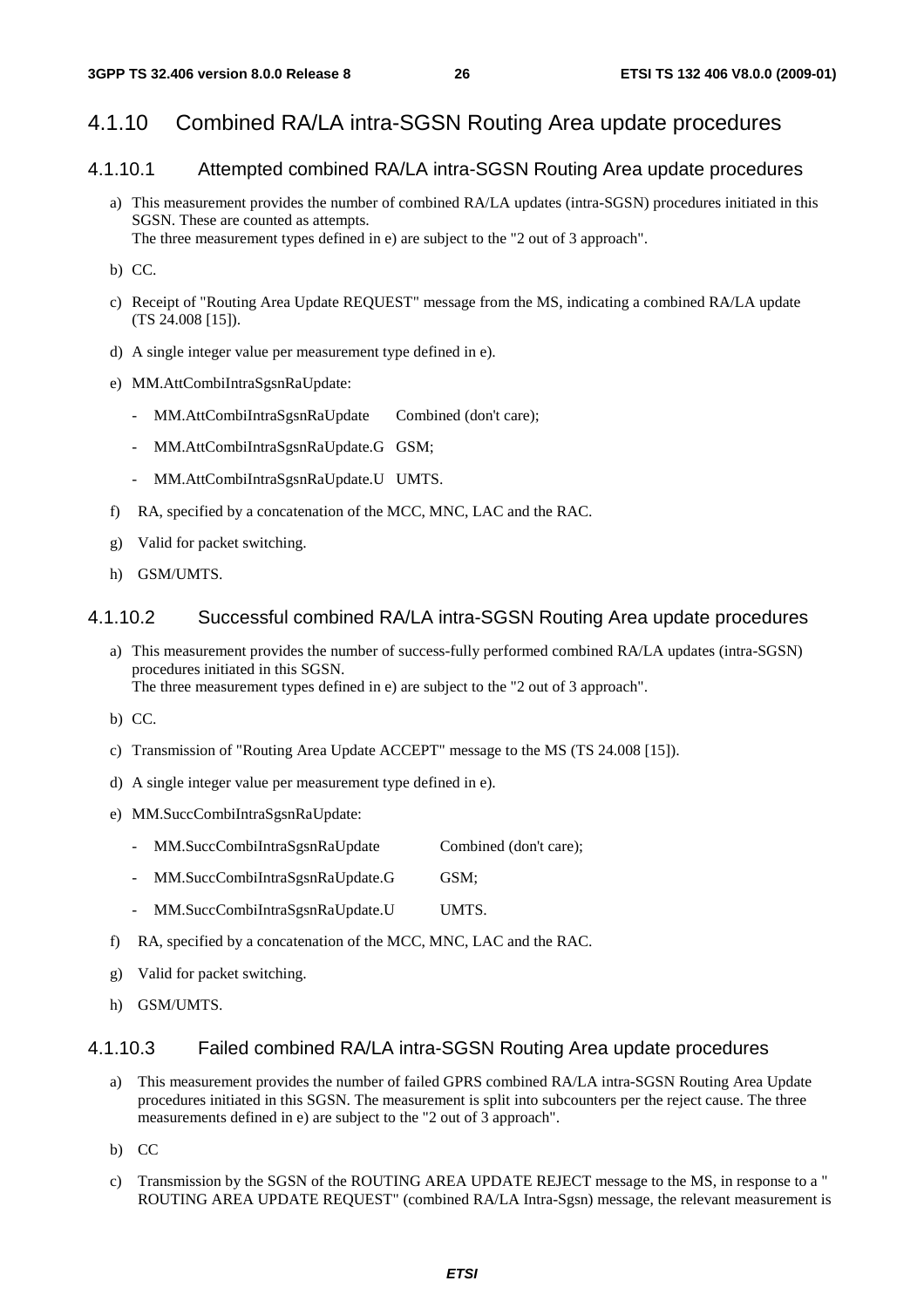incremented according to the reject cause. Possible reject causes are defined within TS 24.008 [15]. The sum of all supported per cause measurements shall be equal to the total number of failed GPRS routing area update procedures. In case only a subset of per cause measurements is supported, a sum subcounter will be provided first.

- d) Each measurement (as defined in e) is an integer value. The number of measurements is equal to the number of causes supported plus a possible sum value identified by the *.sum* suffix.
- e) MM. FailCombiIntraSgsnRaUpdate.*Cause*:
- f) MM. FailedCombiIntraSgsnRaUpdate.*Cause* Combined (don't care);
- g) MM. FailedCombiIntraSgsnRaUpdate.*Cause*.G GSM;
- h) MM. FailedCombiIntraSgsnRaUpdate.*Cause*.U UMTS;
- i) where *Cause* identifies the reject cause.
- j) RA, specified by a concatenation of the MCC, MNC, LAC and the RAC.
- k) Valid for packet switching
- l) GSM/UMTS

### 4.1.11 "Combined RA/LA with IMSI Attach" intra-SGSN Routing Area update procedures

#### 4.1.11.1 Attempted "combined RA/LA with IMSI Attach" intra-SGSN Routing Area update procedures

- a) This measurement provides the number of combined RA/LA updates with IMSI attach (intra-SGSN) procedures initiated in this SGSN. These are counted as attempts. The three measurement types defined in e) are subject to the "2 out of 3 approach".
- b) CC.
- c) Receipt of "Routing Area Update REQUEST" message from the MS, indicating a combined RA/LA update with IMSI attach (TS 24.008 [15]).
- d) A single integer value per measurement type defined in e).
- e) MM.AttImsiCombiIntraSgsnRAUpdate:
	- MM.AttImsiCombiIntraSgsnRAUpdate Combined (don't care);
	- MM.AttImsiCombiIntraSgsnRAUpdate.G GSM;
	- MM.AttImsiCombiIntraSgsnRAUpdate.U UMTS.
- f) RA, specified by a concatenation of the MCC, MNC, LAC and the RAC.
- g) Valid for packet switching.
- h) GSM/UMTS.

#### 4.1.11.2 Failed "combined RA/LA with IMSI Attach" intra-SGSN Routing Area update procedures

- a) This measurement provides the number of failed GPRS "combined RA/LA with IMSI Attach" intra-SGSN Routing Area Update procedures initiated in this SGSN. The measurement is split into subcounters per the reject cause. The three measurements defined in e) are subject to the "2 out of 3 approach".
- b) CC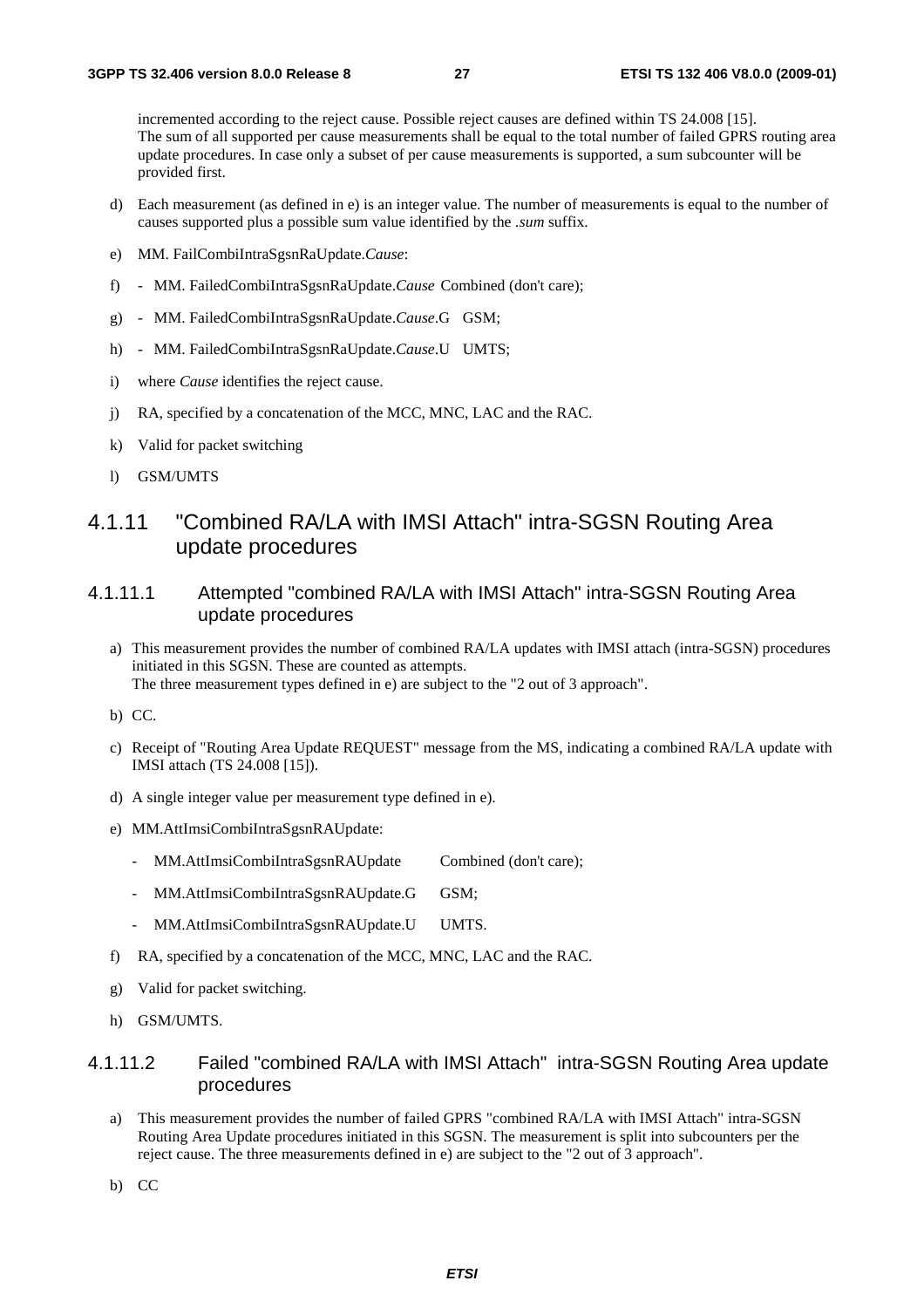c) Transmission by the SGSN of the ROUTING AREA UPDATE REJECT message to the MS, in response to a " ROUTING AREA UPDATE REQUEST" ("combined RA/LA with IMSI Attach" Intra-Sgsn) message, the relevant measurement is incremented according to the reject cause. Possible reject causes are defined within TS 24.008 [15].

The sum of all supported per cause measurements shall be equal to the total number of failed GPRS routing area update procedures. In case only a subset of per cause measurements is supported, a sum subcounter will be provided first.

- d) Each measurement (as defined in e) is an integer value. The number of measurements is equal to the number of causes supported plus a possible sum value identified by the *.sum* suffix.
- e) MM. FailImsiCombiIntraSgsnRAUpdate.*Cause*:
- f) MM. FailImsiCombiIntraSgsnRAUpdate.*Cause* Combined (don't care);
- g) MM. FailImsiCombiIntraSgsnRAUpdate.*Cause*.G GSM;
- h) MM. FailImsiCombiIntraSgsnRAUpdate.*Cause*.U UMTS;
- i) where *Cause* identifies the reject cause.
- j) RA, specified by a concatenation of the MCC, MNC, LAC and the RAC.
- k) Valid for packet switching
- l) GSM/UMTS

#### 4.1.12 Combined RA/LA inter-SGSN Routing Area update procedures

#### 4.1.12.1 Attempted combined RA/LA inter-SGSN Routing Area update procedures

a) This measurement provides the number of combined RA/LA updates (inter-SGSN) procedures initiated in this SGSN. These are counted as attempts.

The three measurement types defined in e) are subject to the "2 out of 3 approach".

- b) CC.
- c) Receipt of "Routing Area Update REQUEST" message from the MS, indicating a combined RA/LA update (TS 24.008 [15]).
- d) A single integer value per measurement type defined in e).
- e) MM.AttCombiInterSgsnRaUpdate:
	- MM.AttCombiInterSgsnRaUpdate Combined (don't care);
	- MM.AttCombiInterSgsnRaUpdate.G GSM;
	- MM.AttCombiInterSgsnRaUpdate.U UMTS.
- f) RA, specified by a concatenation of the MCC, MNC, LAC and the RAC.
- g) Valid for packet switching.
- h) GSM/UMTS.

#### 4.1.12.2 Successful combined RA/LA inter-SGSN Routing Area update procedures

- a) This measurement provides the number of success-fully performed combined RA/LA updates (inter-SGSN) procedures initiated in this SGSN. The three measurement types defined in e) are subject to the "2 out of 3 approach".
- b) CC.
- c) Transmission of "Routing Area Update ACCEPT" message to the MS (TS 24.008 [15]).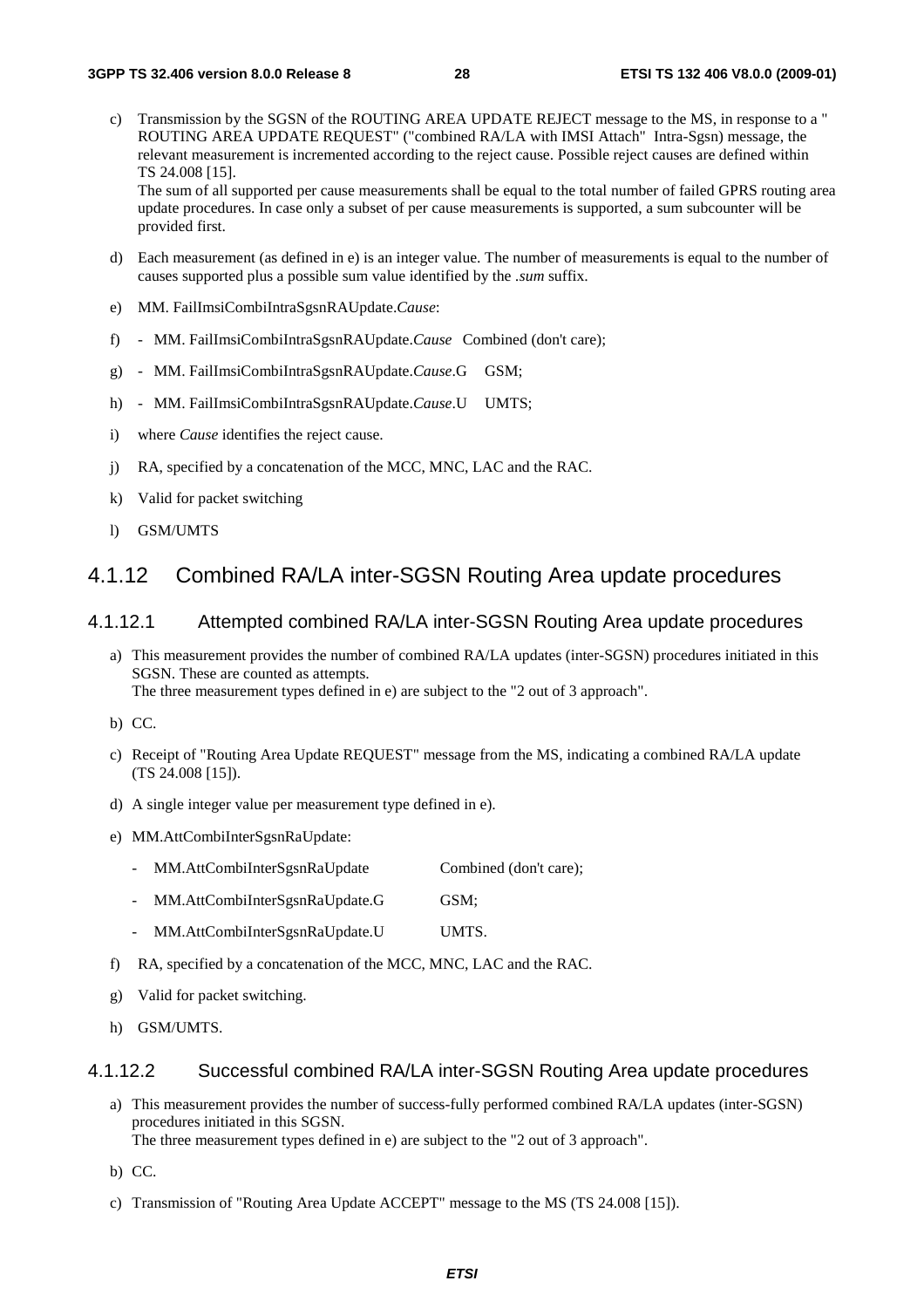- d) A single integer value per measurement type defined in e).
- e) MM.SuccCombiInterSgsnRaUpdate:
	- MM.SuccCombiInterSgsnRaUpdate Combined (don't care);
	- MM.SuccCombiInterSgsnRaUpdate.G GSM;
	- MM.SuccCombiInterSgsnRaUpdate.U UMTS.
- f) RA, specified by a concatenation of the MCC, MNC, LAC and the RAC.
- g) Valid for packet switching.
- h) GSM/UMTS.

#### 4.1.12.3 Failed combined RA/LA inter-SGSN Routing Area update procedures

- a) This measurement provides the number of failed GPRS combined RA/LA inter-SGSN Routing Area Update procedures initiated in this SGSN. The measurement is split into subcounters per the reject cause. The three measurements defined in e) are subject to the "2 out of 3 approach".
- b) CC
- c) Transmission by the SGSN of the ROUTING AREA UPDATE REJECT message to the MS, in response to a " ROUTING AREA UPDATE REQUEST" (combined RA/LA Inter-Sgsn) message, the relevant measurement is incremented according to the reject cause. Possible reject causes are defined within TS 24.008 [15]. The sum of all supported per cause measurements shall be equal to the total number of failed GPRS routing area update procedures. In case only a subset of per cause measurements is supported, a sum subcounter will be provided first.
- d) Each measurement (as defined in e) is an integer value. The number of measurements is equal to the number of causes supported plus a possible sum value identified by the *.sum* suffix.
- e) MM. FailCombiInterSgsnRaUpdate.*Cause*:
- f) MM. FailedCombiInterSgsnRaUpdate.*Cause* Combined (don't care);
- g) MM. FailedCombiInterSgsnRaUpdate.*Cause*.G GSM;
- h) MM. FailedCombiInterSgsnRaUpdate.*Cause*.U UMTS;
- i) where *Cause* identifies the reject cause.
- j) RA, specified by a concatenation of the MCC, MNC, LAC and the RAC.
- k) Valid for packet switching
- l) GSM/UMTS

#### 4.1.13 "Combined RA/LA with IMSI Attach" inter-SGSN Routing Area update procedures

#### 4.1.13.1 Attempted "combined RA/LA with IMSI Attach" inter-SGSN Routing Area update procedures

- a) This measurement provides the number of combined RA/LA updates with IMSI attach (inter-SGSN) procedures initiated in this SGSN. These are counted as attempts: The three measurement types defined in e) are subject to the "2 out of 3 approach".
- b) CC.
- c) Receipt of "Routing Area Update REQUEST" message from the MS, indicating a combined RA/LA update with IMSI attach.E52.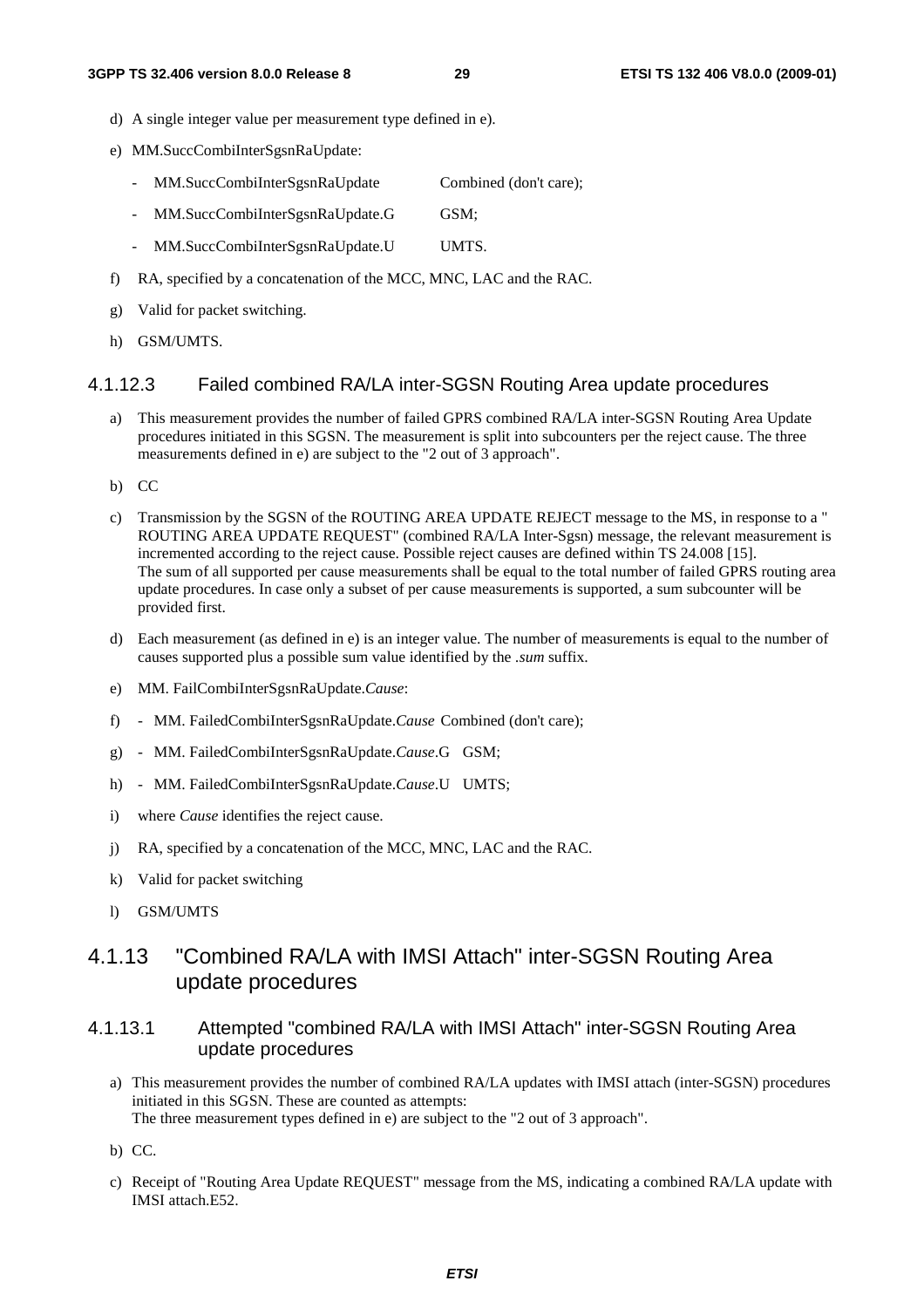- d) A single integer value per measurement type defined in e).
- e) MM.AttImsiCombiInterSgsnRAUpdate:
	- MM.AttImsiCombiInterSgsnRAUpdate Combined (don't care);
	- MM.AttImsiCombiInterSgsnRAUpdate.G GSM;
	- MM.AttImsiCombiInterSgsnRAUpdate.U UMTS.
- f) RA, specified by a concatenation of the MCC, MNC, LAC and the RAC.
- g) Valid for packet switching.
- h) GSM/UMTS.

#### 4.1.13.2 Failed "combined RA/LA with IMSI Attach" inter-SGSN Routing Area update procedures

a) This measurement provides the number of failed GPRS "combined RA/LA with IMSI Attach" inter-SGSN Routing Area Update procedures initiated in this SGSN. The measurement is split into subcounters per the reject cause. The three measurements defined in e) are subject to the "2 out of 3 approach".

b) CC

c) Transmission by the SGSN of the ROUTING AREA UPDATE REJECT message to the MS, in response to a " ROUTING AREA UPDATE REQUEST" ("combined RA/LA with IMSI Attach" Intra-Sgsn) message, the relevant measurement is incremented according to the reject cause. Possible reject causes are defined within TS 24.008 [15].

The sum of all supported per cause measurements shall be equal to the total number of failed GPRS routing area update procedures. In case only a subset of per cause measurements is supported, a sum subcounter will be provided first.

- d) Each measurement (as defined in e) is an integer value. The number of measurements is equal to the number of causes supported plus a possible sum value identified by the *.sum* suffix.
- e) MM. FailImsiCombiInterSgsnRAUpdate.*Cause*:
	- MM. FailImsiCombiInterSgsnRAUpdate.*Cause* Combined (don't care);
	- MM. FailImsiCombiInterSgsnRAUpdate.*Cause*.G GSM;
	- MM. FailImsiCombiInterSgsnRAUpdate.*Cause*.U UMTS;

where *Cause* identifies the reject cause.

- f) RA, specified by a concatenation of the MCC, MNC, LAC and the RAC.
- g) Valid for packet switching
- h) GSM/UMTS

#### 4.1.14 Number of received invalid P-TMSI's during detach

- a) This measurement provides the number of received invalid P-TMSI's during detach. The three measurement types defined in e) are subject to the "2 out of 3 approach".
- b) CC.
- c) Receipt of an "DETACH\_REQUEST" with invalid P-TMSI (TS 24.008 [15]).
- d) A single integer value per measurement type defined in e).
- e) MM.NbrPTMSIDetachFail:
	- MM.NbrPTMSIDetachFail Combined (don't care);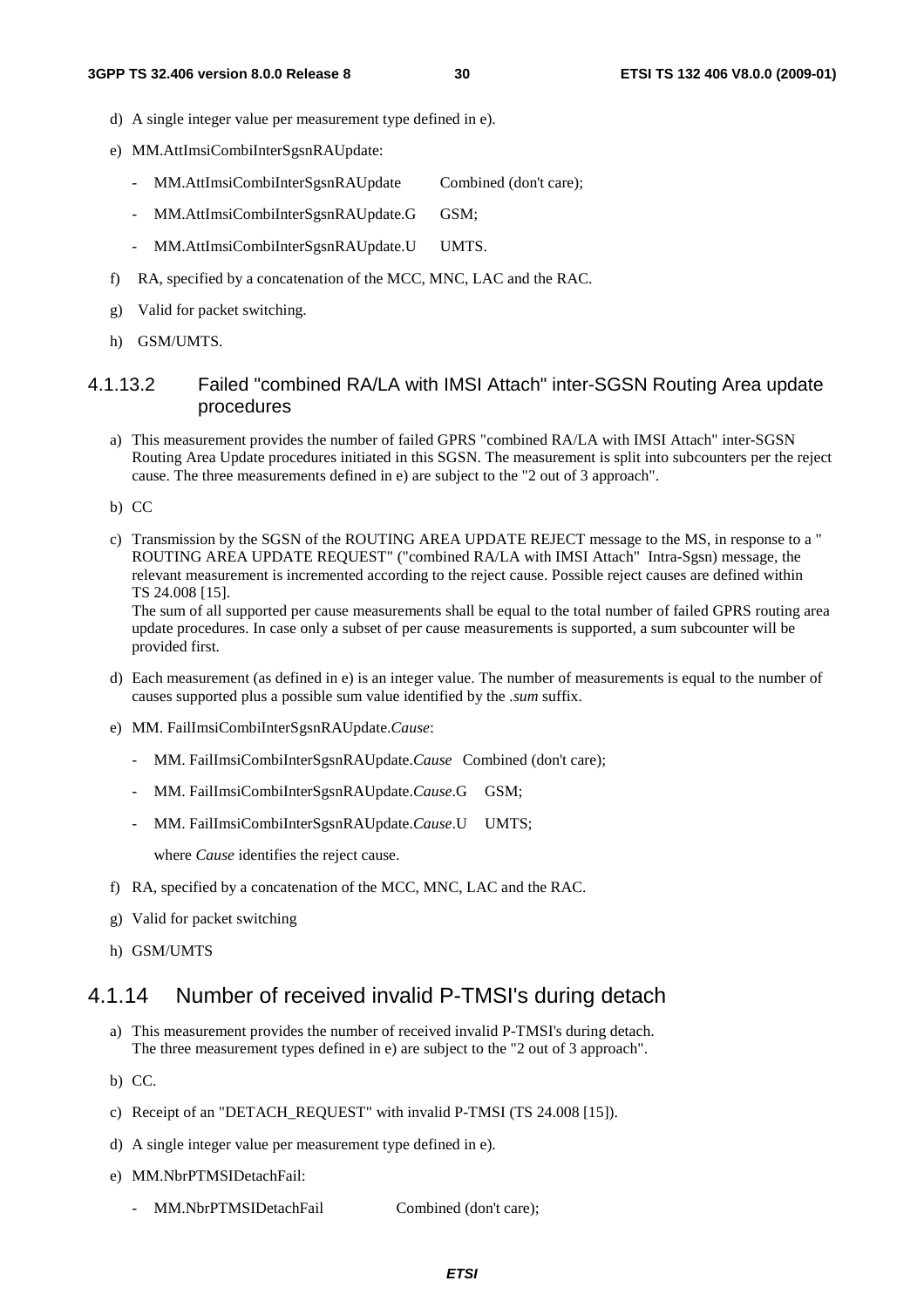- MM.NbrPTMSIDetachFail.G GSM:
- MM.NbrPTMSIDetachFail.U UMTS.
- f) RA, specified by a concatenation of the MCC, MNC, LAC and the RAC.
- g) Valid for packet switching.
- h) GSM/UMTS.

### 4.1.15 GSM PS paging procedures

The three measurement types defined in clauses 4.1.15.n are subject to the "2 out of 3 approach".

#### 4.1.15.1 Attempted GSM PS paging procedures

- a) This measurement provides the number of attempted PS paging procedures initiated at the SGSN over the Gb interface. The initial paging procedures as well as the repeated paging procedures are counted.
- b) CC.
- c) Incremented when a GSM PS paging procedure is started, i.e. at the transmission of the first BSSGP Paging Request (GSM 08.18 [16]) from the SGSN to the MS.
- d) A single integer value.
- e) MM.AttPsPagingProcGb.
- f) RA, specified by a concatenation of the MCC, MNC, LAC and the RAC.
- g) Valid for packet switching.
- h) GSM.

#### 4.1.15.2 Successful GSM PS paging procedures

- a) This measurement provides the number of successful PS paging procedures initiated at the SGSN over the Gb interface. The initial paging procedures as well as the repeated paging procedures are counted.
- b) CC.
- c) Incremented when an uplink\_trigger (any LLC frame) is received by the SGSN from the MS (over the Gb interface) as response to a GSM PS paging procedure (TS 23.060 [2]) or during intersystem change UMTS -> GSM.
- d) A single integer value.
- e) MM.SuccPsPagingProcGb.
- f) RA, specified by a concatenation of the MCC, MNC, LAC and the RAC.
- g) Valid for packet switching.
- h) GSM.

#### 4.1.15.3 Failed GSM PS paging procedures

- a) This measurement provides the number of failed PS paging procedures initiated at the SGSN over the Gb interface, i.e. PS paging procedures that time out. The initial paging procedures as well as the repeated paging procedures are counted.
- b) CC.
- c) Incremented when a GSM PS paging procedure times out.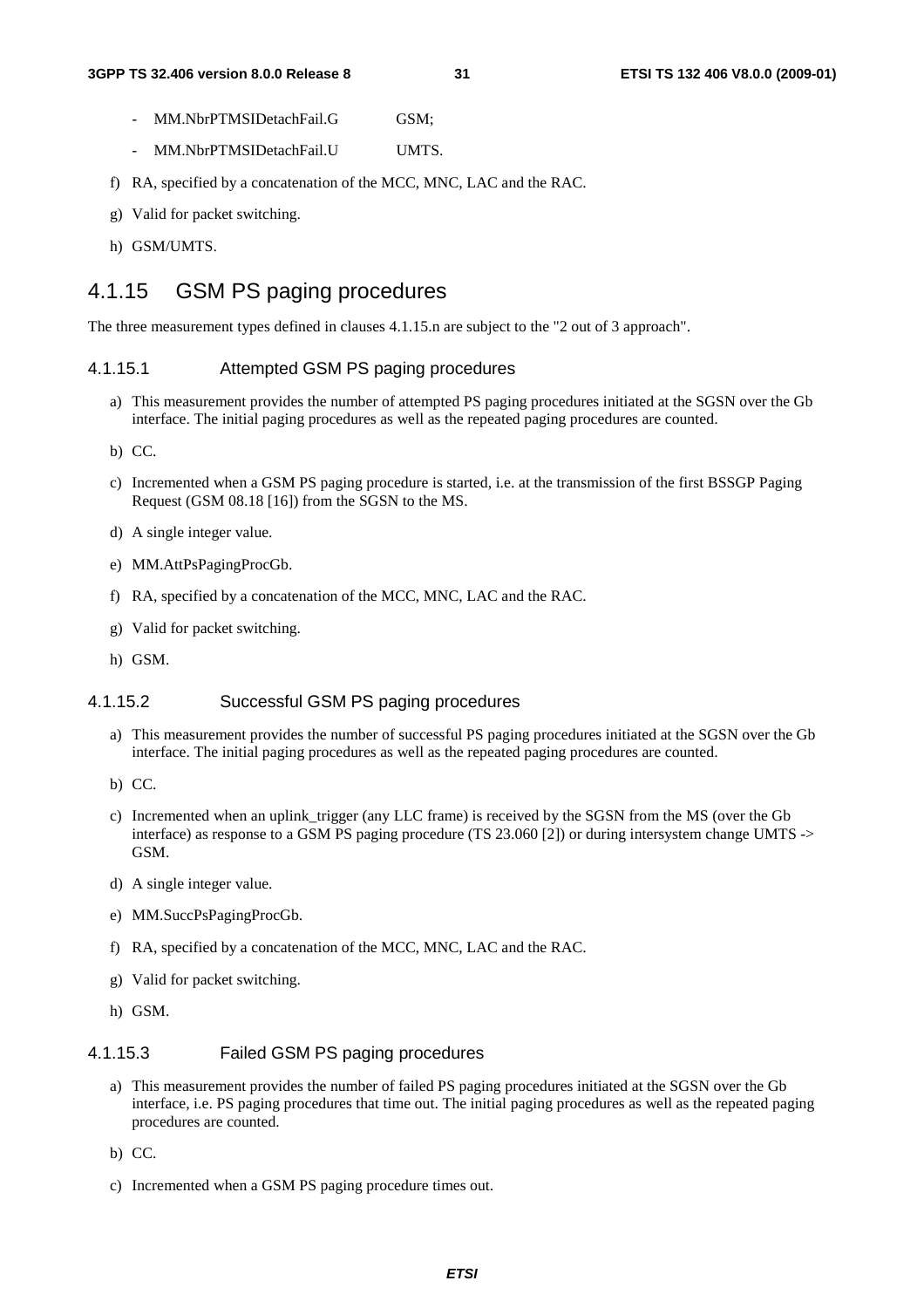- d) A single integer value.
- e) MM.FailPsPagingProcGb.
- f) RA, specified by a concatenation of the MCC, MNC, LAC and the RAC.
- g) Valid for packet switching.
- h) GSM.

### 4.1.16 UMTS PS paging procedures

The three measurement types defined in clauses 4.1.16.n are subject to the "2 out of 3 approach".

#### 4.1.16.1 Attempted UMTS PS paging procedures

- a) This measurement provides the number of attempted PS paging procedures initiated at the SGSN over the Iu interface. The initial paging procedures as well as the repeated paging procedures are counted.
- b) CC.
- c) Incremented when a UMTS PS paging procedure is started i.e. at the transmission of the first "Paging" message (TS 25.413 [5]) from the SGSN to the MS.
- d) A single integer value.
- e) MM.AttPsPagingProcIu.
- f) RA, specified by a concatenation of the MCC, MNC, LAC and the RAC.
- g) Valid for packet switching.
- h) UMTS.

#### 4.1.16.2 Successful UMTS PS paging procedures

- a) This measurement provides the number of successful PS paging procedures initiated at the SGSN over the Iu interface. The initial paging procedures as well as the repeated paging procedures are counted.
- b) CC.
- c) Incremented when a paging\_response is received by the SGSN from the MS (over the Iu interface) as response to a UMTS PS paging procedure (Receipt of "Service Request" message with Service Type = Paging Response from the MS (TS 24.008 [15])) or during intersystem change GSM -> UMTS.
- d) A single integer value.
- e) MM.SuccPsPagingProcIu.
- f) RA, specified by a concatenation of the MCC, MNC, LAC and the RAC.
- g) Valid for packet switching.
- h) UMTS.

#### 4.1.16.3 Failed UMTS PS paging procedures

- a) This measurement provides the number of failed PS paging procedures initiated at the SGSN over the Iu interface, i.e. PS paging procedures that time out. The initial paging procedures as well as the repeated paging procedures are counted.
- b) CC.
- c) Incremented when a UMTS PS paging procedure times out.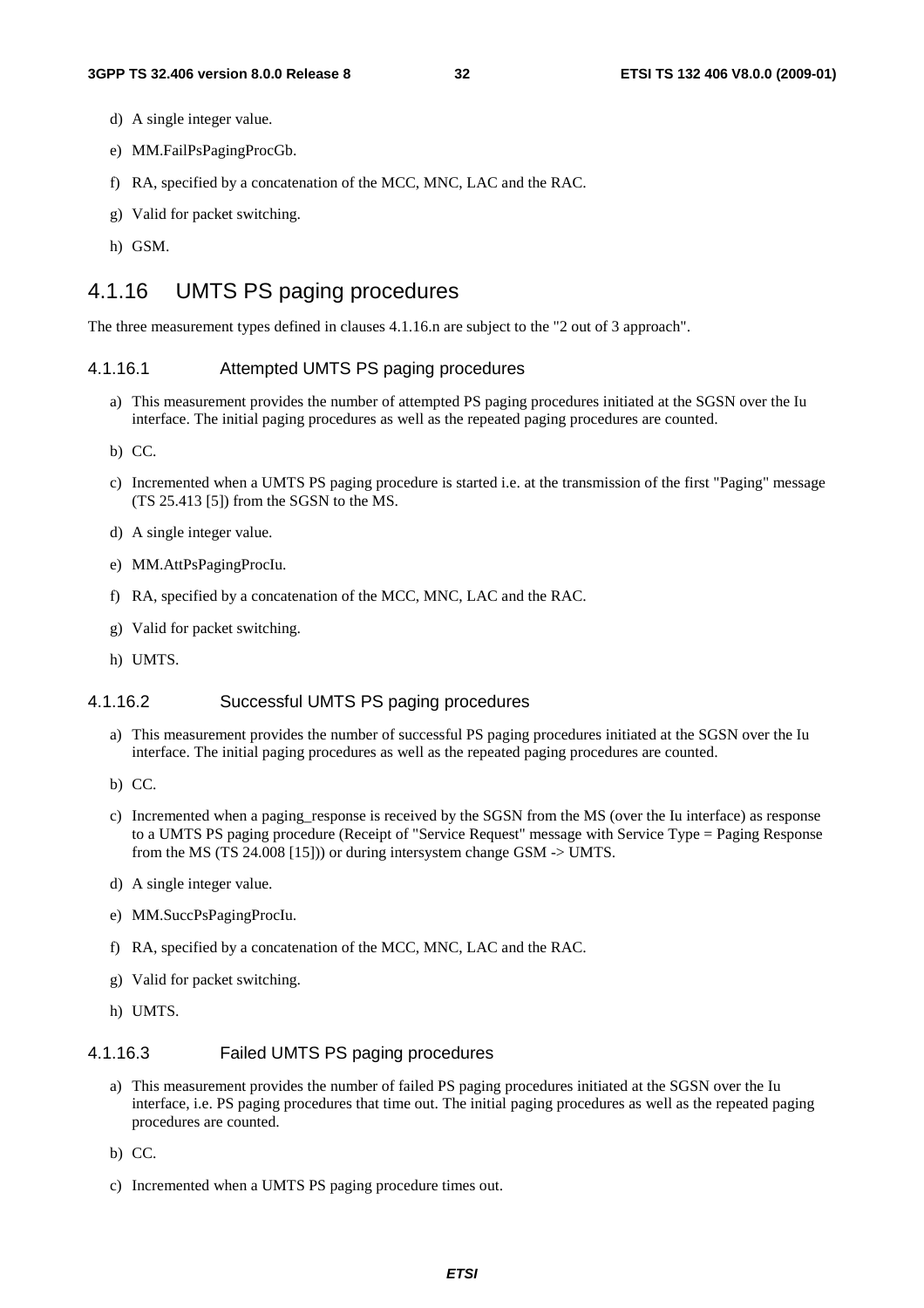- d) A single integer value.
- e) MM.FailPsPagingProcIu.
- f) RA, specified by a concatenation of the MCC, MNC, LAC and the RAC.
- g) Valid for packet switching.
- h) UMTS.

#### 4.1.17 PS paging procedures with unknown access type

#### 4.1.17.1 Attempted PS paging procedures with unknown access type

- a) This measurement provides the number of attempted PS paging procedures initiated at the SGSN with access type unknown. In this case the paging will be done both over the Gb and the Iu interface. The initial paging procedures as well as the repeated paging procedures are counted.
- b) CC.
- c) Incremented when a paging procedure is started for which MM doesn't know the access type i.e. at the transmission of the first BSSGP Paging Request (GSM 08.18 [16]) and/or "Paging" message (TS 25.413 [5]) from the SGSN to the MS.
- d) A single integer value.
- e) MM.AttPsPagingProcGbIu.
- f) RA, specified by a concatenation of the MCC, MNC, LAC and the RAC.
- g) Valid for packet switching.
- h) Combined.

#### 4.1.18 Number of PS paging message sends from 2G-SGSN to the MS

- a) This measurement provides the Number of PS paging message sends from 2G-SGSN to the MS.
- b) CC.
- c) Transmission of "GMM-PAGING.req" (GSM 08.18 [16]) from the SGSN to the MS. Each paging message will be counted separately, addressed to all BSS in this certain RA.
- d) A single integer value.
- e) MM.NbrPsPagingMesGb.
- f) RA, specified by a concatenation of the MCC, MNC, LAC and the RAC.
- g) Valid for packet switching.
- h) GSM.

#### 4.1.19 Number of PS paging message sends from 3G-SGSN to the MS

- a) This measurement provides the Number of PS paging message sends from 3G-SGSN to the MS.
- b) CC.
- c) Transmission of "Paging" message (CN Domain Indicator = PS Domain) from the SGSN to the MS (TS 25.413 [5]). Each paging message will be counted separately, addressed to all RNC in this certain RA.
- d) A single integer value.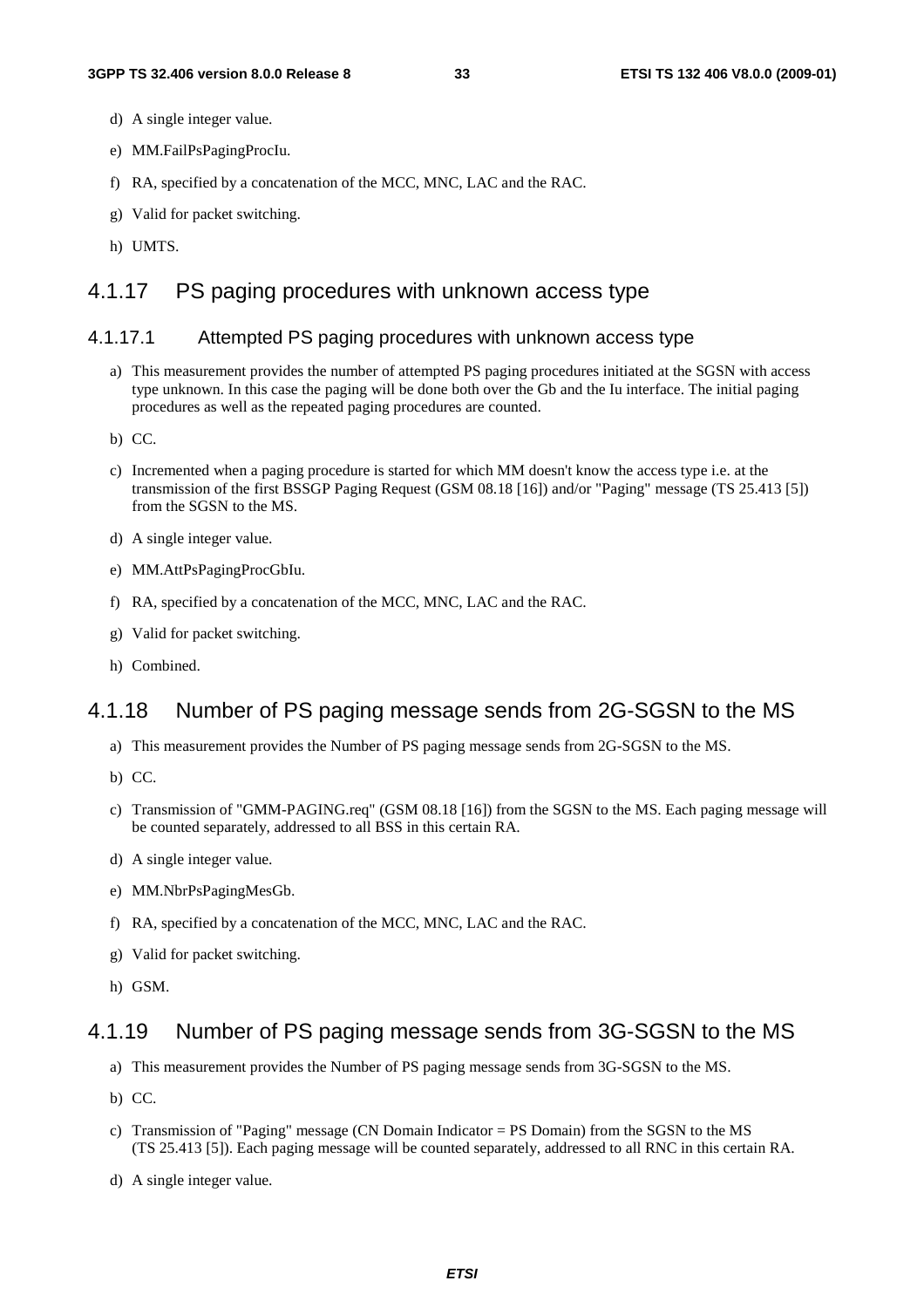- e) MM.NbrPsPagingMesIu.
- f) RA, specified by a concatenation of the MCC, MNC, LAC and the RAC.
- g) Valid for packet switching.
- h) UMTS.

#### 4.1.20 GSM subscribers state

#### 4.1.20.1 Subscribers in STANDBY state

#### 4.1.20.1.1 Number of subscribers in STANDBY state

- a) This measurement provides the number of subscribers in STANDBY state.
- b) GAUGE.
- c) Incremented at transition of a subscriber registered in the SGSN into STANDBY state, decremented at transition of a subscriber registered in the SGSN out from STANDBY state.
- d) A single integer value.
- e) MM.NbrSubStandby.
- f) SgsnFunction.
- g) Valid for packet switching.
- h) GSM.

#### 4.1.20.1.2 Mean number of subscribers in STANDBY state

- a) This measurement provides the mean number of subscribers in STANDBY state.
- b) SI.
- c) This measurement is obtained by sampling at a pre-defined interval the number of subscribers in STANDBY state and then taking the arithmetic mean.
- d) A single integer value.
- e) MM.MeanNbrSubStandby.
- f) SgsnFunction.
- g) Valid for packet switching.
- h) GSM.

#### 4.1.20.1.3 Max number of subscribers in STANDBY state

- a) This measurement provides the maximum number of subscribers in STANDBY state.
- b) SI.
- c) This measurement is obtained by sampling at a pre-defined interval the number of subscribers in STANDBY state and then taking the maximum.
- d) A single integer value.
- e) MM.MaxNbrSubStandby.
- f) SgsnFunction.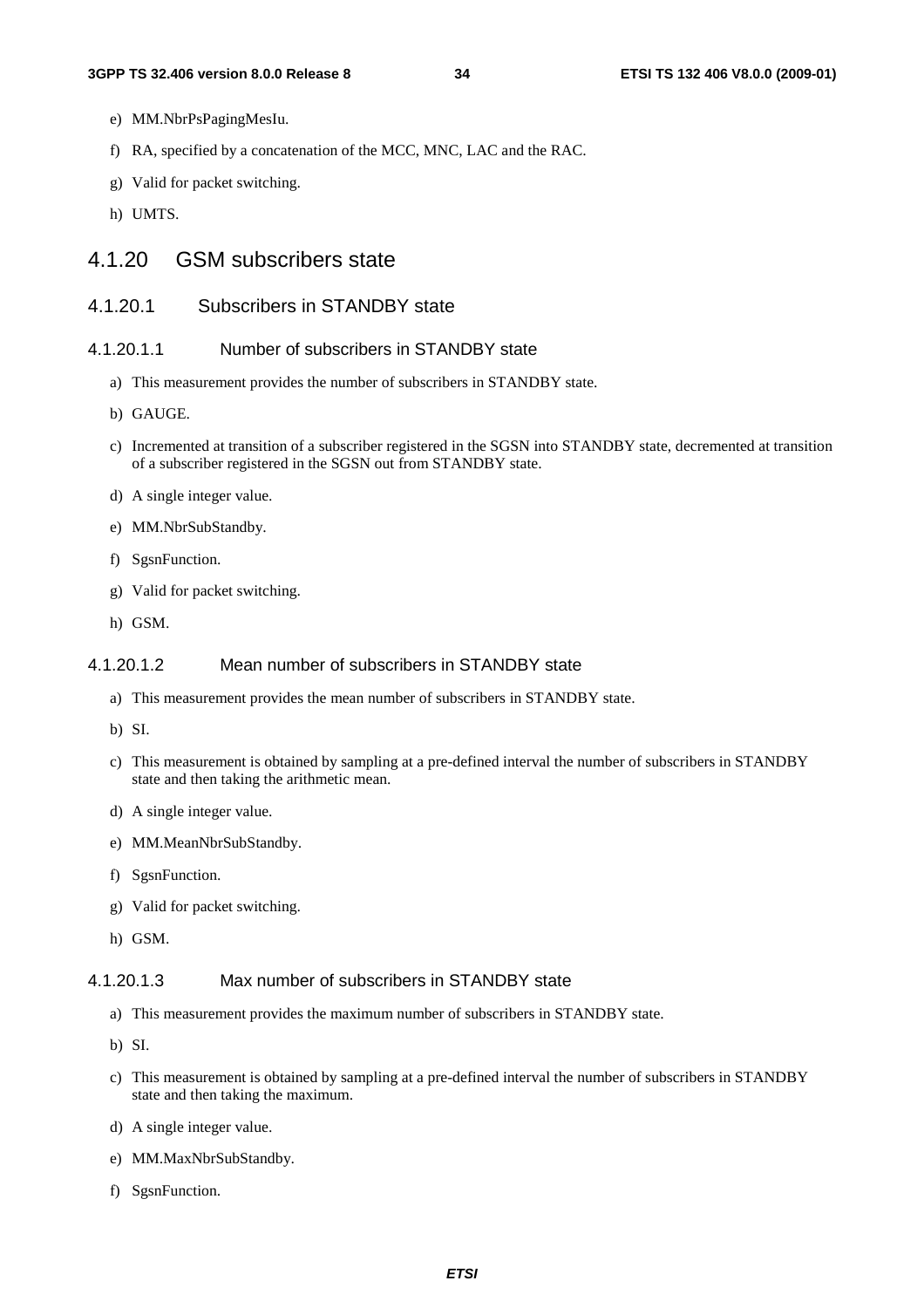- g) Valid for packet switching.
- h) GSM.

#### 4.1.20.2 Subscribers in READY state

#### 4.1.20.2.1 Number of subscribers in READY state

- a) This measurement provides the number of subscribers in READY state.
- b) GAUGE.
- c) Incremented at transition of a subscriber registered in the SGSN into READY state, decremented at transition of a subscriber registered in the SGSN out from READY state.
- d) A single integer value.
- e) MM.NbrSubReady
- f) SgsnFunction.
- g) Valid for packet switching.
- h) GSM.

#### 4.1.20.2.2 Mean number of subscribers in READY state

- a) This measurement provides the mean number of subscribers in READY state.
- b) SI.
- c) This measurement is obtained by sampling at a pre-defined interval the number of subscribers in READY state and then taking the arithmetic mean.
- d) A single integer value.
- e) MM.MeanNbrSubReady.
- f) SgsnFunction.
- g) Valid for packet switching.
- h) GSM.

#### 4.1.20.2.3 Max number of subscribers in READY state

- a) This measurement provides the maximum number of subscribers in READY state.
- b) SI.
- c) This measurement is obtained by sampling at a pre-defined interval the number of subscribers in READY state and then taking the maximum.
- d) A single integer value.
- e) MM.MaxNbrSubReady.
- f) SgsnFunction.
- g) Valid for packet switching.
- h) GSM.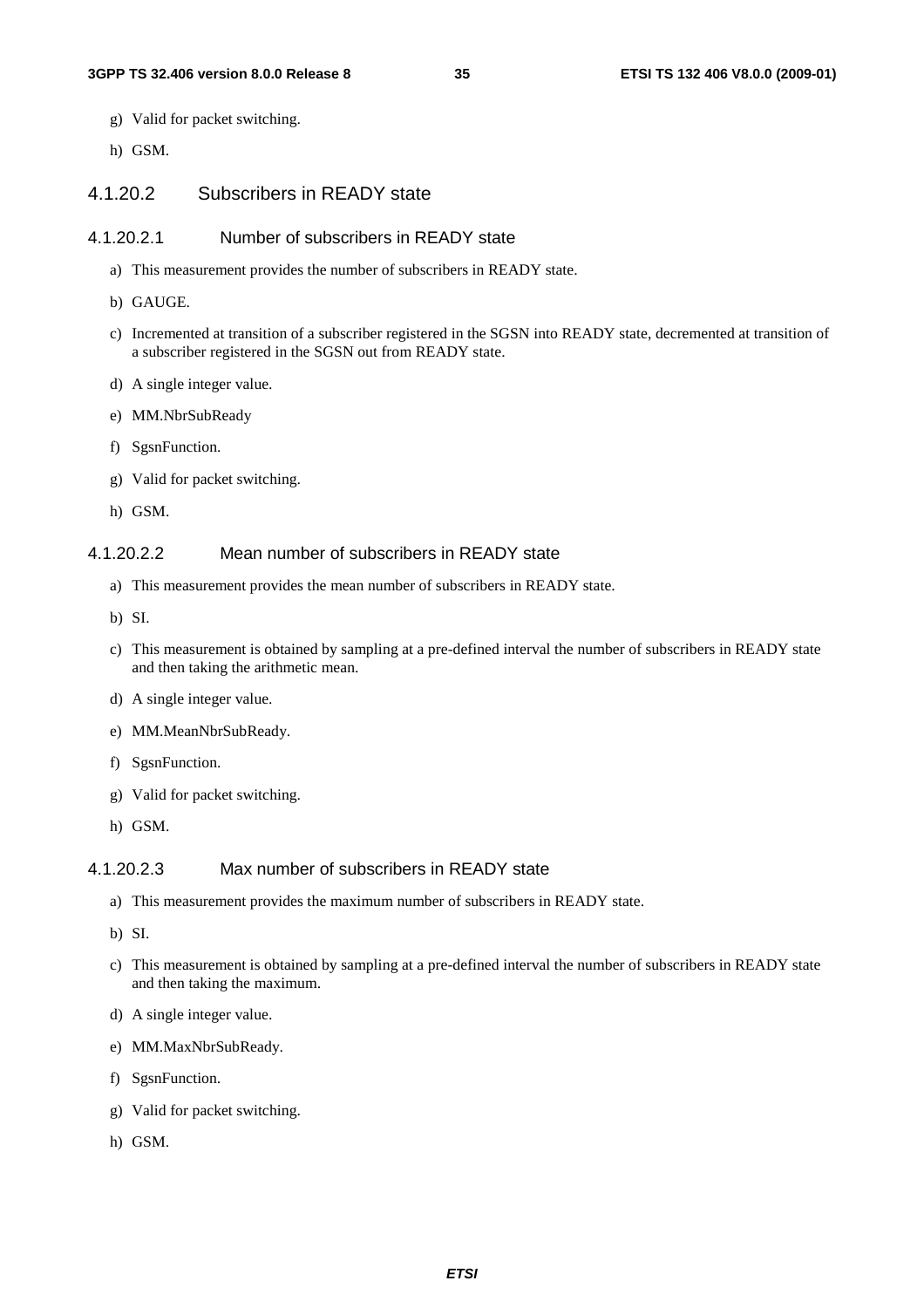# 4.1.21 UMTS subscribers state

# 4.1.21.1 Subscribers in PMM-IDLE state

#### 4.1.21.1.1 Number of subscribers in PMM-IDLE state

- a) This measurement provides the number of subscribers in PMM-IDLE state.
- b) GAUGE.
- c) Incremented at PS Signalling Connection Release (Iu Release), decremented at PS Detach or PS Signalling Connection Establish (Service Request).
- d) A single integer value.
- e) MM.NbrSubPmmIdle.
- f) SgsnFunction.
- g) Valid for packet switching.
- h) UMTS.

#### 4.1.21.1.2 Mean number of subscribers in PMM-IDLE state

- a) This measurement provides the mean number of subscribers in PMM-IDLE state.
- b) SI.
- c) This measurement is obtained by sampling at a pre-defined interval the number of subscribers in PMM-IDLE state and then taking the arithmetic mean.
- d) A single integer value.
- e) MM.MeanNbrSubPmmIdle.
- f) SgsnFunction.
- g) Valid for packet switching.
- h) UMTS.

### 4.1.21.1.3 Max number of subscribers in PMM-IDLE state

- a) This measurement provides the maximum number of subscribers in PMM-IDLE state.
- b) SI.
- c) This measurement is obtained by sampling at a pre-defined interval the number of subscribers in PMM-IDLE state and then taking the maximum.
- d) A single integer value.
- e) MM.MaxNbrSubPmmIdle.
- f) SgsnFunction.
- g) Valid for packet switching.
- h) UMTS.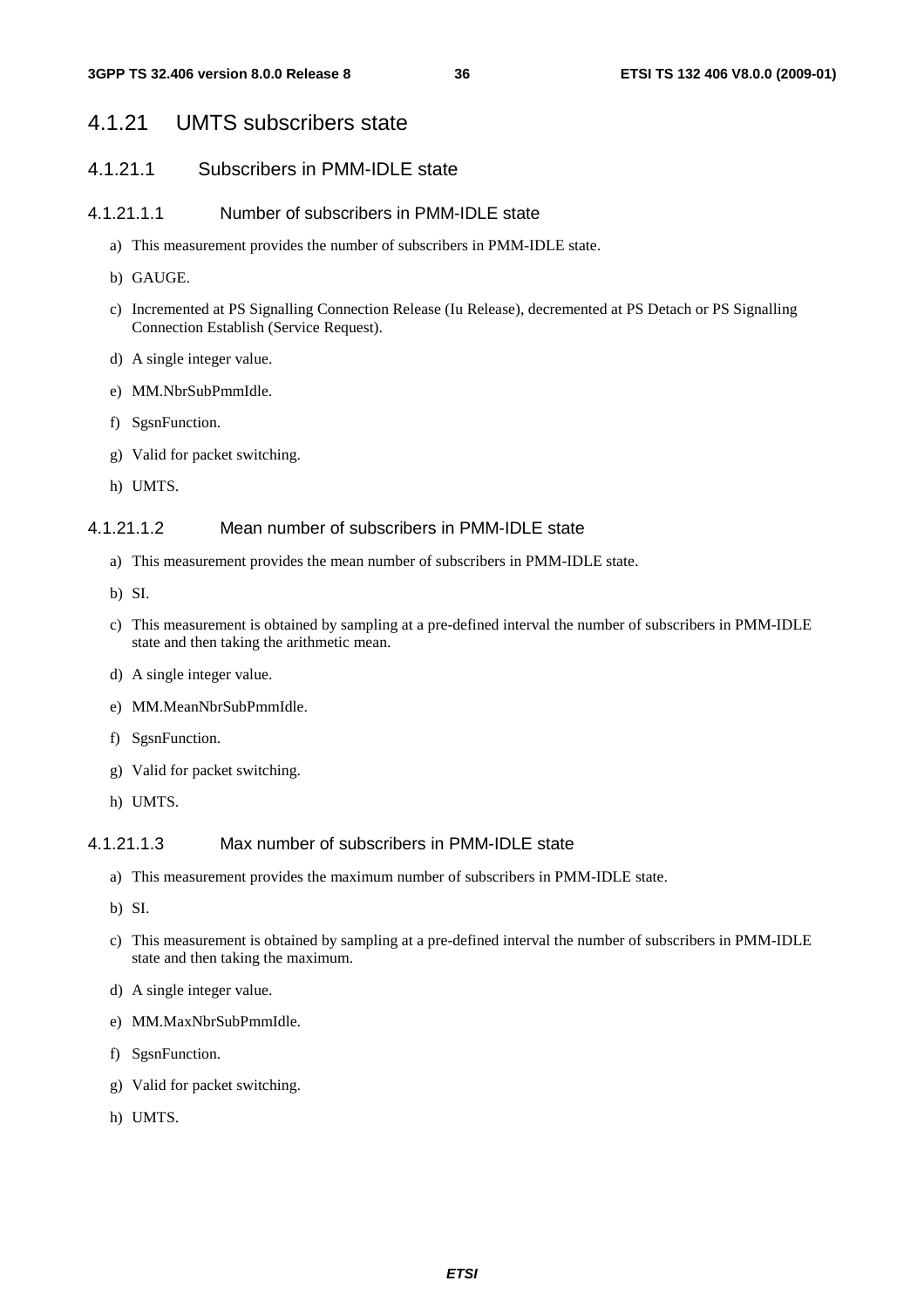### 4.1.21.2 Subscribers in PMM-CONNECTED state

#### 4.1.21.2.1 Number of subscribers in PMM-CONNECTED state

- a) This measurement provides the number of subscribers in PMM-CONNECTED state.
- b) GAUGE.
- c) Decremented at PS Signalling Connection Release (Iu Release), Detach, PS Attach Reject or RAU Reject, incremented at PS Attach or PS Signalling Connection Establish (Service Request).
- d) A single integer value.
- e) MM.NbrSubPmmConnected
- f) SgsnFunction.
- g) Valid for packet switching.
- h) UMTS.

#### 4.1.21.2.2 Mean number of subscribers in PMM-CONNECTED state

- a) This measurement provides the mean number of subscribers in PMM-CONNECTED state.
- b) SI.
- c) This measurement is obtained by sampling at a pre-defined interval the number of subscribers in PMM-CONNECTED state and then taking the arithmetic mean.
- d) A single integer value.
- e) MM.MeanNbrSubPmmConnected.
- f) SgsnFunction.
- g) Valid for packet switching.
- h) UMTS.

# 4.1.21.2.3 Max number of subscribers in PMM-CONNECTED state

- a) This measurement provides the maximum number of subscribers in PMM-CONNECTED state.
- b) SI.
- c) This measurement is obtained by sampling at a pre-defined interval the number of subscribers in PMM-CONNECTED state and then taking the maximum.
- d) A single integer value.
- e) MM.MaxNbrSubPmmConnected.
- f) SgsnFunction.
- g) Valid for packet switching.
- h) UMTS.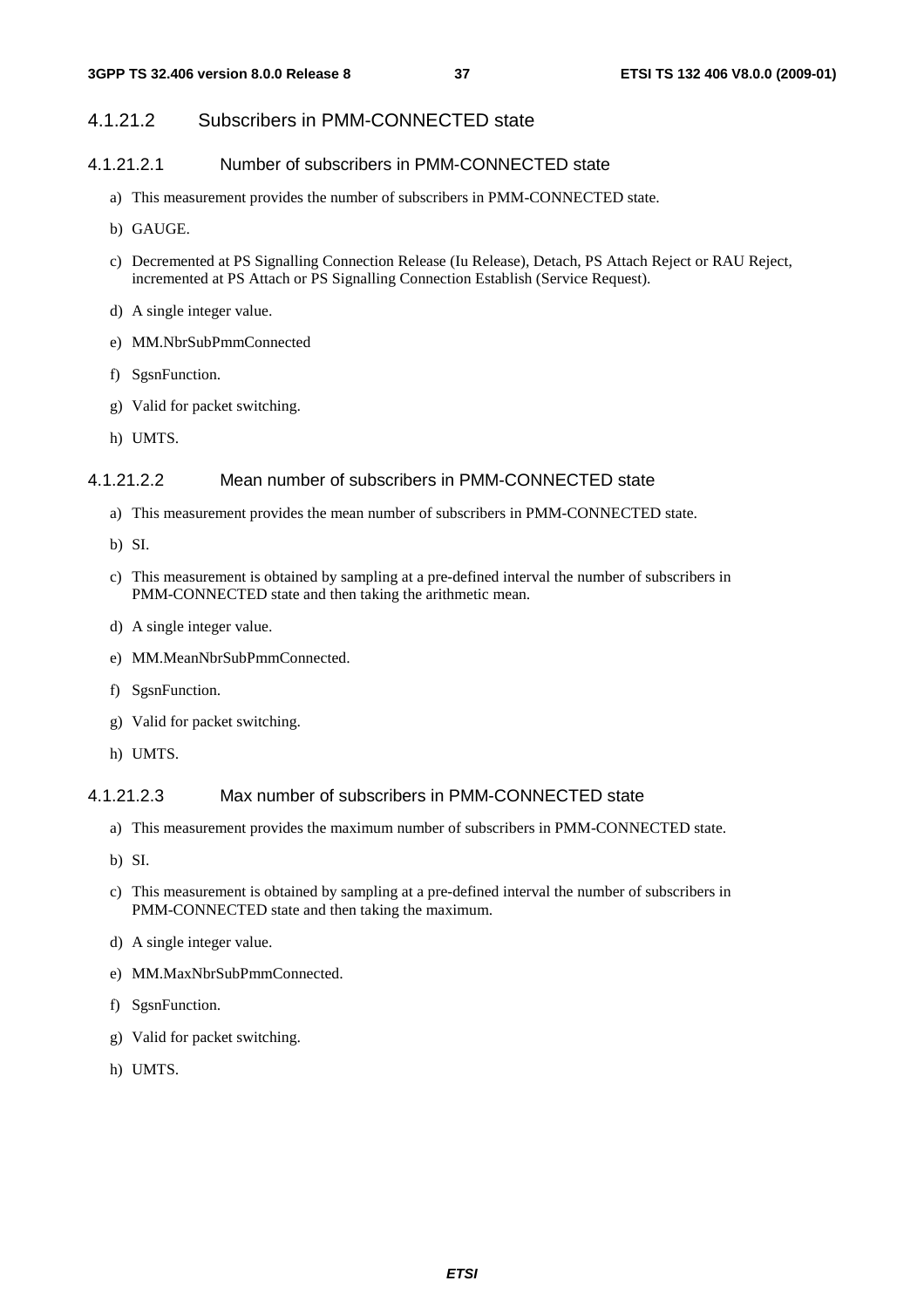# 4.1.22 Attached subscribers

### 4.1.22.1 Number of attached subscribers

- a) This measurement provides the number of attached subscribers within this SGSN area. The three measurement types defined in e) are subject to the "2 out of 3 approach".
- b) GAUGE.
- c) Incremented when a subscriber enters the GMM\_REGISTERED state in the SGSN Location Register, and decremented when a subscriber leaves the GMM\_REGISTERED state.
- NOTE: The GMM state machine in the SGSN Location Register is described in TS 24.008 [15], clause 4.1.3.3 (Figure 4.1c/3GPP TS 24.008 [15]: GMM main states on the network side).
- d) A single integer value per measurement type defined in e).
- e) MM.NbrActAttachedSub:
	- MM.NbrActAttachedSub Combined (don't care);
	- MM.NbrActAttachedSub.G GSM;
	- MM.NbrActAttachedSub.U UMTS.
- f) SgsnFunction.
- g) Valid for packet switching.
- h) GSM/UMTS.

#### 4.1.22.2 Mean number of attached subscribers

- i) This measurement provides the mean number of attached subscribers within this SGSN area. The three measurement types defined in e) are subject to the "2 out of 3 approach".
- j) SI.
- k) This measurement is obtained by sampling at a pre-defined interval the number of attached subscribers and then taking the arithmetic mean.
- l) A single integer value per measurement type defined in e).

m) MM.MeanNbrAttachedSub:

- MM.MeanNbrAttachedSub Combined (don't care);
- MM.MeanNbrAttachedSub.G GSM;
- MM.MeanNbrAttachedSub.U UMTS.
- n) SgsnFunction.
- o) Valid for packet switching.
- p) GSM/UMTS.

### 4.1.22.3 Max number of attached subscribers

i) This measurement provides the maximum number of attached subscribers within this SGSN area. The three measurement types defined in e) are subject to the "2 out of 3 approach".

j) SI.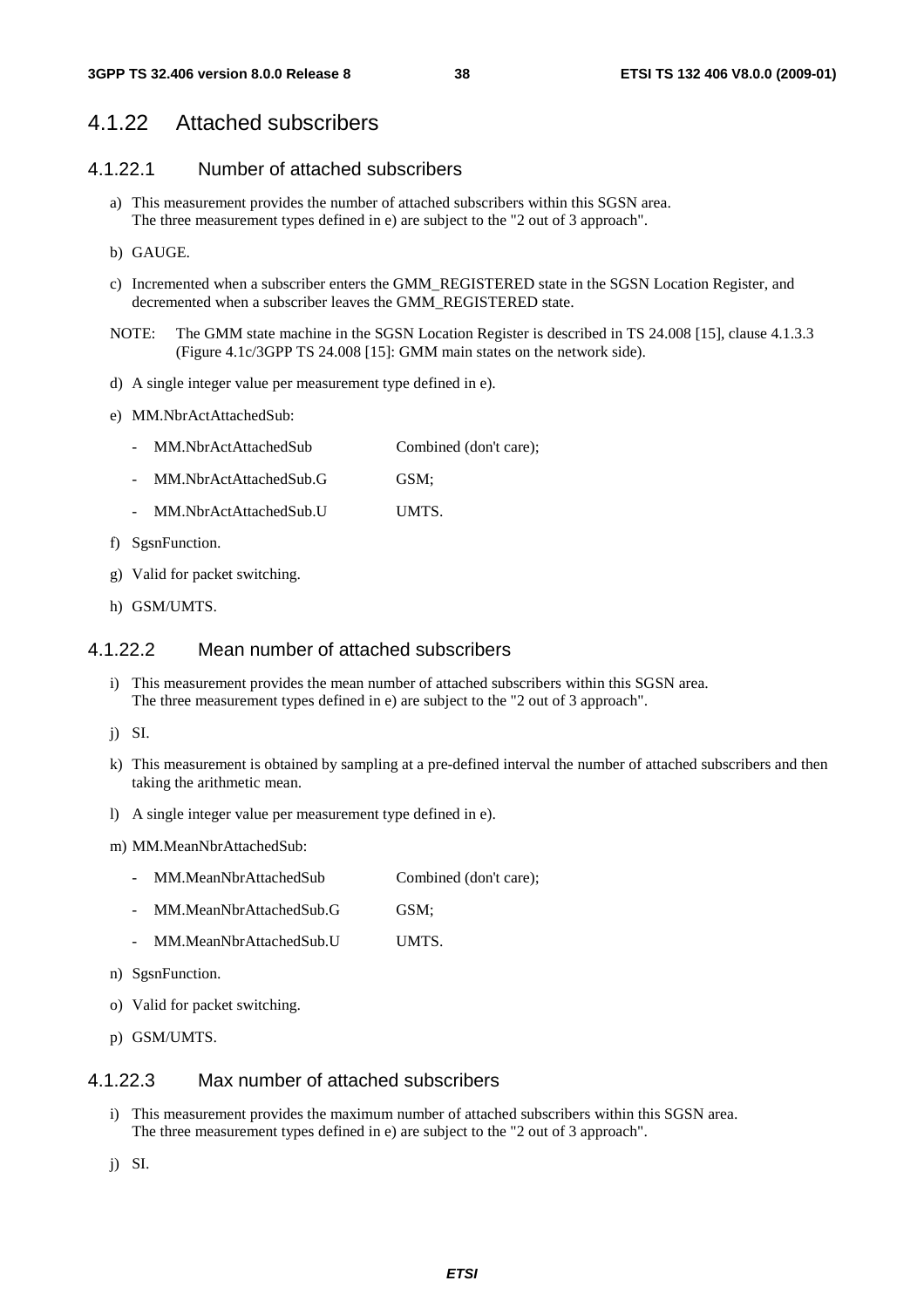- k) This measurement is obtained by sampling at a pre-defined interval the number of attached subscribers and then taking the maximum.
- l) A single integer value per measurement type defined in e).

m) MM.MaxNbrAttachedSub:

- MM.MaxNbrAttachedSub Combined (don't care);
- MM.MaxNbrAttachedSub.G GSM;
- MM.MaxNbrAttachedSub.U UMTS.
- n) SgsnFunction.
- o) Valid for packet switching.
- p) GSM/UMTS.

# 4.1.23 Home subscribers

#### 4.1.23.1 Number of home subscribers

- a) This measurement provides the number of GPRS home subscribers located in the SGSN location register. The GPRS MM state of this subscriber is GMM\_REGISTERED or GMM\_DEREGISTERED. Only GPRS subscribers that are homed in the same GPRS network are considered. The three measurement types defined in e) are subject to the "2 out of 3 approach".
- b) GAUGE.
- c) Incremented by one when GPRS home subscriber is successfully registered in the SGSN location registered and decremented by one when GPRS home subscriber is successfully deregistered out of the SGSN location register (TS 24.008 [15]).
- d) A single integer value per measurement type defined in e).
- e) MM.NbrHomeSub:
	- MM.NbrHomeSub Combined (don't care);
	- MM.NbrHomeSub.G GSM;
	- MM.NbrHomeSub.U UMTS.
- f) SgsnFunction.
- g) Valid for packet switching.
- h) GSM/UMTS.

### 4.1.23.2 Mean number of home subscribers

a) This measurement provides the mean number of GPRS home subscribers located in the SGSN location register. The three measurement types defined in e) are subject to the "2 out of 3 approach".

b) SI.

- c) This measurement is obtained by sampling at a pre-defined interval the number of GPRS home subscribers located in the SGSN location register and then taking the arithmetic mean.
- d) A single integer value per measurement type defined in e).
- e) MM.MeanNbrHomeSub:
	- MM.MeanNbrHomeSub Combined (don't care);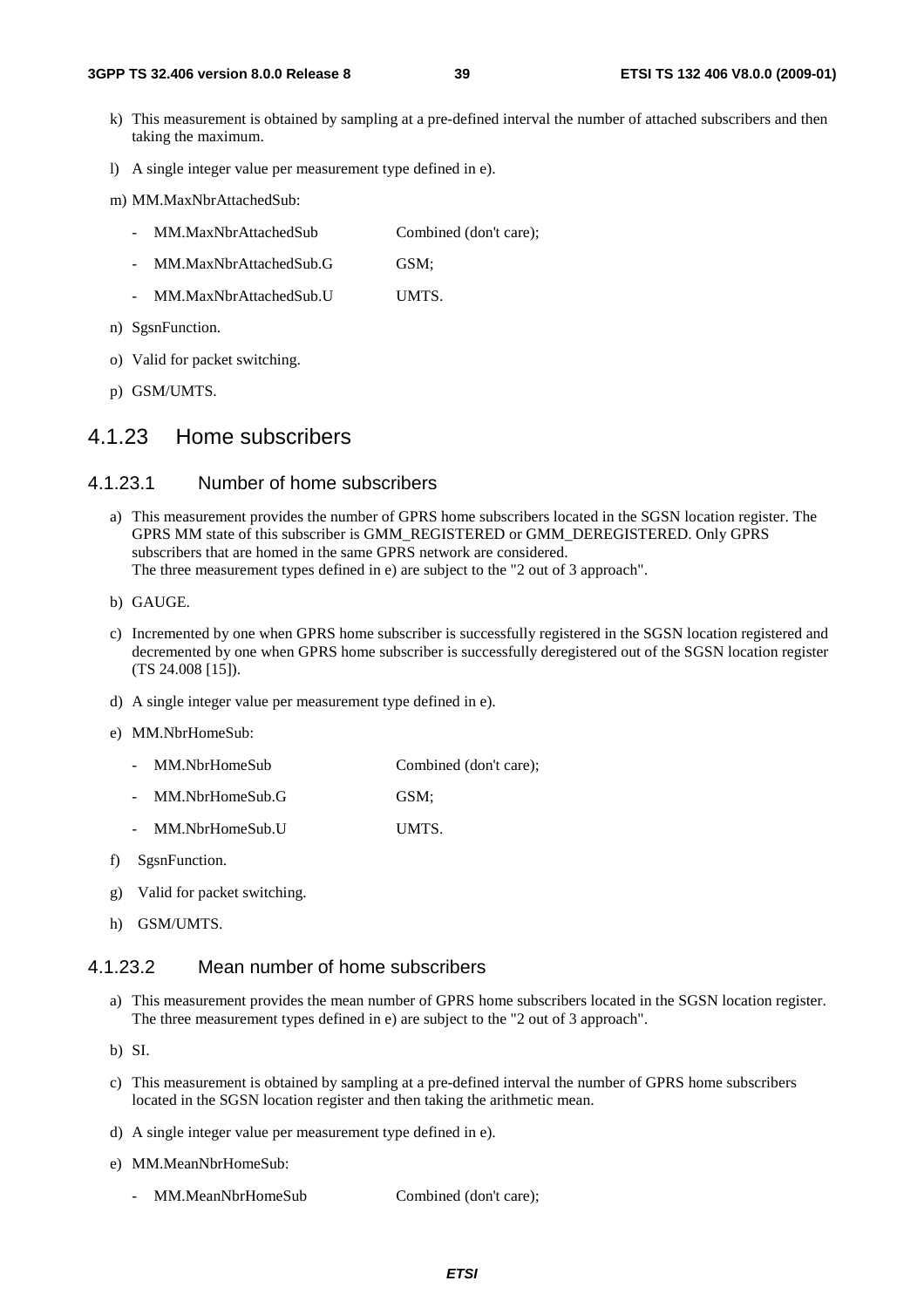- MM.MeanNbrHomeSub.G GSM:
- MM.MeanNbrHomeSub.U UMTS.
- f) SgsnFunction.
- g) Valid for packet switching.
- h) GSM/UMTS.

# 4.1.23.3 Max number of home subscribers

a) This measurement provides the maximum number of GPRS home subscribers located in the SGSN location register.

The three measurement types defined in e) are subject to the "2 out of 3 approach".

b) SI.

- c) This measurement is obtained by sampling at a pre-defined interval the number of GPRS home subscribers located in the SGSN location register and then taking the maximum.
- d) A single integer value per measurement type defined in e).
- e) MM.MaxNbrHomeSub:
	- MM.MaxNbrHomeSub Combined (don't care); - MM.MaxNbrHomeSub.G GSM;
	- MM.MaxNbrHomeSub.U UMTS.
- f) SgsnFunction.
- g) Valid for packet switching.
- h) GSM/UMTS.

# 4.1.24 Visiting national subscribers

### 4.1.24.1 Number of visiting national subscribers

- a) This measurement provides the number of visiting national GPRS subscribers located in the SGSN location register. The GPRS MM state of this subscriber is GMM\_REGISTERED or GMM\_DEREGISTERED. Only GPRS subscribers that are homed in a partner GPRS network of the same country are considered. The three measurement types defined in e) are subject to the "2 out of 3 approach".
- b) GAUGE.
- c) This measurement provides the number of visiting national GPRS subscribers located in the SGSN location register. The GPRS MM state of this subscriber is GMM\_REGISTERED or GMM\_DEREGISTERED. Only GPRS subscribers that are homed in a partner GPRS network of the same country are considered.
- d) A single integer value per measurement type defined in e).
- e) MM.NbrVisitingNatSub:
	- MM.NbrVisitingNatSub Combined (don't care);
	- MM.NbrVisitingNatSub.G GSM;
	- MM.NbrVisitingNatSub.U UMTS.
- f) SgsnFunction.
- g) Valid for packet switching.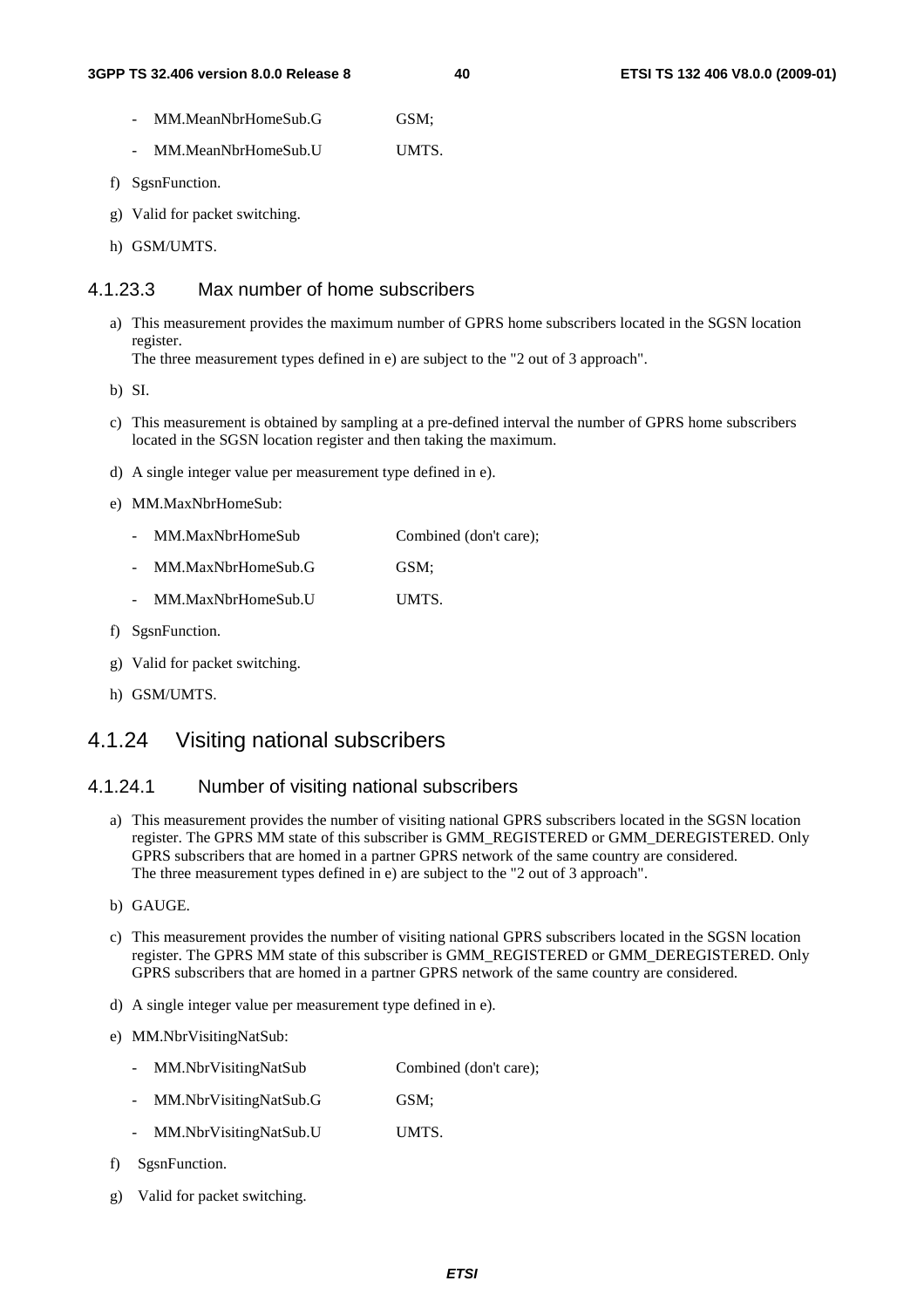h) GSM/UMTS.

#### 4.1.24.2 Mean number of visiting national subscribers

a) This measurement provides the mean number of visiting national GPRS subscribers located in the SGSN location register.

The three measurement types defined in e) are subject to the "2 out of 3 approach".

b) SI.

- c) This measurement is obtained by sampling at a pre-defined interval the number of visiting national GPRS subscribers located in the SGSN location register and then taking the arithmetic mean.
- d) A single integer value per measurement type defined in e).
- e) MM.MeanNbrVisitingNatSub:
	- MM.MeanNbrVisitingNatSub Combined (don't care);
	- MM.MeanNbrVisitingNatSub.G GSM;
	- MM.MeanNbrVisitingNatSub.U UMTS.
- f) SgsnFunction.
- g) Valid for packet switching.
- h) GSM/UMTS.

#### 4.1.24.3 Max number of visiting national subscribers

a) This measurement provides the maximum number of visiting national GPRS subscribers located in the SGSN location register.

The three measurement types defined in e) are subject to the "2 out of 3 approach".

- b) SI.
- c) This measurement is obtained by sampling at a pre-defined interval the number of visiting national GPRS subscribers located in the SGSN location register and then taking the maximum.
- d) A single integer value per measurement type defined in e).
- e) MM.MaxNbrVisitingNatSub:
	- MM.MaxNbrVisitingNatSub Combined (don't care);
	- MM.MaxNbrVisitingNatSub.G GSM;
	- MM.MaxNbrVisitingNatSub.U UMTS.
- f) SgsnFunction.
- g) Valid for packet switching.
- h) GSM/UMTS.

# 4.1.25 Visiting foreign subscribers

#### 4.1.25.1 Number of visiting foreign subscribers

a) This measurement provides the number of visiting foreign GPRS located in the SGSN location register. The GPRS MM state of this subscriber is GMM\_REGISTERED or MM\_DEREGISTERED. Only GPRS subscribers that are homed in a GPRS network of a foreign country are considered. The three measurement types defined in e) are subject to the "2 out of 3 approach".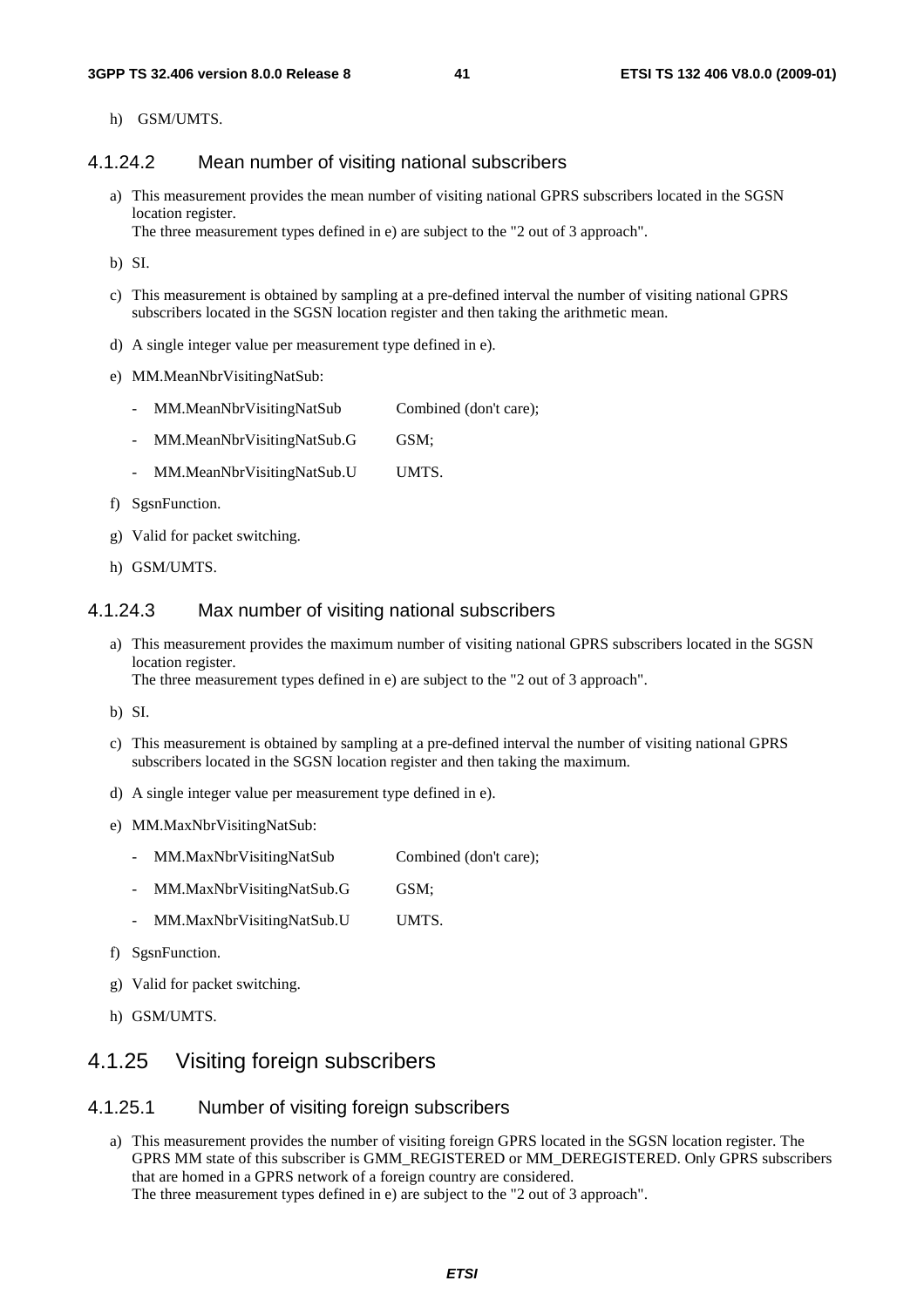- b) GAUGE.
- c) Incremented by one when GPRS subscriber is successfully registered in the SGSN location registered and decremented by one when GPRS subscriber is successfully deregistered out of the SGSN location register (TS 24.008 [15]).
- d) A single integer value per measurement type defined in e).
- e) MM.NbrVisitingForeign:
	- MM.NbrVisitingForeign Combined (don't care);
	- MM.NbrVisitingForeign.G GSM;
	- MM.NbrVisitingForeign.U UMTS.
- f) SgsnFunction.
- g) Valid for packet switching.
- h) GSM/UMTS.

#### 4.1.25.2 Mean number of visiting foreign subscribers

a) This measurement provides the mean number of visiting foreign GPRS subscribers located in the SGSN location register.

The three measurement types defined in e) are subject to the "2 out of 3 approach".

b) SI.

- c) This measurement is obtained by sampling at a pre-defined interval the number of visiting foreign GPRS subscribers located in the SGSN location register and then taking the arithmetic mean.
- d) A single integer value per measurement type defined in e).
- e) MM.MeanNbrVisitingForeign:
	- MM.MeanNbrVisitingForeign Combined (don't care);
	- MM.MeanNbrVisitingForeign.G GSM;
	- MM.MeanNbrVisitingForeign.U UMTS.
- f) SgsnFunction.
- g) Valid for packet switching.
- h) GSM/UMTS.

#### 4.1.25.3 Max number of visiting foreign subscribers

a) This measurement provides the maximum number of visiting foreign GPRS subscribers located in the SGSN location register.

The three measurement types defined in e) are subject to the "2 out of 3 approach".

- c) This measurement is obtained by sampling at a pre-defined interval the number of visiting foreign GPRS subscribers located in the SGSN location register and then taking the maximum.
- d) A single integer value per measurement type defined in e).
- e) MM.MaxNbrVisitingForeign:
	- MM.MaxNbrVisitingForeign Combined (don't care);

b) SI.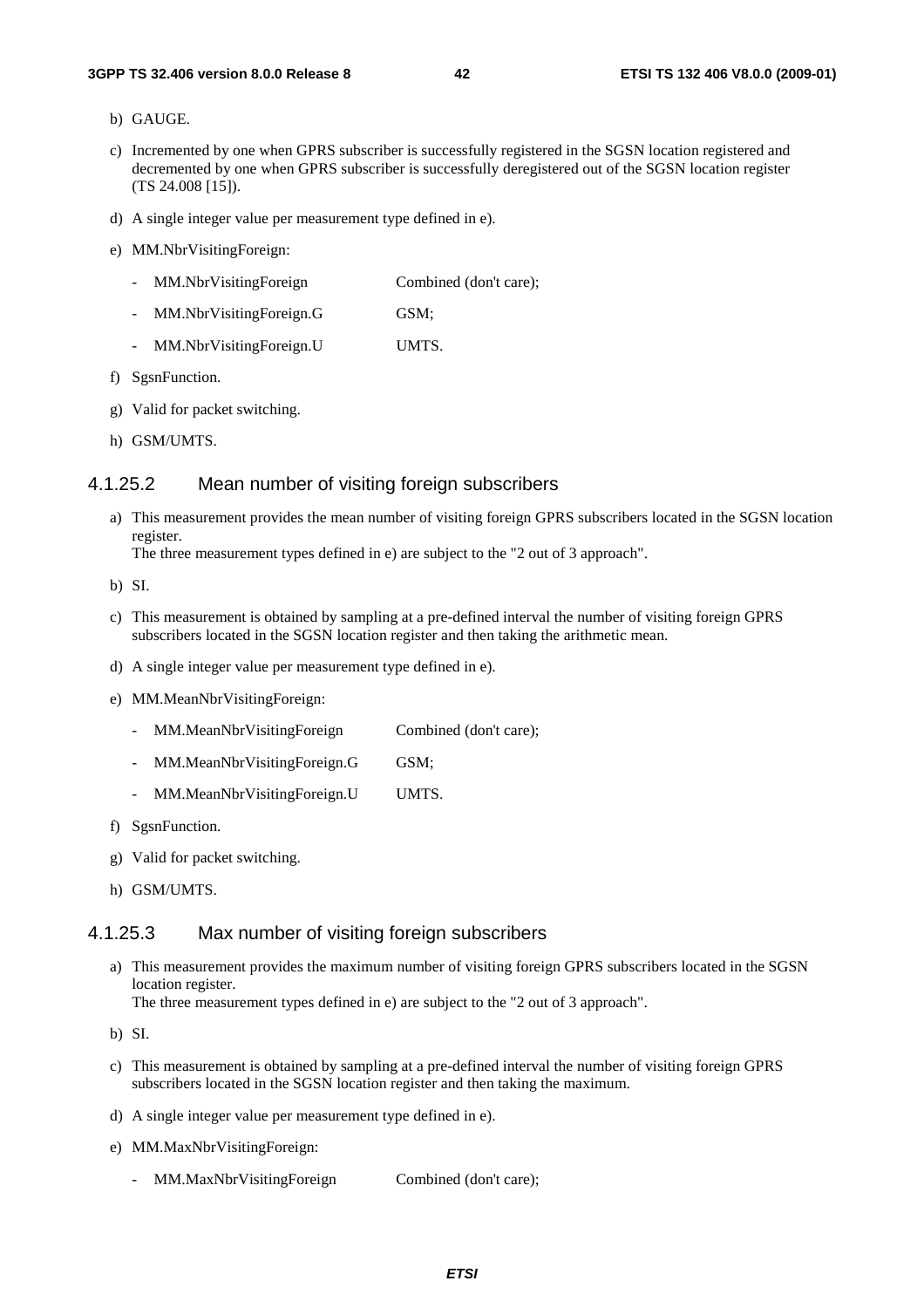- MM.MaxNbrVisitingForeign.G GSM;
- MM.MaxNbrVisitingForeign.U UMTS.
- f) SgsnFunction.
- g) Valid for packet switching.
- h) GSM/UMTS.
- 4.1.26 Void
- 4.1.27 Void
- 4.1.28 Void
- 4.1.29 Void
- 4.1.30 CAMEL subscribers

#### 4.1.30.1 Number of CAMEL subscribers

- a) This measurement provides the number of attached subscriber within this SGSN area with CAMEL service. The three measurement types defined in e) are subject to the "2 out of 3 approach".
- b) GAUGE.
- c) Incremented when a CAMEL subscriber enters the GMM\_REGISTERED state in the SGSN Location Register, and decremented when a subscriber leaves the GMM\_REGISTERED state. Note: the GMM state machine in the SGSN Location Register is described in 3GPP TS 24.008 [15], subclause 4.1.3.3 (Figure 4.1c/3GPP TS 24.008 [15]: GMM main states on the network side).
- d) A single integer value per measurement type defined in e).
- e) MM.NbrCamelSub:
	- MM.NbrCamelSub Combined (don't care);
	- MM.NbrCamelSub.G GSM;
	- MM.NbrCamelSub.U UMTS.
- f) SgsnFunction.
- g) Valid for packet switching.
- h) GSM/UMTS.

# 4.1.30.2 Mean Number of CAMEL subscribers

- a) This measurement provides the mean number of attached subscribers with CAMEL service. The three measurement types defined in e) are subject to the "2 out of 3 approach".
- b) SI.
- c) This measurement is obtained by sampling at a pre-defined interval the number of attached subscribers with CAMEL service and then taking the arithmetic mean.
- d) A single integer value per measurement type defined in e).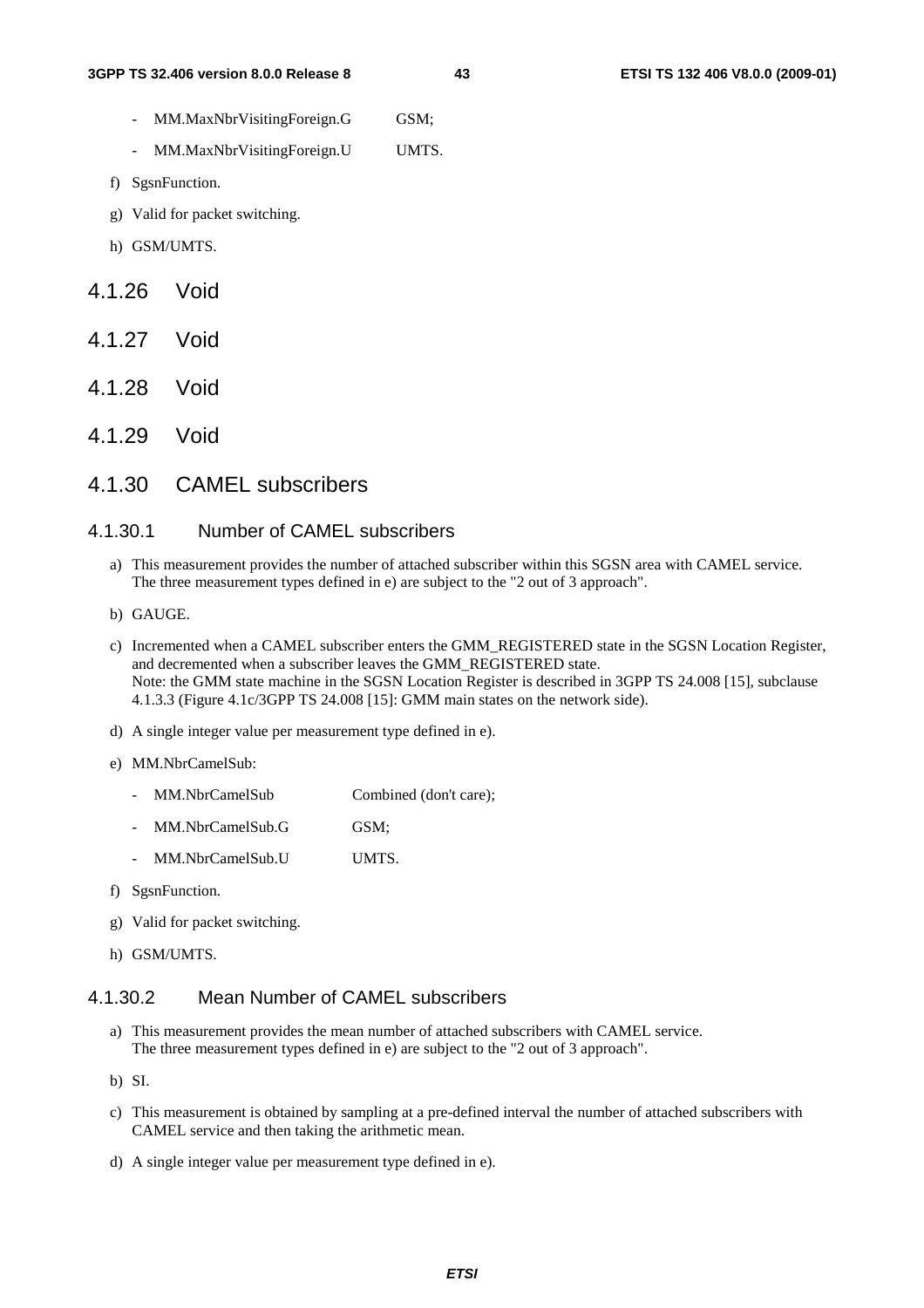- e) MM.MeanNbrCamelSub:
	- MM.MeanNbrCamelSub Combined (don't care);
	- MM.MeanNbrCamelSub.G GSM;
	- MM.MeanNbrCamelSub.U UMTS.
- f) SgsnFunction.
- g) Valid for packet switching.
- h) GSM/UMTS.

# 4.1.30.3 Max number of CAMEL subscribers

a) This measurement provides the maximum number of attached subscribers with CAMEL service. The three measurement types defined in e) are subject to the "2 out of 3 approach".

b) SI.

- c) This measurement is obtained by sampling at a pre-defined interval the number of attached subscribers with CAMEL service and then taking the maximum.
- d) A single integer value per measurement type defined in e).
- e) MM.MaxNbrCamelSub:

|  | MM.MaxNbrCamelSub |  | Combined (don't care); |
|--|-------------------|--|------------------------|
|--|-------------------|--|------------------------|

- MM.MaxNbrCamelSub.G GSM;
- MM.MaxNbrCamelSub.U UMTS.
- f) SgsnFunction.
- g) Valid for packet switching.
- h) GSM/UMTS.

# 4.1.31 Void

# 4.1.32 InsertSubscriberData requests received from a HLR during GPRS Update Location procedure

# 4.1.32.1 Attempted InsertSubscriberData requests received from a HLR during GPRS Update Location procedure

a) This measurement provides the number of InsertSubscriberData requests received from a HLR during GPRS Update Location procedure.

b) CC.

- c) Receipt of a "MAP-INSERT-SUBSCRIBER-DATA" service request (TS 29.002 [4]) during a GPRS Update Location procedure.
- d) A single integer value.
- e) MM.AttInsertSubscrDataHlrUpdLoc.
- f) SgsnFunction.
- g) Valid for packet switching.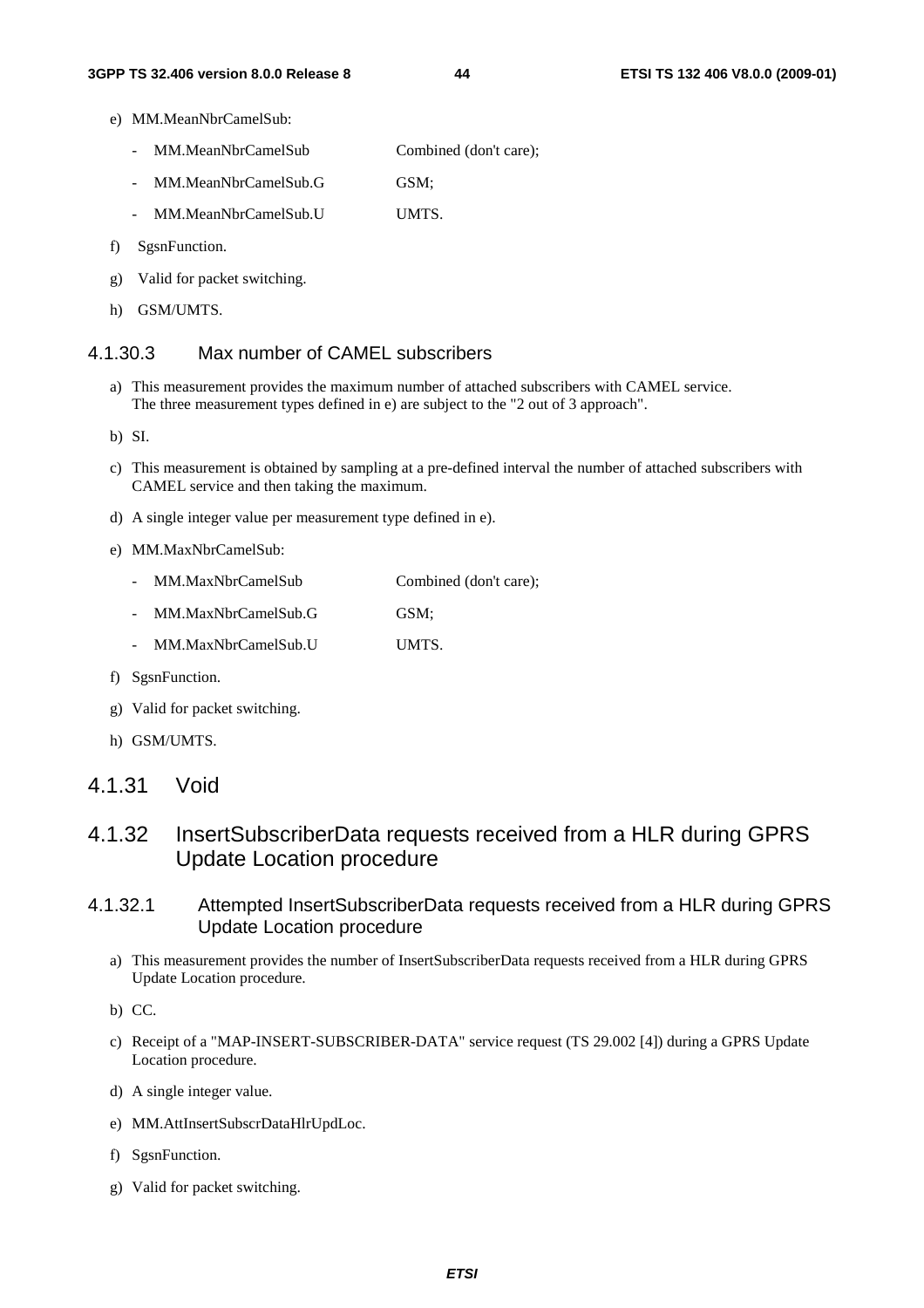h) Combined.

# 4.1.33 GPRS Update Locations sent to the HLR

#### 4.1.33.1 Attempted GPRS Update Locations sent to the HLR

- a) This measurement provides the number of GPRS Update Locations sent to the HLR.
- b) CC.
- c) Transmission of a 'MAP\_UPDATE\_LOCATION' service request (TS 29.002 [4]).
- d) A single integer value.
- e) MM.AttUpdateGprsLocationHlr.
- f) SgsnFunction.
- g) Valid for packet switching.
- h) Combined.

### 4.1.33.2 Successful GPRS Update Locations returned from the HLR

- a) This measurement provides the number of successful GPRS Update Locations returned from the HLR.
- b) CC.
- c) Receipt of a 'MAP\_UPDATE\_LOCATION ack' service response/confirm indicating a successful GPRS Update location (TS 29.002 [4]).
- d) A single integer value.
- e) MM.SuccUpdateGprsLocationHlr.
- f) SgsnFunction.
- g) Valid for packet switching.
- h) Combined.

# 4.1.34 CancelLocation requests received from an HLR-operator, in case of a HLR-initiated Detach

### 4.1.34.1 Attempted CancelLocation requests received from an HLR-operator, in case of a HLR-initiated Detach

- a) This measurement provides the number of CancelLocation requests received from an HLR-operator, in case of a HLR-initiated Detach.
- b) CC.
- c) Receipt of a 'MAP\_CANCEL\_LOCATION' service request (TS 29.002 [4]).
- d) A single integer value.
- e) MM.AttCancelLocHlrOp.
- f) SgsnFunction.
- g) Valid for packet switching.
- h) Combined.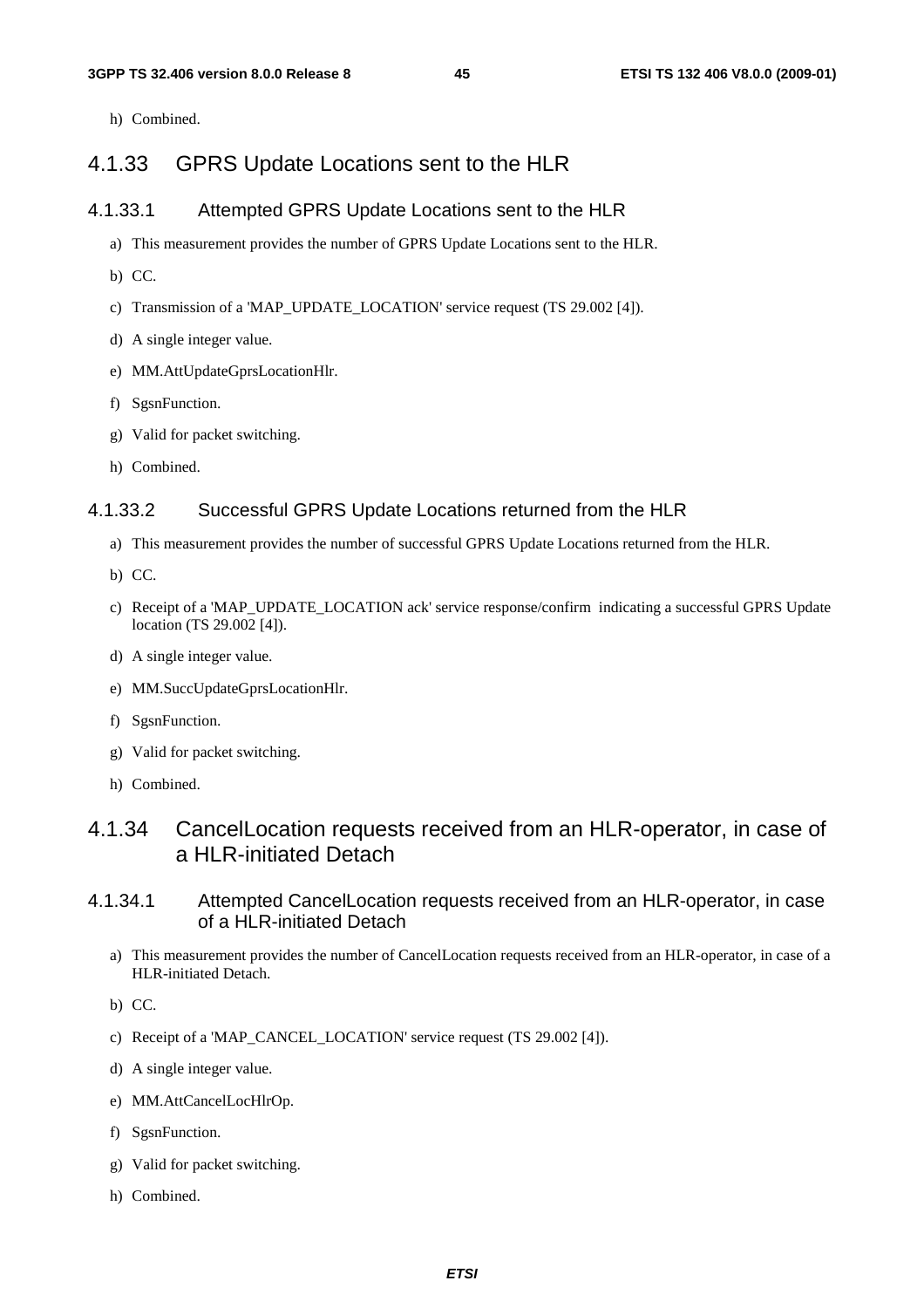- 4.1.35 CancelLocation requests received from a HLR due to a SGSNchange (previous SGSN)
- 4.1.35.1 Attempted CancelLocation requests received from a HLR due to a SGSNchange (previous SGSN)
	- a) This measurement provides the number of CancelLocation requests received from a HLR due to a SGSNchange(previous SGSN).
	- b) CC.
	- c) Receipt of a 'MAP\_CANCEL\_LOCATION' service request (TS 29.002 [4]) due to a SGSN-change (previous SGSN).
	- d) A single integer value.
	- e) MM.AttCancelLocHlrSgsnChg.
	- f) SgsnFunction.
	- g) Valid for packet switching.
	- h) Combined.

# 4.1.36 Reset requests received from a HLR due to an HLR restart, indicating that a failure occurred

- 4.1.36.1 Attempted Reset requests received from a HLR due to an HLR restart, indicating that a failure occurred
	- a) This measurement provides the number of Reset requests received from a HLR due to an HLR restart, indicating that a failure occurred.

b) CC.

- c) Receipt of a 'MAP\_RESET' service request (TS 29.002 [4]) from a HLR.
- d) A single integer value.
- e) MM.AttResetHlr.
- f) SgsnFunction.
- g) Valid for packet switching.
- h) Combined.

# 4.1.37 Periodic Routing Area update procedures

# 4.1.37.1 Attempted periodic Routing Area update procedures

- a) This measurement provides the number of periodic Routing Area updates procedures initiated in this SGSN. These are counted as attempts. The three measurement types defined in e) are subject to the "2 out of 3 approach".
- b) CC.
- c) Receipt of "Routing Area Update REQUEST" message from the MS with the value of the update type IE in the ROUTING AREA UPDATE REQUEST message indicating "periodic updating"(TS 24.008 [15]).
- d) A single integer value per measurement type defined in e).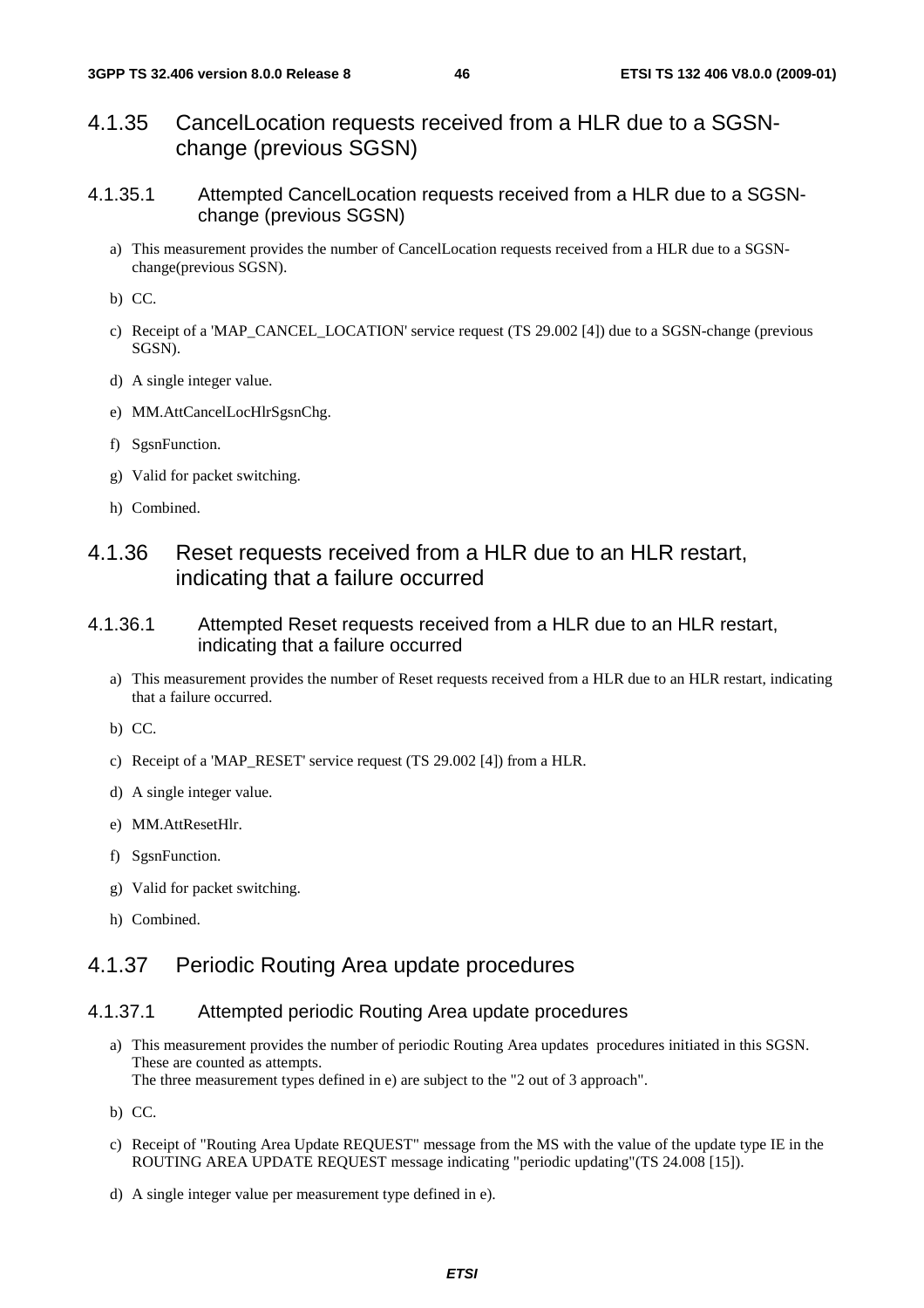- e) MM.AttPeriodRaUpdate:
	- MM.AttPeriodRaUpdate Combined (don't care);
	- MM.AttPeriodRaUpdate.G GSM;
	- MM.AttPeriodRaUpdate.U UMTS.
- f) RA, specified by a concatenation of the MCC, MNC, LAC and the RAC.
- g) Valid for packet switching.
- h) GSM/UMTS.

#### 4.1.37.2 Successful periodic Routing Area update procedures

a) This measurement provides the number of successfully performed Routing Area periodic updates procedures initiated in this SGSN.

The three measurement types defined in e) are subject to the "2 out of 3 approach".

b) CC.

- c) Transmission of "Routing Area Update ACCEPT" message to the MS in response to a Routing Area Update REQUEST message with the value of the update type IE in the ROUTING AREA UPDATE REQUEST message indicating "periodic updating" (TS 24.008 [15]).
- d) A single integer value per measurement type defined in e).
- e) MM.SuccPeriodRaUpdate:
	- MM.SuccPeriodRaUpdate Combined (don't care);
	- MM.SuccPeriodRaUpdate.G GSM;
	- MM.SuccPeriodRaUpdate.U UMTS.
- f) RA, specified by a concatenation of the MCC, MNC, LAC and the RAC.
- g) Valid for packet switching.
- h) GSM/UMTS.

#### 4.1.37.3 Failed Periodic Routing Area update procedures

a) This measurement provides the number of failed GPRS Periodic Routing Area Update procedures initiated in this SGSN. The measurement is split into subcounters per the reject cause. The three measurements defined in e) are subject to the "2 out of 3 approach".

b) CC

- c) Transmission by the SGSN of the ROUTING AREA UPDATE REJECT message to the MS, in response to a " ROUTING AREA UPDATE REQUEST" (Periodic) message, the relevant measurement is incremented according to the reject cause. Possible reject causes are defined within TS 24.008 [15]. The sum of all supported per cause measurements shall be equal to the total number of failed GPRS routing area update procedures. In case only a subset of per cause measurements is supported, a sum subcounter will be provided first.
- d) Each measurement (as defined in e) is an integer value. The number of measurements is equal to the number of causes supported plus a possible sum value identified by the *.sum* suffix.
- e) MM. FailPeriodRaUpdate.*Cause*:
	- MM.FailPeriodRaUpdate.*Cause* Combined (don't care);
	- MM.FailPeriodRaUpdate.*Cause*.G GSM;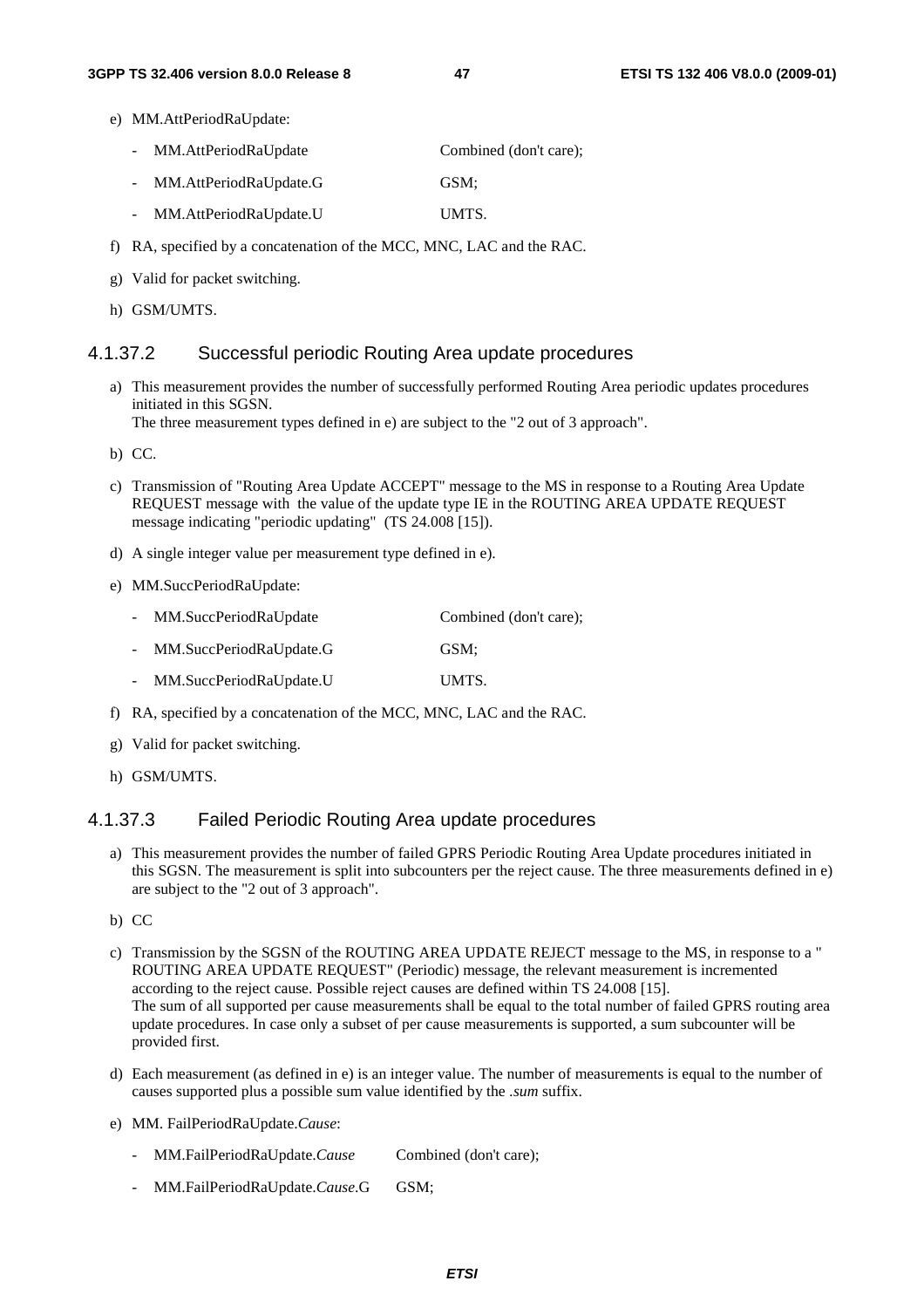- MM.FailPeriodRaUpdate.*Cause*.U UMTS;

where *Cause* identifies the reject cause.

- f) RA, specified by a concatenation of the MCC, MNC, LAC and the RAC.
- g) Valid for packet switching
- h) GSM/UMTS

# 4.2 Subscriber Management

# 4.2.1 Insert Subscriber Data requests received from a HLR due to an HLR-operator intervention

# 4.2.1.1 Attempted Insert Subscriber Data requests received from a HLR due to an HLR-operator intervention

- a) This measurement provides the number of Insert Subscriber Data requests received from a HLR due to an HLRoperator intervention. The three measurement types defined in e) are subject to the "2 out of 3 approach".
- b) CC.
- c) Receipt of a "MAP-INSERT-SUBSCRIBER-DATA" service request (TS 29.002 [4]).
- d) A single integer value per measurement type defined in e).
- e) SUB.AttInsertSubscrDataHlrOp:
	- SUB.AttInsertSubscrDataHlrOp Combined (don't care);
	- SUB.AttInsertSubscrDataHlrOp.G GSM;
	- SUB.AttInsertSubscrDataHlrOp.U UMTS.
- f) SgsnFunction.
- g) Valid for packet switching.
- h) GSM/UMTS.

# 4.2.2 Delete Subscriber Data requests received from a HLR due to an HLR-operator intervention

# 4.2.2.1 Attempted Delete Subscriber Data requests received from a HLR due to an HLR-operator intervention

a) This measurement provides the number of Delete Subscriber Data requests received from a HLR due to an HLRoperator intervention.

The three measurement types defined in e) are subject to the "2 out of 3 approach".

- b) CC.
- c) Receipt of a "MAP\_DELETE\_SUBSCRIBER\_DATA" service request (TS 29.002 [4]).
- d) A single integer value per measurement type defined in e).
- e) SUB.AttDeleteSubscrDataHlrOp:
	- SUB.AttDeleteSubscrDataHlrOp Combined (don't care);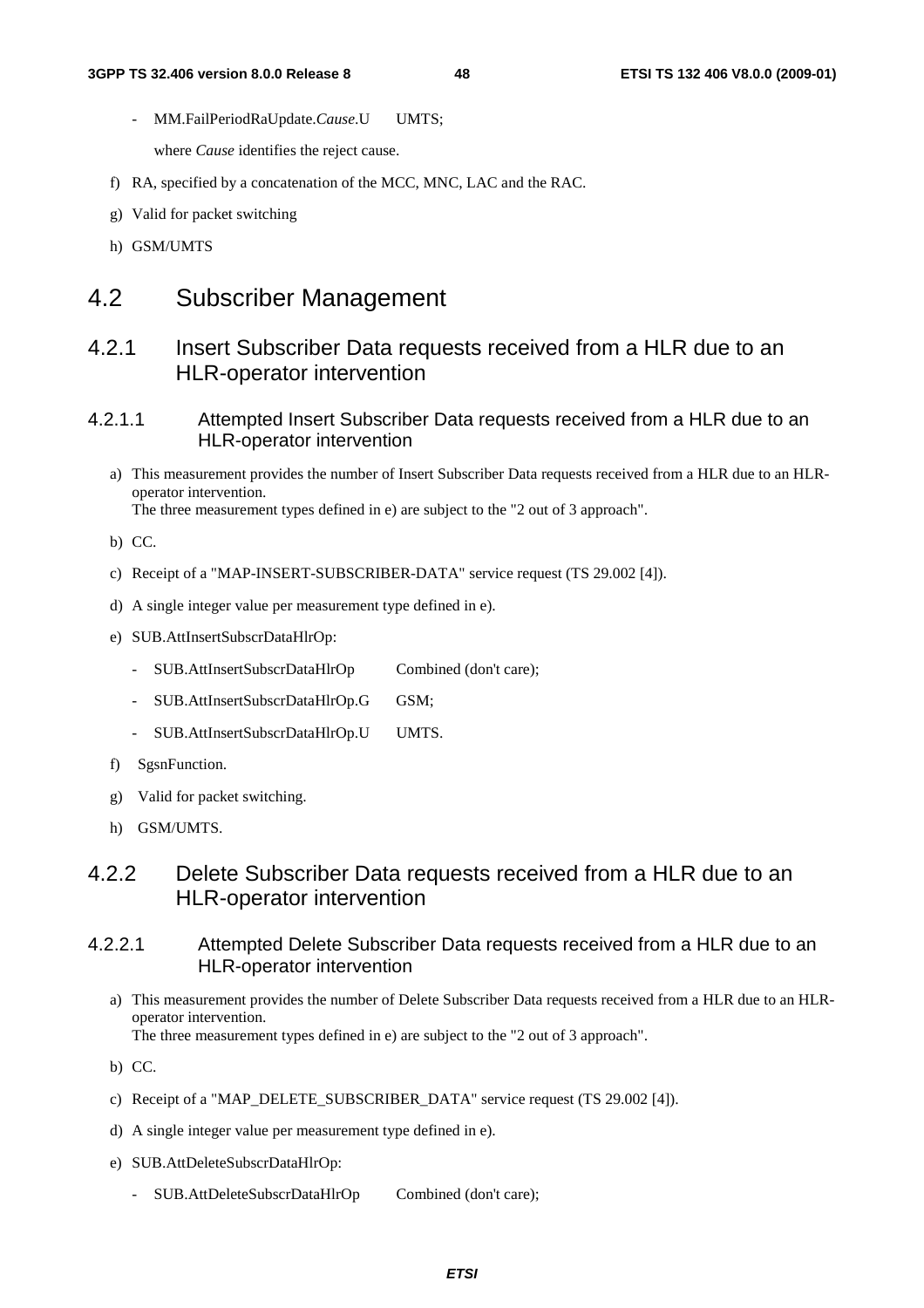- SUB.AttDeleteSubscrDataHlrOp.G GSM;
- SUB.AttDeleteSubscrDataHlrOp.U UMTS.
- f) SgsnFunction.
- g) Valid for packet switching.
- h) GSM/UMTS.

# 4.3 SRNS Relocation

# 4.3.1 Intra 3G-SGSN SRNS Relocations

The four measurements defined in the clause 4.3.1 are subject to the "3 out of 4 approach".

NOTE: Number of Attempted intra 3G-SGSN SRNS Relocations = Number of Successful intra 3G-SGSN SRNS Relocations + Number of Failed intra 3G-SGSN SRNS Relocations, due to internal reasons + Number of Failed intra 3G-SGSN SRNS Relocations, due to external reasons.

### 4.3.1.1 Attempted intra 3G-SGSN SRNS Relocations

- a) This measurement provides the number of attempts intra 3G-SGSN SRNS Relocations.
- b) CC.
- c) Receipt of "Relocation Required" message (TS 25.413 [5]) from SRNC, where the Target ID indicates Intra SGSN SRNS Relocation.
- d) A single integer value.
- e) RELOC.AttIntraSGSN.
- f) SgsnFunction.
- g) Valid for packet switching.
- h) UMTS.

# 4.3.1.2 Successful intra 3G-SGSN SRNS Relocations

- a) This measurement provides the number of successful intra 3G-SGSN SRNS Relocations.
- b) CC.
- c) Receipt of "Relocation Complete" message for intra 3G-SGSN SRNS Relocation (TS 25.413 [5]) from TRNC.
- d) A single integer value.
- e) RELOC.SuccIntraSGSN.
- f) SgsnFunction.
- g) Valid for packet switching.
- h) UMTS.

#### 4.3.1.3 Failed intra 3G-SGSN SRNS Relocations, due to internal reasons

- a) This measurement provides the number of failed intra 3G-SGSN SRNS Relocations, due to internal reasons.
- b) CC.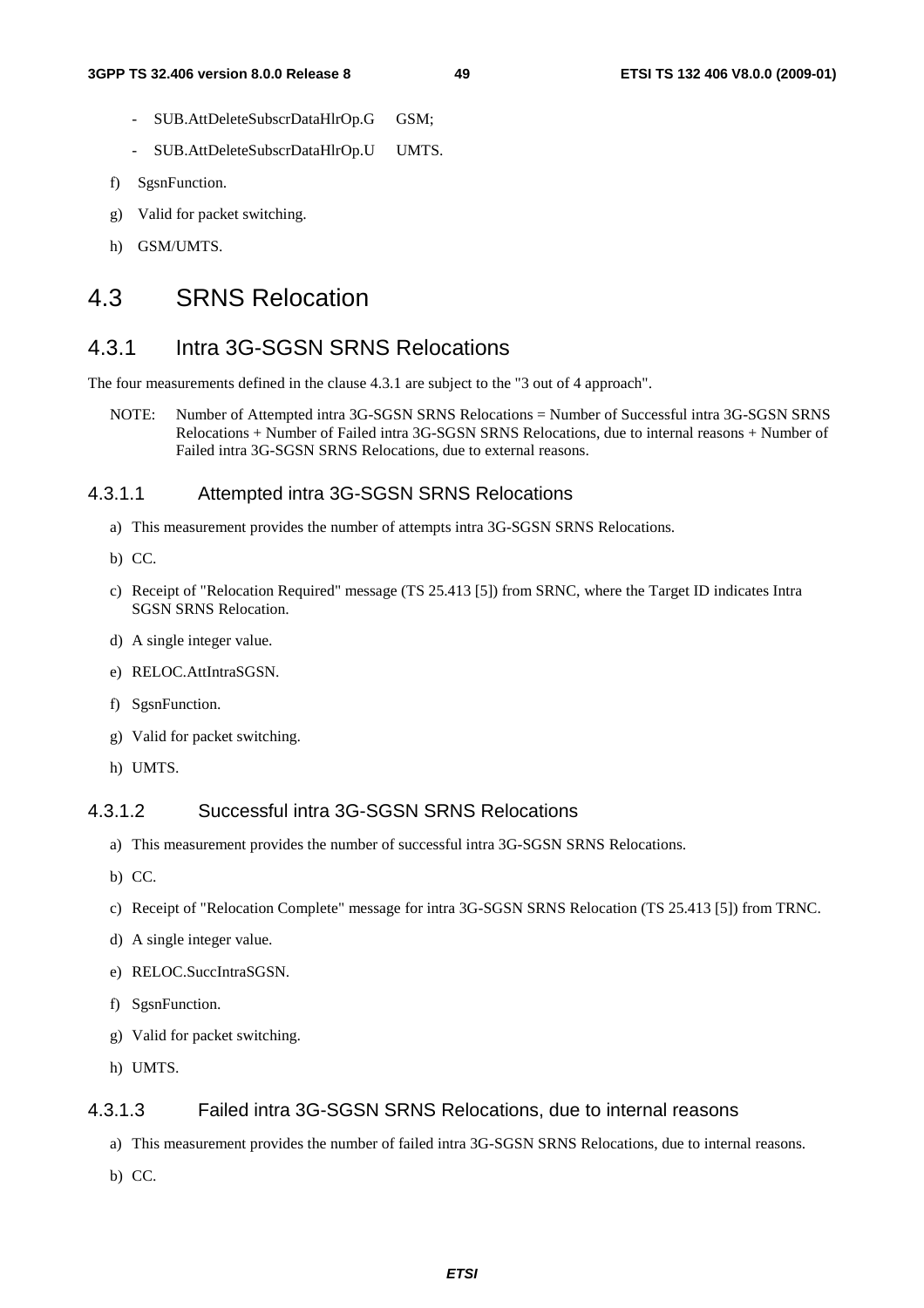- c) Intra 3G-SGSN SRNS Relocation fails due to reasons located inside this SGSN:- internal resource problemrecovery- ...
- d) A single integer value.
- e) RELOC.FailIntraSGSNInt.
- f) SgsnFunction.
- g) Valid for packet switching.
- h) UMTS.

### 4.3.1.4 Failed intra 3G-SGSN SRNS Relocations, due to external reasons

- a) This measurement provides the number of failed intra 3G-SGSN SRNS Relocations, due to external reasons.
- b) CC.
- c) Intra 3G-SGSN SRNS Relocation fails due to reasons located in NE outside this SGSN:- "Relocation Preparation Failure" (TS 25.413 [5]) is sent to the SRNC- "Relocation Failure" (TS 25.413 [5]) is received from the TRNC- "Relocation Cancel" (TS 25.413 [5]) is received from the SRNC- missing expected message from RNC (timer expiry)- ...
- d) A single integer value.
- e) RELOC.FailIntraSGSNExt.
- f) SgsnFunction.
- g) Valid for packet switching.
- h) UMTS.

# 4.3.2 Inter 3G-SGSN SRNS Relocations

The four measurements defined in the clause 4.3.2 are subject to the "3 out of 4 approach".

NOTE: Number Attempted inter 3G-SGSN SRNS Relocations, counted in the old 3G-SGSN = Number of Successful inter 3G-SGSN SRNS Relocations, counted in the old 3G-SGSN + Number of Failed inter 3G-SGSN SRNS Relocations, due to external reasons, counted in the old 3G-SGSN + Number of Failed inter 3G-SGSN SRNS Relocations, due to external reasons, counted in the old 3G-SGSN.

### 4.3.2.1 Attempted inter 3G-SGSN SRNS Relocations, counted in the old 3G-SGSN

- a) This measurement provides the number of attempted inter 3G-SGSN SRNS Relocations.
- b) CC.
- c) Receipt of "Relocation Required" message (TS 25.413 [5]) from SRNC, where the Target ID indicates Inter SGSN SRNS Relocation.
- d) A single integer value.
- e) RELOC.AttInterSGSN.
- f) SgsnFunction.
- g) Valid for packet switching.
- h) UMTS.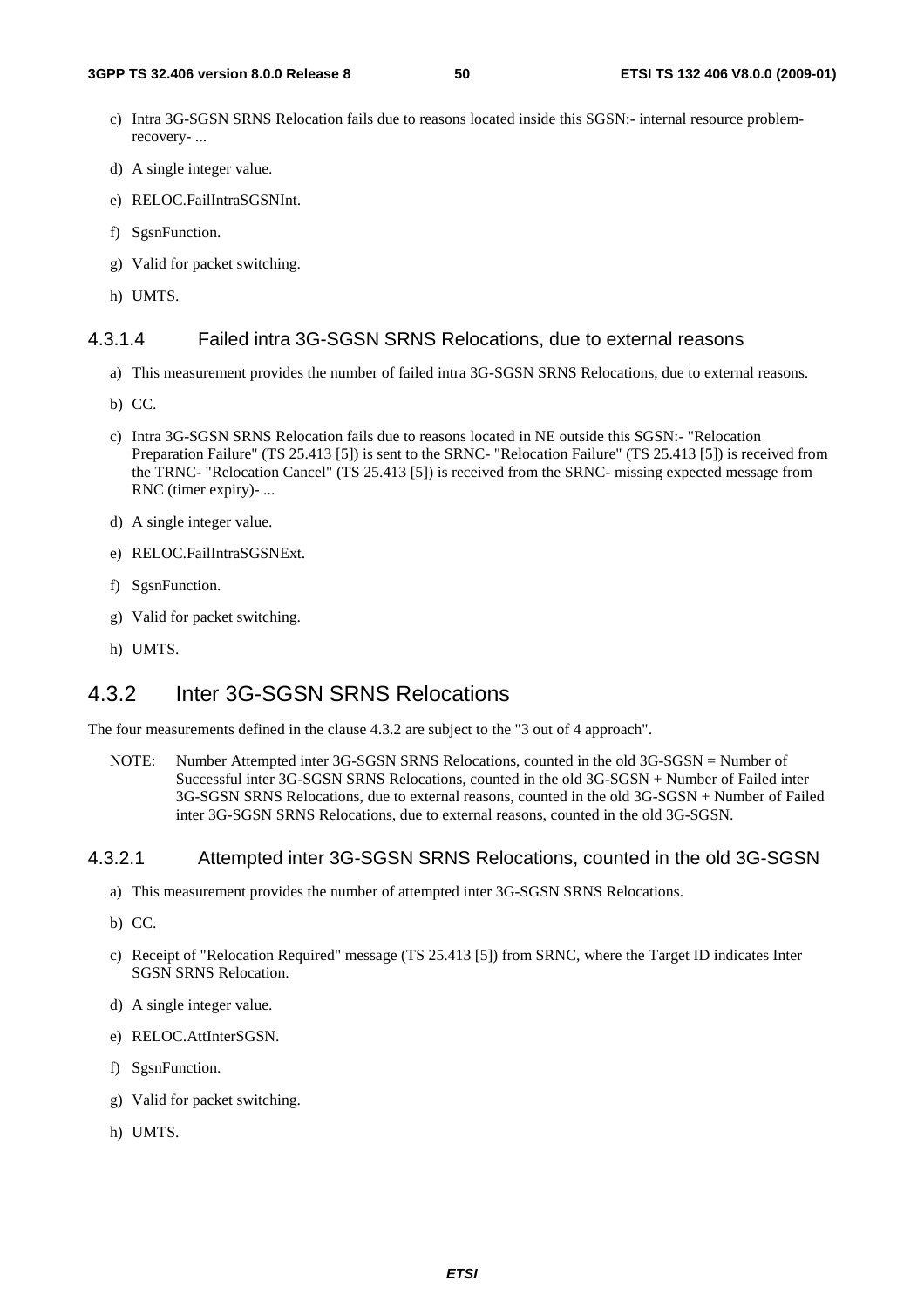# 4.3.2.2 Successful inter 3G-SGSN SRNS Relocations, counted in the old 3G-SGSN

- a) This measurement provides the number of successful Inter 3G-SGSN SRNS Relocations, counted in the old 3G-SGSN.
- b) CC.
- c) Receipt of "Forward Relocation Complete" message (TS 29.060 [6]) from the new SGSN.
- d) A single integer value.
- e) RELOC.SuccInterSGSN.
- f) SgsnFunction.
- g) Valid for packet switching.
- h) UMTS.

### 4.3.2.3 Failed inter 3G-SGSN SRNS Relocations, due to internal reasons, counted in the old 3G-SGSN

- a) This measurement provides the number of failed Inter 3G-SGSN SRNS Relocations, due to internal reasons.
- b) CC.
- c) Inter 3G-SGSN SRNS Relocation fails due to reasons located inside this SGSN:- internal resource problemrecovery- ...
- d) A single integer value.
- e) RELOC.FailInterSGSNInt.
- f) SgsnFunction.
- g) Valid for packet switching.
- h) UMTS.

### 4.3.2.4 Failed inter 3G-SGSN SRNS Relocations, due to external reasons, counted in the old 3G-SGSN

- a) This measurement provides the number of failed Inter 3G-SGSN SRNS Relocations, due to external reasons.
- b) CC.
- c) Inter 3G-SGSN SRNS Relocation fails due to reasons located in NE outside this SGSN:- the Cause in "Forward Relocation Response" (TS 29.060 [6]) from the new 3G-SGSN is not "Request Accepted"- "Relocation Preparation Failure" (TS 25.413 [5]) is sent to the SRNC- "Relocation Failure" (TS 25.413 [5]) is received from the TRNC- "Relocation Cancel" (TS 25.413 [5]) is received from the SRNC- missing expected message from RNC or new 3G-SGSN (timer expiry)- ...
- d) A single integer value.
- e) RELOC.FailInterSGSNExt.
- f) SgsnFunction.
- g) Valid for packet switching.
- h) UMTS.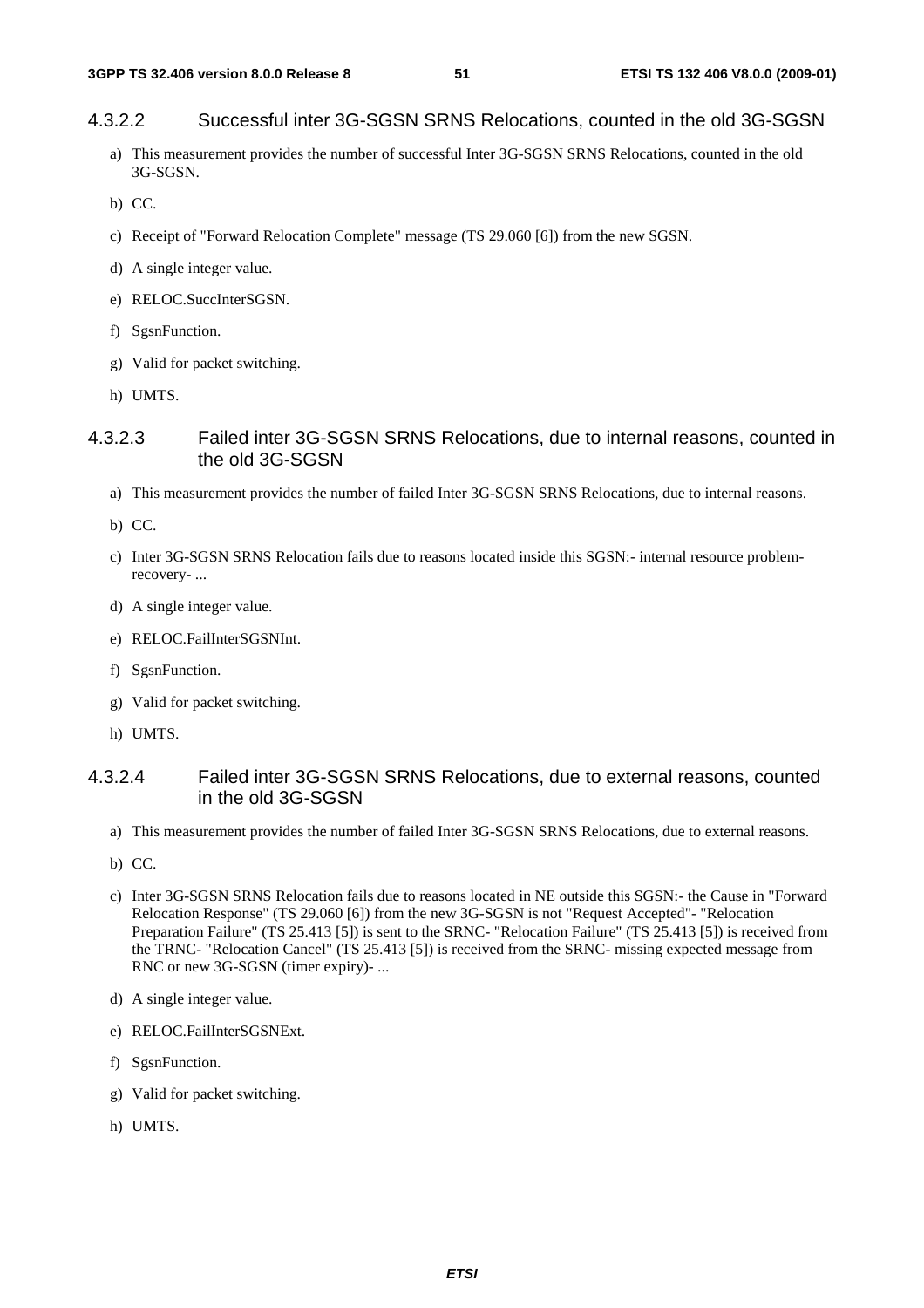# 4.3.3 Inter 3G-SGSN SRNS Relocations, counted in the new 3G-SGSN

# 4.3.3.1 Attempted inter 3G-SGSN SRNS Relocations, counted in the new 3G-SGSN

- a) This measurement provides the number of attempted inter 3G-SGSN SRNS Relocations, counted in the new 3G-SGSN.
- b) CC.
- c) Receipt of "Forward Relocation Request" message (TS 29.060 [6]) from the old SGSN.
- d) A single integer value.
- e) RELOC.AttInterSGSNNew.
- f) SgsnFunction.
- g) Valid for packet switching.
- h) UMTS.

# 4.3.3.2 Successful Inter 3G-SGSN SRNS Relocations, counted in the new 3G-SGSN

- a) This measurement provides the number of successful Inter 3G-SGSN SRNS Relocations, counted in the new 3G-SGSN.
- b) CC.
- c) Transmission of "Forward Relocation Complete" message (TS 29.060 [6]) to the old SGSN.
- d) A single integer value.
- e) RELOC.SuccInterSGSNNew.
- f) SgsnFunction.
- g) Valid for packet switching.
- h) UMTS.

# 4.4 Security

# 4.4.1 P-TMSI reallocation procedures

### 4.4.1.1 Attempted P-TMSI reallocation procedures

- a) This measurement provides the number of attempted P-TMSI reallocation, or implicitly as part of the Location Updating, procedures in this SGSN. The three measurement types defined in e) are subject to the "2 out of 3 approach".
- b) CC.
- c) Transmission of "P-TMSI REALLOCATION COMMAND" message by the SGSN (TS 24.008 [15]).
- d) A single integer value per measurement type defined in e).
- e) SEC.AttPTMSIRealloc:
	- SEC.AttPTMSIRealloc Combined (don't care);
	- SEC.AttPTMSIRealloc.G GSM;
	- SEC.AttPTMSIRealloc.U UMTS.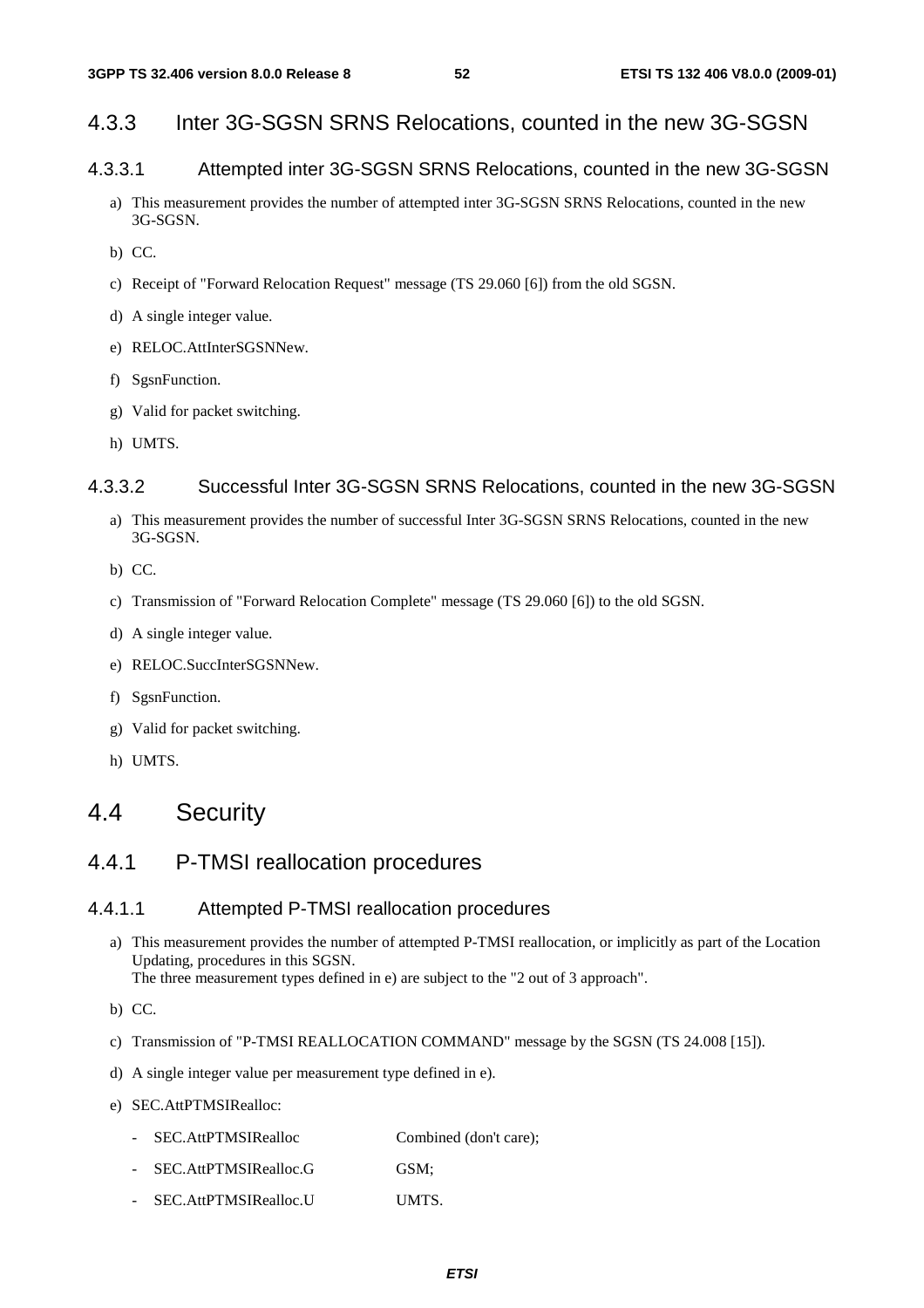- f) SgsnFunction.
- g) Valid for packet switching.
- h) GSM/UMTS.

#### 4.4.1.2 Successful P-TMSI reallocation procedures

- a) This measurement provides the number of successfully performed P-TMSI reallocation procedures in this **SGSN.** The three measurement types defined in e) are subject to the "2 out of 3 approach".
- b) CC.
- c) Receipt of "P-TMSI REALLOCATION COMPLETE" message by the SGSN (TS 24.008 [15]).
- d) A single integer value per measurement type defined in e).
- e) SEC.SuccPTMSIRealloc:
	- SEC.SuccPTMSIRealloc Combined (don't care):
	- SEC.SuccPTMSIRealloc.G GSM;
	- SEC.SuccPTMSIRealloc.U UMTS.
- f) SgsnFunction.
- g) Valid for packet switching.
- h) GSM/UMTS.

# 4.4.2 Identity Request procedures initiated by this SGSN

### 4.4.2.1 Attempted Identity Request procedures initiated by this SGSN

- a) This measurement provides the number of attempted Identity Request procedures initiated by this SGSN. The three measurement types defined in e) are subject to the "2 out of 3 approach".
- b) CC.
- c) Transmission of an "IDENTITY REQUEST" (with Identity Type = IMSI) message to the MS (TS 24.008 [15]).
- d) A single integer value per measurement type defined in e).
- e) SEC.AttIdentityReqImsi:
	- SEC.AttIdentityReqImsi Combined (don't care);
	- SEC.AttIdentityReqImsi.G GSM;
	- SEC.AttIdentityReqImsi.U UMTS.
- f) SgsnFunction.
- g) Valid for packet switching.
- h) GSM/UMTS.

### 4.4.2.2 Successful completed Identity Request procedures initiated by this SGSN

a) This measurement provides the number of successfully completed Identity Request procedures initiated by this SGSN.

The three measurement types defined in e) are subject to the "2 out of 3 approach".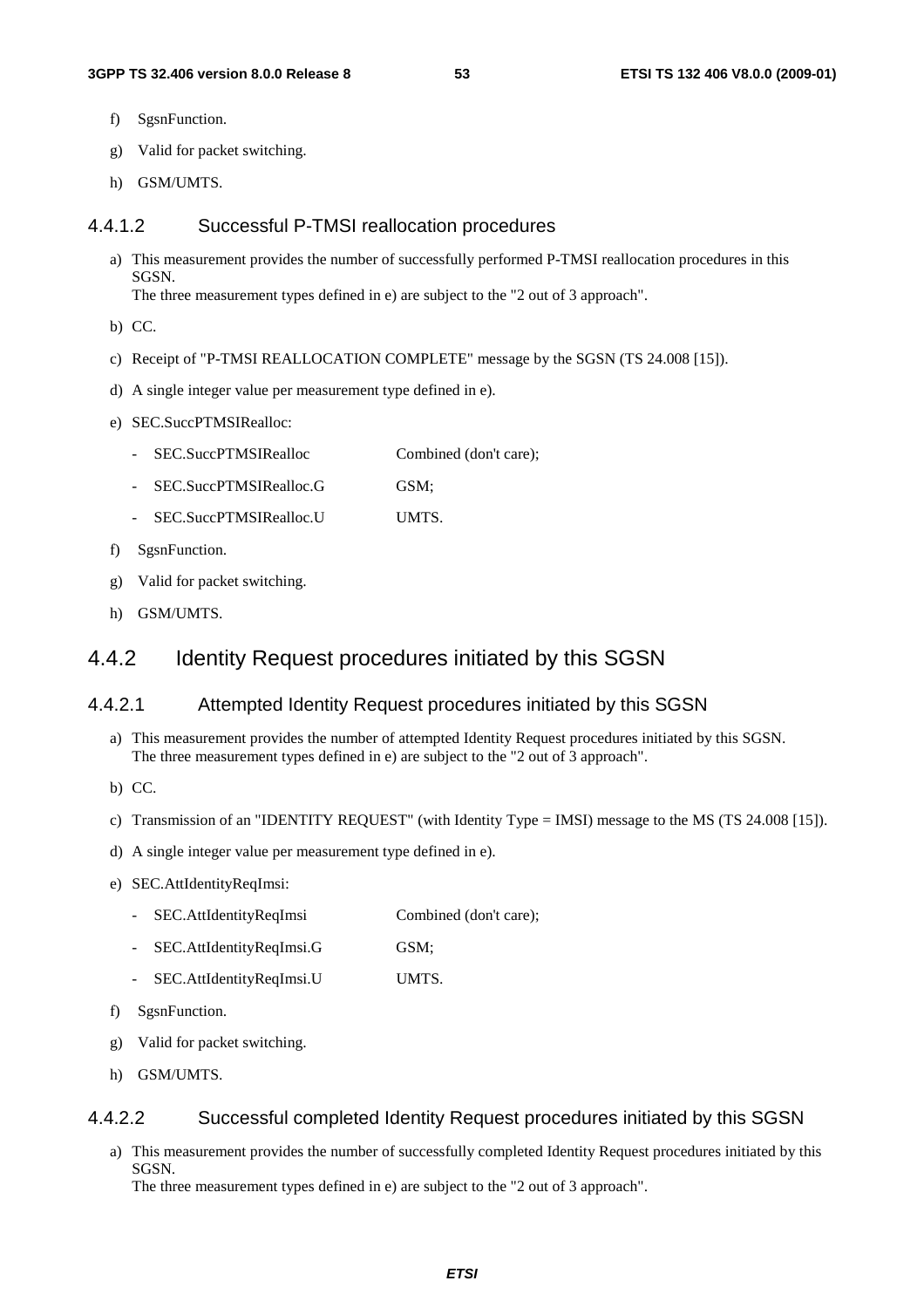- b) CC.
- c) Receipt of an "IDENTITY RESPONSE" message with IMSI by the SGSN from the MS (TS 24.008 [15]).
- d) A single integer value per measurement type defined in e).
- e) SEC.SuccIdentityReqImsi:
	- SEC.SuccIdentityReqImsi Combined (don't care);
	- SEC.SuccIdentityReqImsi.G GSM;
	- SEC.SuccIdentityReqImsi.U UMTS.
- f) SgsnFunction.
- g) Valid for packet switching.
- h) GSM/UMTS.
- 4.4.3 Identification information requests sent to a partner (previous) SGSN for subscribers registering afresh in this SGSN
- 4.4.3.1 Attempted identification information requests sent to a partner (previous) SGSN for subscribers registering afresh in this SGSN
	- a) This measurement provides the number of identification information requests sent to a partner (previous) SGSN for subscribers registering afresh in this SGSN. The three measurement types defined in e) are subject to the "2 out of 3 approach".
	- b) CC.
	- c) Transmission of the "Identification Request" message to the old SGSN (TS 29.060 [6]).
	- d) A single integer value per measurement type defined in e).
	- e) SEC.AttIdentityReqToPsgsn:
		- SEC.AttIdentityReqToPsgsn Combined (don't care);
		- SEC.AttIdentityReqToPsgsn.G GSM;
		- SEC.AttIdentityReqToPsgsn.U UMTS.
	- f) SgsnFunction.
	- g) Valid for packet switching.
	- h) GSM/UMTS.

### 4.4.3.2 Successful replied identification information requests that were sent to a partner (previous) SGSN

a) This measurement provides the number of successfully replied identification information requests that were sent to a partner (previous) SGSN.

The three measurement types defined in e) are subject to the "2 out of 3 approach".

- b) CC.
- c) Receipt of the "Identification Response" message from the old SGSN (TS 29.060 [6]).
- d) A single integer value per measurement type defined in e).
- e) SEC.SuccIdentityReqToPsgsn: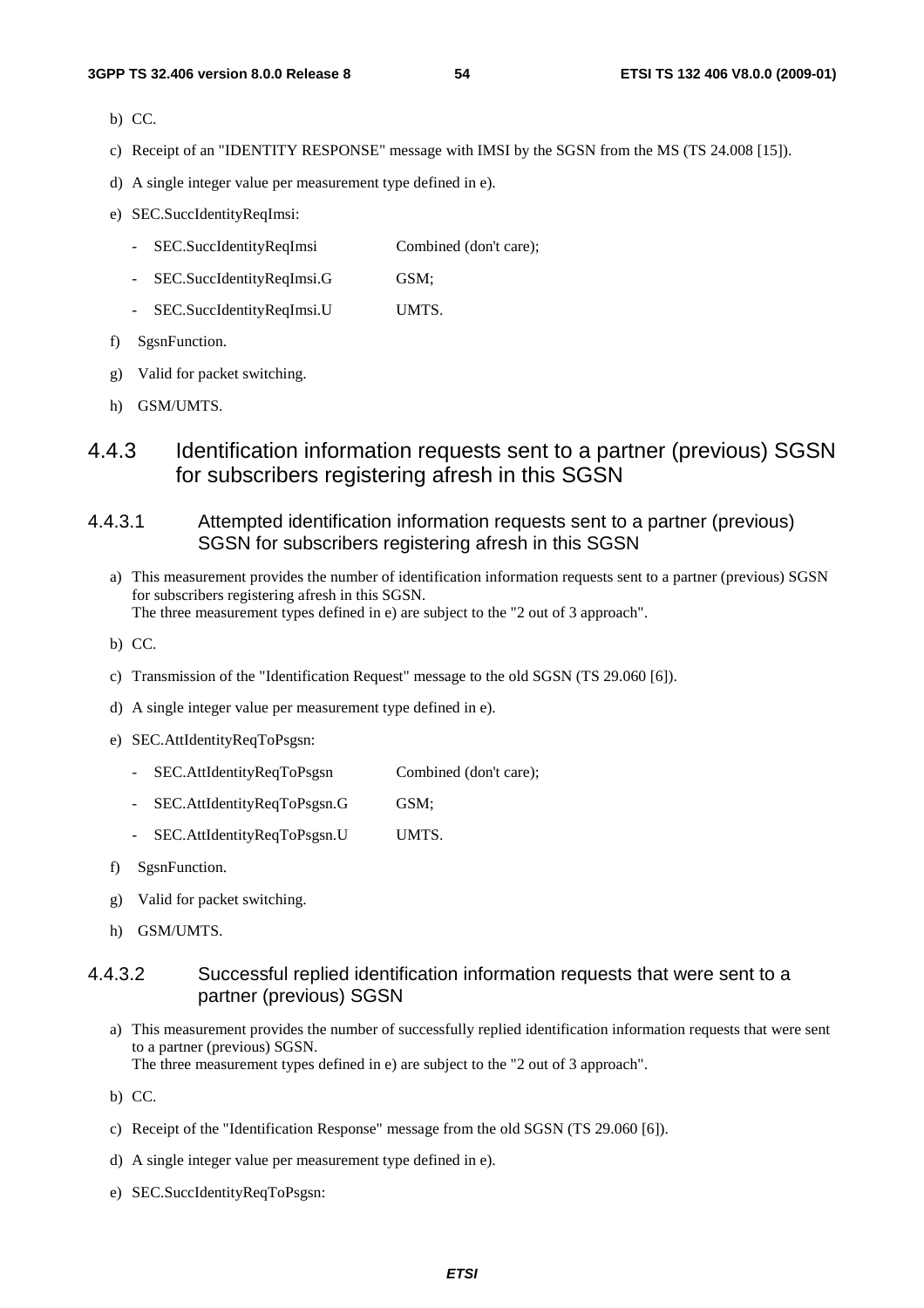- SEC.SuccIdentityReqToPsgsn Combined (don't care);
- SEC.SuccIdentityReqToPsgsn.G GSM;
- SEC.SuccIdentityReqToPsgsn.U UMTS.
- f) SgsnFunction.
- g) Valid for packet switching.
- h) GSM/UMTS.

# 4.4.4 Attempted Identity Requests sent to the MS

### 4.4.4.1 Attempted Identity Requests sent to the MS

- a) This measurement provides the number of Identity Requests sent to the MS. The three measurement types defined in e) are subject to the "2 out of 3 approach".
- b) CC.
- c) Transmission of an "IDENTITY REQUEST" message (TS 24.008 [15]).
- d) A single integer value per measurement type defined in e).
- e) SEC.AttIdentityRequest:
	- SEC.AttIdentityRequest Combined (don't care);
	- SEC.AttIdentityRequest.G GSM;
	- SEC.AttIdentityRequest.U UMTS.
- f) SgsnFunction.
- g) Valid for packet switching.
- h) GSM/UMTS.

### 4.4.4.2 Successful replied Identity Requests from the MS

- a) This measurement provides the number of successfully replied Identity Requests from the MS. The three measurement types defined in e) are subject to the "2 out of 3 approach".
- b) CC.
- c) Receipt of an "IDENTITY RESPONSE" message (TS 24.008 [15]) from the MS.
- d) A single integer value per measurement type defined in e).
- e) SEC.SuccIdentityRequest:
	- SEC.SuccIdentityRequest Combined (don't care);
	- SEC.SuccIdentityRequest.G GSM;
	- SEC.SuccIdentityRequest.U UMTS.
- f) SgsnFunction.
- g) Valid for packet switching.
- h) GSM/UMTS.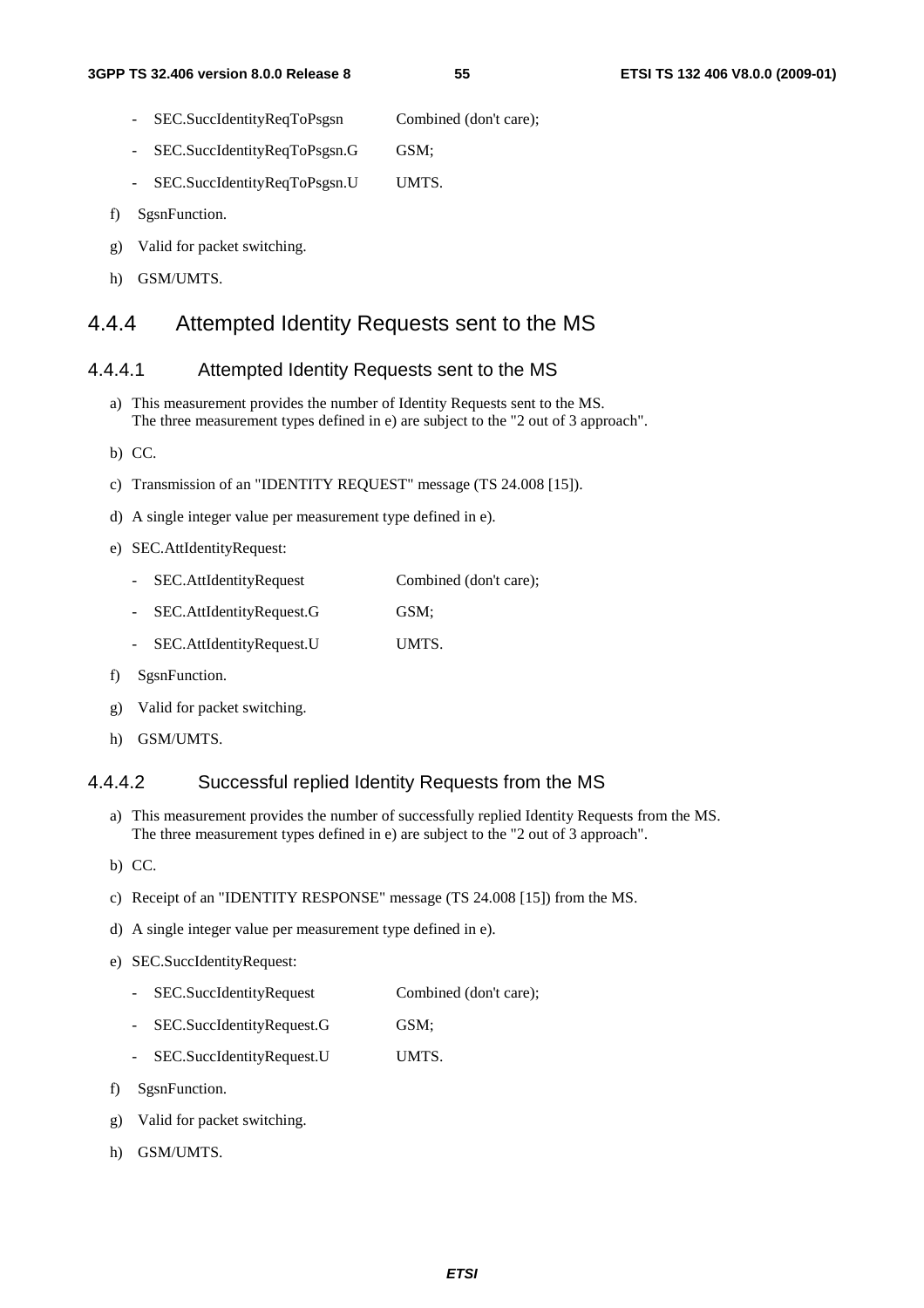- 4.4.5 Authentication procedures that are started within this SGSN area for a subscriber using a SIM
- 4.4.5.1 Attempted authentication procedures that are started within this SGSN area for a subscriber using a SIM
	- a) This measurement provides the number of authentication procedures that are started within this SGSN area for a subscriber using a SIM.

The three measurement types defined in e) are subject to the "2 out of 3 approach".

- b) CC.
- c) Transmission of an "AUTHENTICATION AND CIPHERING REQUEST" message to a MS using a SIM (TS 24.008 [15]).
- d) A single integer value per measurement type defined in e).
- e) SEC.AttAuthProcsSgsnSim:
	- SEC.AttAuthProcsSgsnSim Combined (don't care);
	- SEC.AttAuthProcsSgsnSim.G GSM;
	- SEC.AttAuthProcsSgsnSim.U UMTS.
- f) SgsnFunction.
- g) Valid for packet switching.
- h) GSM/UMTS.

### 4.4.5.2 Successful authentication procedures within this SGSN area, for a subscriber using a SIM

a) This measurement provides the number of successful authentication procedures within this SGSN area, for a subscriber using a SIM.

The three measurement types defined in e) are subject to the "2 out of 3 approach".

- b) CC.
- c) Receipt of an "AUTHENTICATION AND CIPHERING RESPONSE" message from the MS, using a SIM, where the receipt SRES parameter value matches the value stored in the SGSN (TS 24.008 [15]).
- d) A single integer value per measurement type defined in e).
- e) SEC.SuccAuthProcsSgsnSim:
	- SEC.SuccAuthProcsSgsnSim Combined (don't care);
	- SEC.SuccAuthProcsSgsnSim.G GSM;
	- SEC.SuccAuthProcsSgsnSim.U UMTS.
- f) SgsnFunction.
- g) Valid for packet switching.
- h) GSM/UMTS.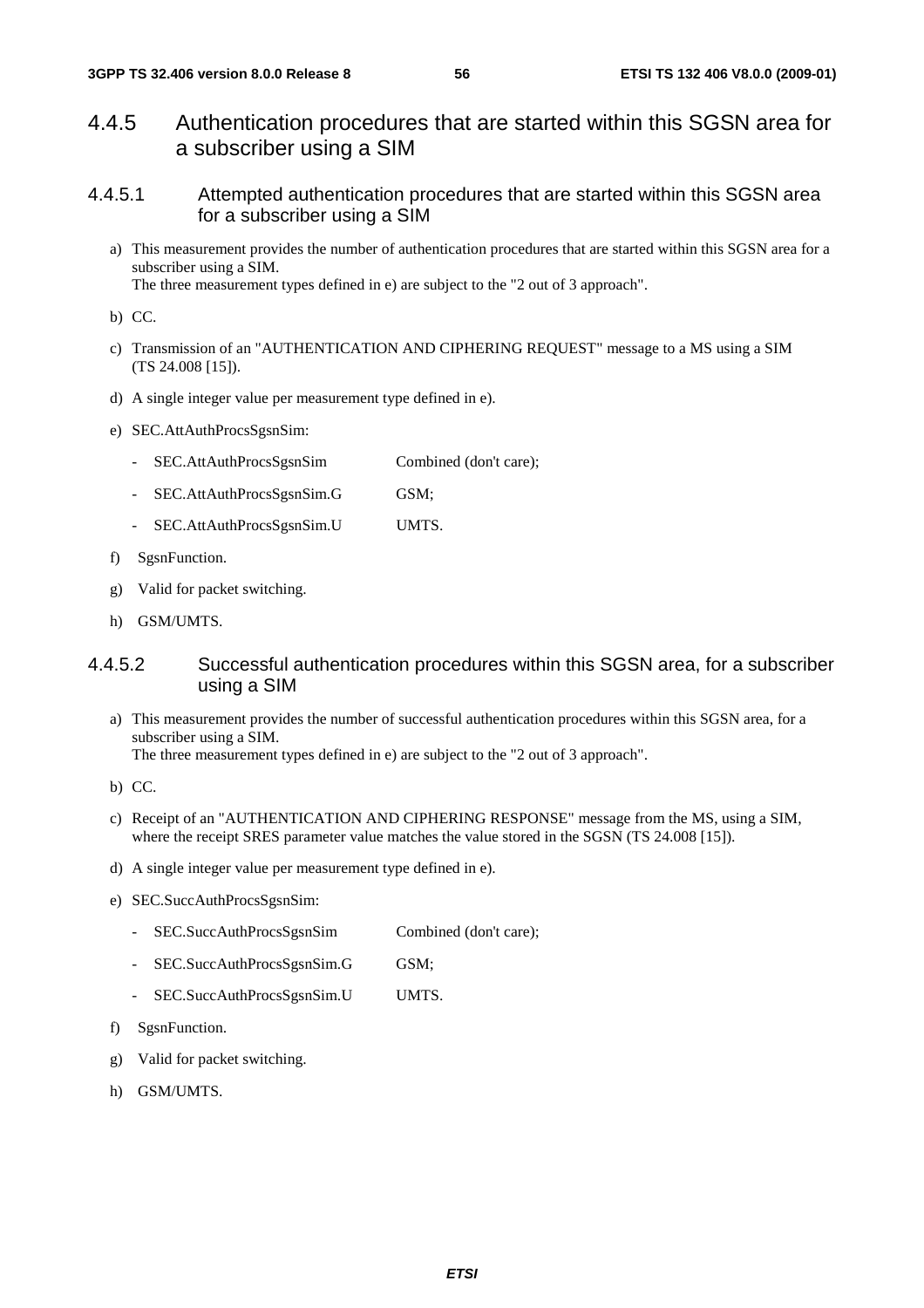- 4.4.6 Authentication procedures that are started within this SGSN area for a subscriber using a USIM
- 4.4.6.1 Attempted authentication procedures that are started within this SGSN area for a subscriber using a USIM
	- a) This measurement provides the number of authentication procedures that are started within this SGSN area for a subscriber using a USIM.

The three measurement types defined in e) are subject to the "2 out of 3 approach".

- b) CC.
- c) Transmission of an "AUTHENTICATION AND CIPHERING REQUEST" message to a MS using a USIM (TS 24.008 [15]).
- d) A single integer value per measurement type defined in e).
- e) SEC.AttAuthProcsSgsnUsim:
	- SEC.AttAuthProcsSgsnUsim Combined (don't care);
	- SEC.AttAuthProcsSgsnUsim.G GSM;
	- SEC.AttAuthProcsSgsnUsim.U UMTS.
- f) SgsnFunction.
- g) Valid for packet switching.
- h) GSM/UMTS.

### 4.4.6.2 Successful authentication procedures within this SGSN area, for a subscriber using a USIM

- a) This measurement provides the number of successful authentication procedures within this SGSN area, for a subscriber using a USIM. The three measurement types defined in e) are subject to the "2 out of 3 approach".
- b) CC.
- c) Receipt of an "AUTHENTICATION AND CIPHERING RESPONSE" message from the MS , using a USIM, where the receipt RES parameter value matches the value stored in the SGSN (TS 24.008 [15]).
- d) A single integer value per measurement type defined in e).
- e) SEC.SuccAuthProcsSgsnUsim:
	- SEC.SuccAuthProcsSgsnUsim Combined (don't care);
	- SEC.SuccAuthProcsSgsnUsim.G GSM;
	- SEC.SuccAuthProcsSgsnUsim.U UMTS.
- f) SgsnFunction.
- g) Valid for packet switching.
- h) GSM/UMTS.

#### 4.4.6.3 Received ciphering and Authentication failures within this SGSN area

a) This measurement provides the number of ciphering and Authentication failures within this SGSN area. The three measurement types defined in e) are subject to the "2 out of 3 approach".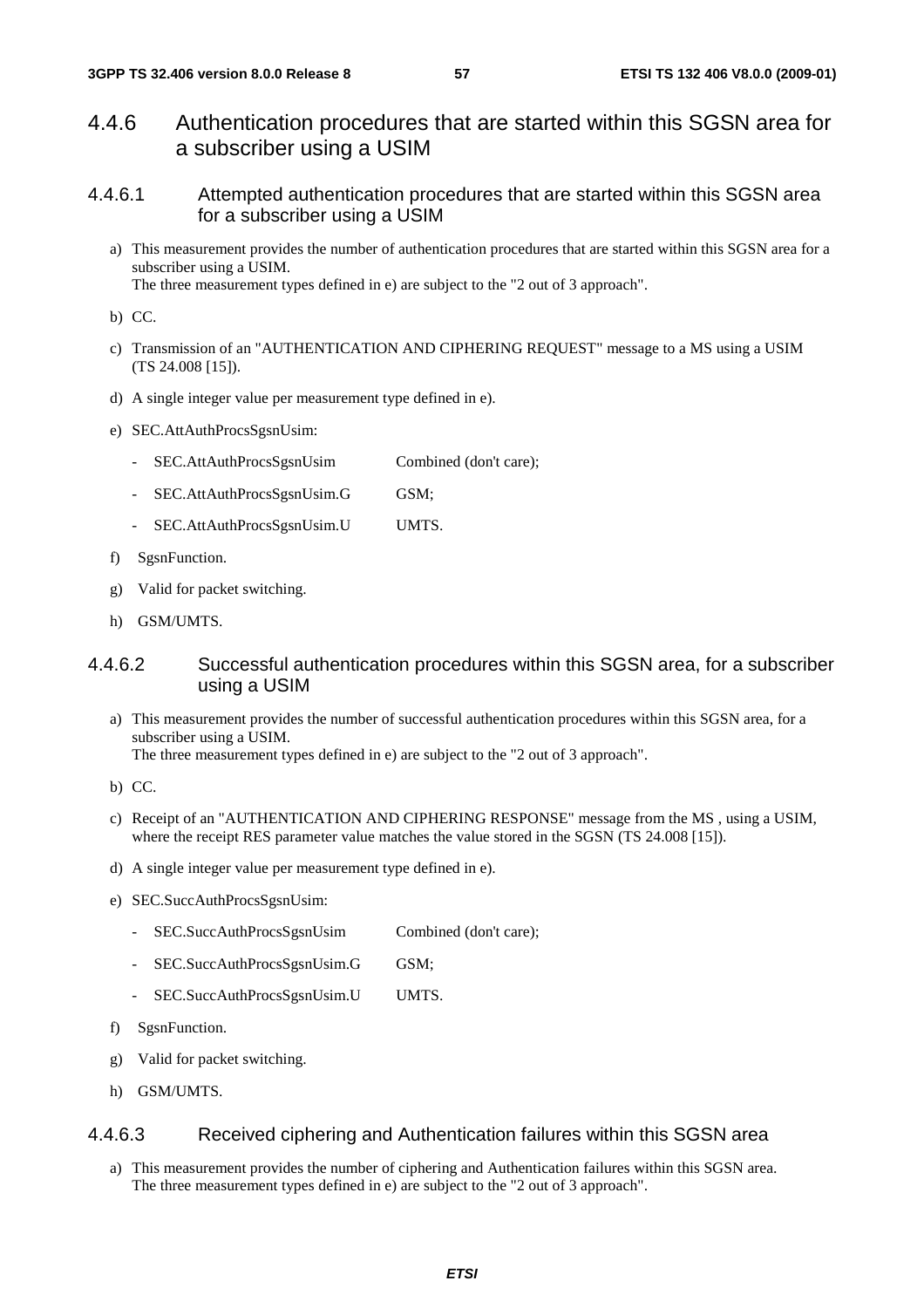- b) CC.
- c) Receipt of an "AUTHENTICATION AND CIPHERING FAILURE" message from the MS (TS 24.008 [15]).
- d) A single integer value per measurement type defined in e).
- e) SEC.RecPOAuthFailSgsn:
	- SEC.RecPOAuthFailSgsn Combined (don't care);
	- SEC.RecPOAuthFailSgsn.G GSM;
	- SEC.RecPOAuthFailSgsn.U UMTS.
- f) SgsnFunction.
- g) Valid for packet switching.
- h) GSM/UMTS.
- 4.4.7 Identification information requests that were received from a partner (new) SGSN for subscribers de-registering from this SGSN
- 4.4.7.1 Attempted identification information requests that were received from a partner (new) SGSN for subscribers de-registering from this SGSN
	- a) This measurement provides the number of identification information requests that were received from a partner (new) SGSN for subscribers de-registering from this SGSN. The three measurement types defined in e) are subject to the "2 out of 3 approach".
	- b) CC.
	- c) Receipt of the "Identification Request" message from a partner (new) SGSN (TS 29.060 [6]).
	- d) A single integer value per measurement type defined in e).
	- e) SEC.AttIdentityReqFromPsgsn:
		- SEC.AttIdentityReqFromPsgsn Combined (don't care);
		- SEC.AttIdentityReqFromPsgsn.G GSM;
		- SEC.AttIdentityReqFromPsgsn.U UMTS.
	- f) SgsnFunction.
	- g) Valid for packet switching.
	- h) GSM/UMTS.

### 4.4.7.2 Successfully replied identification information requests that were received from a partner (new) SGSN

a) This measurement provides the number of successfully replied identification information requests that were received from a partner (new) SGSN. The three measurement types defined in e) are subject to the "2 out of 3 approach".

- b) CC.
- c) Transmission of the "Identification Response" message to the new SGSN (TS 29.060 [6]).
- d) A single integer value per measurement type defined in e).
- e) SEC.SuccIdentityReqFromPsgsn: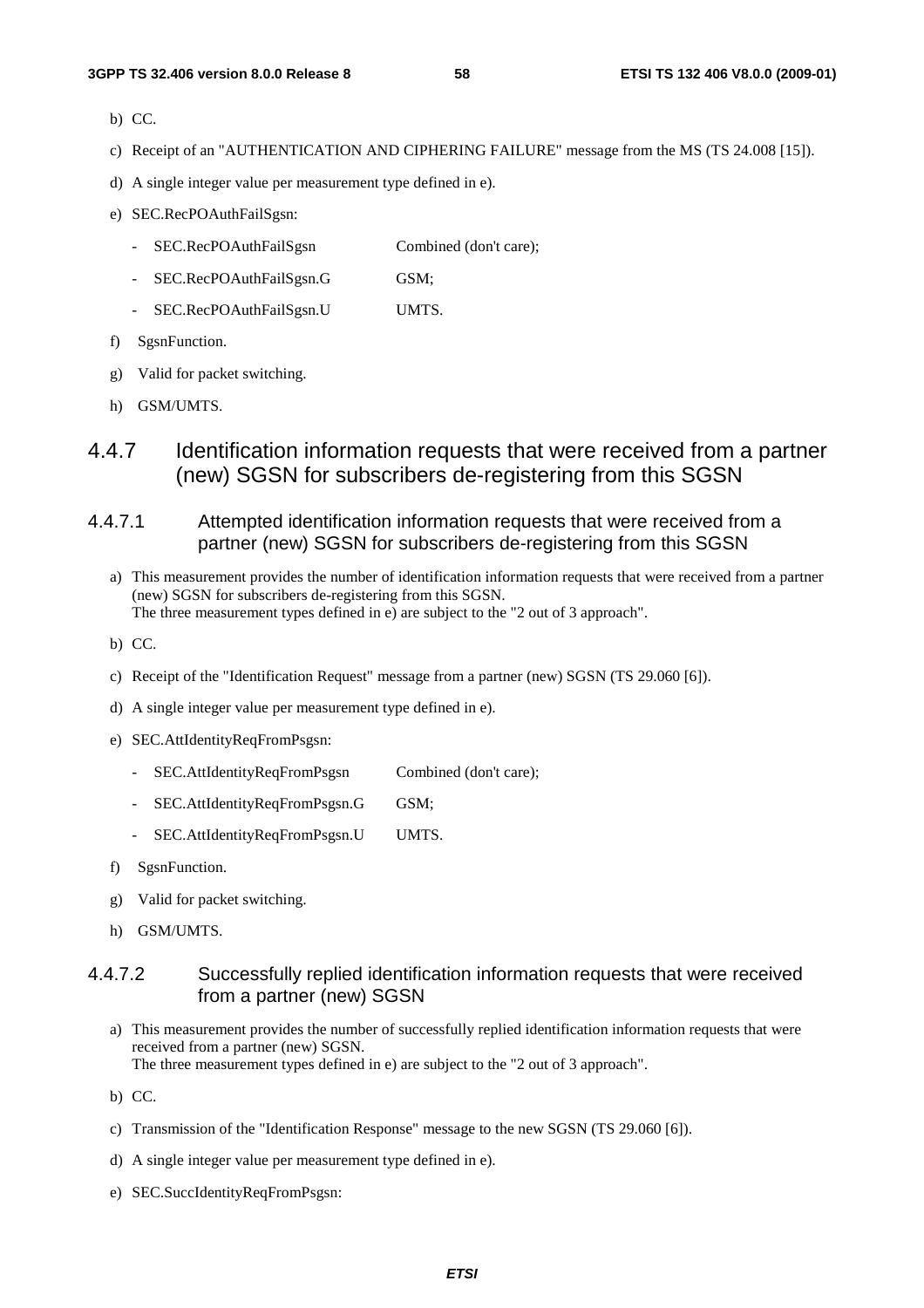- SEC.SuccIdentityReqFromPsgsn Combined (don't care);
- SEC.SuccIdentityReqFromPsgsn.G GSM;
- SEC.SuccIdentityReqFromPsgsn.U UMTS.
- f) SgsnFunction.
- g) Valid for packet switching.
- h) GSM/UMTS.

# 4.4.8 SGSN context requests sent to a partner (previous) SGSN for subscribers registering afresh in this SGSN

## 4.4.8.1 Attempted SGSN context requests sent to a partner (previous) SGSN for subscribers registering afresh in this SGSN

- a) This measurement provides the number of SGSN context requests sent to a partner (previous) SGSN for subscribers registering afresh in this SGSN. The three measurement types defined in e) are subject to the "2 out of 3 approach".
- b) CC.
- c) Transmission of the "Context Request" message to the previous SGSN (TS 29.060 [6]).
- d) A single integer value per measurement type defined in e).
- e) SEC.AttContextRequestToPsgsn:
	- SEC.AttContextRequestToPsgsn Combined (don't care);
	- SEC.AttContextRequestToPsgsn.G GSM;
	- SEC.AttContextRequestToPsgsn.U UMTS.
- f) SgsnFunction.
- g) Valid for packet switching.
- h) GSM/UMTS.

# 4.4.8.2 Successfully replied SGSN context requests that were sent to a partner (previous) SGSN

- a) This measurement provides the number of successfully replied SGSN context requests that were sent to a partner (previous) SGSN. The three measurement types defined in e) are subject to the "2 out of 3 approach".
- b) CC.
- c) Receipt of the "Context Response" message from the previous SGSN (TS 29.060 [6]).
- d) A single integer value per measurement type defined in e).
- e) SEC.SuccContextRequestToPsgsn:
	- SEC.SuccContextRequestToPsgsn Combined (don't care);
	- SEC.SuccContextRequestToPsgsn.G GSM;
	- SEC.SuccContextRequestToPsgsn.U UMTS.
- f) SgsnFunction.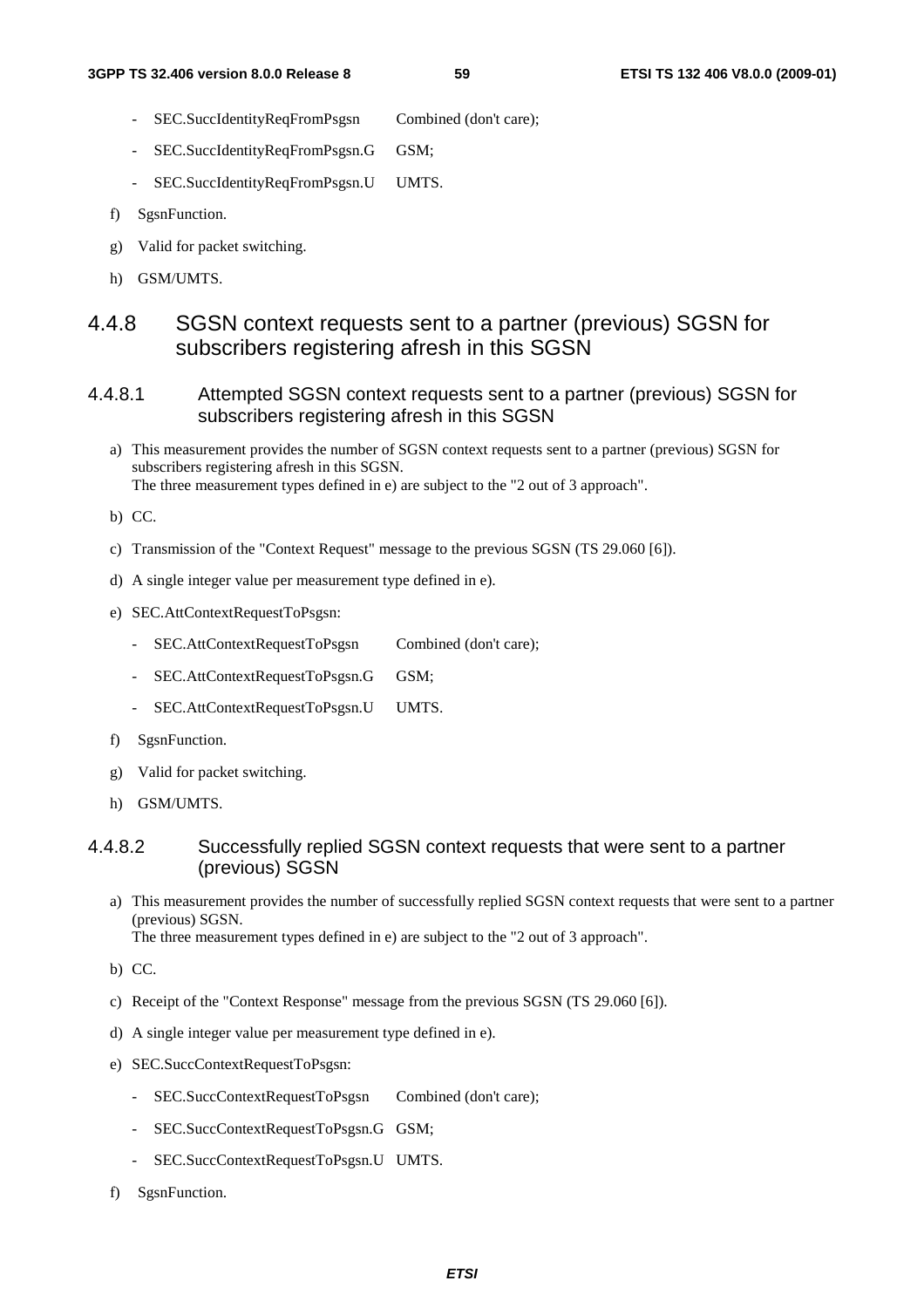- g) Valid for packet switching.
- h) GSM/UMTS.

4.4.9 SGSN context requests received from a partner (new) SGSN for a subscriber de-registering from this SGSN

- 4.4.9.1 Attempted SGSN context requests received from a partner (new) SGSN for a subscriber de-registering from this SGSN
	- a) This measurement provides the number of SGSN context requests received from a partner (new) SGSN for a subscriber de-registering from this SGSN. The three measurement types defined in e) are subject to the "2 out of 3 approach".

b) CC.

- c) Receipt of the "Context Request" message from the new SGSN (TS 29.060 [6]).
- d) A single integer value per measurement type defined in e).
- e) SEC.AttContextRequestFromPsgsn:
	- SEC.AttContextRequestFromPsgsn Combined (don't care);
	- SEC.AttContextRequestFromPsgsn.G GSM;
	- SEC.AttContextRequestFromPsgsn.U UMTS.
- f) SgsnFunction.
- g) Valid for packet switching.
- h) GSM/UMTS.

### 4.4.9.2 Successfully replied SGSN context requests received from a partner (new) **SGSN**

a) This measurement provides the number of successfully replied SGSN context requests received from a partner (new) SGSN.

The three measurement types defined in e) are subject to the "2 out of 3 approach".

- b) CC.
- c) Transmission of the "Context Response" message to the new SGSN (TS 29.060 [6]).
- d) A single integer value per measurement type defined in e).
- e) SEC.SuccContextRequestFromPsgsn:
	- SEC.SuccContextRequestFromPsgsn Combined (don't care);
	- SEC.SuccContextRequestFromPsgsn.G GSM;
	- SEC.SuccContextRequestFromPsgsn.U UMTS.
- f) SgsnFunction.
- g) Valid for packet switching.
- h) GSM/UMTS.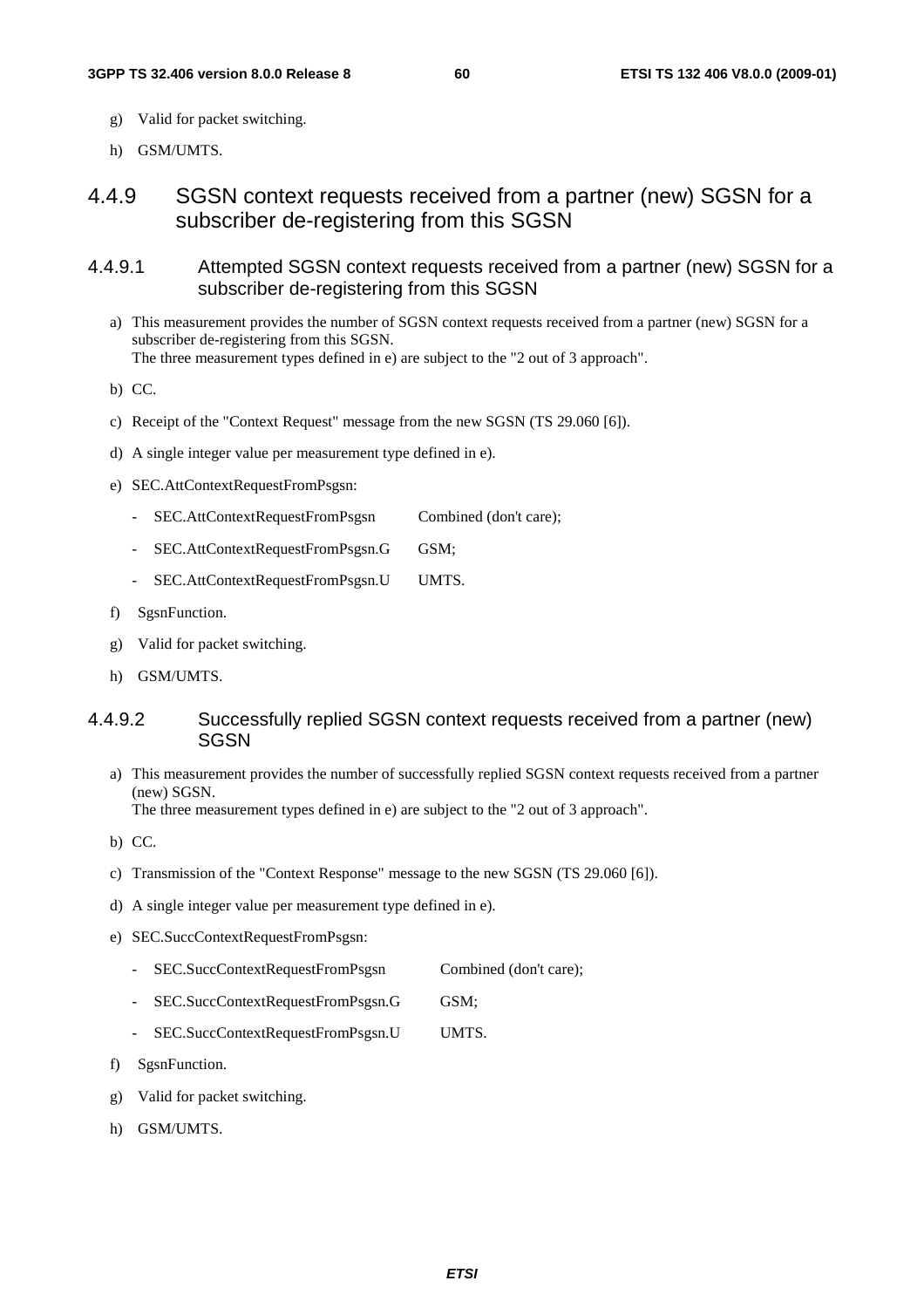# 4.4.10 Number of P-TMSI - IMSI correlation failures (User Identity Confidentiality (TS 23.060 [2]))

a) This measurement provides the number of P-TMSI - IMSI correlation failures (User Identity Confidentiality (TS 23.060 [2])).

b) CC.

- c) This counter is triggered before the handling of the "Security Functions" (TS 23.060 [2]), in case of "Attach Request", "Routing Area Update Request", or "Service Request": if the correlation between the received P-TMSI and the stored IMSI is not valid then this counter is incremented.
- d) A single integer value.
- e) SEC.NbrPTMSICorrFailRnc.
- f) SgsnFunction.
- g) Valid for packet switching.
- h) UMTS.

# 4.4.11 Security mode control procedures started by the SGSN

#### 4.4.11.1 Attempted security mode control procedures started by the SGSN

- a) This measurement provides the number of security mode control procedures started by the SGSN.
- b) CC.
- c) Transmission of a "SECURITY MODE COMMAND" message to the MS (TS 25.413 [5]).
- d) A single integer value.
- e) SEC.AttSecMode.
- f) SgsnFunction.
- g) Valid for packet switching.
- h) UMTS.

#### 4.4.11.2 Successful security mode procedures

- a) This measurement provides the number of successful security mode procedures. The Security mode command response from MS starts the uplink integrity protection (and possible ciphering), i.e. also all following messages sent from the MS are integrity protected (and possibly ciphered).
- b) CC.
- c) Receipt of a "SECURITY MODE COMPLETE" message from the MS (TS 25.413 [5]).
- d) A single integer value.
- e) SEC.SuccSecMode.
- f) SgsnFunction.
- g) Valid for packet switching.
- h) UMTS.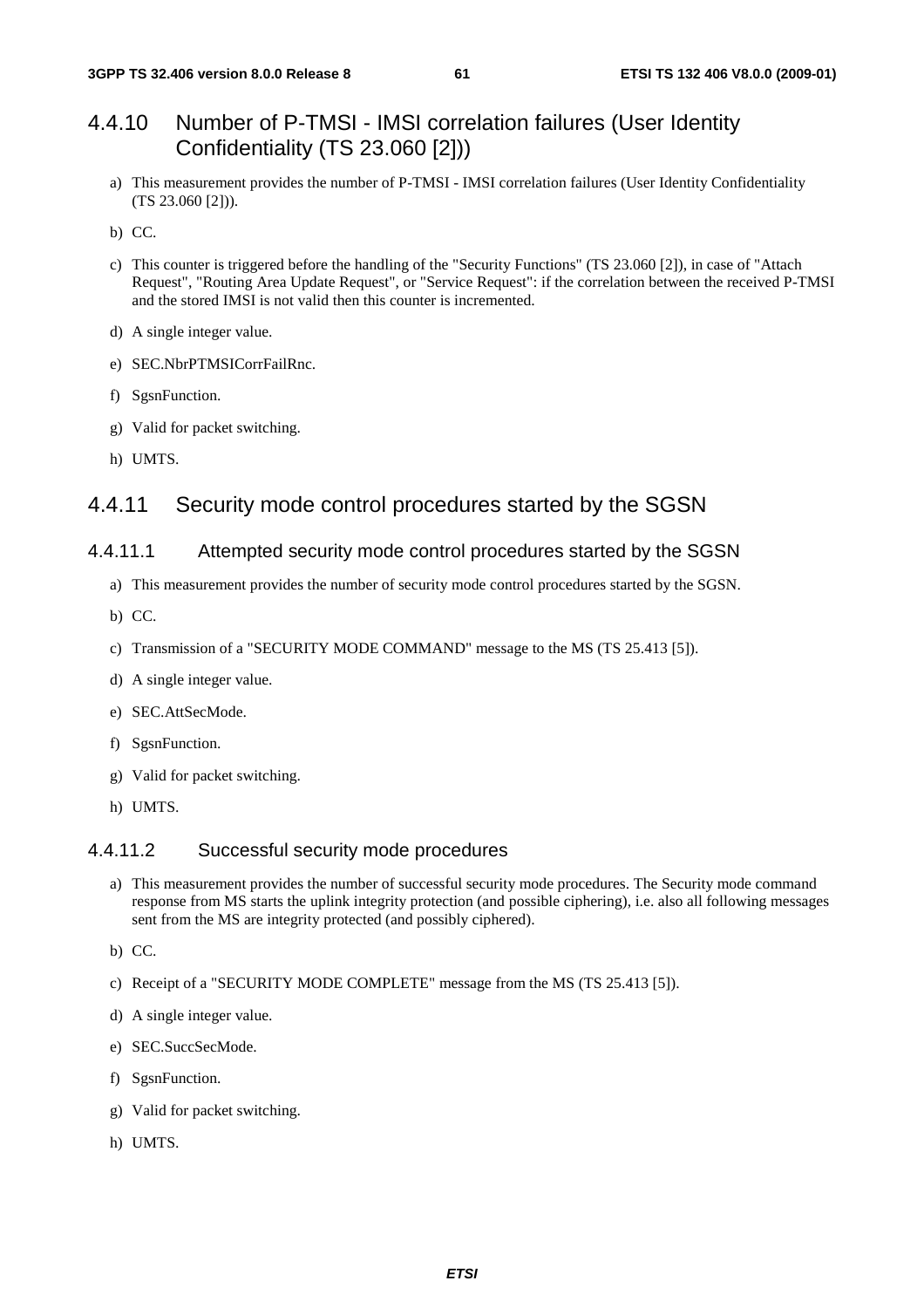# 4.4.12 Ciphering procedures started by the SGSN

### 4.4.12.1 Attempted GSM ciphering procedures started by the SGSN

- a) This measurement provides the number of GSM ciphering procedures started by the SGSN.
- b) CC.
- c) Transmission of an "AUTHENTICATION AND CIPHERING REQUEST" message with ciphering activated ("Ciphering algorithm" is not "ciphering not used (0)") to the MS (TS 24.008 [15]).
- d) A single integer value.
- e) SEC.AttGsmCiphering.
- f) SgsnFunction.
- g) Valid for packet switching.
- h) GSM.

### 4.4.12.2 Successful GSM ciphering procedures started by the SGSN

- a) This measurement provides the number of successful GSM ciphering procedures started by the SGSN.
- b) CC.
- c) Receipt of an "AUTHENTICATION AND CIPHERING RESPONSE" message with ciphering activated from the MS (TS 24.008 [15]).
- d) A single integer value.
- e) SEC.SuccGsmCiphering.
- f) SgsnFunction.
- g) Valid for packet switching.
- h) GSM.

### 4.4.12.3 Attempted UMTS ciphering procedures started by the SGSN

- a) This measurement provides the number of UMTS ciphering procedures started by the SGSN.
- b) CC.
- c) Transmission of a "SECURITY MODE COMMAND" message with ciphering activated ("Encryption Algorithm" is not "no encryption  $(0)$ ") to the MS (TS 25.413 [5]).
- d) A single integer value.
- e) SEC.AttUmtsCiphering.
- f) SgsnFunction.
- g) Valid for packet switching.
- h) UMTS.

### 4.4.12.4 Successful UMTS ciphering procedures started by the SGSN

- a) This measurement provides the number of successful UMTS ciphering procedures started by the SGSN.
- b) CC.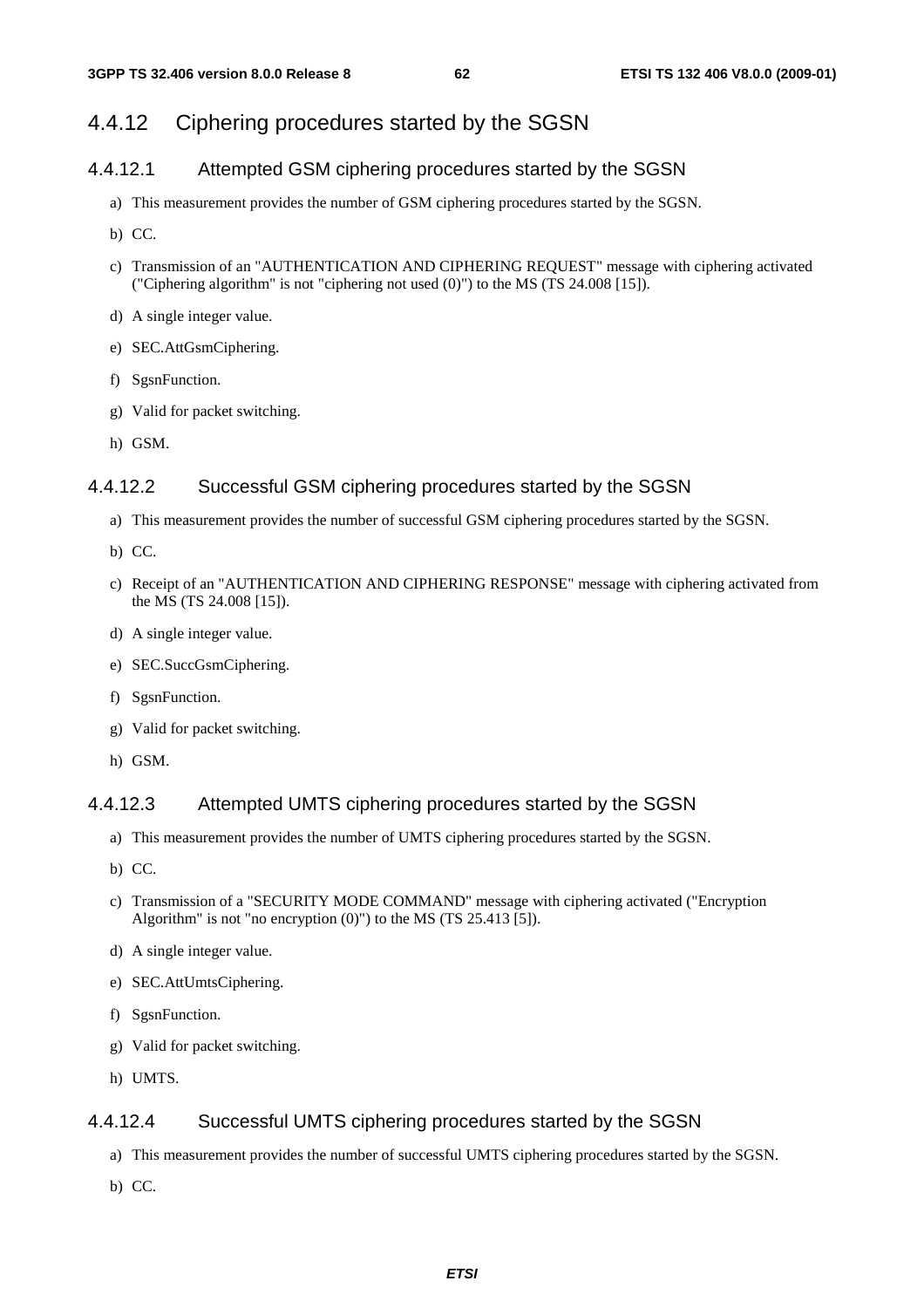- c) Receipt of a "SECURITY MODE COMPLETE" message with ciphering activated from the MS (TS 25.413 [5]).
- d) A single integer value.
- e) SEC.SuccUmtsCiphering.
- f) SgsnFunction.
- g) Valid for packet switching.
- h) UMTS.

# 4.4.13 MAP V1 requests for authentication sets

### 4.4.13.1 Attempted MAP V1 requests for authentication sets, sent to the HLR by **SGSN**

- a) This measurement provides the number of attempted MAP V1 requests for authentication sets, sent to the HLR by SGSN.
- b) CC.
- c) Transmission of a "MAP V1 SEND\_AUTHENTICATION\_INFO" service request, requesting authentication sets present (TS 29.002 [4]).
- d) A single integer value.
- e) SEC.AttReqAuthSetsHlrV1.
- f) SgsnFunction.
- g) Valid for packet switching.
- h) Combined.

### 4.4.13.2 Successful MAP V1 requests for authentication sets that were sent to the HLR

- a) This measurement provides the number of successful MAP V1 requests for authentication sets that were sent to the HLR.
- b) CC.
- c) Receipt of a "MAP V1 SEND\_AUTHENTICATION\_INFO" service confirmation, containing requested authentication sets (parameter "AuthenticationSetList" present TS 29.002 [4]).
- d) A single integer value.
- e) SEC.SuccReqAuthSetsHlrV1.
- f) SgsnFunction.
- g) Valid for packet switching.
- h) Combined.

### 4.4.13.3 Number of empty responses to the MAP V1 request for authentication sets that were sent to the HLR

- a) This measurement provides the number of empty responses to the MAP V1 request for authentication sets that were sent to the HLR.
- b) CC.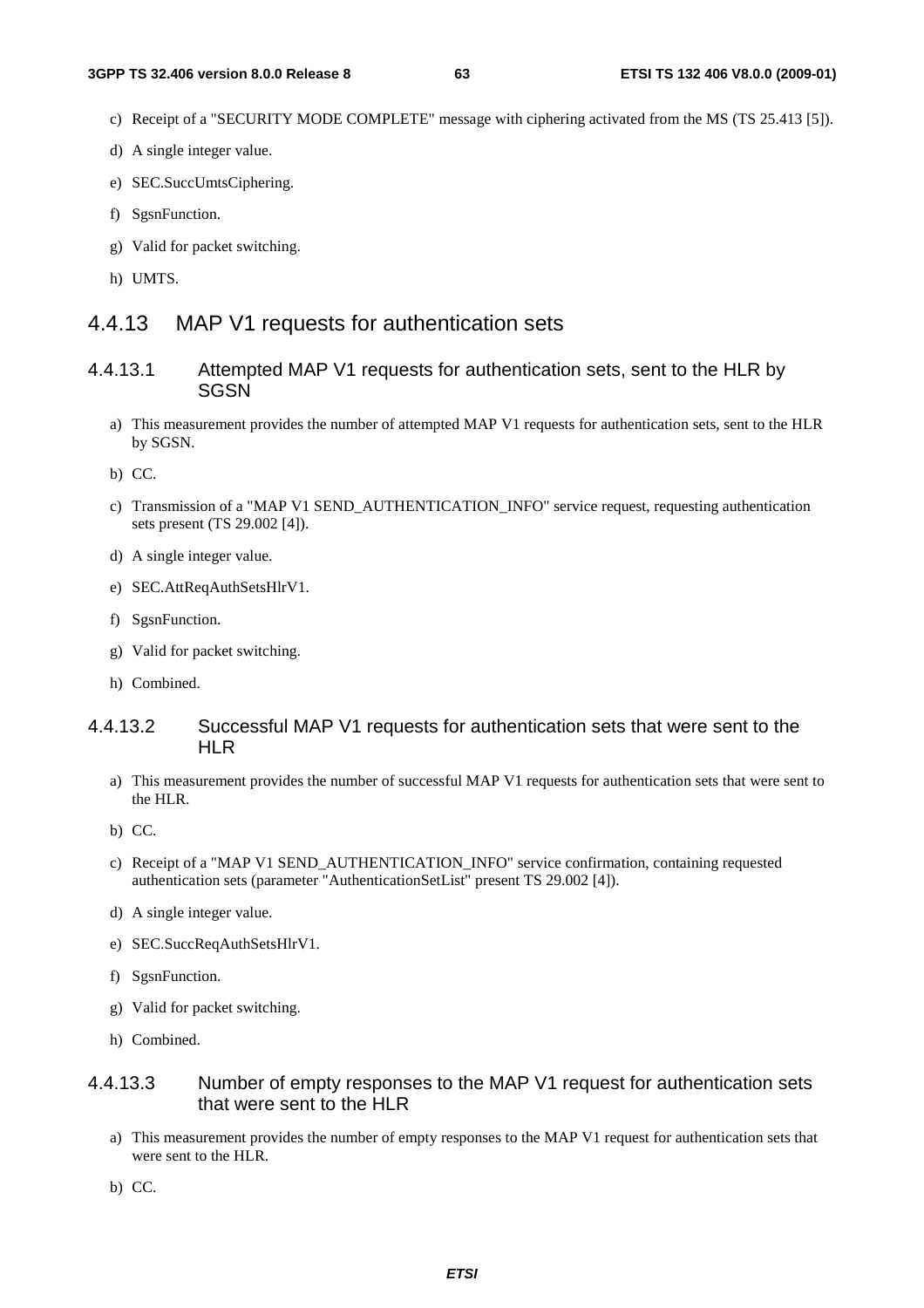- c) Receipt of a MAP V1 "SEND\_AUTHENTICATION\_INFO\_ACK" service confirmation, no Authentication sets present (TS 29.002 [4]).
- d) A single integer value.
- e) SEC.NbrEmptyRespAuthSetsHlrV1.
- f) SgsnFunction.
- g) Valid for packet switching.
- h) Combined.

# 4.4.14 MAP V3 requests for Authentication sets

- 4.4.14.1 Attempted MAP V3 requests for Authentication sets sent to the HLR by SGSN
	- a) This measurement provides the number of attempted MAP V3 requests for Authentication sets sent to the HLR by SGSN.
	- b) CC.
	- c) Transmission of a MAP V3 "SEND\_AUTHENTICATION\_INFO" service request, requesting authentication sets present (TS 29.002 [4]).
	- d) A single integer value.
	- e) SEC.AttReqAuthSetsHlrV3.
	- f) SgsnFunction.
	- g) Valid for packet switching.
	- h) Combined.

## 4.4.14.2 Successful MAP V3 requests for authentication sets that were sent to the HLR

- a) This measurement provides the number of successful MAP V3 requests for authentication sets that were sent to the HLR.
- b) CC.
- c) Receipt of a MAP V3 "SEND\_AUTHENTICATION\_INFO" service confirmation, containing requested authentication sets (parameter "AuthenticationSetList" present TS 29.002 [4]).
- d) A single integer value.
- e) SEC.SuccReqAuthSetsHlrV3.
- f) SgsnFunction.
- g) Valid for packet switching.
- h) Combined.

# 4.4.14.3 Number of empty responses to the MAP V3 request for authentication sets that were sent to the HLR

- a) This measurement provides the number of empty responses to the MAP V3 request for authentication sets that were sent to the HLR.
- b) CC.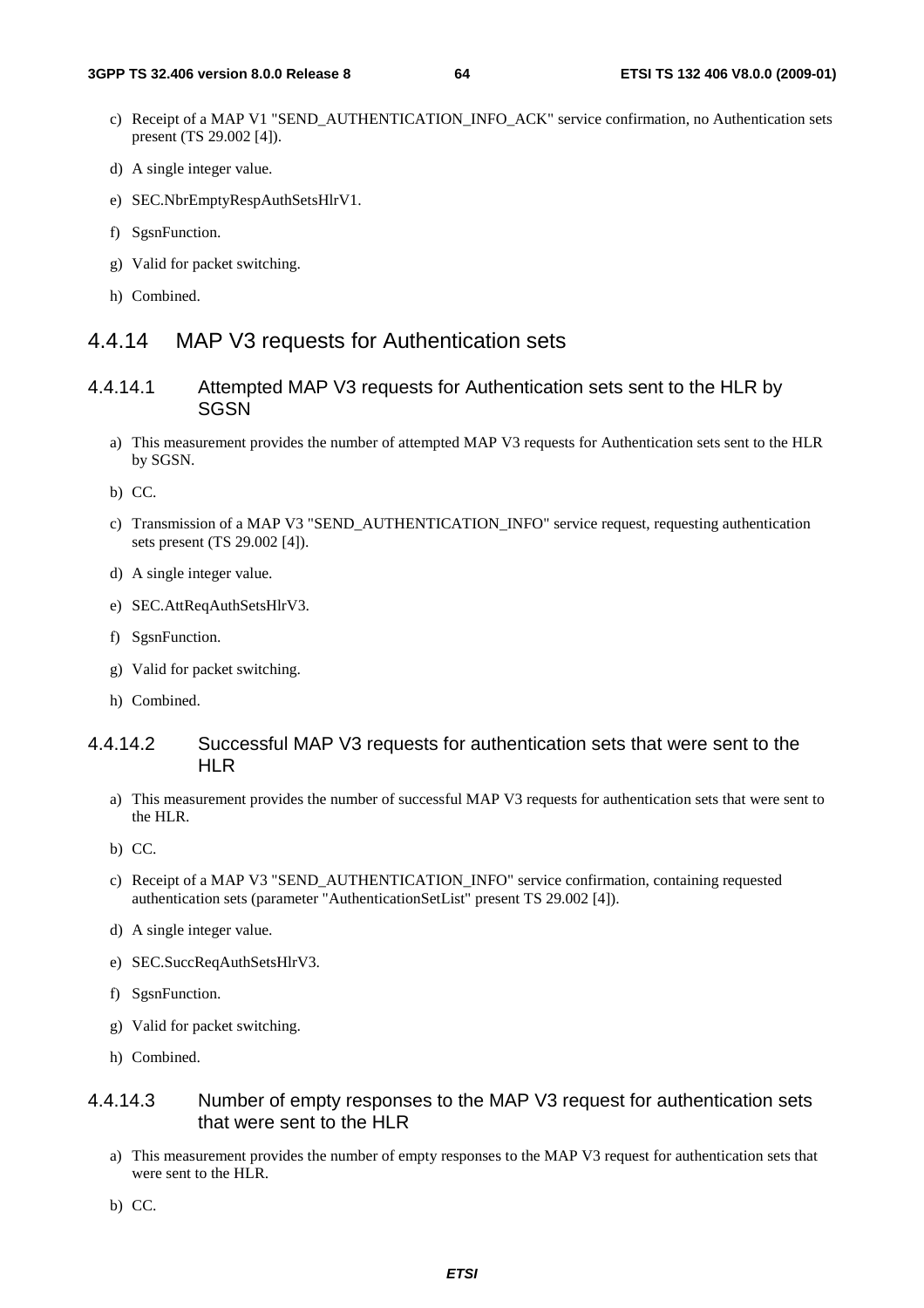- c) Receipt of a MAP V3 "SEND\_AUTHENTICATION\_INFO\_ACK" service confirmation, no Authentication sets present (TS 29.002 [4]).
- d) A single integer value.
- e) SEC.NbrEmptyRespAuthSetsHlrV3.
- f) SgsnFunction.
- g) Valid for packet switching.
- h) Combined.
- 4.5 Void

# 4.6 Session Management

# 4.6.1 PDP context activation procedures initiated by MS

### 4.6.1.1 Attempted PDP context activation procedures initiated by MS

a) This measurement provides the number of attempted PDP context activation procedures. These include the static as well as the dynamic PDP addresses.

The three measurement types defined in e) are subject to the "2 out of 3 approach".

- b) CC.
- c) Receipt of a "Activate PDP Context Request" message from the MS (TS 24.008 [15]).
- d) A single integer value.
- e) SM.AttActPdpContext:
	- SM.AttActPdpContext Combined (don't care);
	- SM.AttActPdpContext.G GSM;
	- SM.AttActPdpContext.U UMTS.
- f) SgsnFunction.
- g) Valid for packet switching.
- h) GSM/UMTS.

## 4.6.1.2 Successful PDP context activation procedures initiated by MS

a) This measurement provides the number of successfully completed PDP context activations. For these context activations, the GGSN is updated successfully. The three measurement types defined in e) are subject to the "2 out of 3 approach".

b) CC.

- c) Transmission of a "Activate PDP Context Accept" message to the MS (TS 24.008 [15]).
- d) A single integer value per measurement type defined in e).
- e) SM.SuccActPdpContext:
	- SM.SuccActPdpContext Combined (don't care);
	- SM.SuccActPdpContext.G GSM;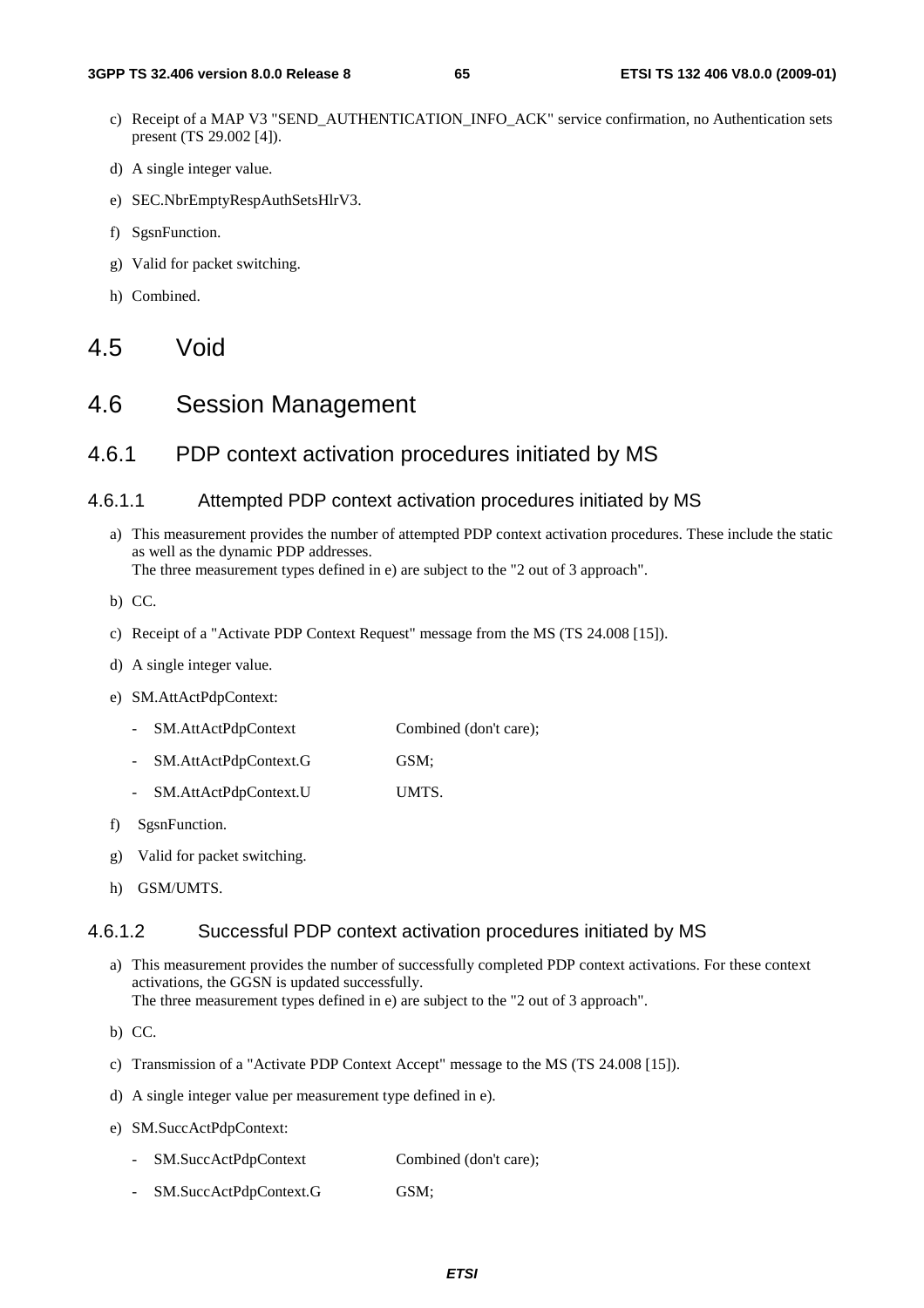- SM.SuccActPdpContext.U UMTS.
- f) SgsnFunction.
- g) Valid for packet switching.
- h) GSM/UMTS.

# 4.6.1.3 Failed PDP context activation procedures initiated by MS

- a) This measurement provides the number of Failed PDP context activation procedures. These include the static as well as the dynamic PDP addresses. This measurement is split into subcounters per failure cause. The three measurement types defined in e) are subject to the "2 out of 3 approach".
- b) CC.
- c) Transmission by the SGSN of an ACTIVATE PDP CONTEXT REJECT message indicating a PDP context activation failure, the relevant measurement is incremented according to the failure cause. Possible causes are included in TS 24.008 [15] Annex G. The sum of all supported per cause measurements should equal the total number of PDP context activation failures. In case only a subset of per cause measurements is supported, a sum subcounter will be provided first.
- d) A single integer value per measurement type as defined in e). The number of measurements is equal to the number of implemented per cause measurements plus a possible sum value identified by the *.sum* suffix.
- e) The measurement name has the form SM.FailActPdpCtxtMs.Cause where Cause identifies the failure cause.
	- SM. FailActPdpCtxtMs.*Cause* Combined (don't care);
	- SM. FailActPdpCtxtMs.*Cause*.G GSM;
	- SM. FailActPdpCtxtMs.*Cause*.U UMTS;

where *Cause* identifies the failure cause.

- f) SgsnFunction.
- g) Valid for packet switching.
- h) GSM/UMTS.

# 4.6.2 dynamic PDP context activation procedures initiated by MS

### 4.6.2.1 Attempted dynamic PDP context activation procedures initiated by MS

- a) This measurement provides the number of attempted PDP context activation requests where a dynamic PDP address is required to be used. The three measurement types defined in e) are subject to the "2 out of 3 approach".
- b) CC.
- c) Receipt of a "Activate PDP Context Request" message from the MS with an empty PDP address (TS 24.008  $[15]$ ).
- d) A single integer value per measurement type defined in e).
- e) SM.AttActPdpContextDyn:
	- SM.AttActPdpContextDyn Combined (don't care);
	- SM.AttActPdpContextDyn.G GSM;
	- SM.AttActPdpContextDyn.U UMTS.
- f) SgsnFunction.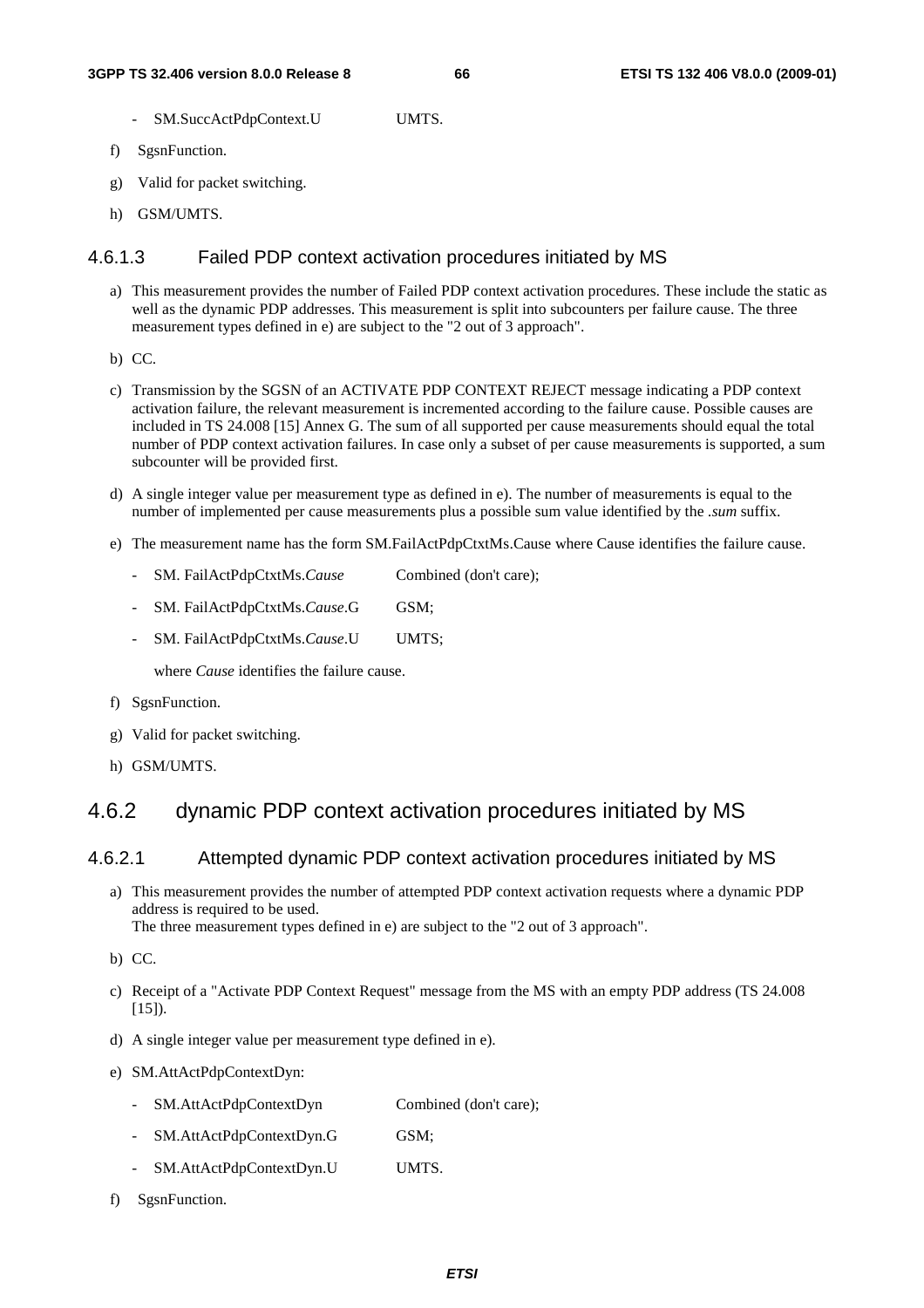- g) Valid for packet switching.
- h) GSM/UMTS.

### 4.6.2.2 Successful dynamic PDP context activation procedures initiated by MS

a) This measurement provides the number of successfully completed PDP context activations where a dynamic PDP address is used. The three measurement types defined in e) are subject to the "2 out of 3 approach".

b) CC.

- c) Transmission of a "Activate PDP Context Accept" message to the MS (TS 24.008 [15]), the PDP address has been dynamically assigned.
- d) A single integer value per measurement type defined in e).
- e) SM.SuccActPdpContextDyn:
	- SM.SuccActPdpContextDyn Combined (don't care);
	- SM.SuccActPdpContextDyn.G GSM;
	- SM.SuccActPdpContextDyn.U UMTS.
- f) SgsnFunction.
- g) Valid for packet switching.
- h) GSM/UMTS.

# 4.6.3 Mean number of activated PDP contexts

- a) Mean number of activated PDP contexts. The three measurement types defined in e) are subject to the "2 out of 3 approach".
- b) SI.
- c) This measurement is obtained by sampling at a pre-defined interval, the number activated PDP contexts, and then taking the arithmetic mean.
- d) A single integer value per measurement type defined in e).
- e) SM.MeanActPDPContext:
	- SM.MeanActPDPContext Combined (don't care);
	- SM.MeanActPDPContext.G GSM;
	- SM.MeanActPDPContext.U UMTS.
- f) SgsnFunction.
- g) Valid for packet switching.
- h) GSM/UMTS.

# 4.6.4 PDP context deactivation procedures initiated by the MS

### 4.6.4.1 Attempted PDP context deactivation procedures initiated by the MS

- a) This measurement provides the number of PDP context deactivation procedures initiated by the MS. The three measurement types defined in e) are subject to the "2 out of 3 approach".
- b) CC.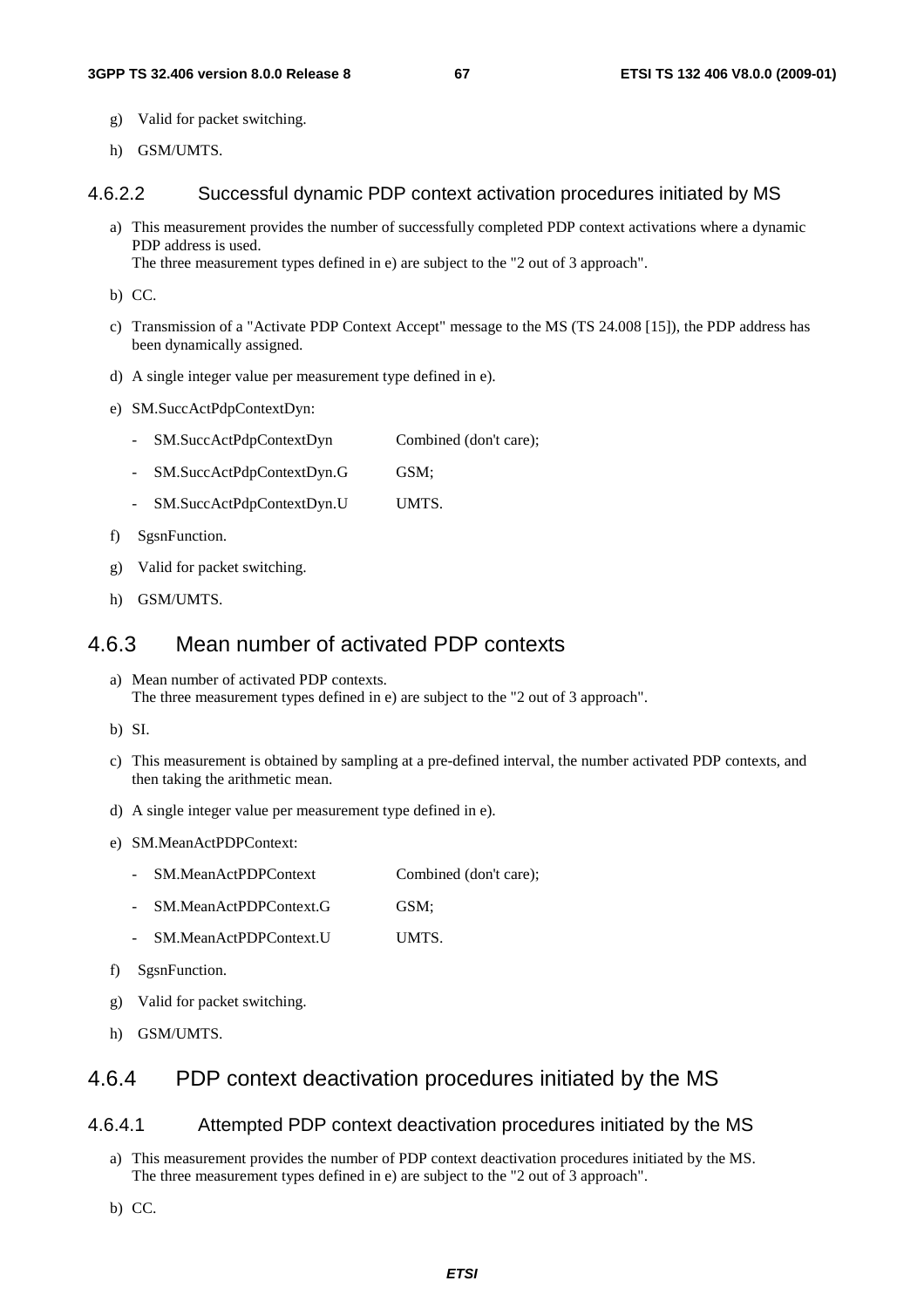- c) Receipt of a "Deactivate PDP Context Request" message from the MS (TS 24.008 [15]).
- d) A single integer value per measurement type defined in e).
- e) SM.AttDeactPdpContextMs:
	- SM.AttDeactPdpContextMs Combined (don't care);
	- SM.AttDeactPdpContextMs.G GSM;
	- SM.AttDeactPdpContextMs.U UMTS.
- f) SgsnFunction.
- g) Valid for packet switching.
- h) GSM/UMTS.

### 4.6.4.2 Successful PDP context deactivation procedures initiated by the MS

- a) This measurement provides the number of successfully completed PDP context deactivations. For these context deactivations, the GGSN is updated successfully (i.e. deletion of the PDP context). The three measurement types defined in e) are subject to the "2 out of 3 approach".
- b) CC.
- c) Transmission of a "Deactivate PDP Context Accept" message to the MS (TS 24.008 [15]).
- d) A single integer value per measurement type defined in e).
- e) SM.SuccDeactPdpContextMs:
	- SM.SuccDeactPdpContextMs Combined (don't care):
	- SM.SuccDeactPdpContextMs.G GSM;
	- SM.SuccDeactPdpContextMs.U UMTS.
- f) SgsnFunction.
- g) Valid for packet switching.
- h) GSM/UMTS.

# 4.6.5 Number of active PDP context

- a) This measurement provides the number of active PDP context. The three measurement types defined in e) are subject to the "2 out of 3 approach".
- b) GAUGE.
- c) The gauge will be incremented when a PDP context is created and will be decremented when a PDP context is deleted.
- d) A single integer value per measurement type defined in e).
- e) SM.NbrActPdpContext:
	- SM.NbrActPdpContext Combined (don't care);
	- SM.NbrActPdpContext.G GSM;
	- SM.NbrActPdpContext.U UMTS.
- f) SgsnFunction.
- g) Valid for packet switching.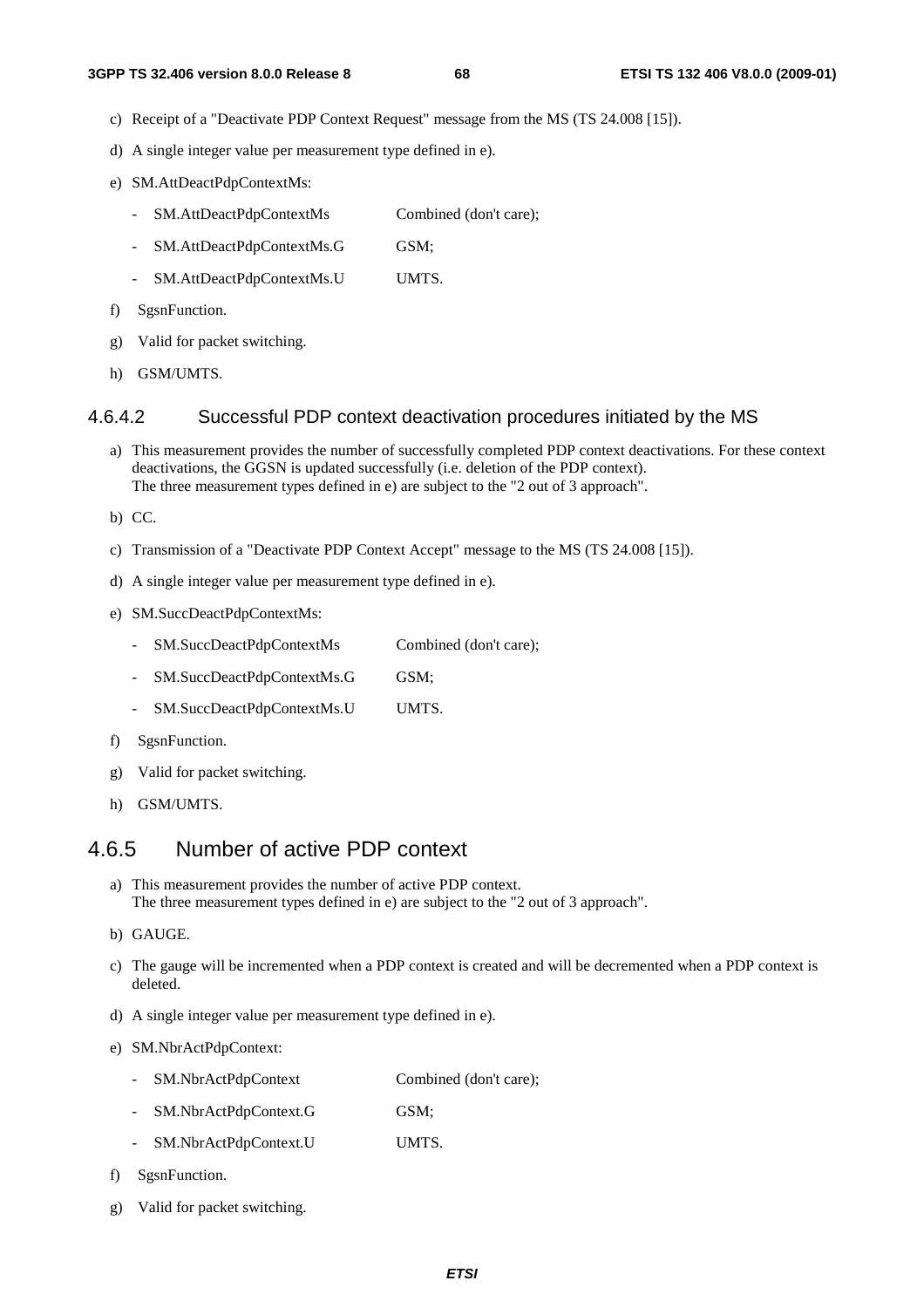h) GSM/UMTS.

# 4.6.6 Subscribers with activated PDP context

### 4.6.6.1 Number of subscribers with activated PDP context

- a) This measurement provides the number of subscribers having an activated PDP context (i.e. subscribers that can send/receive GPRS packet data). The three measurement types defined in e) are subject to the "2 out of 3 approach".
- b) GAUGE.
- c) Addition of first PDP context or removal of last PDP context in SGSN location register for a particular subscriber.
- d) A single integer value per measurement type defined in e).
- e) SM.NbrActivePdpPerSgsn:
	- SM.NbrActivePdpPerSgsn Combined (don't care);
	- SM.NbrActivePdpPerSgsn.G GSM;
	- SM.NbrActivePdpPerSgsn.U UMTS.
- f) SgsnFunction.
- g) Valid for packet switching.
- h) GSM/UMTS.

# 4.6.6.2 Mean number of subscribers with activated PDP context

a) This measurement provides the mean number of subscribers having an activated PDP context (i.e. subscribers that can send/receive GPRS packet data).

The three measurement types defined in e) are subject to the "2 out of 3 approach".

- b) SI.
- c) This measurement is obtained by sampling at a pre-defined interval the number of subscribers having an activated PDP context in SGSN and then taking the arithmetic mean.
- d) A single integer value per measurement type defined in e).
- e) SM.MeanActivePdpPerSgsn:
	- SM.MeanActivePdpPerSgsn Combined (don't care);
	- SM.MeanActivePdpPerSgsn.G GSM;
	- SM.MeanActivePdpPerSgsn.U UMTS.
- f) SgsnFunction.
- g) Valid for packet switching.
- h) GSM/UMTS.

#### 4.6.6.3 Max number of subscribers with activated PDP context

a) This measurement provides the maximum number of subscribers having an activated PDP context (i.e. subscribers that can send/receive GPRS packet data).

The three measurement types defined in e) are subject to the "2 out of 3 approach".

b) SI.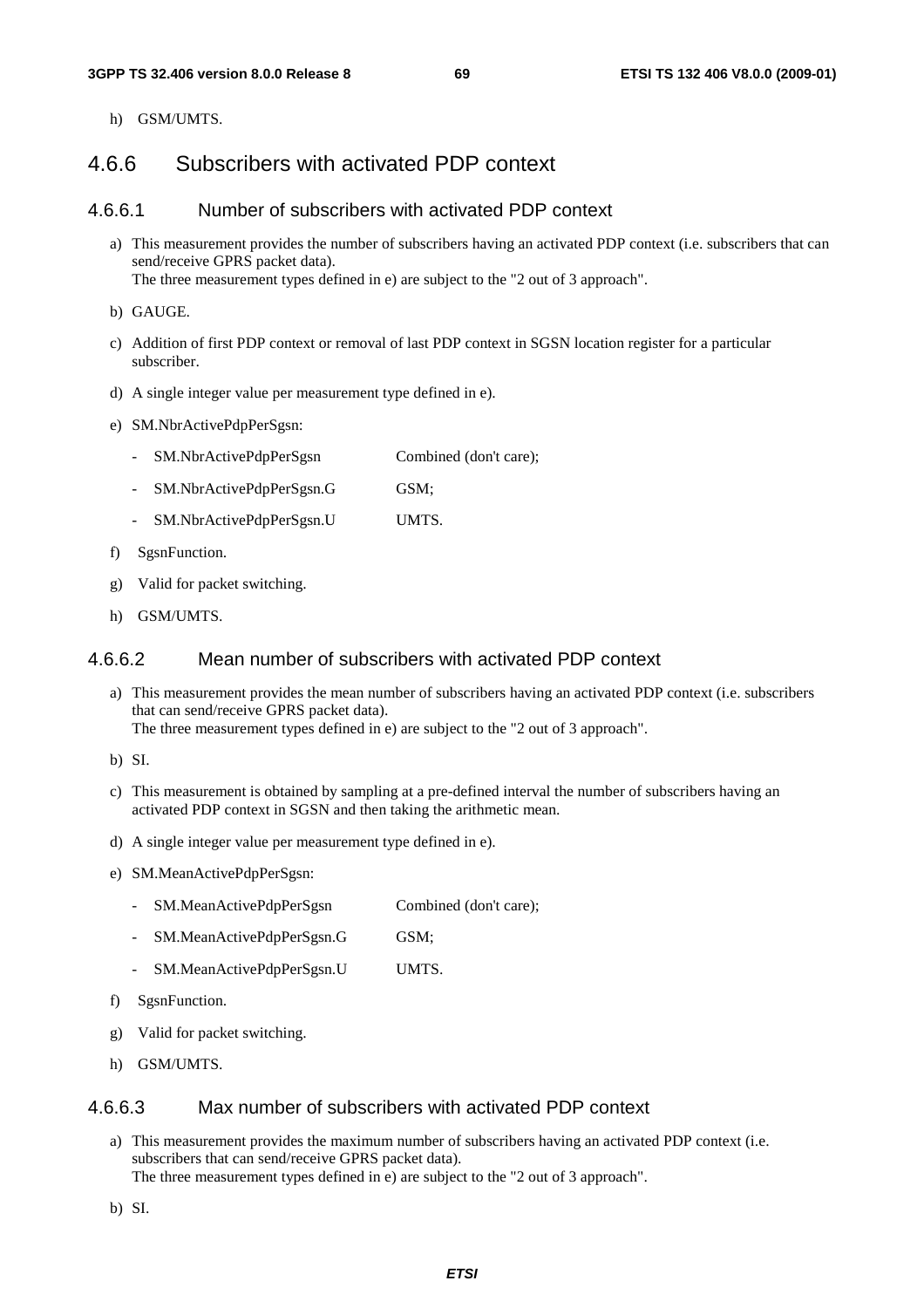- c) This measurement is obtained by sampling at a pre-defined interval the number of subscribers having an activated PDP context in SGSN and then taking the maximum.
- d) A single integer value per measurement type defined in e).
- e) SM.MaxActivePdpPerSgsn:
	- SM.MaxActivePdpPerSgsn Combined (don't care);
	- SM.MaxActivePdpPerSgsn.G GSM;
	- SM.MaxActivePdpPerSgsn.U UMTS.
- f) SgsnFunction.
- g) Valid for packet switching.
- h) GSM/UMTS.
- 4.6.7 Void

# 4.6.8 PDP context deactivation procedures initiated by the GGSN

#### 4.6.8.1 Attempted PDP context deactivation procedures initiated by the GGSN

- a) This measurement provides the number of PDP context deactivation procedures initiated by the GGSN. The three measurement types defined in e) are subject to the "2 out of 3 approach".
- b) CC.
- c) Receipt of a "Delete PDP Context Request" message from the GGSN (TS 29.060 [6]).
- d) A single integer value per measurement type defined in e).
- e) SM.AttDeactPdpContextGgsn:
	- SM.AttDeactPdpContextGgsn Combined (don't care):
	- SM.AttDeactPdpContextGgsn.G GSM;
	- SM.AttDeactPdpContextGgsn.U UMTS.
- f) SgsnFunction.
- g) Valid for packet switching.
- h) GSM/UMTS.

### 4.6.8.2 Successful PDP context deactivation procedures initiated by the GGSN

a) This measurement provides the number of successfully handled PDP context deactivations initiated by the GGSN. For these context deactivations, the MS has accepted the PDP context deactivation. The three measurement types defined in e) are subject to the "2 out of 3 approach".

b) CC.

- c) Transmission of a "Delete PDP Context Response" message to the GGSN (TS 29.060 [6]).
- d) A single integer value per measurement type defined in e).
- e) SM.SuccDeactPdpContextGgsn:
	- SM.SsuccDeactPdpContextGgsn Combined (don't care);
	- SM.SsuccDeactPdpContextGgsn.G GSM;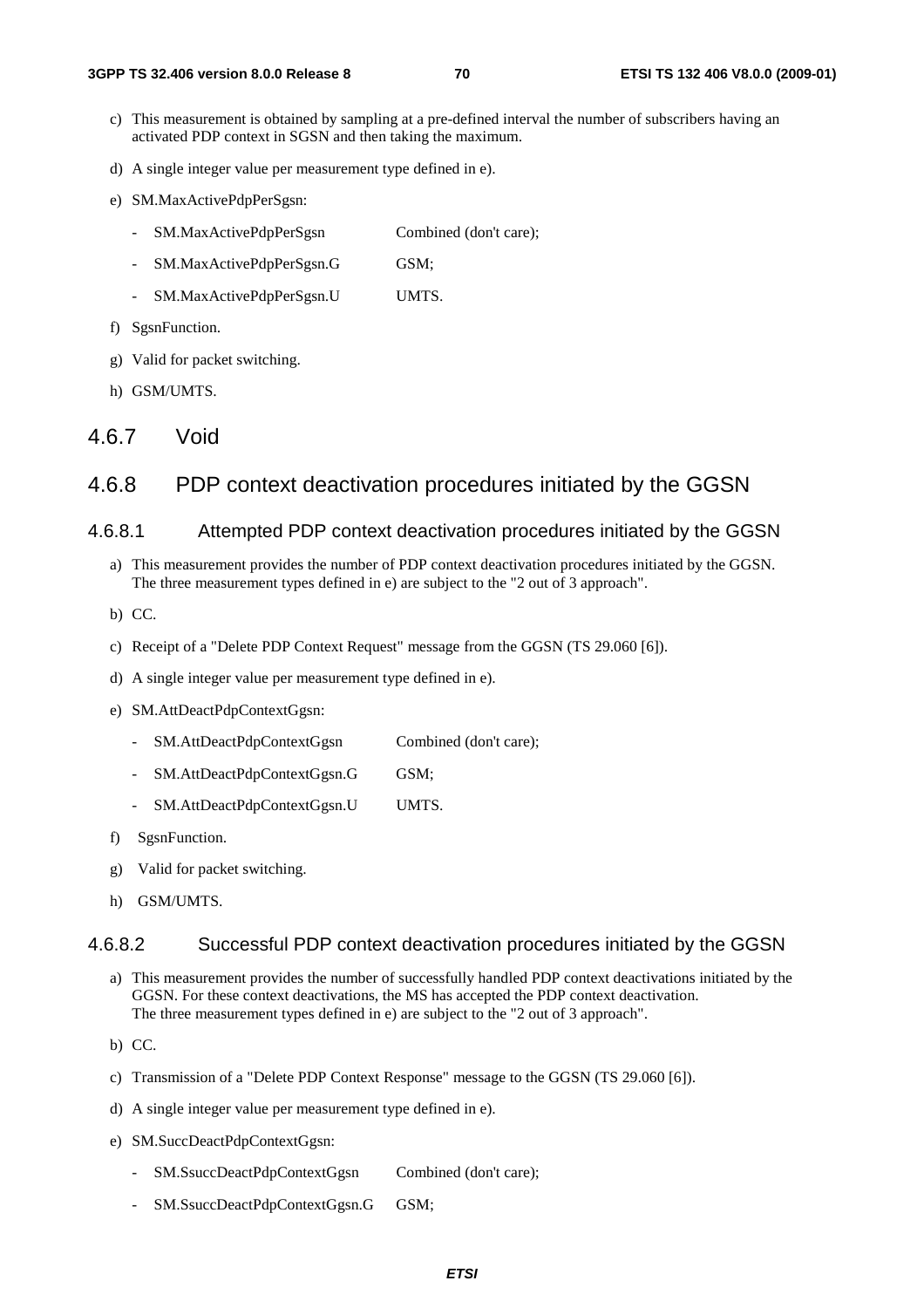- SM.SsuccDeactPdpContextGgsn.U UMTS.
- f) SgsnFunction.
- g) Valid for packet switching.
- h) GSM/UMTS.

# 4.6.9 PDP context deactivation procedures initiated by the SGSN

#### 4.6.9.1 Attempted PDP context deactivation procedures initiated by the SGSN

a) This measurement provides the number of PDP context deactivation procedures initiated by the SGSN. The three measurement types defined in e) are subject to the "2 out of 3 approach".

b) CC.

- c) Transmission of a "Delete PDP Context Request" message to the GGSN (TS 29.060 [6]).
- d) A single integer value per measurement type defined in e).
- e) SM.AttDeactPdpContextSgsn:
	- SM.AttDeactPdpContextSgsn Combined (don't care);
	- SM.AttDeactPdpContextSgsn.G GSM;
	- SM.AttDeactPdpContextSgsn.U UMTS.
- f) SgsnFunction.
- g) Valid for packet switching.
- h) GSM/UMTS.

#### 4.6.9.2 Successful PDP context deactivations initiated by the SGSN

a) This measurement provides the number of successfully handled PDP context deactivations initiated by the SGSN.

The three measurement types defined in e) are subject to the "2 out of 3 approach".

- b) CC.
- c) Receipt of a "deactivate PDP Context Accept" message from the MS (TS 24.008 [15]).
- d) A single integer value per measurement type defined in e).
- e) SM.SuccDeactPdpContextSgsn:
	- SM.SuccDeactPdpContextSgsn Combined (don't care);
	- SM.SuccDeactPdpContextSgsn.G GSM;
	- SM.SuccDeactPdpContextSgsn.U UMTS.
- f) SgsnFunction.
- g) Valid for packet switching.
- h) GSM/UMTS.

### 4.6.9.3 Abnormal PDP context Deactivation procedures

a) This measurement provides the number of PDP context deactivation procedures initiated by the SGSN. This measurement is split into subcounters per cause.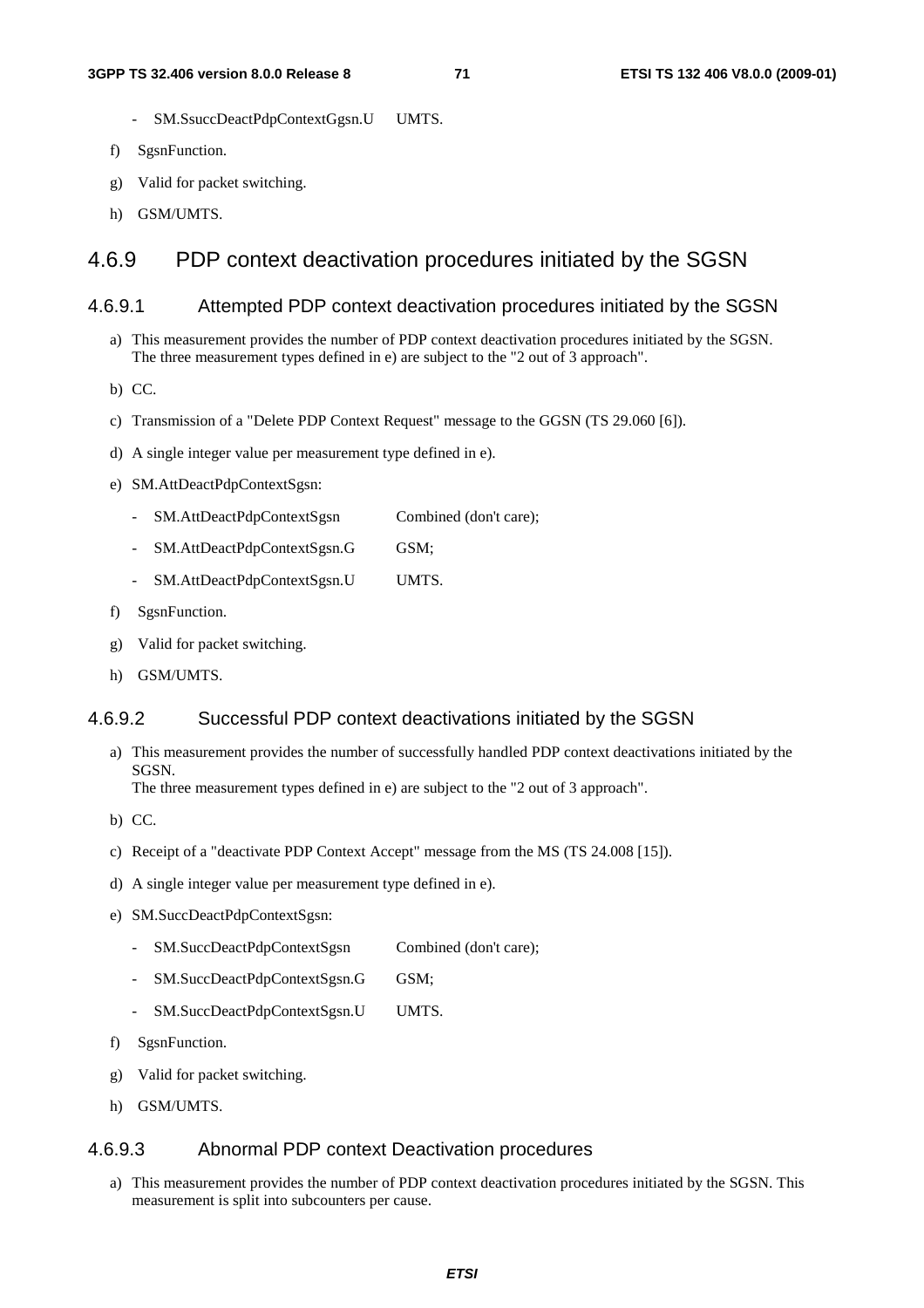- b) CC.
- c) Transmission of a "Delete PDP Context Request" message to the GGSN (TS 29.060 [6]). the measurement is incremented according to the deletion cause. Possible causes are included in TS 24.008 [15]. The sum of all supported per cause measurements should equal the total number of PDP context activation failures.
- d) A single integer value.
- e) SM.AttDeactPdpContextSgsn.cause
- f) SgsnFunction.
- g) Valid for packet switching.
- h) GSM/UMTS.

## 4.6.10 SGSN-Initiated PDP context update procedures

#### 4.6.10.1 Attempted SGSN-Initiated PDP context update procedures

a) This measurement provides the number of attempted SGSN-Initiated PDP context update procedures. An Update PDP Context Request message shall be sent from a SGSN to a GGSN as part of the GPRS Inter SGSN Routeing Update procedure or the PDP Context Modification procedure or to redistribute contexts due to load sharing. It shall be used to change the QoS and the path. The message shall be sent by the new SGSN at the Inter SGSN Routeing Update procedure.

The three measurement types defined in e) are subject to the "2 out of 3 approach".

b) CC.

- c) Transmission of an "Update PDP Context Request" message to the GGSN (TS 29.060 [6]).
- d) A single integer value per measurement type defined in e).
- e) SM.AttUpdPdpContextSgsn:
	- SM.AttUpdPdpContextSgsn Combined (don't care);
	- SM.AttUpdPdpContextSgsn.G GSM;
	- SM.AttUpdPdpContextSgsn.U UMTS.
- f) SgsnFunction.
- g) Valid for packet switching.
- h) GSM/UMTS.

#### 4.6.10.2 Successful SGSN-Initiated PDP context update procedures

a) This measurement provides the number of successfully handled SGSN-Initiated PDP context update procedures. These updates are performed successfully when a positive update PDP context response is received from the GGSN.

The three measurement types defined in e) are subject to the "2 out of 3 approach".

- b) CC.
- c) Receipt of an "Update PDP Context Response" message from the GGSN (TS 29.060 [6]).
- d) A single integer value per measurement type defined in e).
- e) SM.SsuccUpdPdpContextSgsn:
	- SM.SsuccUpdPdpContextSgsn Combined (don't care);
	- SM.SsuccUpdPdpContextSgsn.G GSM;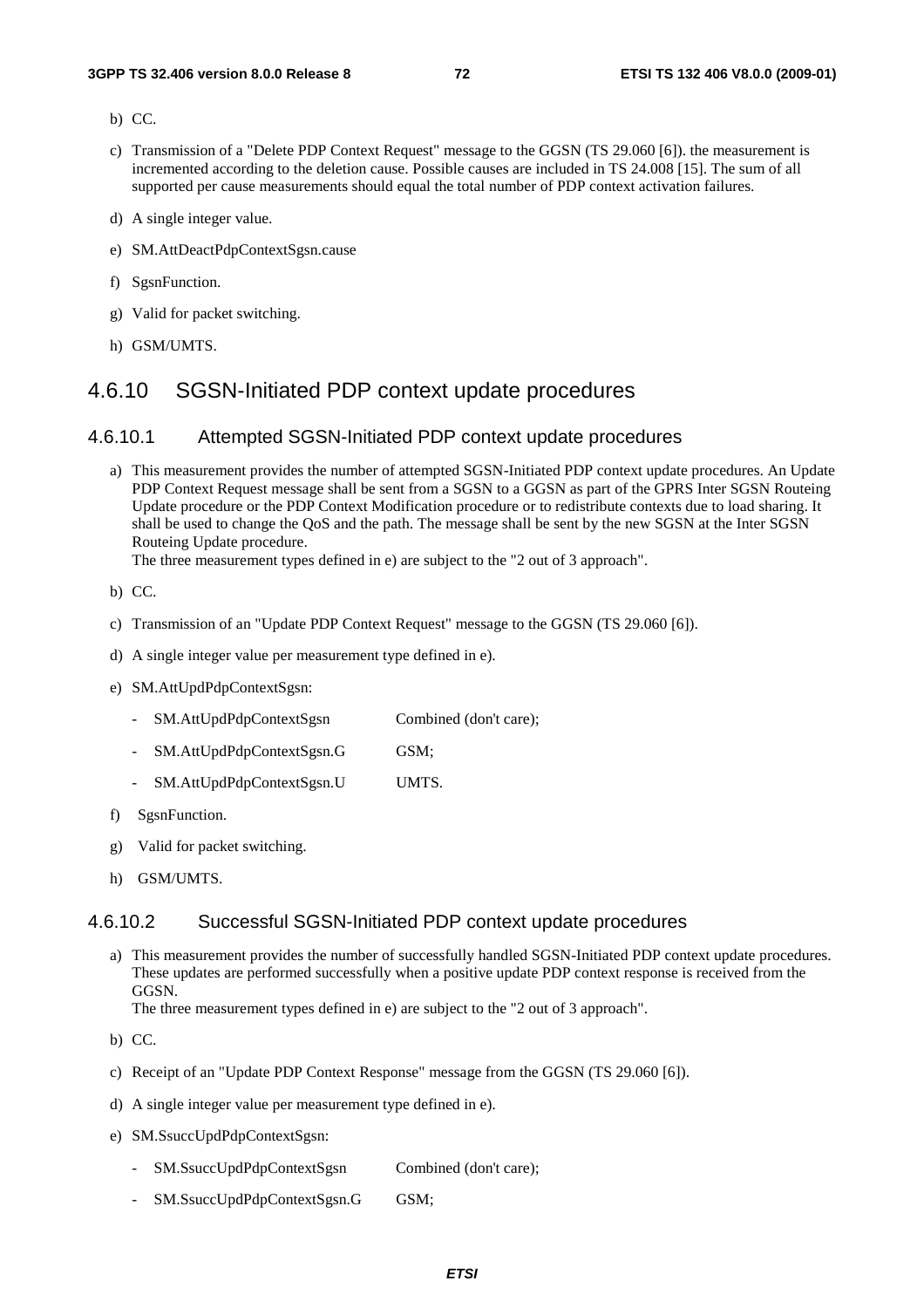- SM.SsuccUpdPdpContextSgsn.U UMTS.
- f) SgsnFunction.
- g) Valid for packet switching.
- h) GSM/UMTS.

## 4.6.11 GGSN-Initiated PDP context update procedures

#### 4.6.11.1 Attempted GGSN-Initiated PDP context update procedures

a) This measurement provides the number of attempted GGSN-Initiated PDP context update procedures. An Update PDP Context Request may also be sent from a GGSN to a SGSN to re-negotiate the QoS of a PDP context. This GGSN-initiated Update PDP Context Request can also be used to provide a PDP address to the SGSN (and MS). The latter shall be used by GGSN when it acts as a DHCP Relay Agent or Mobil IP Foreign Agent.

The three measurement types defined in e) are subject to the "2 out of 3 approach".

- b) CC.
- c) Receipt of an "Update PDP Context Request" message from the GGSN (TS 29.060 [6]).
- d) A single integer value per measurement type defined in e).
- e) SM.AttUpdPdpContextGgsn:
	- SM.AttUpdPdpContextGgsn Combined (don't care);
	- SM.AttUpdPdpContextGgsn.G GSM;
	- SM.AttUpdPdpContextGgsn.U UMTS.
- f) SgsnFunction.
- g) Valid for packet switching.
- h) GSM/UMTS.

### 4.6.11.2 Successful GGSN-Initiated PDP context update procedures

a) This measurement provides the number of successfully handled GGSN-Initiated PDP context update procedures. These updates are performed successfully when a positive update PDP context response is received from the SGSN.

The three measurement types defined in e) are subject to the "2 out of 3 approach".

- b) CC.
- c) Transmission of an "Update PDP Context Response" message to the GGSN (TS 29.060 [6]).
- d) A single integer value per measurement type defined in e).
- e) SM.SuccUpdPdpContextGgsn:
	- SM.SuccUpdPdpContextGgsn Combined (don't care);
	- SM.SuccUpdPdpContextGgsn.G GSM;
	- SM.SuccUpdPdpContextGgsn.U UMTS.
- f) SgsnFunction.
- g) Valid for packet switching.
- h) GSM/UMTS.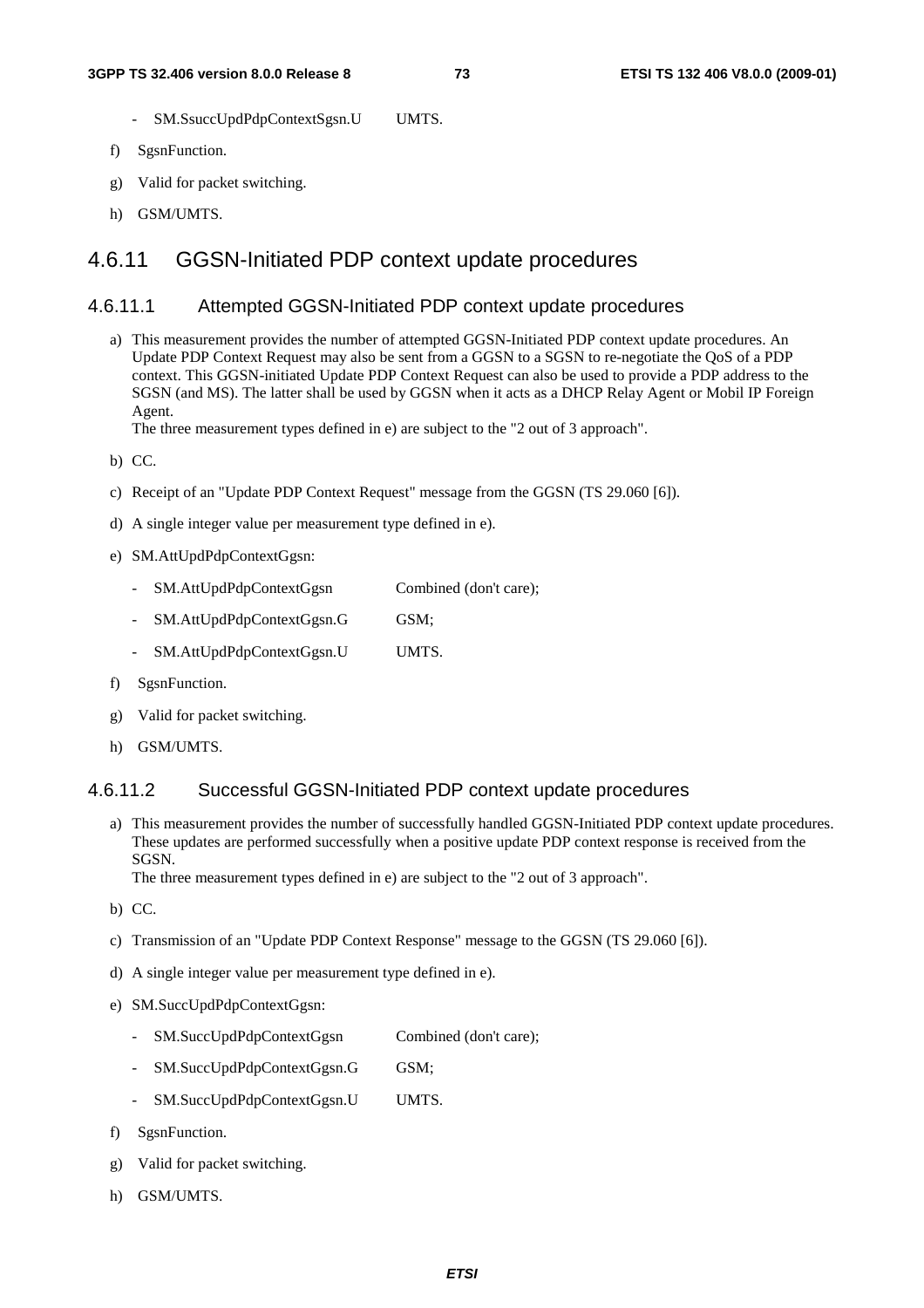# 4.6.12 SGSN-Initiated PDP context modifications procedures

## 4.6.12.1 Attempted SGSN-Initiated PDP context modifications procedures

- a) This measurement provides the number of attempted SGSN-Initiated PDP context modifications procedures. The three measurement types defined in e) are subject to the "2 out of 3 approach".
- b) CC.
- c) Transmission of an "Modify PDP Context Request" message to the MS (TS 24.008 [15]).
- d) A single integer value per measurement type defined in e).
- e) SM.AttModPdpContextSgsn:
	- SM.AttModPdpContextSgsn Combined (don't care);
	- SM.AttModPdpContextSgsn.G GSM;
	- SM.AttModPdpContextSgsn.U UMTS.
- f) SgsnFunction.
- g) Valid for packet switching.
- h) GSM/UMTS.

### 4.6.12.2 Successfully SGSN-Initiated PDP context modifications procedures

a) This measurement provides the number of successfully handled SGSN-Initiated PDP context modifications procedures. These modifications are performed successfully when a positive Modify PDP Context Accept is received from the MS.

The three measurement types defined in e) are subject to the "2 out of 3 approach".

- b) CC.
- c) Receipt of an "Modify PDP Context Accept" message from the MS (TS 24.008 [15]).
- d) A single integer value per measurement type defined in e).
- e) SM.SuccModPdpContextSgsn:
	- SM.SuccModPdpContextSgsn Combined (don't care);
	- SM.SuccModPdpContextSgsn.G GSM;
	- SM.SuccModPdpContextSgsn.U UMTS.
- f) SgsnFunction.
- g) Valid for packet switching.
- h) GSM/UMTS.

## 4.6.13 MS-Initiated PDP context modifications procedures

### 4.6.13.1 Attempted MS-Initiated PDP context modifications procedures

- a) This measurement provides the number of attempted MS-Initiated PDP context modifications procedures. The three measurement types defined in e) are subject to the "2 out of 3 approach".
- b) CC.
- c) Receipt of an "Modify PDP Context Request" message from the MS (TS 24.008 [15]).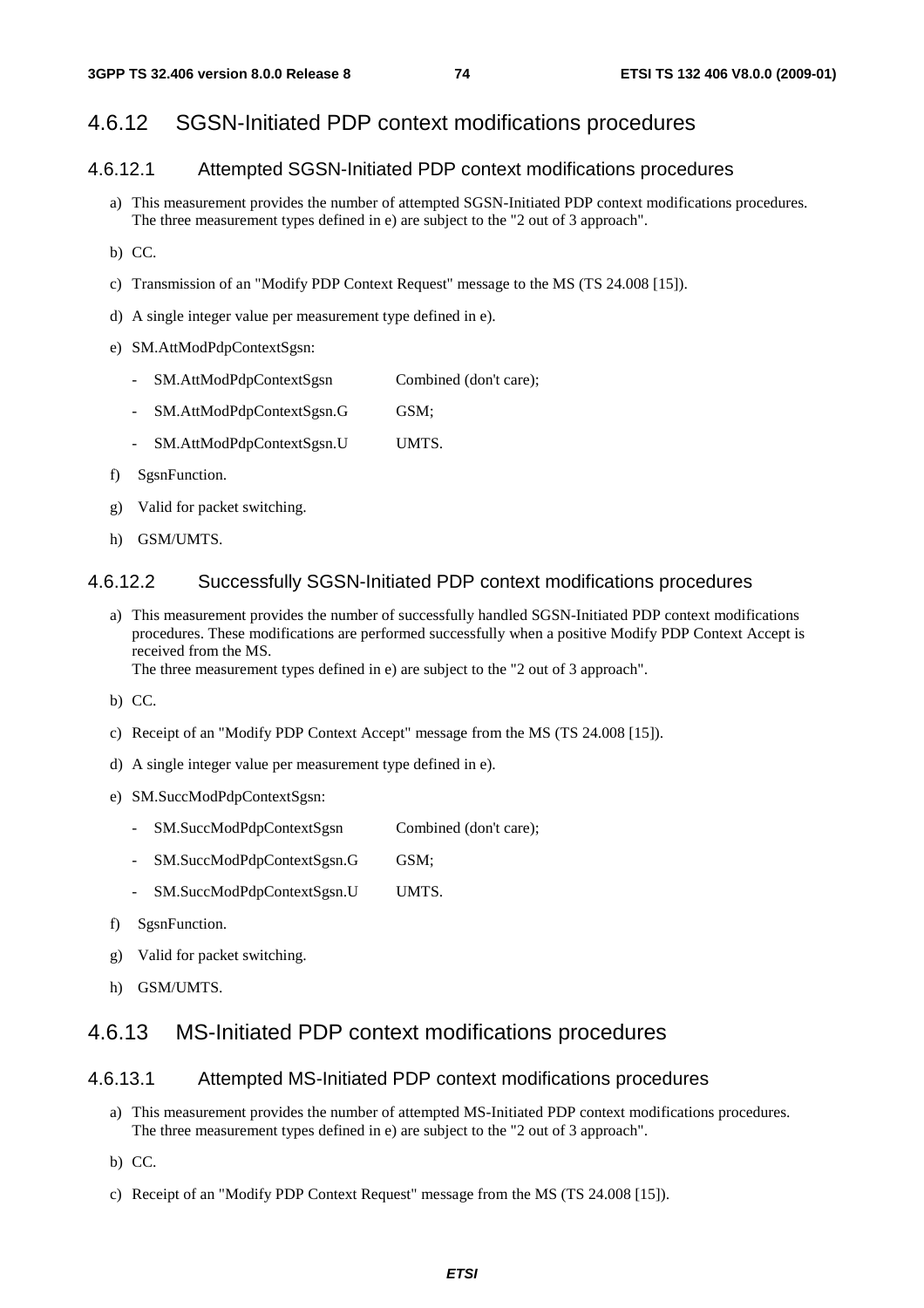- d) A single integer value per measurement type defined in e).
- e) SM.AttModPdpContextMs:
	- SM.AttModPdpContextMs Combined (don't care);
	- SM.AttModPdpContextMs.G GSM;
	- SM.AttModPdpContextMs.U UMTS.
- f) SgsnFunction.
- g) Valid for packet switching.
- h) GSM/UMTS.

#### 4.6.13.2 Successfully MS-Initiated PDP context modifications procedures

a) This measurement provides the number of successfully handled MS-Initiated PDP context modifications procedures. These modifications are performed successfully when a positive Modify PDP Context Accept is received from the MS.

The three measurement types defined in e) are subject to the "2 out of 3 approach".

- b) CC.
- c) Transmission of an "Modify PDP Context Accept" message to the MS (TS 24.008 [15]).
- d) A single integer value per measurement type defined in e).
- e) SM.SsuccModPdpContextMs:
	- SM.SsuccModPdpContextMs Combined (don't care);
	- SM.SsuccModPdpContextMs.G GSM;
	- SM.SsuccModPdpContextMs.U UMTS.
- f) SgsnFunction.
- g) Valid for packet switching.
- h) GSM/UMTS.

## 4.6.14 Secondary PDP context activation procedures

#### 4.6.14.1 Attempted Secondary PDP context activation procedures

- a) This measurement provides the number of attempted Secondary PDP context activation procedures. The three measurement types defined in e) are subject to the "2 out of 3 approach".
- b) CC.
- c) Receipt of a "Activate Secondary PDP Context Request" message from the MS (TS 24.008 [15]).
- d) A single integer value per measurement type defined in e).
- e) SM.AttActSecondPdpContext:
	- SM.AttActSecondPdpContext Combined (don't care);
	- SM.AttActSecondPdpContext.G GSM;
	- SM.AttActSecondPdpContext.U UMTS.
- f) SgsnFunction.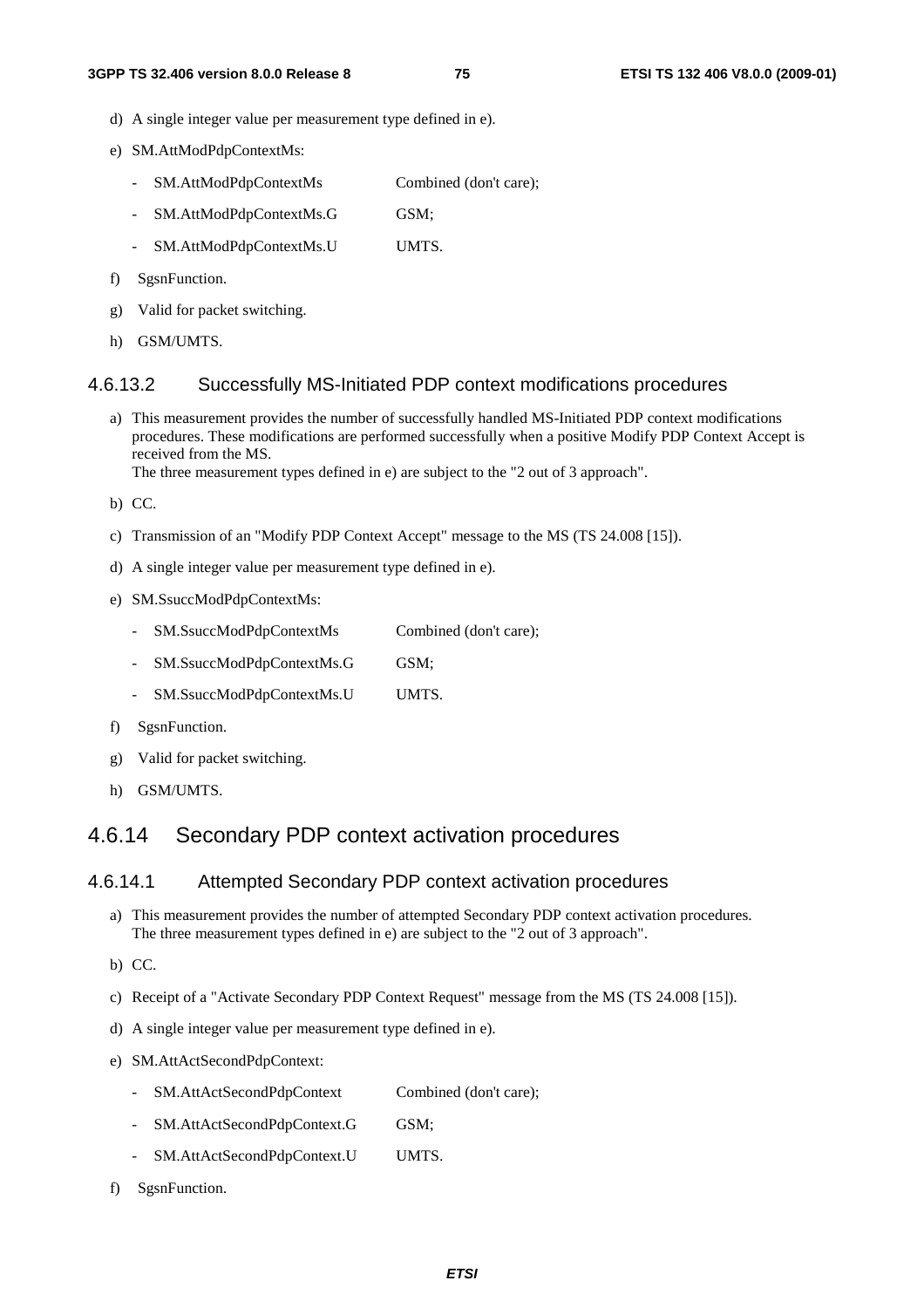- g) Valid for packet switching.
- h) GSM/UMTS.

#### 4.6.14.2 Successful Secondary PDP context activations

- a) This measurement provides the number of successfully completed Secondary PDP context activations. The three measurement types defined in e) are subject to the "2 out of 3 approach".
- b) CC.
- c) Transmission of a "Activate Secondary PDP Context Accept" message to the MS (TS 24.008 [15]).
- d) A single integer value per measurement type defined in e).
- e) SM.SuccActSecondPdpContext:
	- SM.SuccActSecondPdpContext Combined (don't care);
	- SM.SuccActSecondPdpContext.G GSM;
	- SM.SuccActSecondPdpContext.U UMTS.
- f) SgsnFunction.
- g) Valid for packet switching.
- h) GSM/UMTS.

## 4.6.15 PDP context activation procedures initiated by Network

### 4.6.15.1 Attempted PDP context activation procedures initiated by Network

- a) This measurement provides the number of attempted PDP context activation procedures initiated by Network. These include the static as well as the dynamic PDP addresses. The three measurement types defined in e) are subject to the "2 out of 3 approach".
- b) CC.
- c) Receipt of a "PDU Notification Request" message from the MS (TS29.060 [6]) message from GGSN.
- d) A single integer value.
- e) SM.AttActPdpCtxtNtwk:
	- SM.AttActPdpCtxtNtwk Combined (don't care);
	- SM.AttActPdpCtxtNtwk.G GSM;
	- SM.AttActPdpCtxtNtwk.U UMTS.
- f) SgsnFunction.
- g) Valid for packet switching.
- h) GSM/UMTS.

#### 4.6.15.2 Successful PDP context activation procedures initiated by Network

- a) This measurement provides the number of successful PDP context activation procedures. These include the static as well as the dynamic PDP addresses. The three measurement types defined in e) are subject to the "2 out of 3 approach".
- b) CC.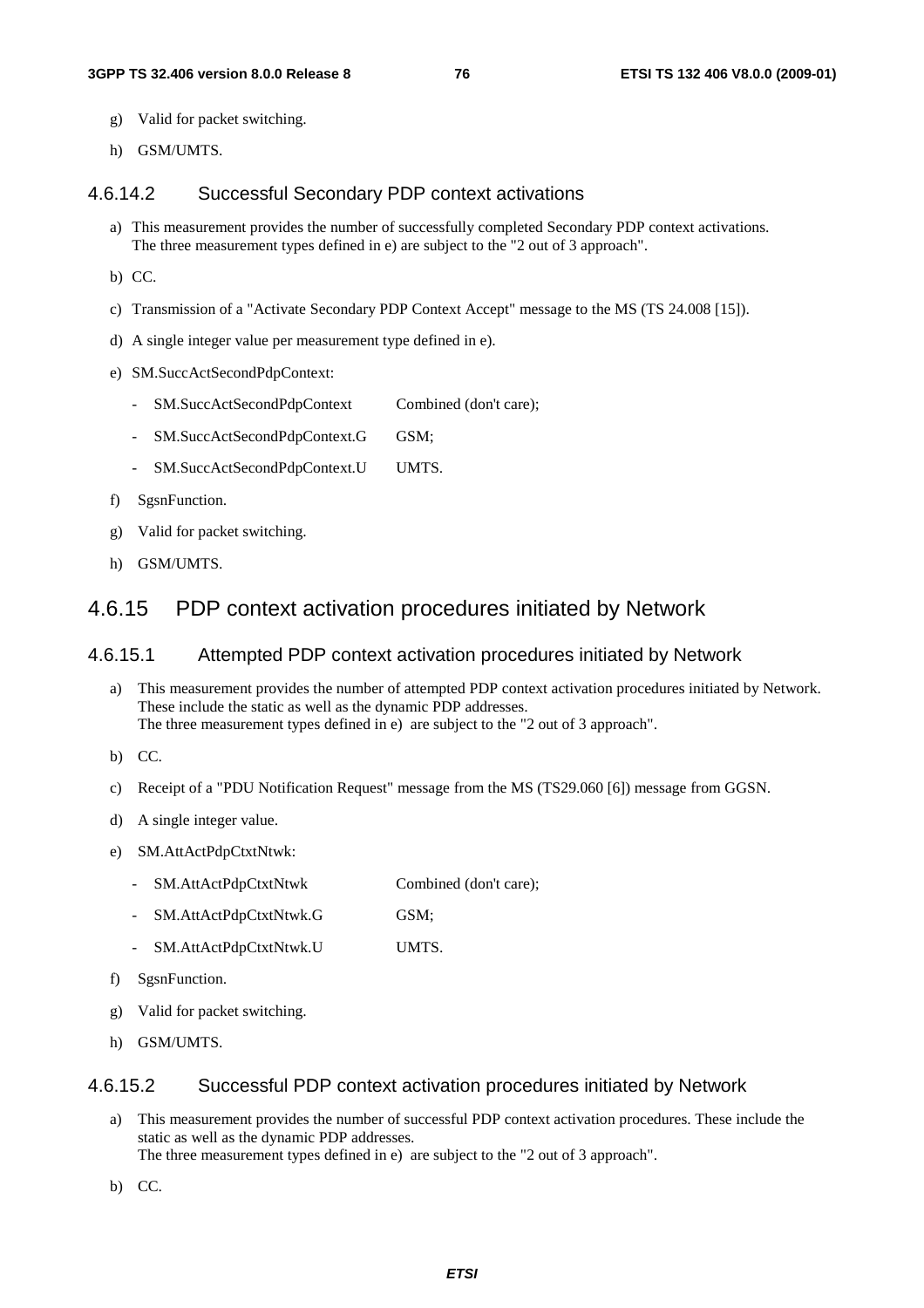- c) Transmission by the SGSN of a "Activate PDP Context Accept" message (TS 24.008 [15]) to MS for the PDP context activation initiated by Network.
- d) A single integer value.
- e) SM.SuccActPdpCtxtNtwk:
	- SM.SuccActPdpCtxtNtwk Combined (don't care);
	- SM.SuccActPdpCtxtNtwk.G GSM;
	- SM.SuccActPdpCtxtNtwk.U UMTS.
- f) SgsnFunction.
- g) Valid for packet switching.
- h) GSM/UMTS.

#### 4.6.15.3 Failed PDP context activation procedures initiated by Network

- a) This measurement provides the number of Failed PDP context activation procedures. These include the static as well as the dynamic PDP addresses. This measurement is split into subcounters per failure cause.
- b) CC.
- c) Receipt of a " REQUEST PDP CONTEXT ACTIVATION REJECT " message from the MS (TS 24.008 [15]) message indicating a PDP context activation failure, the measurement is incremented according to the failure cause. Possible causes are included in TS 24.008 [15]. The sum of all supported per cause measurements should equal the total number of PDP context activation failures.
- d) A single integer value.
- e) The measurement name has the form SM.FailActPdpCtxtNtwk.Cause where Cause identifies the failure cause.
- f) SgsnFunction.
- g) Valid for packet switching.
- h) GSM/UMTS.

## 4.6.16 PDP Context set-up time, initiated by MS (Mean)

- a) This measurement provides the mean time it takes for the SGSN to establish a PDP context during each collection interval. The measurement is split into subcounters per traffic class per APN (see TS 23.003 [9] for APN definition), these measurements will only be provided for a subset of all APNs. The way the list of monitored APNs is configured is outside the scope of this TS.
- b) DER  $(n=1)$ .
- c) This measurement is obtained by accumulating the time intervals for each successful mobile originated PDP context activation between the receipt by the SGSN of an " ACTIVATE PDP CONTEXT REQUEST" from the MS and the corresponding transmission by the SGSN to the MS of an "ACTIVATE PDP CONTEXT" message over a granularity period using DER, see TS 29.060 [6], TS 24.008 [15] and TS 23.107 [8] for service class definitions. This end value of the time will then be divided by the number of successful mobile originated PDP context activations observed in the granularity period to give the arithmetic mean, the accumulator shall be reinitialised at the beginning of each granularity period.
- d) Each measurement is an integer value.(in milliseconds).
- e) SM. SuccActPdpContextAPNTimeMOMean.Conv SM. SuccActPdpContextAPNTimeMOMean.Strm SM. SuccActPdpContextAPNTimeMOMean.Intact SM. SuccActPdpContextAPNTimeMOMean.Bgrd.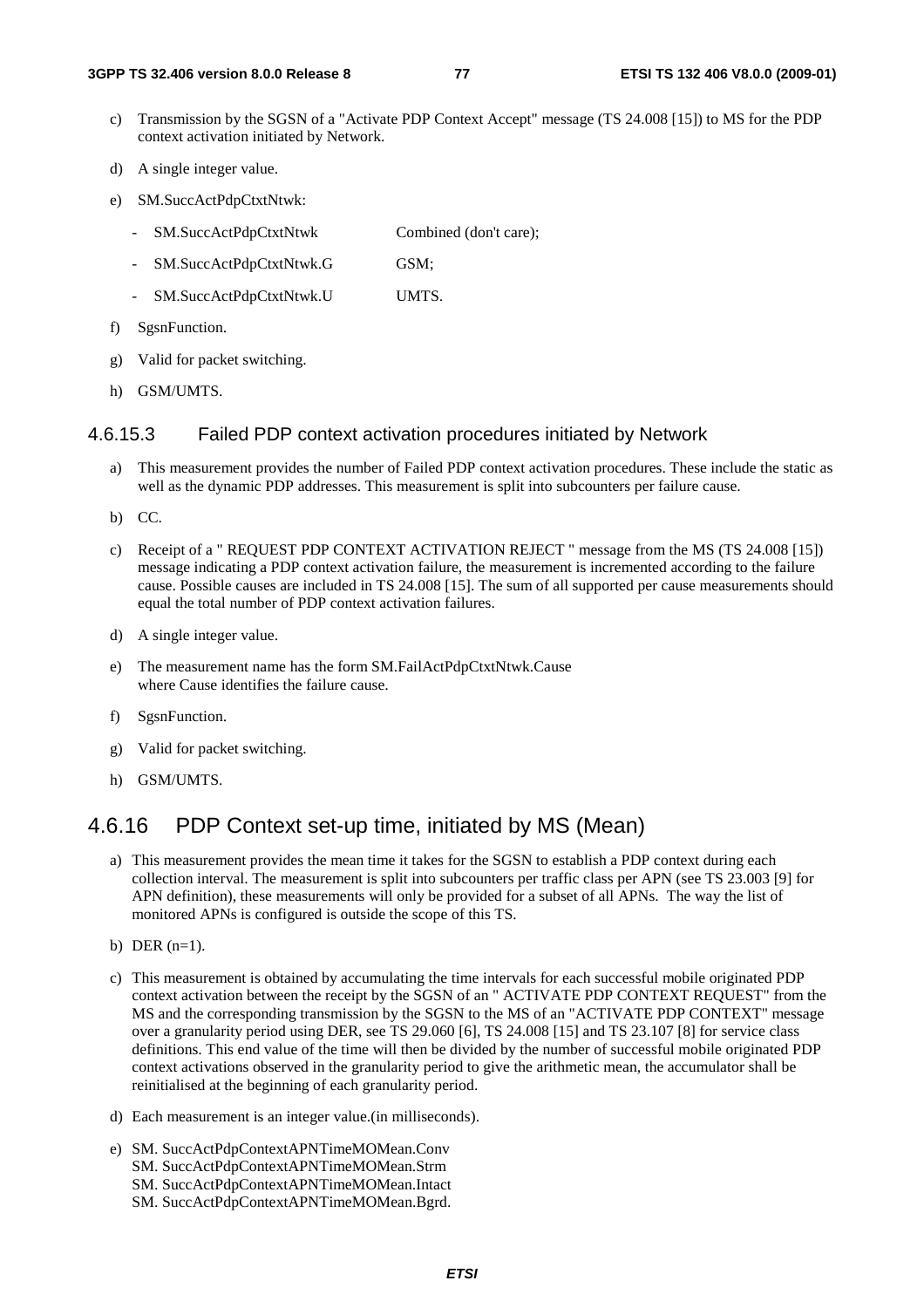- f) SgsnFunction, per APN.
- g) Valid for packet switched traffic.
- h) GSM/UMTS.

## 4.6.17 PDP Context set-up time, initiated by MS (Max)

- a) This measurement provides the maximum time it takes for the SGSN to establish a PDP context during each collection interval. The measurement is split into subcounters per traffic class per APN (see TS 23.003 [9] for APN definition), these measurements will only be provided for a subset of all APNs. The way the list of monitored APNs is configured is outside the scope of this TS.
- b) GAUGE.
- c) This measurement is obtained by monitoring the time intervals for each successful mobile originated PDP context activation between the receipt by the SGSN of an " ACTIVATE PDP CONTEXT REQUEST" from the MS and the corresponding transmission by the SGSN to the MS of an "ACTIVATE PDP CONTEXT" message over a granularity period using DER, see TS 29.060 [6], TS 24.008 [15] and TS 23.107 [8] for service class definitions. The high tide mark of this time will be stored in a gauge, the gauge shall be reinitialised at the beginning of each granularity period.
- d) Each measurement is an integer value.(in milliseconds).
- e) SM. SuccActPdpContextAPNTimeMOMax.Conv SM. SuccActPdpContextAPNTimeMOMax.Strm SM. SuccActPdpContextAPNTimeMOMax.Intact SM. SuccActPdpContextAPNTimeMOMax.Bgrd
- f) SgsnFunction, per APN.
- g) Valid for packet switched traffic.
- h) GSM/UMTS.

## 4.6.18 PDP Context set-up time, initiated by Network (Mean)

- a) This measurement provides the mean time it takes for the SGSN to establish a PDP context initiated by the network during each collection interval. The measurement is split into subcounters per traffic class per APN (see TS 23.003 [9] for APN definition), these measurements will only be provided for a subset of all APNs. The way the list of monitored APNs is configured is outside the scope of this TS.
- b) DER  $(n=1)$ .
- c) This measurement is obtained by accumulating the time intervals for each successful mobile terminated PDP context activation between the transmission by the SGSN of a "REQUEST PDP CONTEXT ACTIVATION" for the MS and the corresponding transmission by the SGSN to the MS of an "ACTIVATE PDP CONTEXT" message over a granularity period using DER, see TS 29.060 [6], TS 24.008 [15] and TS 23.107 [8] for service class definitions. This end value of the time will then be divided by the number of successful mobile originated PDP context activations observed in the granularity period to give the arithmetic mean, the accumulator shall be reinitialised at the beginning of each granularity period.
- d) Each measurement is an integer value.(in milliseconds).
- e) SM. SuccActPdpContextAPNTimeMTMean.Conv SM. SuccActPdpContextAPNTimeMTMean.Strm SM. SuccActPdpContextAPNTimeMTMean.Intact SM. SuccActPdpContextAPNTimeMTMean.Bgrd.
- f) SgsnFunction, per APN.
- g) Valid for packet switched traffic.
- h) GSM/UMTS.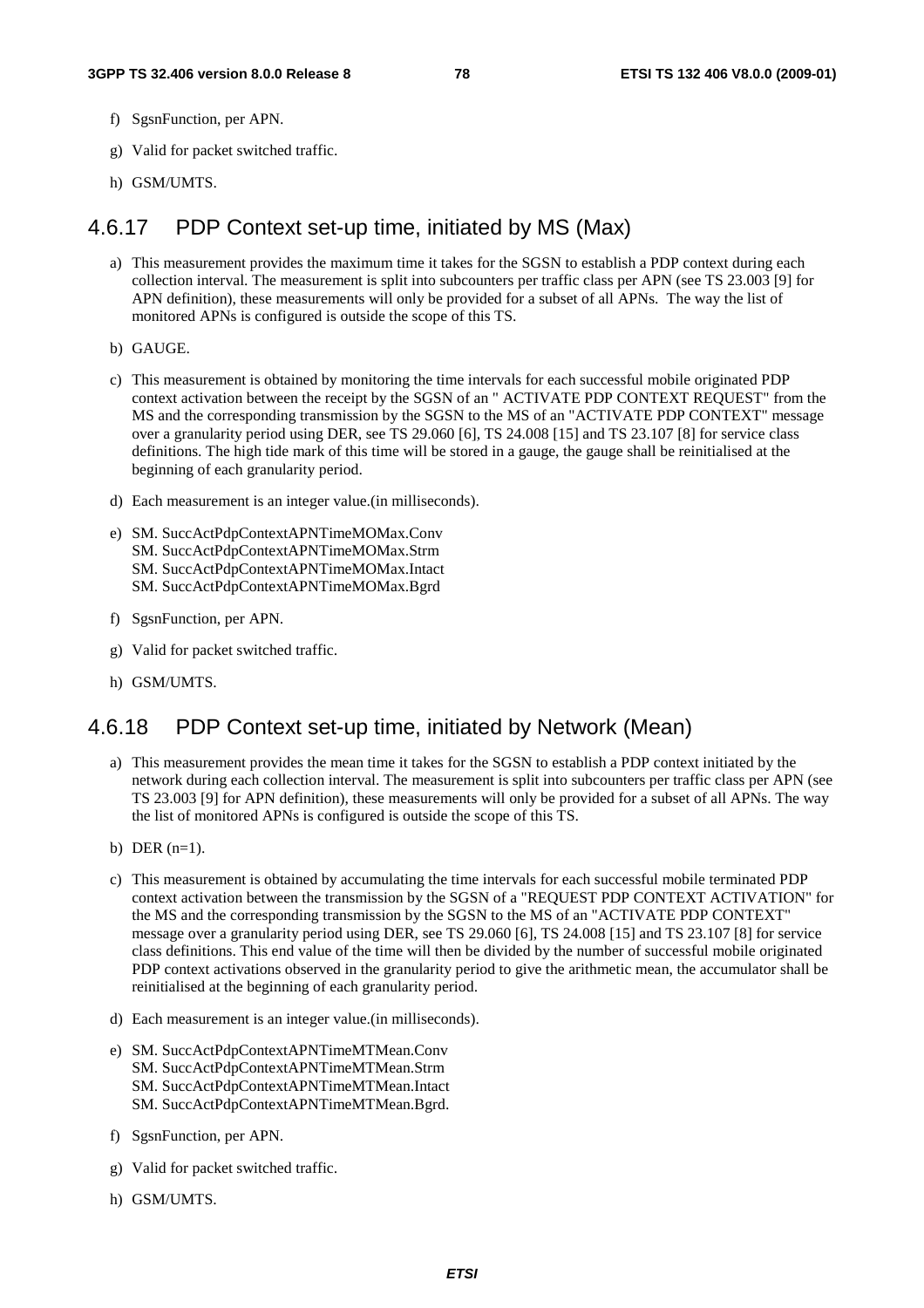## 4.6.19 PDP Context set-up time, initiated by Network (Max)

- a) This measurement provides the maximum time it takes for the SGSN to establish a PDP context initiated by the network during each collection interval. The measurement is split into subcounters per traffic class per APN (see TS 23.003 [9] for APN definition), these measurements will only be provided for a subset of all APNs. The way the list of monitored APNs is configured is outside the scope of this TS.
- b) GAUGE
- c) This measurement is obtained by monitoring the time intervals for each successful mobile terminated PDP context activation between the transmission by the SGSN of a "REQUEST PDP CONTEXT ACTIVATION" for the MS and the corresponding transmission by the SGSN to the MS of an "ACTIVATE PDP CONTEXT" message over a granularity period using DER, see TS 29.060 [6], TS 24.008 [15] and TS 23.107 [8] for service class definitions. The high tide mark of this time will be stored in a gauge, the gauge shall be reinitialised at the beginning of each granularity period.
- d) Each measurement is an integer value.(in milliseconds).
- e) SM. SuccActPdpContextAPNTimeMTMax.Conv SM. SuccActPdpContextAPNTimeMTMax.Strm SM. SuccActPdpContextAPNTimeMTMax.Intact SM. SuccActPdpContextAPNTimeMTMax.Bgrd.
- f) SgsnFunction, per APN.
- g) Valid for packet switched traffic.
- h) GSM/UMTS.

## 4.7 CAMEL Measurements

## 4.7.1 CAMEL dialogues

#### 4.7.1.1 Attempted CAMEL dialogues

- a) Total number of CAMEL dialogue attempts. The three measurement types defined in e) are subject to the "2 out of 3 approach".
- b) CC.
- c) Incremented when a TDP (Trigger Detection Point) is reached and CAP is informed.
- d) A single integer value per measurement type defined in e).
- e) CAM.AttCamelDialogues:
	- CAM.AttCamelDialogues Combined (don't care);
	- CAM.AttCamelDialogues.G GSM;
	- CAM.AttCamelDialogues.U UMTS.
- f) SgsnFunction.
- g) Valid for packet switching.
- h) GSM/UMTS.

### 4.7.1.2 Failed CAMEL dialogues, aborted locally by gprsSSF

a) Number of failed CAMEL dialogues, aborted locally by gprsSSF. The three measurement types defined in e) are subject to the "2 out of 3 approach".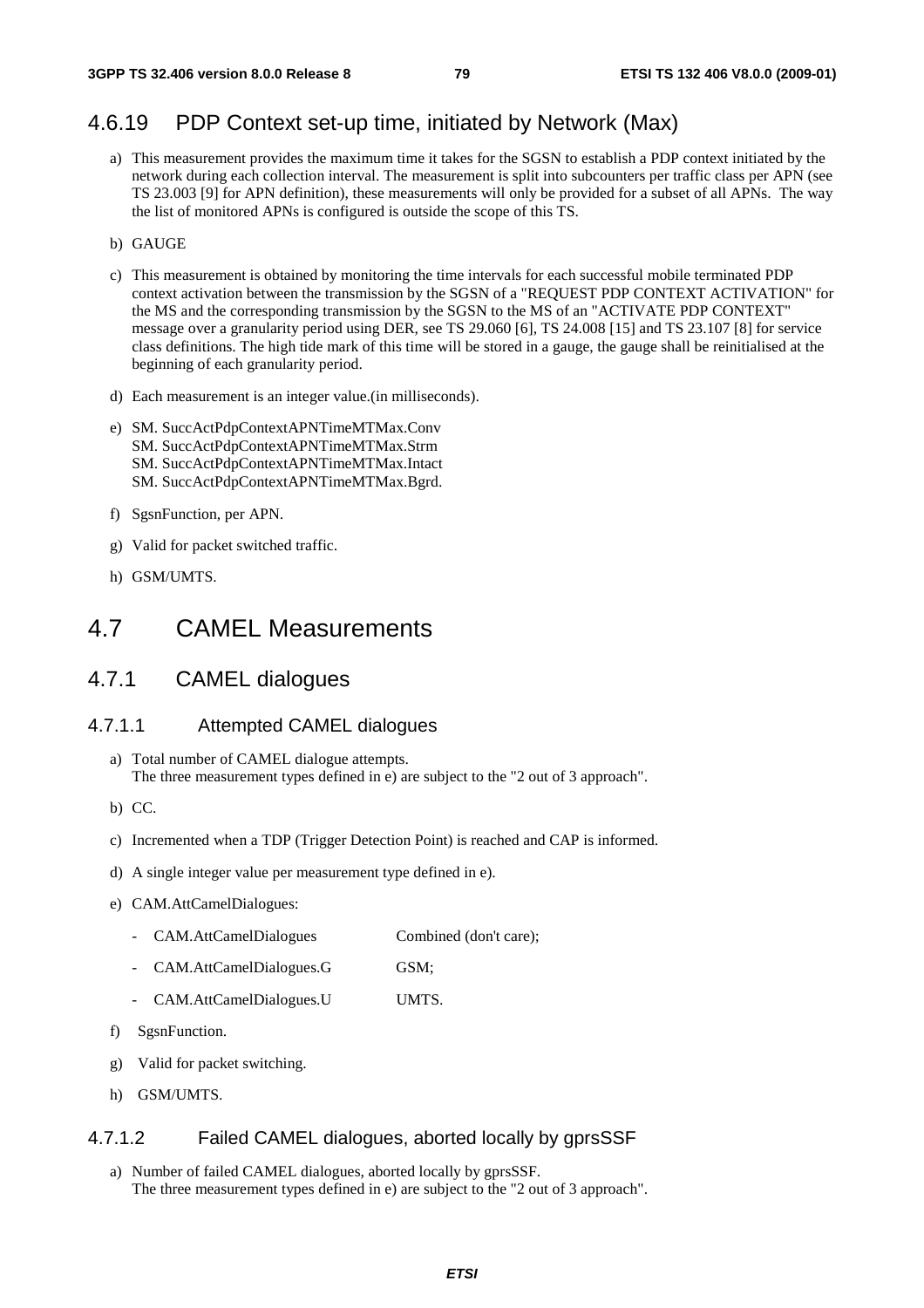- b) CC.
- c) Incremented when a CAMEL dialogue is aborted locally by SSF.
- d) A single integer value per measurement type defined in e).
- e) CAM.FailDialoguesSsf:
	- CAM.FailDialoguesSsf Combined (don't care);
	- CAM.FailDialoguesSsf.G GSM;
	- CAM.FailDialoguesSsf.U UMTS.
- f) SgsnFunction.
- g) Valid for packet switching.
- h) GSM/UMTS.

#### 4.7.1.3 Failed CAMEL dialogues, error or reject from gsmSCF

- a) Number of failed CAMEL dialogues, error or reject from gsmSCF. The three measurement types defined in e) are subject to the "2 out of 3 approach".
- b) CC.
- c) Incremented when a CAMEL dialogue is aborted by SCF.
- d) A single integer value per measurement type defined in e).
- e) CAM.FailDialoguesScf:
	- CAM.FailDialoguesScf Combined (don't care);
	- CAM.FailDialoguesScf.G GSM;
	- CAM.FailDialoguesScf.U UMTS.
- f) SgsnFunction.
- g) Valid for packet switching.
- h) GSM/UMTS.

## 4.8 UMTS-GSM Intersystem Change

## 4.8.1 Intra SGSN inter system changes from UMTS to GSM

#### 4.8.1.1 Attempted intra SGSN inter system changes from UMTS to GSM

- a) Number of attempted intra SGSN inter system changes from UMTS to GSM.
- b) CC.
- c) Receipt of "Routing Area Update REQUEST" message from the MS, where the SGSN determines that it concerns a intra SGSN inter system changes from UMTS to GSM. (TS 24.008 [15]).
- d) A single integer value.
- e) ISYSC.AttIntraSgsnUmtsGsmRau.
- f) SgsnFunction.
- g) Valid for packet switching.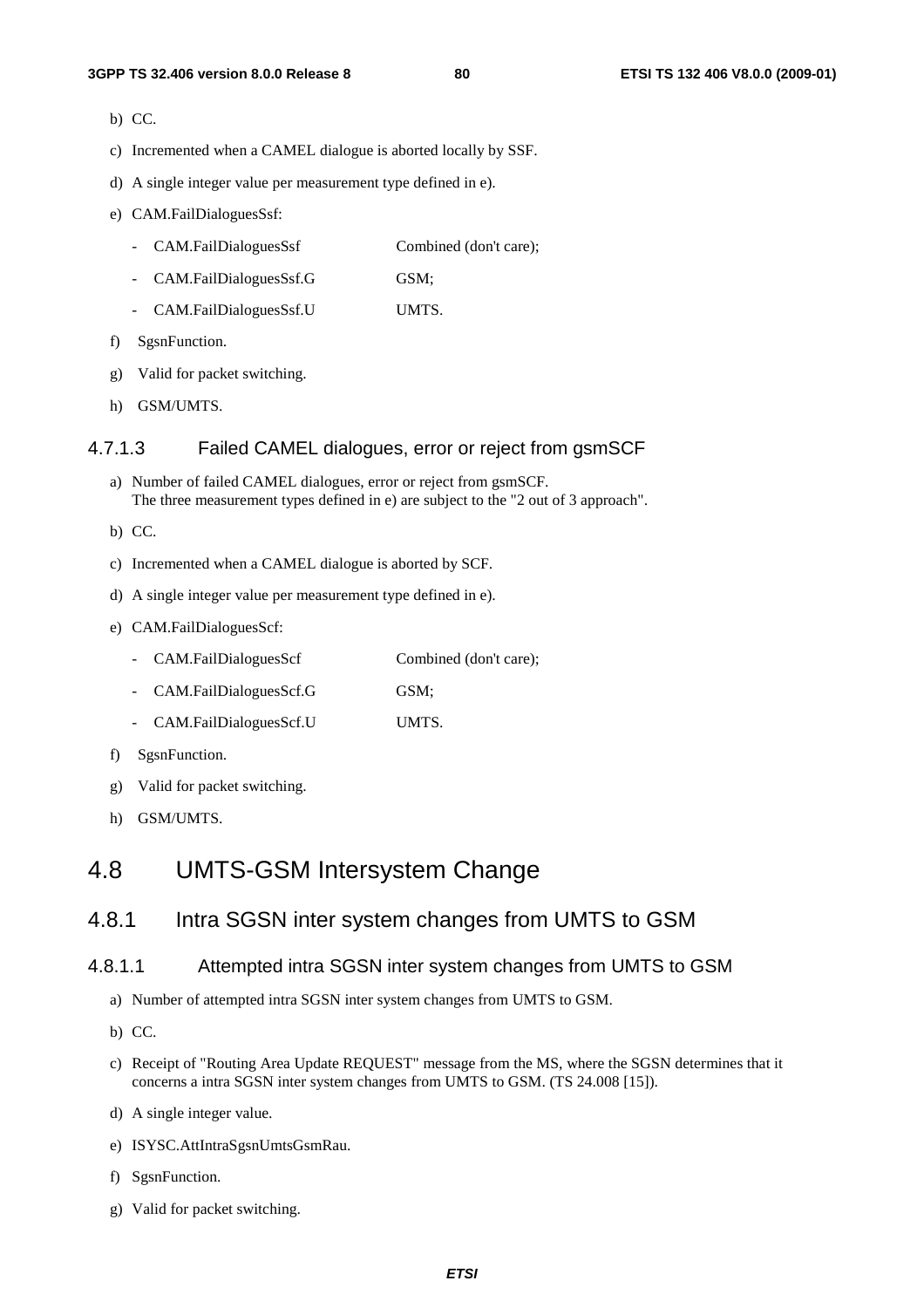h) Combined.

#### 4.8.1.2 Successful intra SGSN inter system changes from UMTS to GSM

- a) Successful intra SGSN inter system changes from UMTS to GSM.
- b) CC.
- c) Transmission of "ROUTING AREA UPDATE ACCEPT" message to the MS (TS 24.008 [15]). Only the cases where this message is sent for "UMTS to GSM Intra SGSN Change" are counted.
- d) A single integer value.
- e) ISYSC.SuccIntraSgsnUmtsGsmRau.
- f) SgsnFunction.
- g) Valid for packet switching.
- h) Combined.

### 4.8.1.3 Failed intra SGSN inter system changes UMTS to GSM RAU, due to internal reasons

- a) Number of failed intra SGSN inter system UMTS to GSM RAU, due to internal reasons.
- b) CC.
- c) "UMTS to GSM Intra SGSN Change" fails due to reasons located inside this 2G+3G-SGSN:- internal resource problem- recovery- ...
- d) A single integer value.
- e) ISYSC.FailIntraSgsnUmtsGsmRauInt.
- f) SgsnFunction.
- g) Valid for packet switching.
- h) Combined.

### 4.8.1.4 Failed intra SGSN inter system changes UMTS to GSM RAU, due to external reasons

- a) Number of failed intra SGSN inter system UMTS to GSM RAU, due to external reasons.
- b) CC.
- c) "UMTS to GSM Intra SGSN Change" fails due to reasons located in NE outside this 2G+3G-SGSN, such as abnormal (reject, failure,..)/missing responses from SRNS, MSC/VLR, HLR, ...
- d) A single integer value.
- e) ISYSC.FailIntraSgsnUmtsGsmRauExt.
- f) SgsnFunction.
- g) Valid for packet switching.
- h) Combined.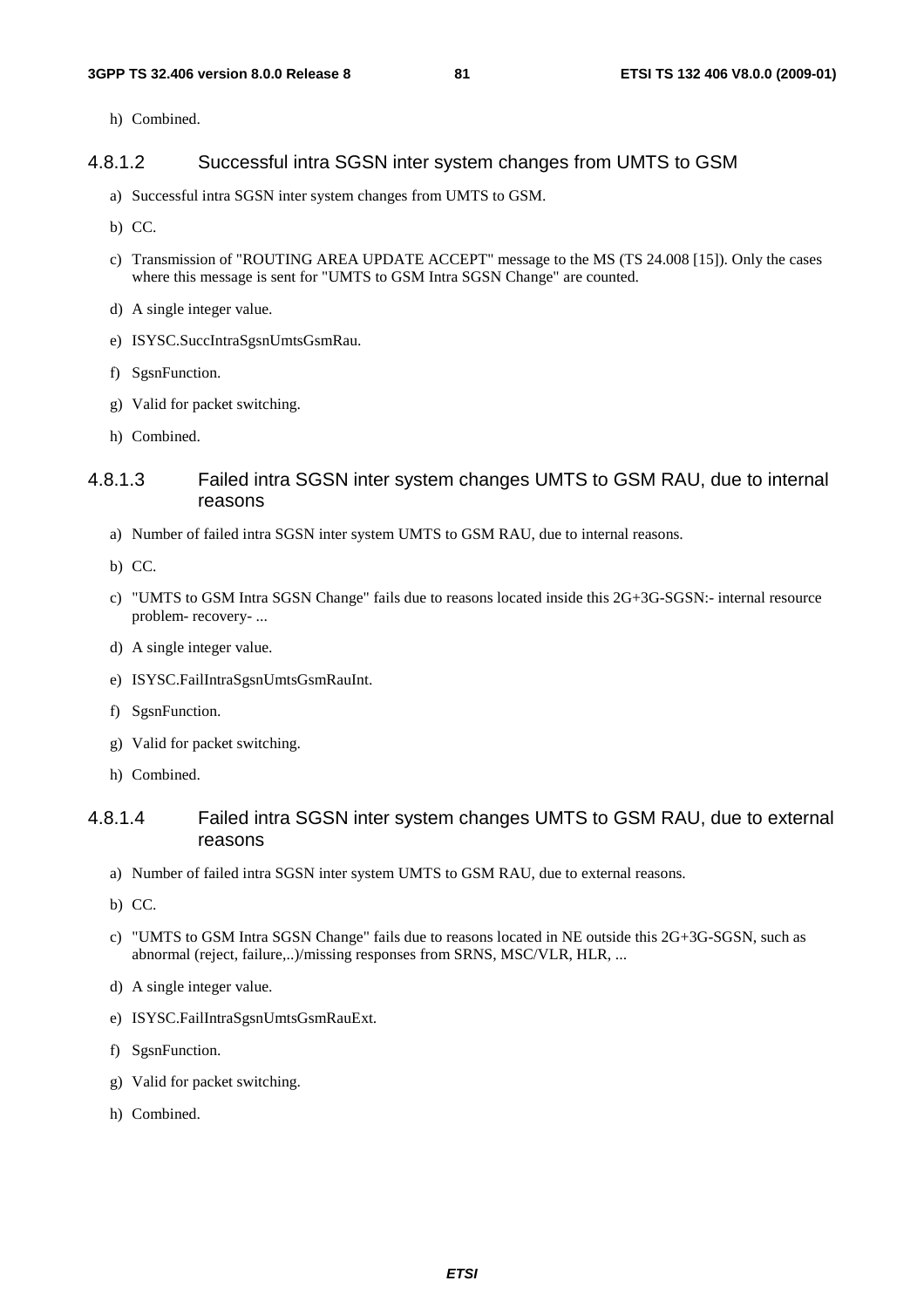## 4.8.2 Intra SGSN inter system changes from GSM to UMTS

### 4.8.2.1 Attempted intra SGSN inter system changes from GSM to UMTS

- a) Number of attempted intra SGSN inter system changes from GSM to UMTS.
- b) CC.
- c) Receipt of "Routing Area Update REQUEST" message from the MS, where the SGSN determines that it concerns a intra SGSN inter system changes from GSM to UMTS (TS 24.008 [15]).
- d) A single integer value.
- e) ISYSC.AttIntraSgsnGsmUmtsRau.
- f) SgsnFunction.
- g) Valid for packet switching.
- h) Combined.

### 4.8.2.2 Successful intra SGSN inter system changes from GSM to UMTS

- a) Successful intra SGSN inter system changes from GSM to UMTS.
- b) CC.
- c) Transmission of "ROUTING AREA UPDATE ACCEPT" message to the MS (TS 24.008 [15]). Only the cases where this message is sent for "GSM to UMTS Intra SGSN Change" are counted.
- d) A single integer value.
- e) ISYSC.SuccIntraSgsnGsmUmtsRau.
- f) SgsnFunction.
- g) Valid for packet switching.
- h) Combined.

### 4.8.2.3 Failed intra SGSN inter system changes GSM to UMTS RAU, due to internal reasons

- a) Number of failed intra SGSN inter system GSM to UMTS RAU, due to internal reasons.
- b) CC.
- c) "GSM to UMTS Intra SGSN Change" fails due to reasons located inside this 2G+3G-SGSN:- internal resource problem- recovery- ...
- d) A single integer value.
- e) ISYSC.FailIntraSgsnGsmUmtsRauInt.
- f) SgsnFunction.
- g) Valid for packet switching.
- h) Combined.

### 4.8.2.4 Failed intra SGSN inter system changes GSM to UMTS RAU, due to external reasons

a) Number of failed intra SGSN inter system GSM to UMTS RAU, due to external reasons.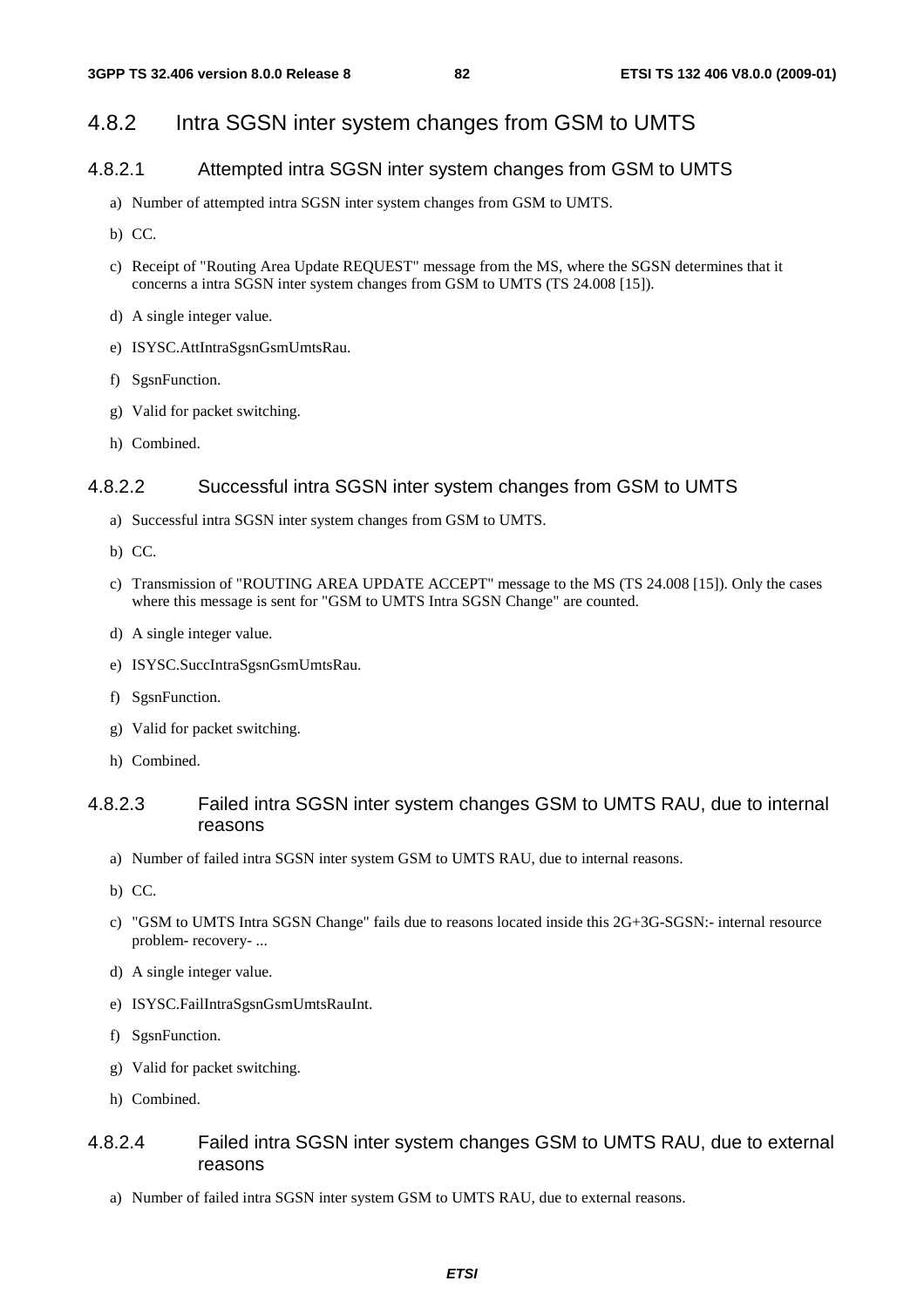- b) CC.
- c) "GSM to UMTS Intra SGSN Change" fails due to reasons located in NE outside this 2G+3G-SGSN, such as abnormal (reject, failure,..)/missing responses from SRNS, MSC/VLR, HLR, ...
- d) A single integer value.
- e) ISYSC.FailIntraSgsnGsmUmtsRauExt.
- f) SgsnFunction.
- g) Valid for packet switching.
- h) Combined.

# 4.9 UMTS GTP Measurements

## 4.9.1 GTP-U Iu

#### 4.9.1.1 Number of outgoing GTP data packets on the Iu interface

- a) This measurement provides the number of GTP data PDUs which have been generated by the GTP-U protocol entity on the Iu interface.
- b) CC.
- c) Transmission by the SGSN of a GTP data PDU on the Iu interface to the MS.
- d) A single integer value.
- e) GTP.GtpuOutDataPktIu.
- f) SgsnFunction.
- g) Valid for packet switching.
- h) UMTS.

### 4.9.1.2 Number of incoming GTP data packets on the Iu interface

- a) This measurement provides the number of GTP data PDUs which have been accepted and processed by the GTP-U protocol entity on the Iu interface.
- b) CC.
- c) Reception by the SGSN of a GTP data PDU on the Iu interface from the MS.
- d) A single integer value.
- e) GTP.GtpuInDataPktIu.
- f) SgsnFunction.
- g) Valid for packet switching.
- h) UMTS.

#### 4.9.1.3 Number of octets of outgoing GTP data packets on the Iu interface

- a) This measurement provides the byte number of outgoing data packets on the Iu interface without the GTP-U header.
- b) CC.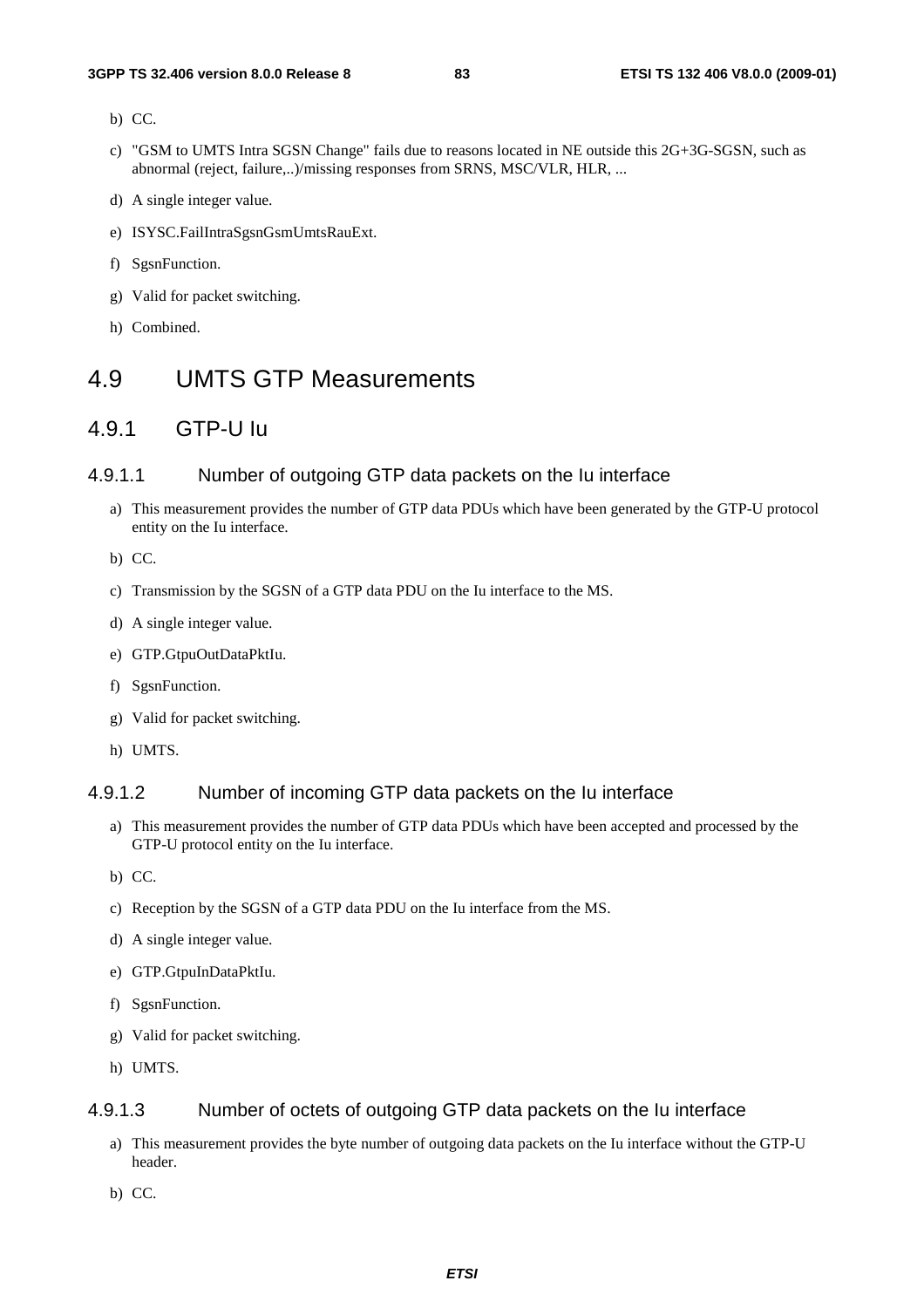- c) Transmission by the SGSN of an GTP-Data-PDU (T-PDU) on the Iu interface to the MS.
- d) A single integer value.
- e) GTP.GtpuOutDataOctIu.
- f) SgsnFunction.
- g) Valid for packet switching.
- h) UMTS.

#### 4.9.1.4 Number of octets of incoming GTP data packets on the Iu interface

- a) This measurement provides the byte number of incoming data packets on the Iu interface without the GTP-U header.
- b) CC.
- c) Reception by the SGSN of an GTP-Data-PDU (T-PDU) on the Iu interface from the MS.
- d) A single integer value.
- e) GTP.GtpuInDataOctIu.
- f) SgsnFunction.
- g) Valid for packet switching.
- h) UMTS.

## 4.9.2 GTP Gn

### 4.9.2.1 Number of outgoing GTP data packets on the Gn interface, from SGSN to **GGSN**

a) This measurement provides the number of GTP data PDUs which have been generated by the GTP protocol entity on the Gn interface. The three measurement types defined in e) are subject to the "2 out of 3 approach".

b) CC.

- c) Transmission by the SGSN of a GTP data PDU on the Gn interface to the GGSN.
- d) A single integer value per measurement type defined in e).
- e) GTP.OutDataPktGnGGSN:
	- GTP.OutDataPktGnGGSN the total regardless of the GTP version used;
	- GTP.OutDataPktGnGGSN.v0 only the GTPv0 part;
	- GTP.OutDataPktGnGGSN.v1 only the GTPv1 part.
- f) SgsnFunction.
- g) Valid for packet switching.
- h) Combined.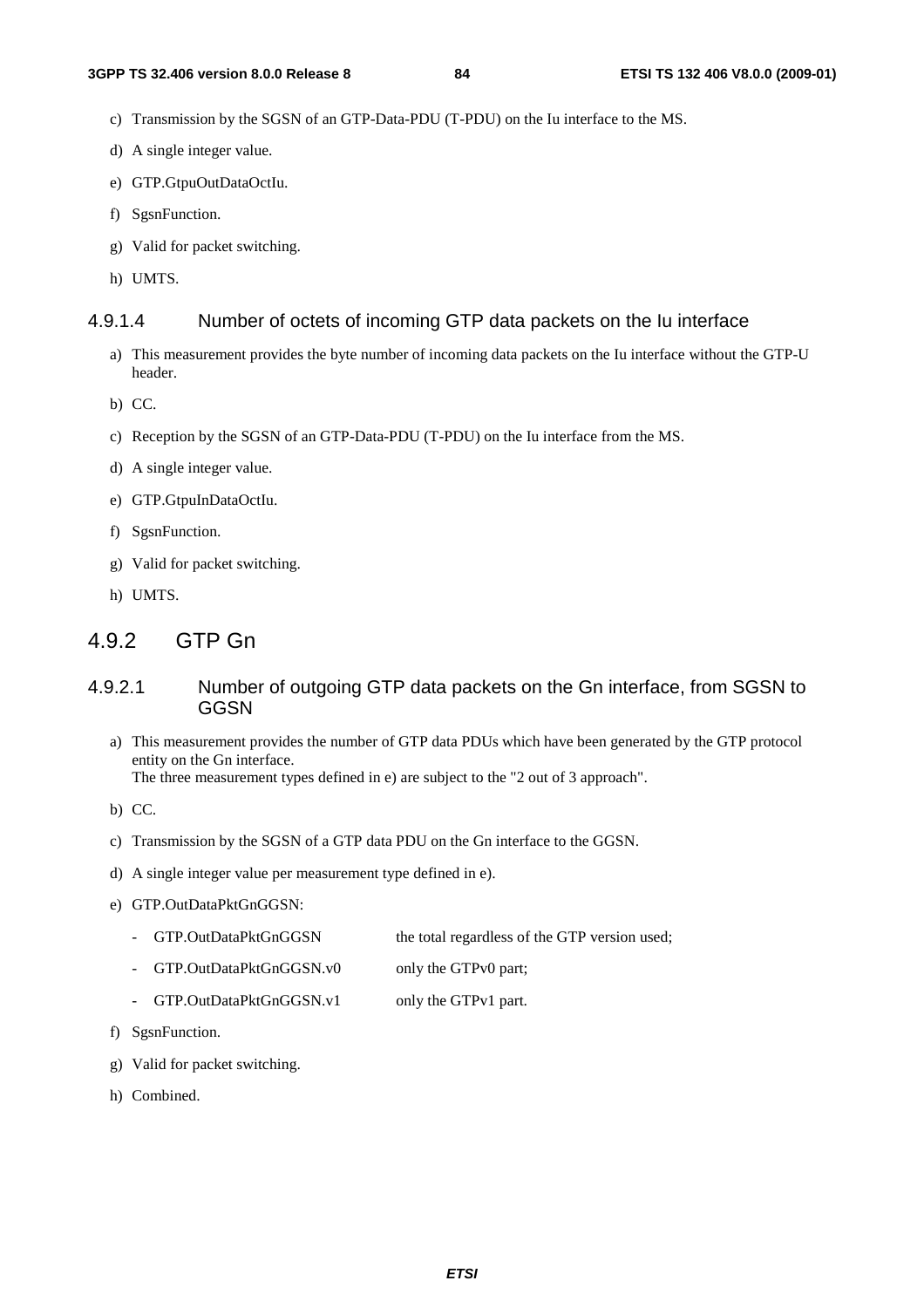### 4.9.2.2 Number of incoming GTP data packets on the Gn interface, from GGSN to **SGSN**

a) This measurement provides the number of GTP Data PDUs which have been accepted and processed by the GTP protocol entity on the Gn interface.

The three measurement types defined in e) are subject to the "2 out of 3 approach".

b) CC.

- c) Reception by the SGSN of a GTP data PDU on the Gn interface from the GGSN.
- d) A single integer value per measurement type defined in e).

#### e) GTP.InDataPktGnGGSN:

- GTP.InDataPktGnGGSN the total regardless of the GTP version used;
- GTP.InDataPktGnGGSN.v0 only the GTPv0 part;
- GTP.InDataPktGnGGSN.v1 only the GTPv1 part.
- f) SgsnFunction.
- g) Valid for packet switching.
- h) Combined.

### 4.9.2.3 Number of octets of outgoing GTP data packets on the Gn interface, from SGSN to GGSN

- a) This measurement provides the number of octets of outgoing GTP data packets on the Gn interface. The three measurement types defined in e) are subject to the "2 out of 3 approach".
- b) CC.
- c) Transmission by the SGSN of an GTP-Data-PDU (T-PDU) on the Gn interface to the GGSN.
- d) A single integer value per measurement type defined in e).

#### e) GTP.OutDataOctGnGGSN:

- GTP.OutDataOctGnGGSN the total regardless of the GTP version used;
- GTP.OutDataOctGnGGSN.v0 only the GTPv0 part;
- GTP.OutDataOctGnGGSN.v1 only the GTPv1 part.
- f) SgsnFunction.
- g) Valid for packet switching.
- h) Combined.

### 4.9.2.4 Number of octets of incoming GTP data packets on the Gn interface, from GGSN to SGSN

- a) This measurement provides the number of octets of incoming GTP data packets on the Gn interface. The three measurement types defined in e) are subject to the "2 out of 3 approach".
- b) CC.
- c) Reception by the SGSN of an GTP-Data-PDU (T-PDU) on the Gn interface from the GGSN.
- d) A single integer value per measurement type defined in e).
- e) GTP.InDataOctGnGGSN: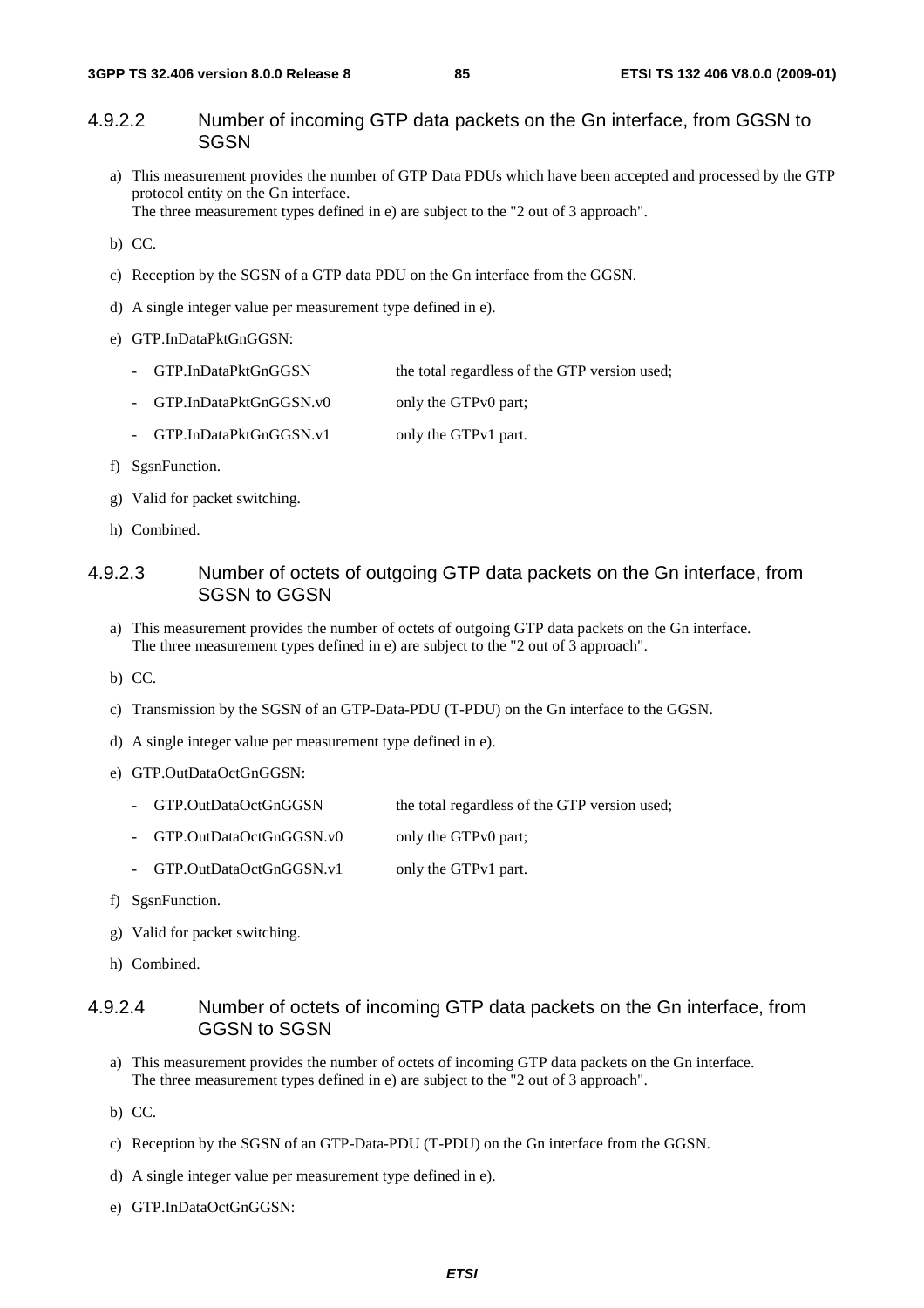- GTP.InDataOctGnGGSN the total regardless of the GTP version used;
- GTP.InDataOctGnGGSN.v0 only the GTPv0 part;
- GTP.InDataOctGnGGSN.v1 only the GTPv1 part.
- f) SgsnFunction.
- g) Valid for packet switching.
- h) Combined.

### 4.9.2.5 Number of outgoing GTP signalling packets on the Gn interface, from SGSN to GGSN

a) This measurement provides the number of GTP signalling PDUs which have been generated by the GTP protocol entity on the Gn interface.

The three measurement types defined in e) are subject to the "2 out of 3 approach".

- b) CC.
- c) Transmission by the SGSN of a GTP signalling PDU on the Gn interface to the GGSN.
- d) A single integer value per measurement type defined in e).
- e) GTP.OutSigPktGnGGSN:
	- GTP.OutSigPktGnGGSN the total regardless of the GTP version used;
	- GTP.OutSigPktGnGGSN.v0 only the GTPv0 part;
	- GTP.OutSigPktGnGGSN.v1 only the GTPv1 part.
- f) SgsnFunction.
- g) Valid for packet switching.
- h) Combined.

### 4.9.2.6 Number of incoming GTP signalling packets on the Gn interface, from GGSN to SGSN

- a) This measurement provides the number of GTP signalling PDUs which have been accepted and processed by the GTP protocol entity on the Gn interface. The three measurement types defined in e) are subject to the "2 out of 3 approach".
- b) CC.
- c) Reception by the SGSN of a GTP signalling PDU on the Gn interface from the GGSN.
- d) A single integer value per measurement type defined in e).
- e) GTP.InSigPktGnGGSN:
	- GTP.InSigPktGnGGSN the total regardless of the GTP version used;
	- GTP.InSigPktGnGGSN.v0 only the GTPv0 part;
	- GTP.InSigPktGnGGSN.v1 only the GTPv1 part.
- f) SgsnFunction.
- g) Valid for packet switching.
- h) Combined.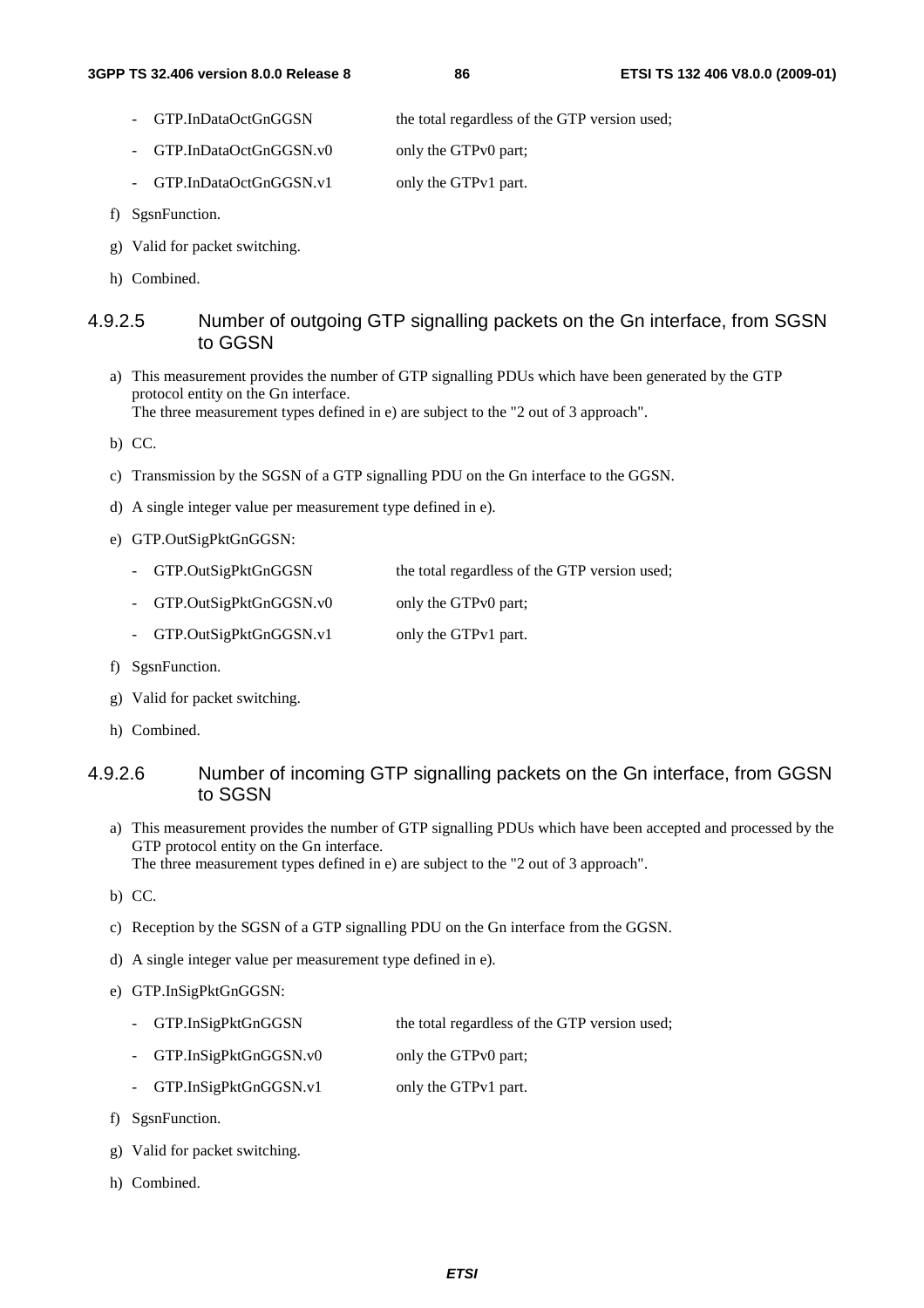### 4.9.2.7 Number of octets of outgoing GTP signalling packets on the Gn interface, from SGSN to GGSN

- a) This measurement provides the number of octets of outgoing GTP signalling packets on the Gn interface. The three measurement types defined in e) are subject to the "2 out of 3 approach".
- b) CC.
- c) Transmission by the SGSN of an GTP-Signalling-PDU on the Gn interface to the GGSN.
- d) A single integer value per measurement type defined in e).
- e) GTP.OutSigOctGnGGSN:
	- GTP.OutSigOctGnGGSN the total regardless of the GTP version used;
	- GTP.OutSigOctGnGGSN.v0 only the GTPv0 part;
	- GTP.OutSigOctGnGGSN.v1 only the GTPv1 part.
- f) SgsnFunction.
- g) Valid for packet switching.
- h) Combined.

### 4.9.2.8 Number of octets of incoming GTP signalling packets on the Gn interface, from GGSN to SGSN

- a) This measurement provides the number of octets of incoming GTP signalling packets on the Gn interface. The three measurement types defined in e) are subject to the "2 out of 3 approach".
- b) CC.
- c) Reception by the SGSN of an GTP-Signalling-PDU on the Gn interface from the GGSN.
- d) A single integer value per measurement type defined in e).
- e) GTP.InSigOctGnGGSN:
	- GTP.InSigOctGnGGSN the total regardless of the GTP version used;
	- GTP.InSigOctGnGGSN.v0 only the GTPv0 part;
	- GTP.InSigOctGnGGSN.v1 only the GTPv1 part.
- f) SgsnFunction.
- g) Valid for packet switching.
- h) Combined.

#### 4.9.2.9 Number of outgoing GTP data packets on the Gn interface, from SGSN to **SGSN**

- a) This measurement provides the number of GTP data PDUs which have been generated by the GTP protocol entity on the Gn interface. The three measurement types defined in e) are subject to the "2 out of 3 approach".
- b) CC.
- c) Transmission by the SGSN of a GTP data PDU on the Gn interface to the SGSN.
- d) A single integer value per measurement type defined in e).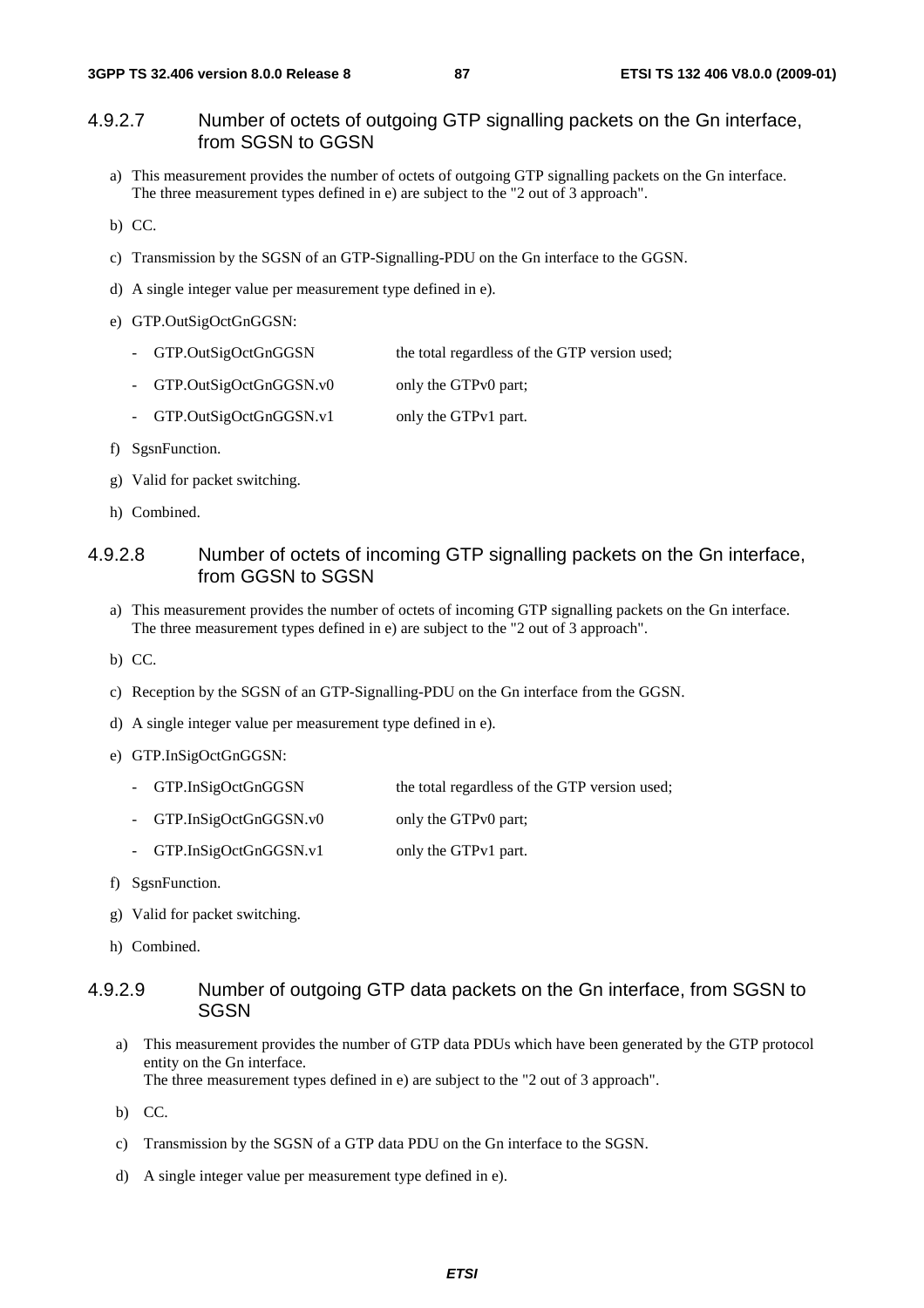- e) GTP.OutDataPktGnSGSN:
	- GTP.OutDataPktGnSGSN the total regardless of the GTP version used;
	- GTP.OutDataPktGnSGSN.v0 only the GTPv0 part;
	- GTP.OutDataPktGnSGSN.v1 only the GTPv1 part.
- f) SgsnFunction.
- g) Valid for packet switching.
- h) Combined.

### 4.9.2.10 Number of incoming GTP data packets on the Gn interface, from SGSN to **SGSN**

a) This measurement provides the number of GTP Data PDUs which have been accepted and processed by the GTP protocol entity on the Gn interface. The three measurement types defined in e) are subject to the "2 out of 3 approach".

b) CC.

- c) Reception by the SGSN of a GTP data PDU on the Gn interface from the SGSN.
- d) A single integer value per measurement type defined in e).
- e) GTP.InDataPktGnSGSN:
	- GTP.InDataPktGnSGSN the total regardless of the GTP version used;
	- GTP.InDataPktGnSGSN.v0 only the GTPv0 part;
	- GTP.InDataPktGnSGSN.v1 only the GTPv1 part.
- f) SgsnFunction.
- g) Valid for packet switching.
- h) Combined.

### 4.9.2.11 Number of octets of outgoing GTP data packets on the Gn interface, from SGSN to SGSN

- a) This measurement provides the number of octets of outgoing GTP data packets on the Gn interface. The three measurement types defined in e) are subject to the "2 out of 3 approach".
- b) CC.
- c) Transmission by the SGSN of an GTP-Data-PDU (T-PDU) on the Gn interface to the SGSN.
- d) A single integer value per measurement type defined in e).
- e) GTP.OutDataOctGnSGSN:
	- GTP.OutDataOctGnSGSN the total regardless of the GTP version used:
	- GTP.OutDataOctGnSGSN.v0 only the GTPv0 part;
	- GTP.OutDataOctGnSGSN.v1 only the GTPv1 part.
- f) SgsnFunction.
- g) Valid for packet switching.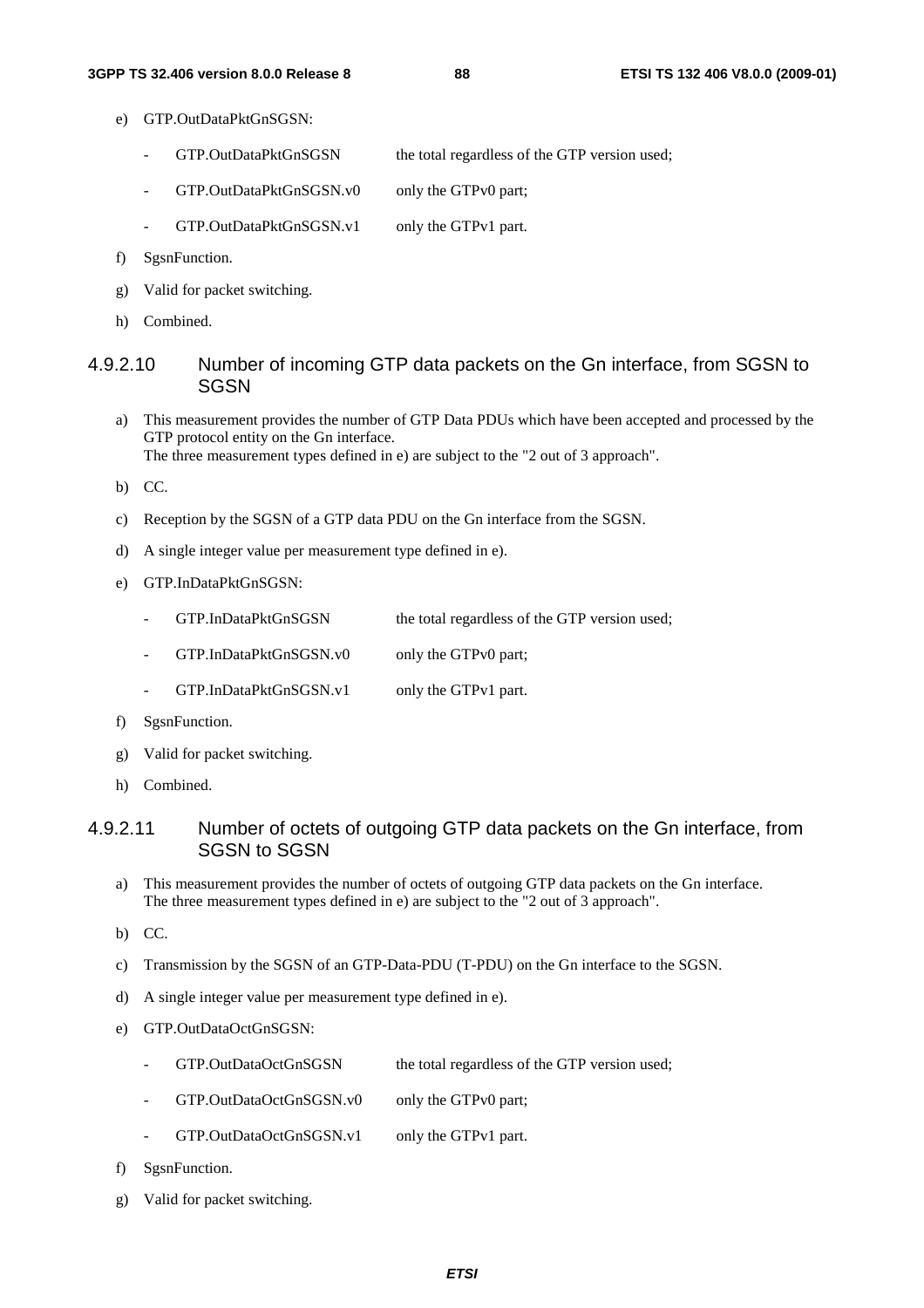h) Combined.

#### 4.9.2.12 Number of octets of incoming GTP data packets on the Gn interface, from SGSN to SGSN

- a) This measurement provides the number of octets of incoming GTP data packets on the Gn interface. The three measurement types defined in e) are subject to the "2 out of 3 approach".
- b) CC.
- c) Reception by the SGSN of an GTP-Data-PDU (T-PDU) on the Gn interface from the SGSN.
- d) A single integer value per measurement type defined in e).
- e) GTP.InDataOctGnSGSN:
	- GTP.InDataOctGnSGSN the total regardless of the GTP version used;
	- GTP.InDataOctGnSGSN.v0 only the GTPv0 part;
	- GTP.InDataOctGnSGSN.v1 only the GTPv1 part.
- f) SgsnFunction.
- g) Valid for packet switching.
- h) Combined.

### 4.9.2.13 Number of outgoing GTP signalling packets on the Gn interface, from SGSN to SGSN

- a) This measurement provides the number of GTP signalling PDUs which have been generated by the GTP protocol entity on the Gn interface. The three measurement types defined in e) are subject to the "2 out of 3 approach".
- b) CC.
- c) Transmission by the SGSN of a GTP signalling PDU on the Gn interface to the SGSN.
- d) A single integer value per measurement type defined in e).
- e) GTP.OutSigPktGnSGSN:
	- GTP.OutSigPktGnSGSN the total regardless of the GTP version used;
	- GTP.OutSigPktGnSGSN.v0 only the GTPv0 part;
	- GTP.OutSigPktGnSGSN.v1 only the GTPv1 part.
- f) SgsnFunction.
- g) Valid for packet switching.
- h) Combined.

### 4.9.2.14 Number of incoming GTP signalling packets on the Gn interface, from SGSN to SGSN

- a) This measurement provides the number of GTP signalling PDUs which have been accepted and processed by the GTP protocol entity on the Gn interface. The three measurement types defined in e) are subject to the "2 out of 3 approach".
- b) CC.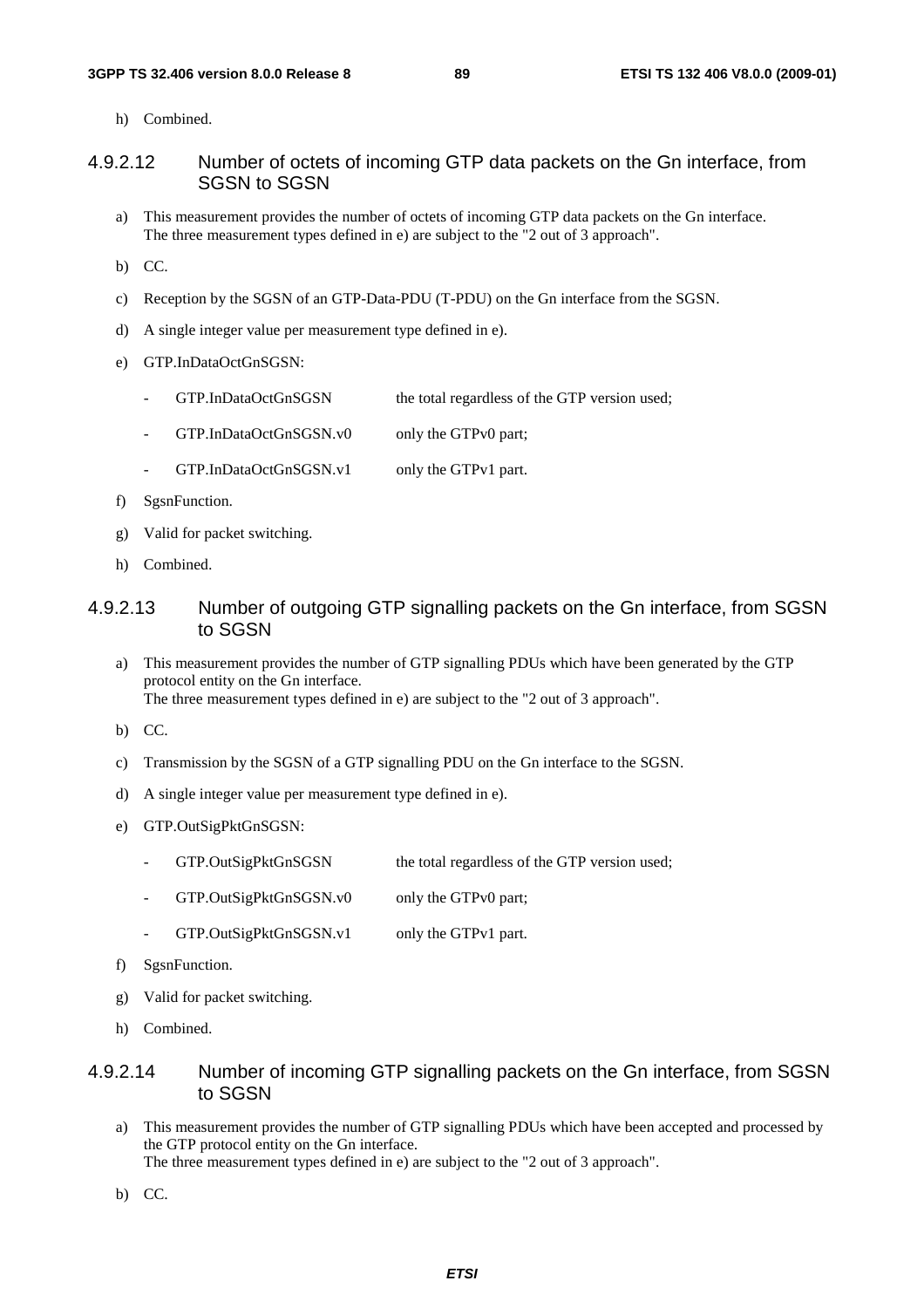- c) Reception by the SGSN of a GTP signalling PDU on the Gn interface from the SGSN.
- d) A single integer value per measurement type defined in e).
- e) GTP.InSigPktGnSGSN:
	- GTP.InSigPktGnSGSN the total regardless of the GTP version used;
	- GTP.InSigPktGnSGSN.v0 only the GTPv0 part;
	- GTP.InSigPktGnSGSN.v1 only the GTPv1 part.
- f) SgsnFunction.
- g) Valid for packet switching.
- h) Combined.

### 4.9.2.15 Number of octets of outgoing GTP signalling packets on the Gn interface, from SGSN to SGSN

- a) This measurement provides the number of octets of outgoing GTP signalling packets on the Gn interface. The three measurement types defined in e) are subject to the "2 out of 3 approach".
- b) CC.
- c) Transmission by the SGSN of an GTP-Signalling-PDU on the Gn interface to the SGSN.
- d) A single integer value per measurement type defined in e).
- e) GTP.OutSigOctGnSGSN:
	- GTP.OutSigOctGnSGSN the total regardless of the GTP version used;
	- GTP.OutSigOctGnSGSN.v0 only the GTPv0 part;
	- GTP.OutSigOctGnSGSN.v1 only the GTPv1 part.
- f) SgsnFunction.
- g) Valid for packet switching.
- h) Combined.

### 4.9.2.16 Number of octets of incoming GTP signalling packets on the Gn interface, from SGSN to SGSN

- a) This measurement provides the number of octets of incoming GTP signalling packets on the Gn interface. The three measurement types defined in e) are subject to the "2 out of 3 approach".
- b) CC.
- c) Reception by the SGSN of an GTP-Signalling-PDU on the Gn interface from the SGSN.
- d) A single integer value per measurement type defined in e).
- e) GTP.InSigOctGnSGSN:
	- GTP.InSigOctGnSGSN the total regardless of the GTP version used;
	- GTP.InSigOctGnSGSN.v0 only the GTPv0 part;
	- GTP.InSigOctGnSGSN.v1 only the GTPv1 part.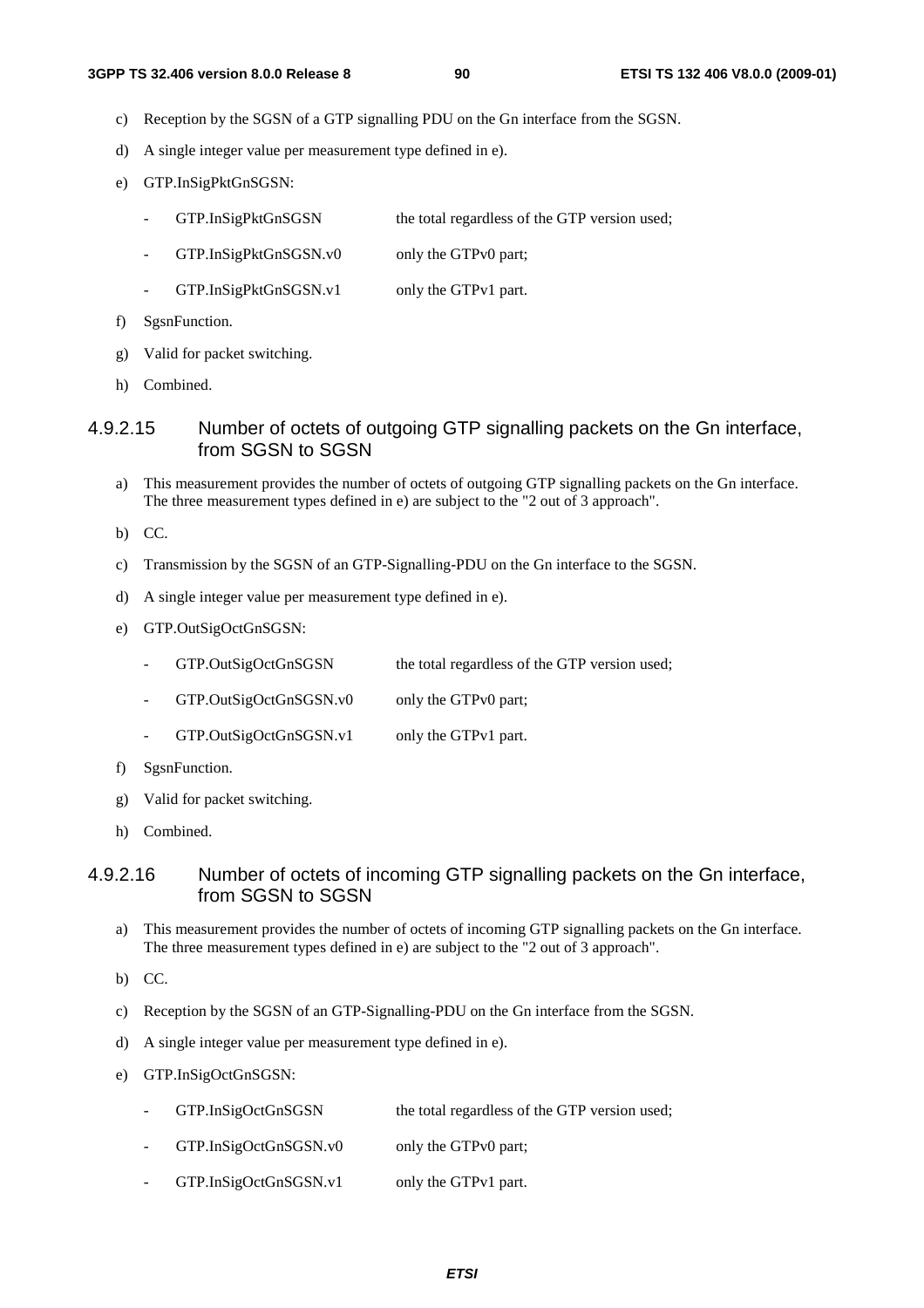- f) SgsnFunction.
- g) Valid for packet switching.
- h) Combined.

# 4.10 UMTS Bearer Service

## 4.10.1 UMTS Bearer Service CS time to register (Mean)

- a) This measurement provides the mean time it takes for the subscribers to register with the network for circuit switched (CS) services during each granularity period.
- b) DER  $(n=1)$
- c) This measurement is obtained by accumulating the time intervals for each successful attach between the receipt by the VLR of an "ATTACH REQUEST" from the MS and the corresponding receipt by the VLR of an "ATTACH COMPLETE" message over a granularity period using DER, see TS 24.008 [15]. This end value of the time will then be divided by the number of successful attach requests for CS domain observed in the granularity period to give the arithmetic mean, the accumulator shall be reinitialised at the beginning of each granularity period.
- d) Each measurement is an integer value.(in milliseconds).
- e) UBS.TimeToRegisterCSMean
- f) VlrFunction
- g) Valid for circuit switched traffic.
- h) UMTS.

## 4.10.2 UMTS Bearer Service CS time to register (Max)

- a) This measurement provides the maximum time it takes for the subscribers to register with the network for circuit switched (CS) services during each granularity period.
- b) GAUGE.
- c) This measurement is obtained by monitoring the time intervals for each successful attach between the receipt by the VLR of an "ATTACH REQUEST" from the MS and the corresponding receipt by the VLR of an "ATTACH COMPLETE" message over a granularity period, see TS 24.008 [15]. The high tide mark of this time will be stored in a gauge, the gauge shall be reinitialised at the beginning of each granularity period.
- d) Each measurement is an integer value.(in milliseconds).
- e) UBS.TimeToRegisterCSMax.
- f) VlrFunction.
- g) Valid for circuit switched traffic.
- h) UMTS.

## 4.10.3 UMTS Bearer Service PS time to register (Mean)

- a) This measurement provides the mean time it takes for the subscribers to register with the network for packet switched (PS) services during each granularity period.
- b) DER  $(n=1)$ .
- c) This measurement is obtained by accumulating the time intervals for each successful attach between the receipt by the SGSN of an "ATTACH REQUEST" from the MS and the corresponding receipt by the SGSN of an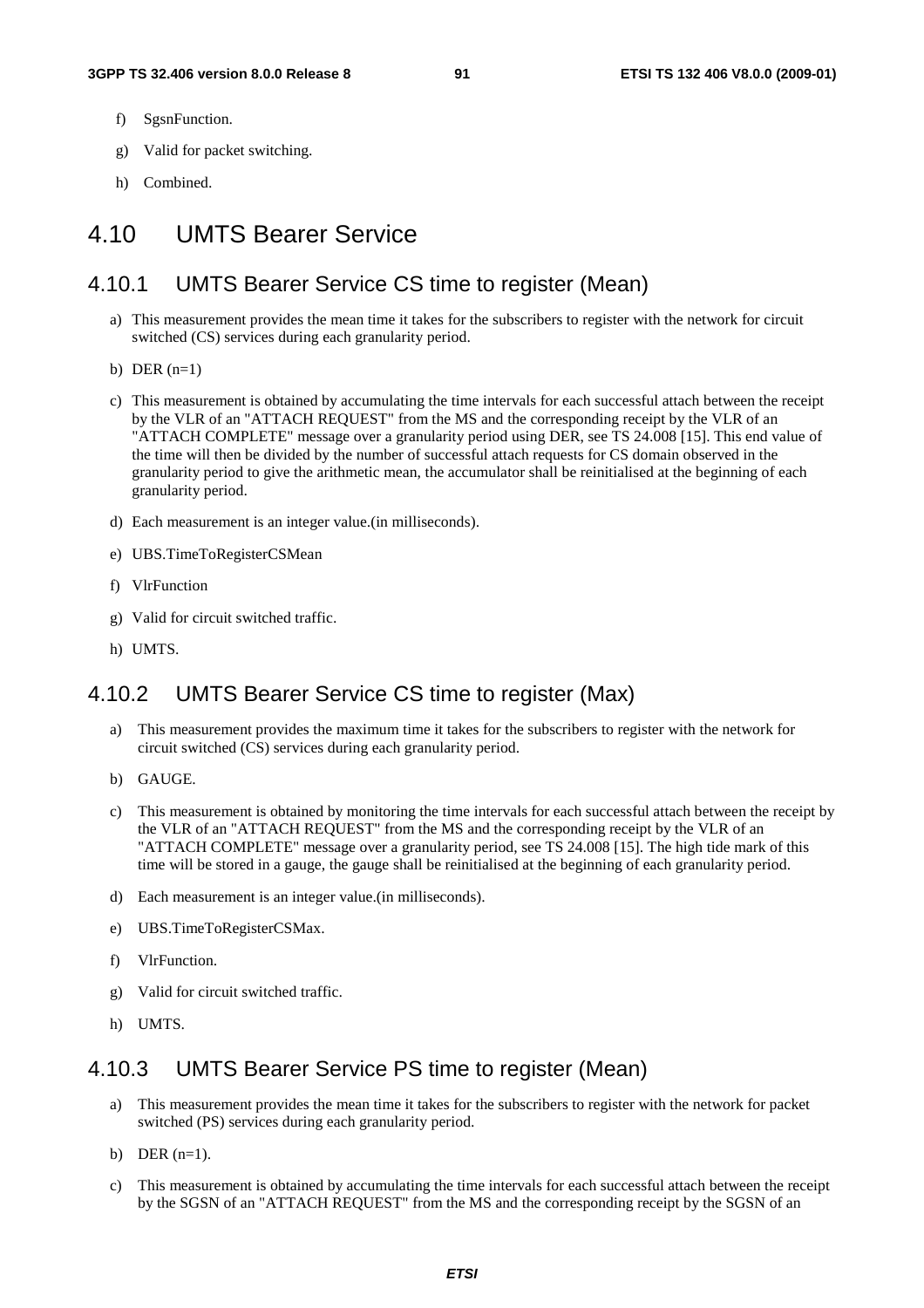"ATTACH COMPLETE" message over a granularity period using DER, see TS 24.008 [15]. This end value of the time will then be divided by the number of successful attach requests for PS domain observed in the granularity period to give the arithmetic mean.

- d) Each measurement is an integer value.(in milliseconds).
- e) UBS.TimeToRegisterPSMean.
- f) SgsnFunction.
- g) Valid for packet switched traffic.
- h) UMTS.

## 4.10.4 UMTS Bearer Service PS time to register (Max)

- a) This measurement provides the maximum time it takes for the subscribers to register with the network for packet switched (PS) services during each granularity period.
- b) GAUGE.
- c) This measurement is obtained by monitoring the time intervals for each successful attach between the receipt by the SGSN of an "ATTACH REQUEST" from the MS and the corresponding receipt by the SGSN of an "ATTACH COMPLETE" message over a granularity period using DER, see TS 24.008 [15]. The high tide mark of this time will be stored in a gauge, the gauge shall be reinitialised at the beginning of each granularity period.
- d) Each measurement is an integer value.(in milliseconds).
- e) UBS.TimeToRegisterPSMax.
- f) SgsnFunction.
- g) Valid for packet switched traffic.
- h) UMTS.

## 4.10.5 UMTS Bearer Service time to establish Communications Management (CM) radio access connectivity (Mean)

- a) This measurement provides the mean time it takes for the radio access network to establish a service connection (for circuit switched connection establishment, supplementary services activation, short message transfer, location services) during each granularity period.
- b) DER  $(n=1)$ .
- c) This measurement is obtained by accumulating the time intervals for each successful service request between the receipt by the MSC of a "CM SERVICE REQUEST" from the MS and the corresponding receipt by the MSC of an "CM SERVICE ACCEPT" message over a granularity period using DER, see TS 24.008 [15]. This end value of the time will then be divided by the number of successful service requests observed in the granularity period to give the arithmetic mean, the accumulator shall be reinitialised at the beginning of each granularity period.
- d) Each measurement is an integer value.(in milliseconds).
- e) UBS.TimeForCMConnectRANMean.
- f) MscFunction.
- g) Valid for circuit switched traffic.
- h) UMTS.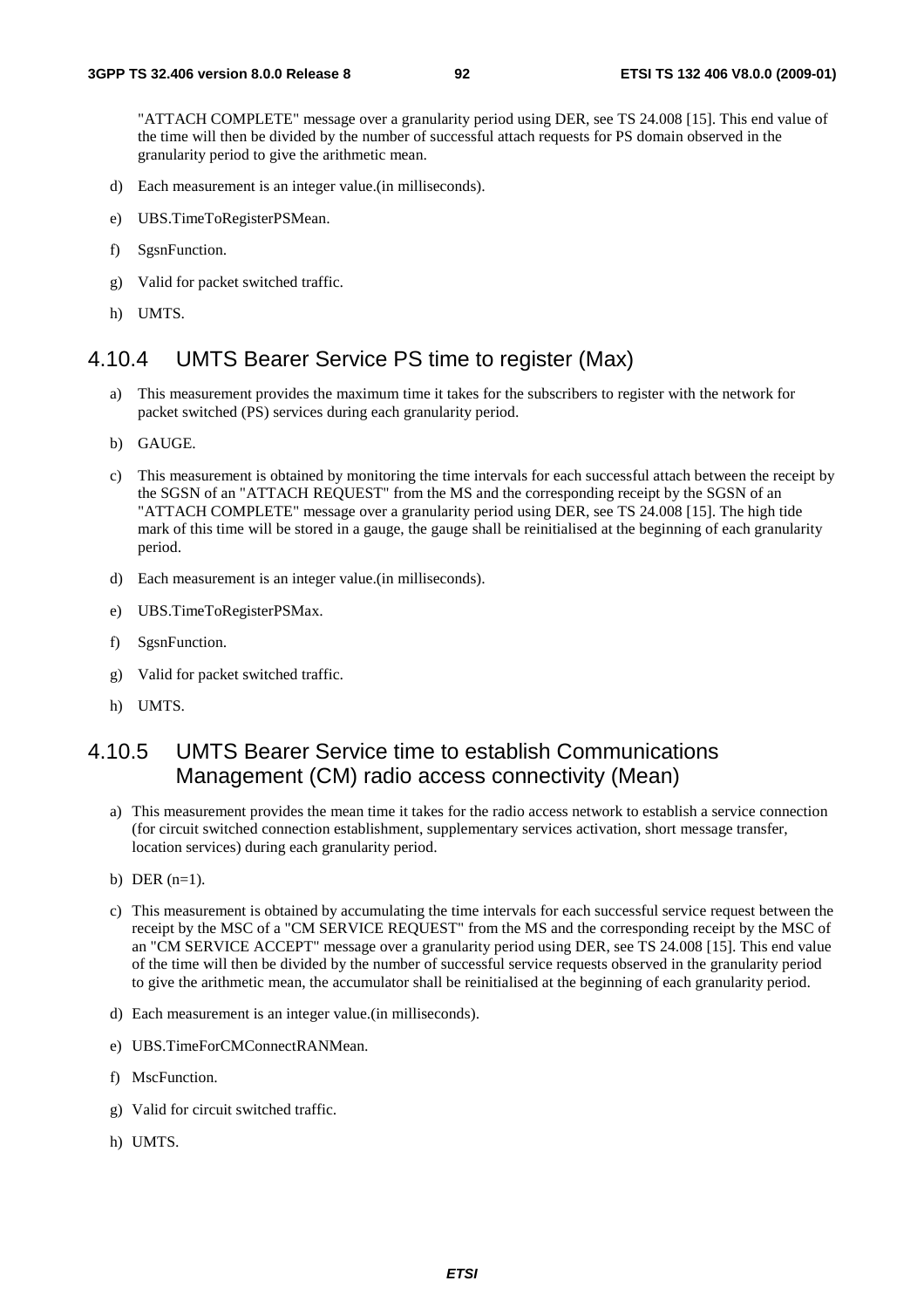## 4.10.6 UMTS Bearer Service time to establish Communications Management (CM) radio access connectivity (Max)

- a) This measurement provides the maximum time it takes for the radio access network to establish a service connection (for circuit switched connection establishment, supplementary services activation, short message transfer, location services) during each granularity period.
- b) GAUGE.
- c) This measurement is obtained by monitoring the time intervals for each successful service request between the receipt by the MSC of a "CM SERVICE REQUEST" from the MS and the corresponding receipt by the MSC of an "CM SERVICE ACCEPT" message over a granularity period, see TS 24.008 [15]. The high tide mark of this time will be stored in a gauge, the gauge shall be reinitialised at the beginning of each granularity period.
- d) Each measurement is an integer value.(in milliseconds).
- e) UBS.TimeForCMConnectRANMax
- f) MscFunction.
- g) Valid for circuit switched traffic.
- h) UMTS.

# 4.11 LLC frames

## 4.11.1 Number of LLC frames sent

- f) This measurement provides the number of LLC frames sent by the SGSN.
- g) CC.
- h) Transmission of a LLC frame to a peer entity (TS 44.064 [11]).
- i) A single integer value
- j) LLC.NbrFramesSent.
- k) SgsnFunction.
- l) Valid for packet switching.
- m) GSM.

## 4.11.2 Number of LLC frames received

- a) This measurement provides the number of LLC frames received by the SGSN.
- b) CC.
- c) Receipt of a LLC frame from a peer entity before any error checking (TS 44.064 [11]).
- d) A single integer value
- e) LLC.NbrFramesReceived.
- f) SgsnFunction.
- g) Valid for packet switching.
- h) GSM.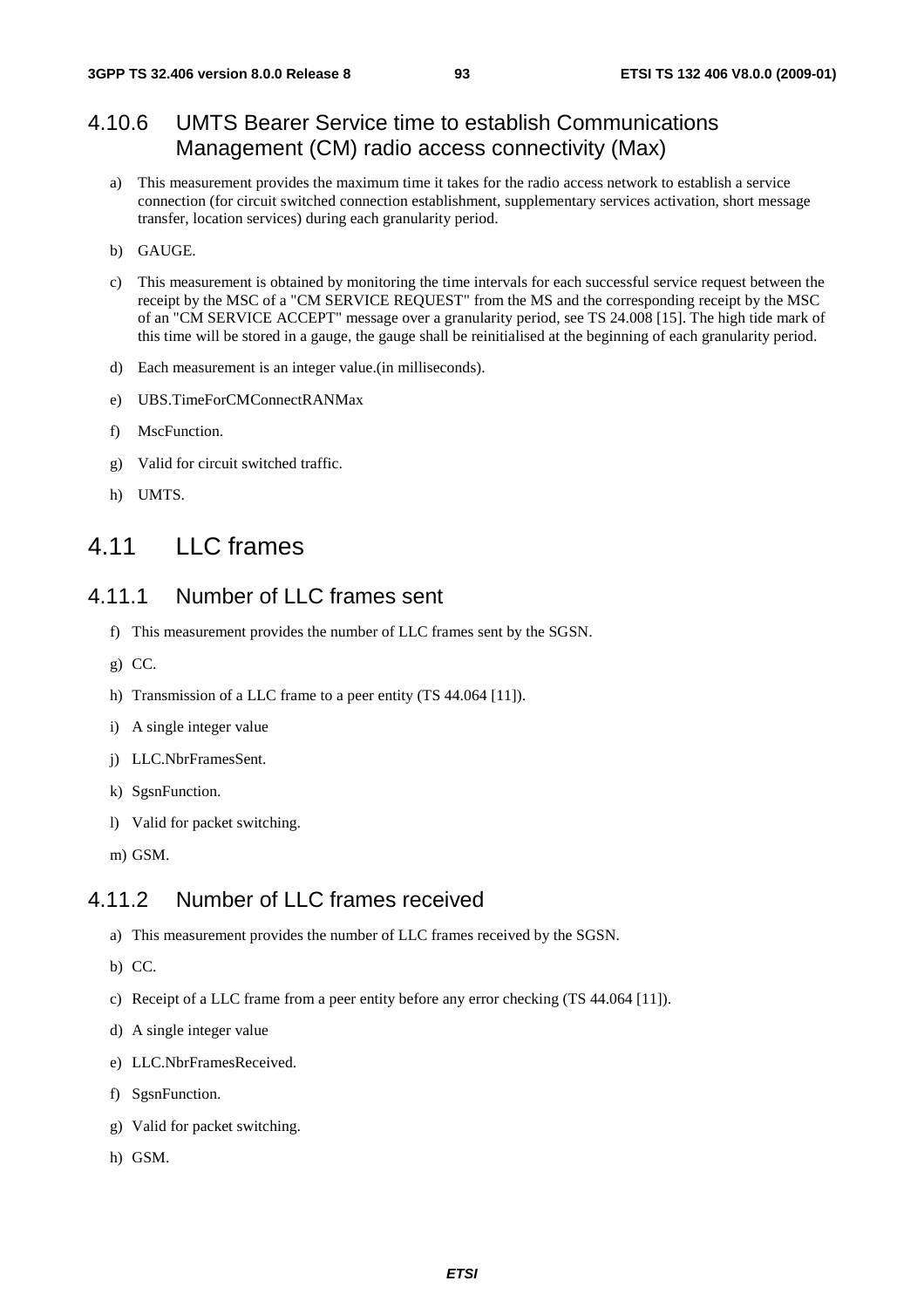## 4.11.3 Number of erroneous LLC frames received

- a) This measurement provides the number of erroneous LLC frames received by the SGSN.
- b) CC.
- c) Discard of an erroneous LLC frame received from a peer entity (TS 44.064 [11]).
- d) A single integer value
- e) LLC.NbrErroneousFrames.
- f) SgsnFunction.
- g) Valid for packet switching.
- h) GSM.

## 4.11.4 Number of LLC frames retransmitted

- a) This measurement provides the number of LLC frames retransmitted in LLC acknowledge mode by the SGSN.
- b) CC.
- c) Receipt of a NACK or SACK frame from a peer entity (TS 44.064 [11]).
- d) A single integer value
- e) LLC.NbrFramesRetransmitted.
- f) SgsnFunction.
- g) Valid for packet switching.
- h) GSM.

## 4.12 SNDCP N-PDUs

## 4.12.1 Number of SNDCP N-PDUs sent

- a) This measurement provides the number of SNDCP N-PDUs sent by the SGSN.
- b) CC.
- c) Transmission of a SN-DATA or SN-UNITDATA request (TS 44.065 [12]).
- d) A single integer value
- e) SNDCP.NbrNpdusSent.
- f) SgsnFunction.
- g) Valid for packet switching.
- h) GSM.

## 4.12.2 Number of SNDCP N-PDU octets sent

- a) This measurement provides the number of octets in SNDCP N-PDUs sent by the SGSN.
- b) CC.
- c) Transmission of a SN-DATA or SN-UNITDATA request (TS 44.065 [12]).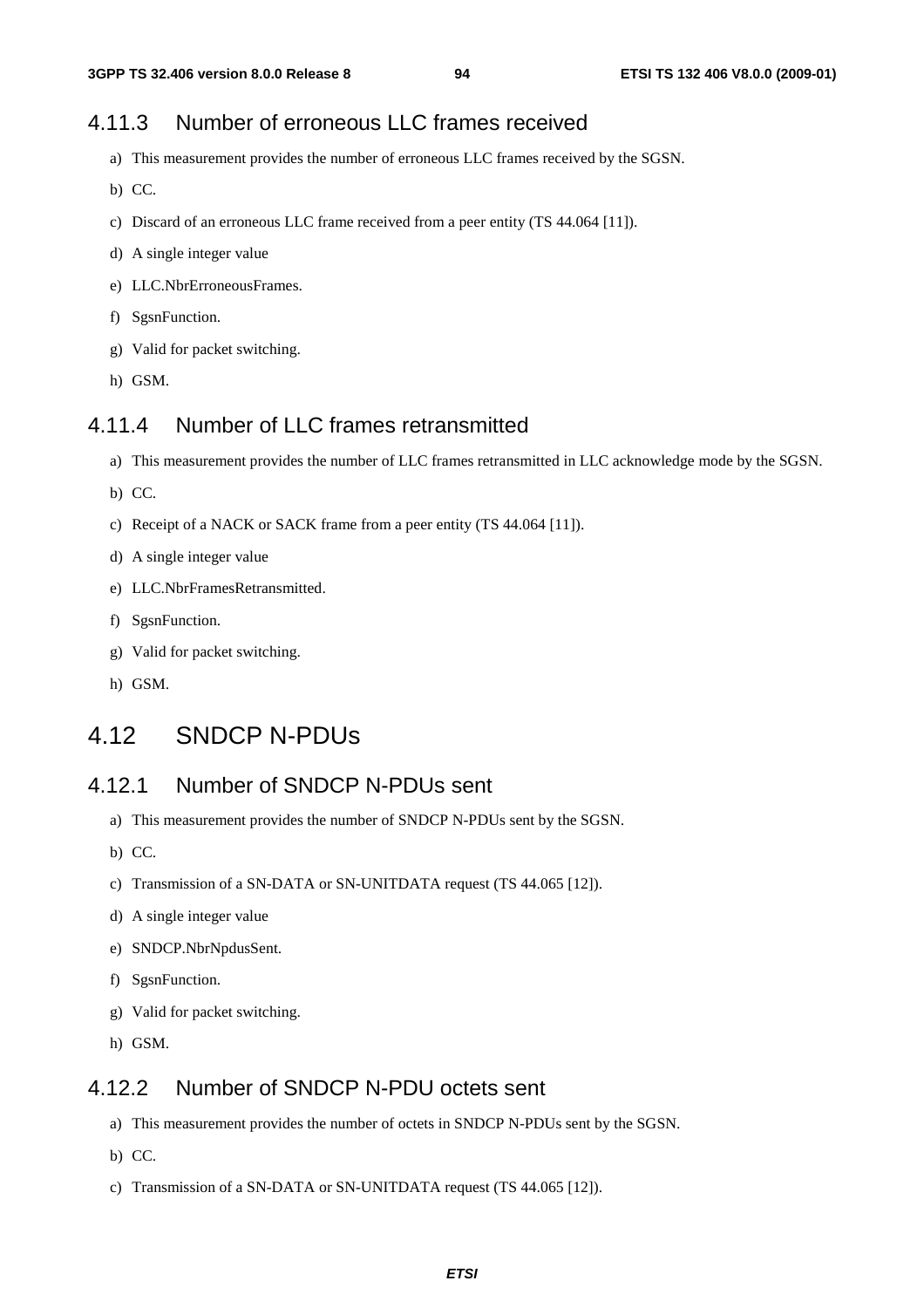- d) A single integer value
- e) SNDCP.NbrNpduOctetsSent.
- f) SgsnFunction.
- g) Valid for packet switching.
- h) GSM.

## 4.12.3 Number of SNDCP N-PDUs received

- a) This measurement provides the number of SNDCP N-PDUs received by the SGSN.
- b) CC.
- c) Receipt of a SN-DATA or SN-UNITDATA indication (TS 44.065 [12]).
- d) A single integer value
- e) SNDCP.NbrNpdusReceived.
- f) SgsnFunction.
- g) Valid for packet switching.
- h) GSM.

## 4.12.4 Number of SNDCP N-PDU octets received

- a) This measurement provides the number of octets in SNDCP N-PDUs received by the SGSN.
- b) CC.
- c) Receipt of a SN-DATA or SN-UNITDATA indication (TS 44.065 [12]).
- d) A single integer value
- e) SNDCP.NbrNpduOctetsReceived.
- f) SgsnFunction.
- g) Valid for packet switching.
- h) GSM.

# 4.13 IMEI checking procedure

## 4.13.1 Number of check IMEI requests

- n) This measurement provides the number of check IMEI requests sent to the EIR. The three measurement types defined in e) are subject to the "2 out of 3 approach".
- o) CC.
- p) Transmission of a "MAP\_CHECK\_IMEI" request to the EIR (TS 29.002 [4]).
- q) A single integer value.
- r) IMEI.CheckImeiReq.
- s) SgsnFunction.
- t) Valid for packet switching.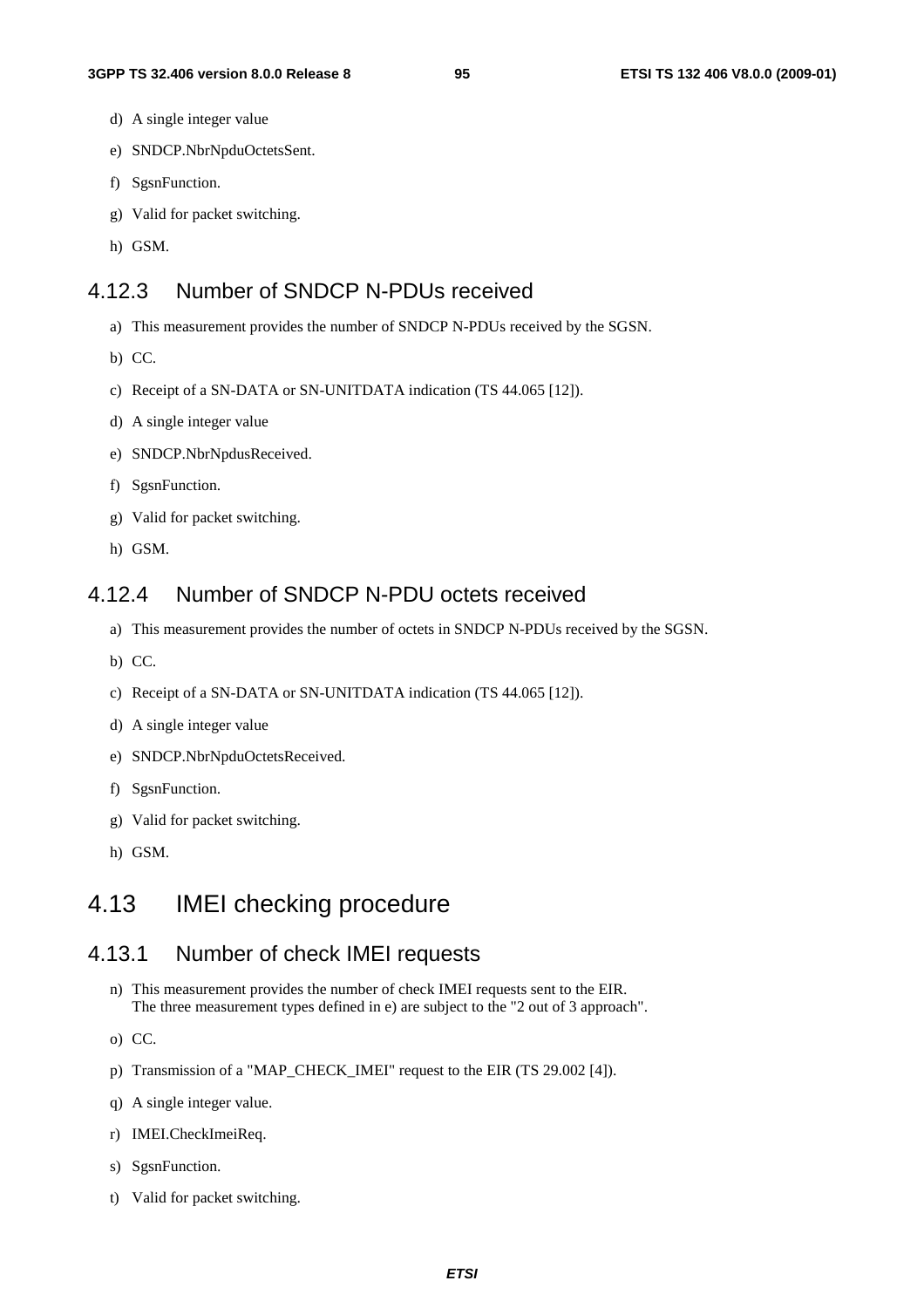u) Combined.

## 4.13.2 Number of check IMEI white list responses

- a) This measurement provides the number of check IMEI white list responses received from the EIR. The three measurement types defined in e) are subject to the "2 out of 3 approach".
- b) CC.
- c) Receipt of a "MAP\_CHECK\_IMEI" response from the EIR with parameter "equipment status" indicating a white listed equipment (TS 29.002 [4]).
- d) A single integer value.
- e) IMEI.CheckImeiRspWhite.
- f) SgsnFunction.
- g) Valid for packet switching.
- h) Combined.

## 4.13.3 Number of check IMEI grey list responses

- a) This measurement provides the number of check IMEI grey list responses received from the EIR. The three measurement types defined in e) are subject to the "2 out of 3 approach".
- b) CC.
- c) Receipt of a "MAP\_CHECK\_IMEI" response from the EIR with parameter "equipment status" indicating a grey listed equipment (TS 29.002 [4]).
- d) A single integer value.
- e) IMEI.CheckImeiRspGrey.
- f) SgsnFunction.
- g) Valid for packet switching.
- h) Combined.

## 4.13.4 Number of check IMEI black list responses

- a) This measurement provides the number of check IMEI black list responses received from the EIR. The three measurement types defined in e) are subject to the "2 out of 3 approach".
- b) CC.
- c) Receipt of a "MAP\_CHECK\_IMEI" response from the EIR with parameter "equipment status" indicating a black listed equipment (TS 29.002 [4]).
- d) A single integer value.
- e) IMEI.CheckImeiRspBlack.
- f) SgsnFunction.
- g) Valid for packet switching.
- h) Combined.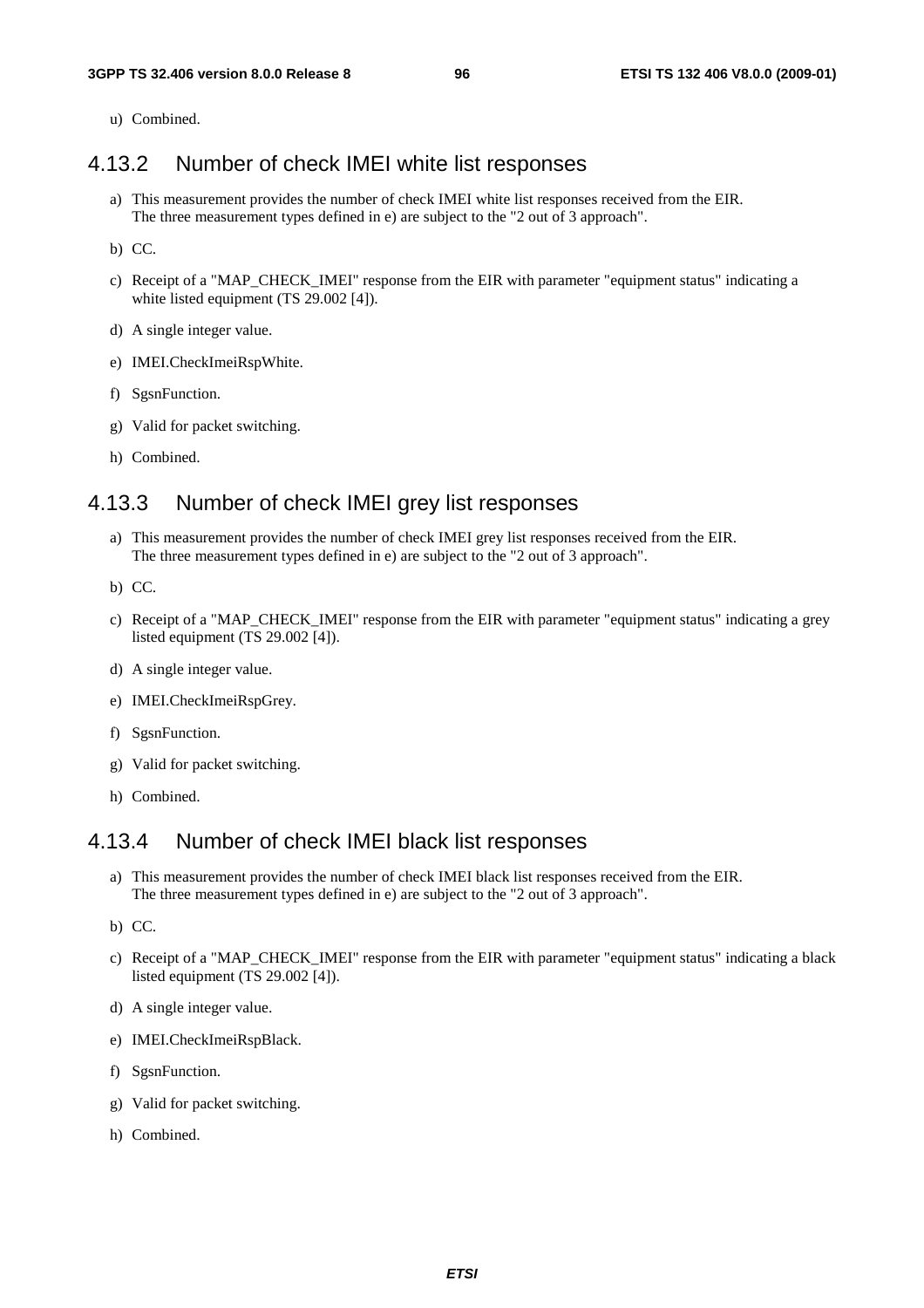## 4.13.5 Number of check IMEI unknown equipment responses

- a) This measurement provides the number of check IMEI unknown equipment responses received from the EIR. The three measurement types defined in e) are subject to the "2 out of 3 approach".
- b) CC.
- c) Receipt of a "MAP\_CHECK\_IMEI" response from the EIR with parameter "user error" indicating an unknown equipment (TS 29.002 [4]).
- d) A single integer value.
- e) IMEI.CheckImeiRspUnknown.
- f) SgsnFunction.
- g) Valid for packet switching.
- h) Combined.

# 4.14 DNS

The performance counters presented in this subclause are mainly intended to:

• monitor the communication between the SGSN and the DNS server:

These counters are associated to the DNS protocol, which is playing the role to translate a domain address into an IP address, and is defined in RFC 1034 [13].

The figure below presents the message sequence during a DNS query procedure initiated by the SGSN.



**Figure: DNS Query procedure initiated by SGSN** 

## 4.14.1 Attempted DNS Query Procedures

a) This measurement provides the number of attempted DNS query procedures SGSN-initiated within this SGSN area. The three measurement types defined in e) are subject to the "2 out of 3 approach".

b) CC.

- c) Transmission of a DNS query request from the SGSN to the DNS server (RFC 1035 [14]).
- d) A single integer value.
- e) DNS.AttDnsQuery:
- f) SgsnFunction.
- g) Valid for packet switching.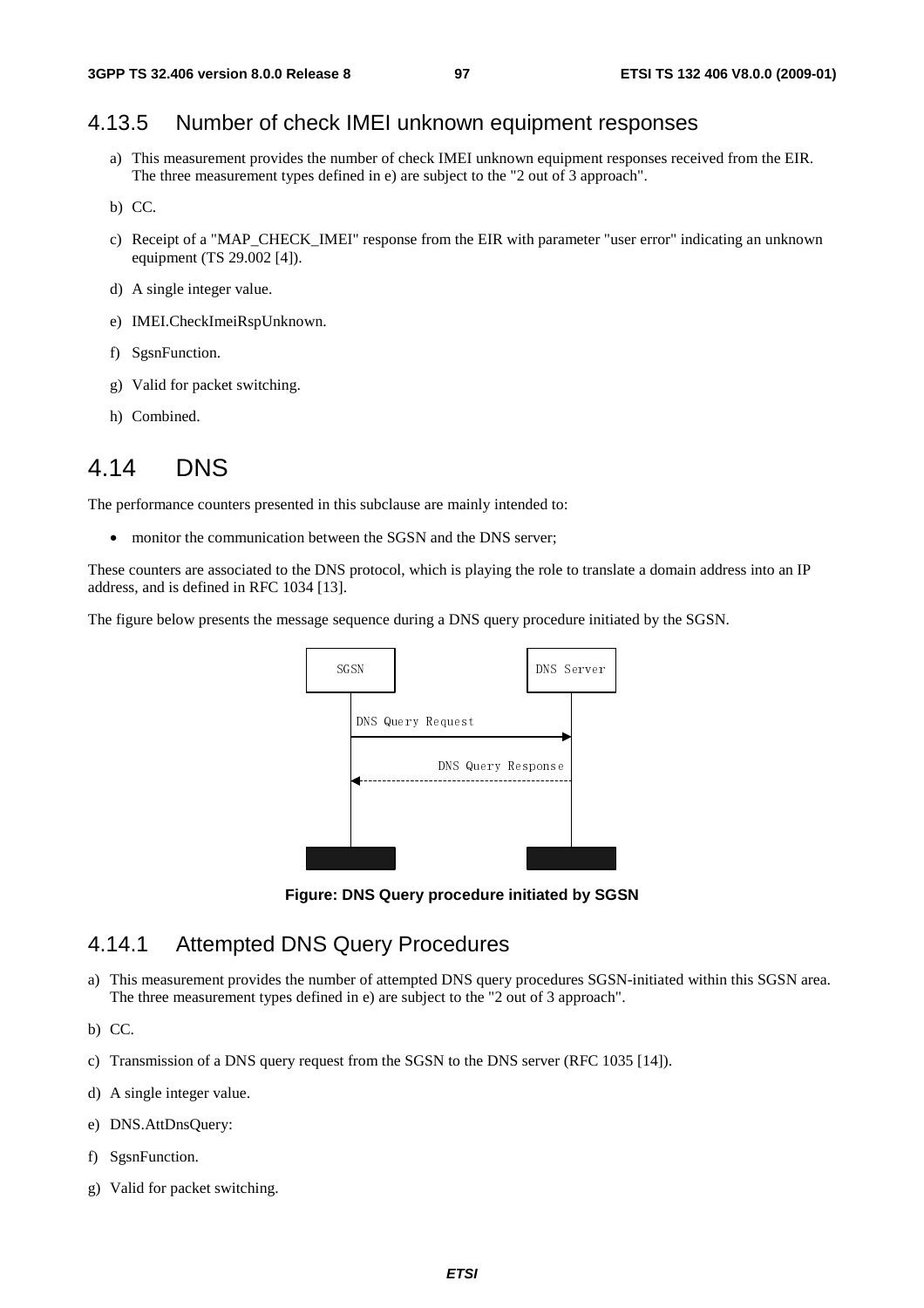h) Combined.

## 4.14.2 Successful DNS Query Procedures

- a) This measurement provides the number of successful DNS query procedures SGSN-initiated within this SGSN area. The three measurement types defined in e) are subject to the "2 out of 3 approach".
- b) CC.
- c) Receipt of a DNS query response by the SGSN from the DNS server (RFC 1035 [14]).
- d) A single integer value.
- e) DNS.SuccDNSResp:
- f) SgsnFunction.
- g) Valid for packet switching.
- h) Combined.

# 5 Measurements related to the GGSN

# 5.1 Session Management

## 5.1.1 Session establishments

The performance counters presented in this subclause are mainly intended to:

- monitor the session establishment success at the GGSN level;
- identify the main causes for GGSN originating session establishment failures;
- and study the repartition of the different traffic classes within session establishment attempts and successes.

These counters are associated to GPRS Tunnelling Protocol signalling (GTP-C for the control plane), between the SGSN and the GGSN, and defined in TS 23.060 [2] and TS 29.060 [6].

The figure below, from TS 23.060 [2], recalls the sequence of messages exchanged for a primary PDP context activation and a subsequent secondary PDP context activation and details the events triggering the update of the counters values.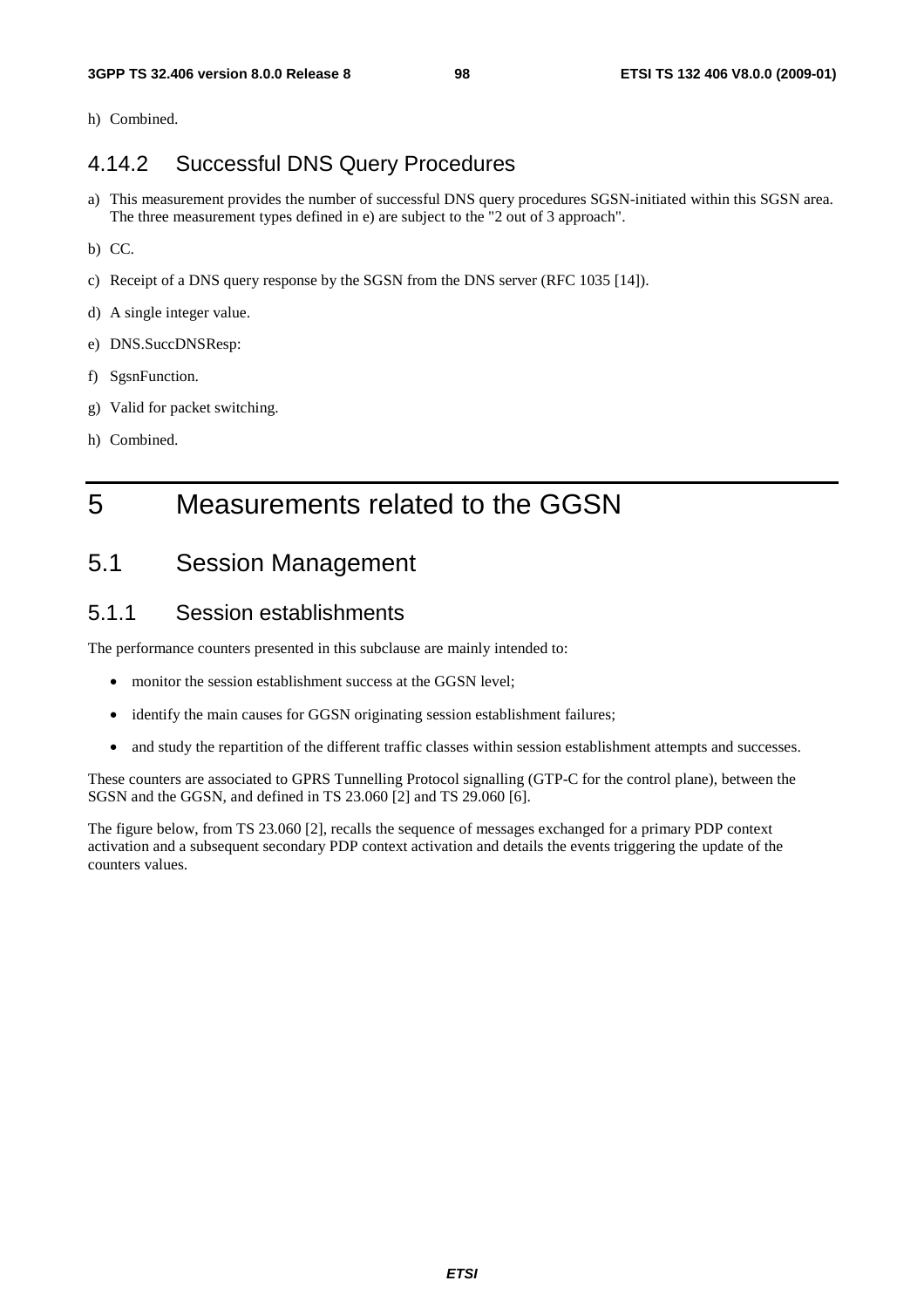

**Figure from TS 23.060 [2]** 

The three measurement types defined in the clause 5.1.1 are subject to the "2 out of 3 approach".

#### 5.1.1.1 Attempted session establishments

- a) This measurement provides the number of attempted session establishments. This measurement is split into subcounters per traffic class and allocation/retention priority (or precedence class) indicated in the QoS profile.
- b) CC.
- c) On receipt of a CREATE PDP CONTEXT REQUEST message by the GGSN, the relevant measurement is incremented according to the traffic class and allocation/retention priority (or precedence class) indicated in the message. In case of a PDP context activated with R97/98 QoS attributes, the fields traffic class and allocation/retention priority used for screening are derived from delay class and precedence class respectively, as ruled in TS 23.107 [8]. See also TS 24.008 [15] and TS 29.060 [6].
- d) A single integer value per measurement type defined in e).
- e) SM.AttActPdpCtxt.Bgrd.Low SM.AttActPdpCtxt.Conv.Low SM.AttActPdpCtxt.Intact.Low SM.AttActPdpCtxt.Strm.Low SM.AttActPdpCtxt.Bgrd.High SM.AttActPdpCtxt.Conv.High SM.AttActPdpCtxt.Intact.High SM.AttActPdpCtxt.Strm.High SM.AttActPdpCtxt.Bgrd.Medium SM.AttActPdpCtxt.Conv.Medium SM.AttActPdpCtxt.Intact.Medium SM.AttActPdpCtxt.Strm.Medium.
- f) GgsnFunction.
- g) Valid for packet switched traffic.
- h) COMB.
- i) This measurement is mainly dedicated to Operator Business and Vendor Performance Modelling communities.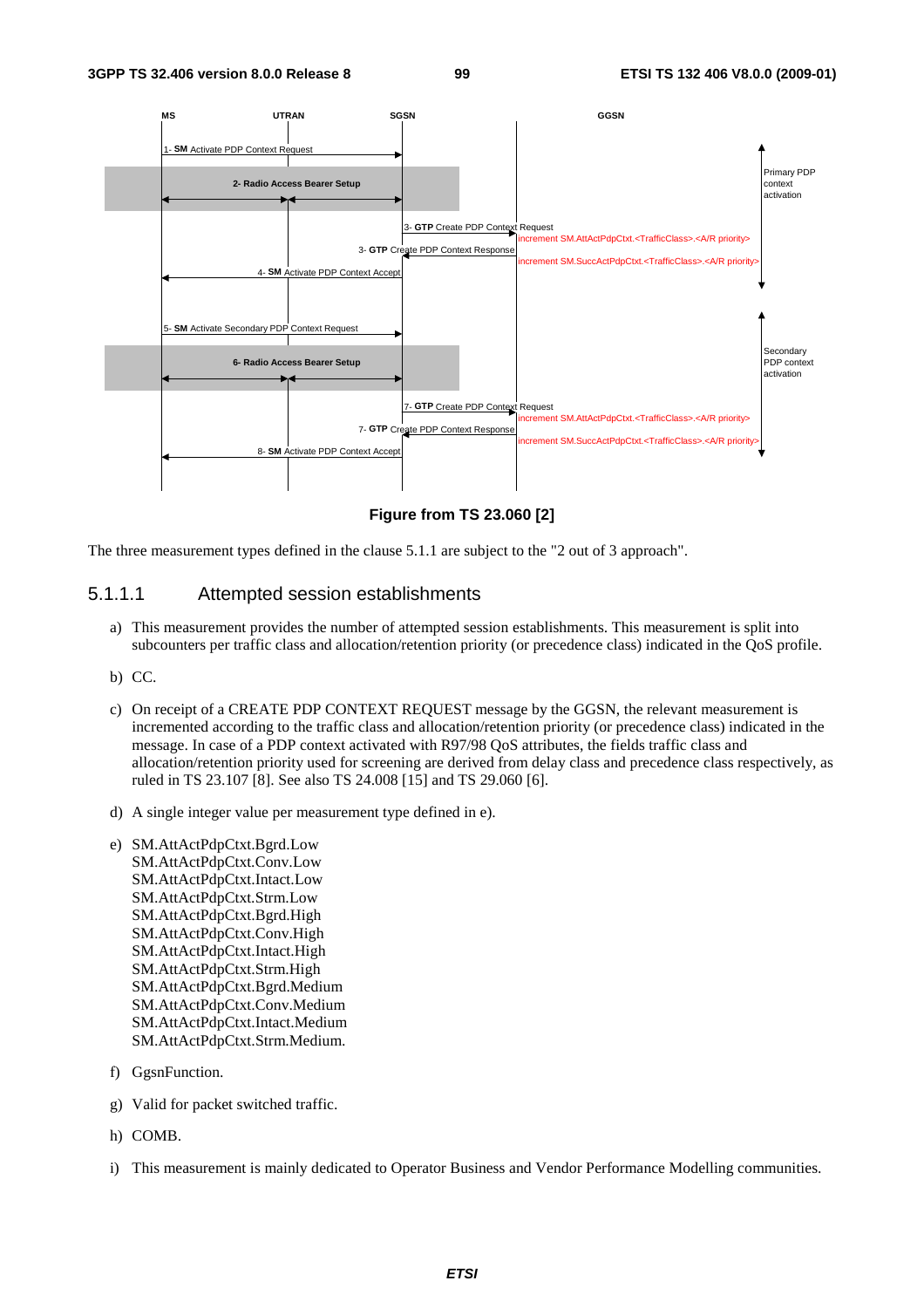#### 5.1.1.2 Successful session establishments

- a) This measurement provides the number of sessions successfully established. This measurement is split into subcounters per traffic class and allocation/retention priority (or precedence class) given in the QoS profile of the related PDP context.
- b) CC.
- c) The relevant measurement is incremented on transmission by the GGSN of a CREATE PDP CONTEXT RESPONSE message sent with cause "Request Accepted", according to the traffic class and allocation/retention priority of the related PDP context. In case of a PDP context activated with R97/98 QoS attributes, the fields traffic class and allocation/retention priority used for screening are derived from delay class and precedence class respectively, as ruled in TS 23.107 [8]. See also TS 24.008 [15] and TS 29.060 [6].
- d) A single integer value per measurement type defined in e).
- e) SM.SuccActPdpCtxt.Bgrd.Low SM.SuccActPdpCtxt.Conv.Low SM.SuccActPdpCtxt.Intact.Low SM.SuccActPdpCtxt.Strm.Low SM.SuccActPdpCtxt.Bgrd.High SM.SuccActPdpCtxt.Conv.High SM.SuccActPdpCtxt.Intact.High SM.SuccActPdpCtxt.Strm.High SM.SuccActPdpCtxt.Bgrd.Medium SM.SuccActPdpCtxt.Conv.Medium SM.SuccActPdpCtxt.Intact.Medium SM.SuccActPdpCtxt.Strm.Medium.
- f) GgsnFunction.
- g) Valid for packet switched traffic.
- h) COMB.
- i) This measurement is mainly dedicated to Operator Business and Vendor Performance Modelling communities.

#### 5.1.1.3 Failed session establishments

- a) This measurement provides the number of session establishment failures. This measurement is split into subcounters per failure cause.
- b) CC.
- c) On transmission by the GGSN of a CREATE PDP CONTEXT RESPONSE message indicating a PDP context activation failure, the measurement is incremented according to the failure cause. Possible causes are included in TS 29.060 [6]. The sum of all supported per cause measurements should equal the total number of PDP context activation failures.
- d) Each measurement is an integer value. The number of measurements is equal to the number of causes supported.
- e) The measurement name has the form SM.FailActPdpCtxt.Cause where Cause identifies the failure cause.
- f) GgsnFunction.
- g) Valid for packet switched traffic.
- h) COMB.
- i) This measurement is mainly dedicated to Operator Maintenance and Vendor Performance Modelling communities.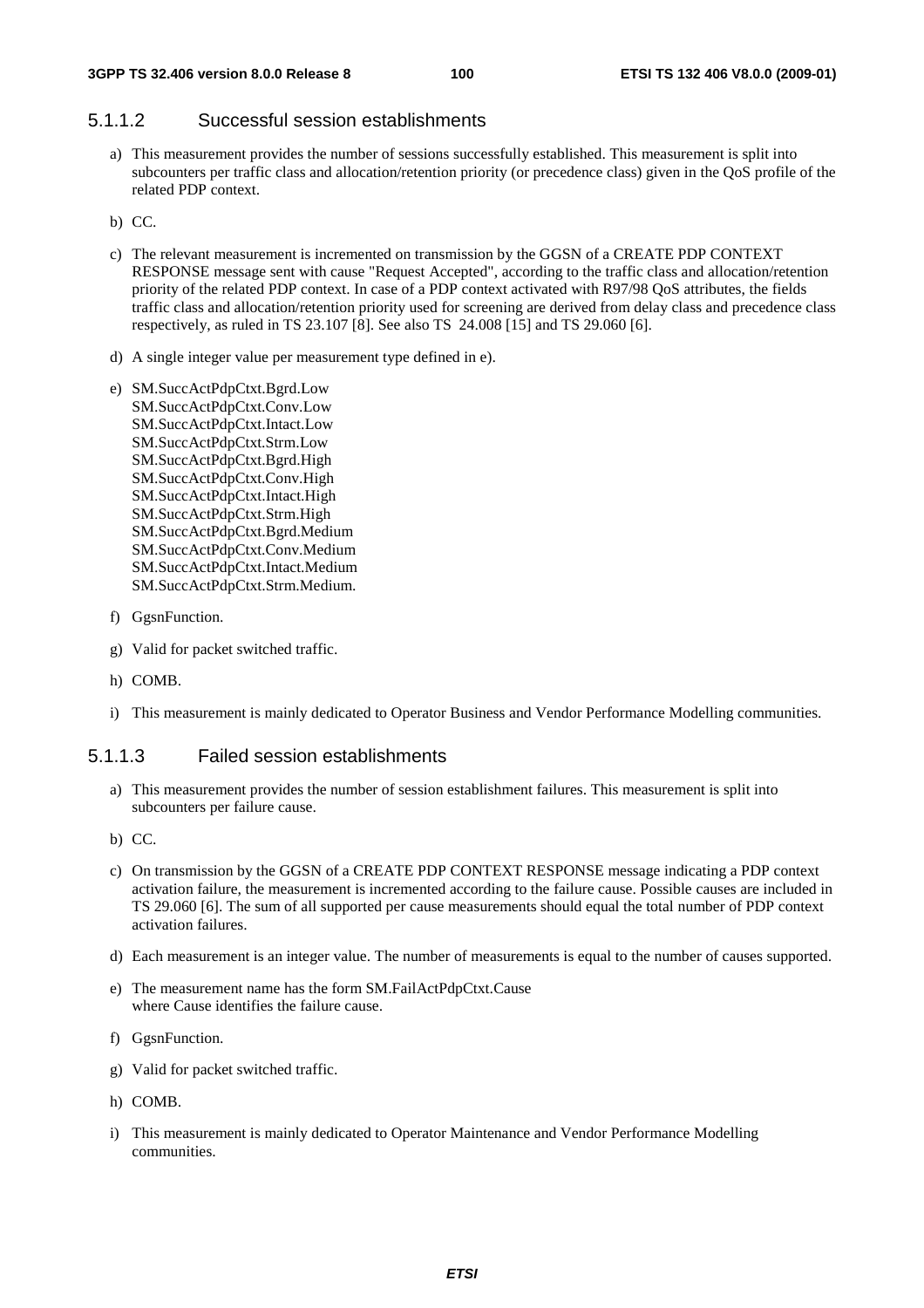## 5.1.2 Network-initiated session establishments

The performance counters presented in this subclause focus on network initiated PDP context activation procedure, that allows the GGSN to initiate the activation of a PDP context on receipt of a PDP PDU on the Gi interface. The counters proposed are mainly intended to

- monitor the signalling exchanged between the HLR and the GGSN during this procedure; and
- monitor the success rate for network-initiated session establishments. It has to be noted that measurements proposed enable to distinguish between the establishment failures occurring before and after the SGSN has sent the context activation request to the MS.

These counters are associated to the Mobile Application Part (MAP) protocol layer (defined in TS 29.002 [4]) and to GPRS Tunnelling Protocol signalling (GTP-C for the control plane), between the SGSN and the GGSN (defined in TS 29.060 [6]).

The figure below, from TS 23.060 [2], recalls the sequence of messages exchanged for a network initiated PDP context activation and details the events triggering the update of the counters values.



**Figure from TS 23.06** 

### 5.1.2.1 Number of routing information requests for network-initiated session establishment attempts

- a) This measurement provides the number of «Send Routing Info for GPRS » requests sent to the HLR.
- b) CC.
- c) The measurement is incremented on transmission by the GGSN of a MAP SEND ROUTING INFO FOR GPRS message to the HLR. See TS 23.060 [2] and TS 29.002 [4].
- d) Integer.
- e) SM.SendRoutInfoGprsHlrReq.
- f) GgsnFunction.
- g) Valid for packet switched traffic.
- h) COMB.
- i) This measurement is mainly dedicated to Vendor Performance Modelling community.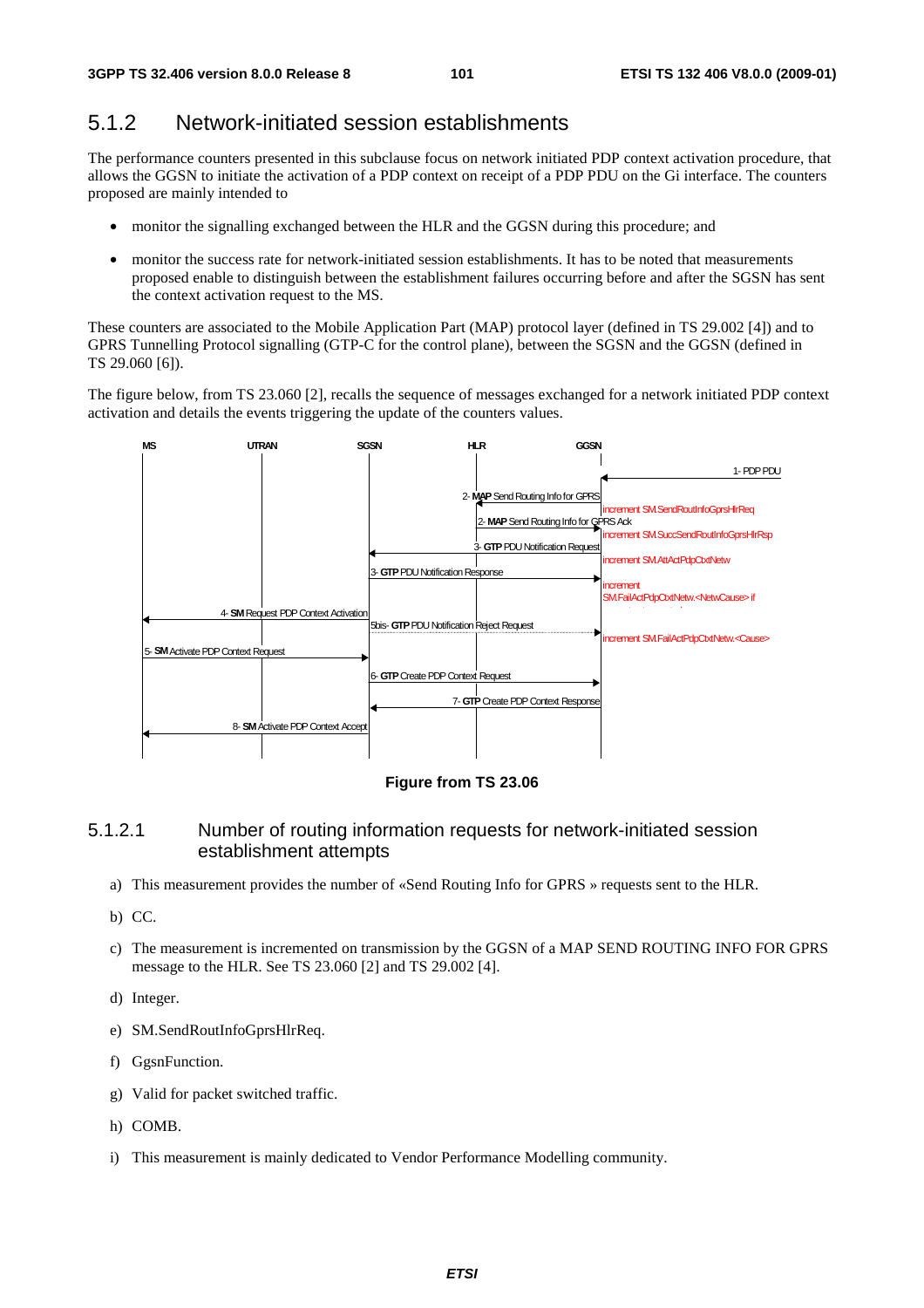### 5.1.2.2 Number of routing information successful responses for network-initiated session establishment attempts

- a) This measurement provides the number of "Send Routing Info for GPRS" response messages received from HLR indicating a positive outcome.
- b) CC.
- c) The measurement is incremented on receipt by the GGSN of a MAP SEND ROUTING INFO FOR GPRS response message containing an SGSN address, which indicates a successful outcome. See TS 23.060 [2] and TS 29.002 [4].
- d) Integer.
- e) SM.SuccSendRoutInfoGprsHlrRsp.
- f) GgsnFunction.
- g) Valid for packet switched traffic.
- h) COMB.
- i) This measurement is mainly dedicated to Vendor Performance Modelling and Operator Maintenance communities.

#### 5.1.2.3 Attempted Network-initiated session establishments

#### 5.1.2.3.1 Attempted Network-initiated session establishments

- a) This measurement provides the number of network-initiated session establishments attempted. Only the session establishment attempts for which a successful routing response from the HLR has been received are counted (i.e. for which a response including an SGSN address).
- b) CC.
- c) The measurement is incremented on transmission by the GGSN of a PDU NOTIFICATION REQUEST message to the SGSN. See TS 23.060 [2] and TS 29.060 [6].
- d) Integer.
- e) SM.AttActPdpCtxtNetw.
- f) GgsnFunction.
- g) Valid for packet switched traffic.
- h) COMB.
- i) This measurement is mainly dedicated to Vendor Performance Modelling community.

#### 5.1.2.3.2 Failed Network-initiated session establishments - failures occurred before sending PDP context activation request to the MS

- a) This measurement provides the number of network initiated session establishment failures. This measurement is split into subcounters per failure cause.
- b) CC.
- c) On receipt by the GGSN of a PDU NOTIFICATION RESPONSE message with cause different from "Request Accepted", indicating a PDP context activation failure, the relevant measurement is incremented according to the failure cause. Possible causes are included in TS 29.060 [6]. The sum of all supported per cause measurements should equal the total number of PDP context activation failures occurred before sending REQUEST PDP CONTEXT ACTIVATION message to the MS.
- d) Each measurement is an integer value. The number of measurements is equal to the number of causes supported.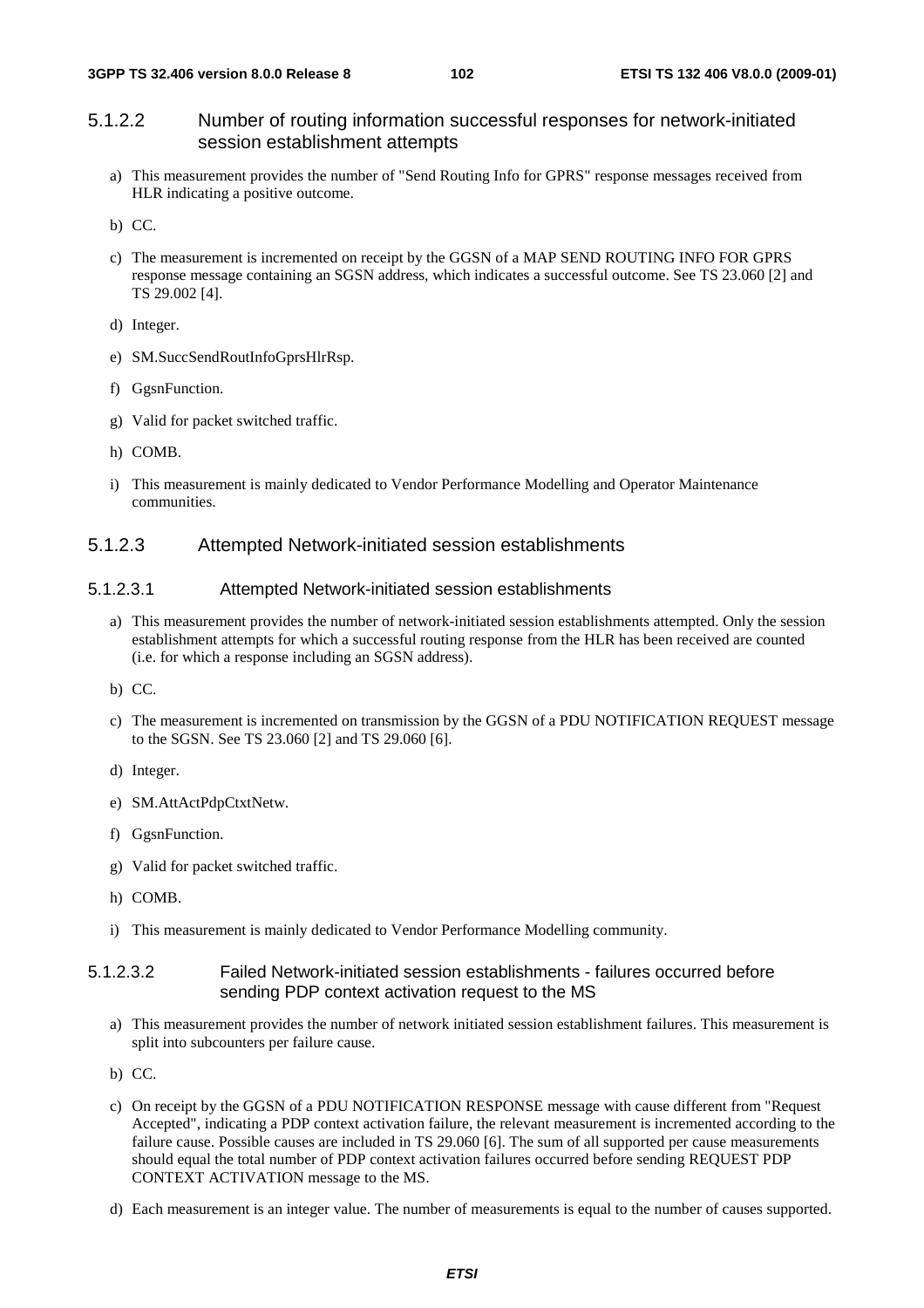- e) The measurement name has the form SM.FailActPdpCtxtNetw.NetwCause where NetwCause identifies the failure cause.
- f) GgsnFunction.
- g) Valid for packet switched traffic.
- h) COMB.
- i) This measurement is mainly dedicated to Vendor Performance Modelling and Operator Maintenance communities.

#### 5.1.2.3.3 Failed Network-initiated session establishments - failures occurred after sending PDP context activation request to the MS

- a) This measurement provides the number of network initiated session establishment failures. This measurement is split into subcounters per failure cause.
- b) CC.
- c) On receipt by the GGSN of a PDU NOTIFICATION REJECT REQUEST, the relevant measurement is incremented according to the failure cause. Possible causes are included in TS 29.060 [6]. The sum of all supported per cause measurements should equal the total number of PDP context activation failures occurred after sending REQUEST PDP CONTEXT ACTIVATION message to the MS.
- d) Each measurement is an integer value. The number of measurements is equal to the number of causes supported.
- e) The measurement name has the form SM.FailActPdpCtxtNetw.MsCause where MsCause identifies the failure cause.
- f) GgsnFunction.
- g) Valid for packet switched traffic.
- h) COMB.
- i) This measurement is mainly dedicated to Vendor Performance Modelling and Operator Maintenance communities.

## 5.1.3 Subscribers with activated PDP context

The performance counters presented in this subclause are mainly intended to establish a subscriber profile. Such a profile details the number of elementary procedures per active subscriber (PDP context activations, modifications, updates, …), usually during a busy hour. This profile may be used for 2 main purposes:

- to estimate the current load of the equipment, with details on the respective weight of each procedure in the overall load;
- to estimate the impact on the equipment of a modification of a factor in this subscriber profile (e.g. increase of the number of simultaneous active PDP contexts per subscriber, increase of the number of subscribers, …).

#### 5.1.3.1 Number of subscribers with activated PDP context

- a) This measurement provides the number of subscribers having an activated PDP context.
- b) GAUGE.
- c) The measurement is incremented on transmission by the GGSN of a CREATE PDP CONTEXT RESPONSE message with cause "Request Accepted" for an MSISDN that had no PDP context already activated. The measurement is decremented on transmission by the GGSN of a DELETE PDP CONTEXT RESPONSE message with cause "Request Accepted" related to the last PDP context for an MSISDN. See TS 29.060 [6] and TS 23.060 [2].
- d) A single integer value.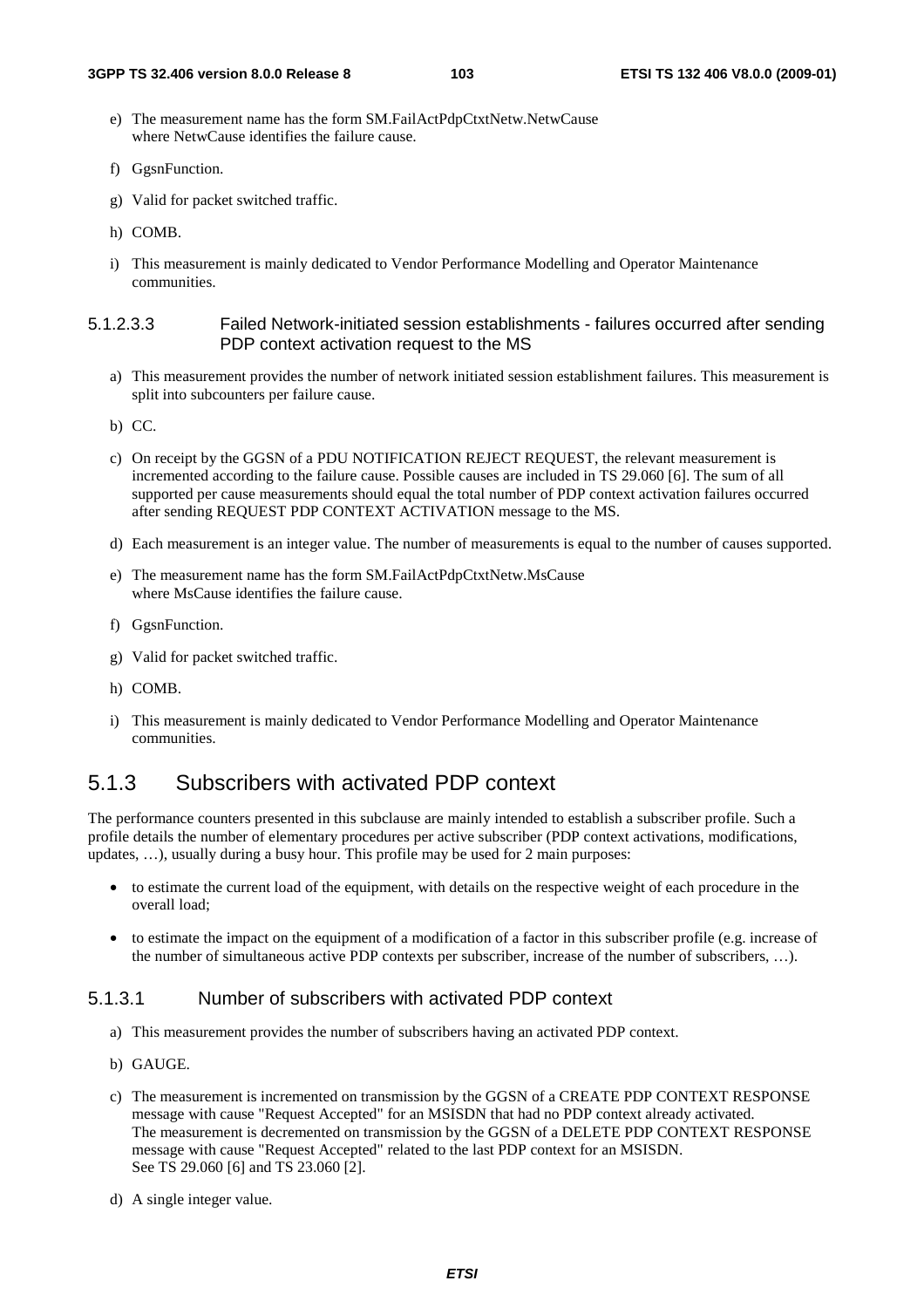- e) SM.NbrActSubs.
- f) GgsnFunction.
- g) Valid for packet switched traffic.
- h) Combined.
- i) This measurement is mainly dedicated to Operator Business and Vendor Performance Modelling communities.

### 5.1.3.2 Mean number of subscribers with activated PDP context

- a) This measurement provides the mean number of subscribers having an activated PDP context.
- b) SI.
- c) This measurement is obtained by sampling at a pre-defined interval the number of subscribers having an activated PDP context in the GGSN and then taking the arithmetic mean.
- d) A single integer value.
- e) SM.MeanActSubs.
- f) GgsnFunction.
- g) Valid for packet switched traffic.
- h) Combined.
- i) This measurement is mainly dedicated to Operator Business and Vendor Performance Modelling communities.

### 5.1.3.3 Max number of subscribers with activated PDP context

- a) This measurement provides the maximum number of subscribers having an activated PDP context.
- b) SI.
- c) This measurement is obtained by sampling at a pre-defined interval the number of subscribers having an activated PDP context in the GGSN and then taking the maximum.
- d) A single integer value.
- e) SM.MaxActSubs.
- f) GgsnFunction.
- g) Valid for packet switched traffic.
- h) Combined.
- i) This measurement is mainly dedicated to Operator Business and Vendor Performance Modelling communities.

## 5.1.4 Session conclusions

The performance counters presented in this subclause are related to PDP context deactivation procedure. The counters proposed are mainly intended to evaluate the ratio of GGSN-initiated PDP context deactivations in overall PDP context deactivations, estimate the PDP context deactivation success rate, and may also be used in the subscriber or session profile.

The figures below, from TS 23.060 [2], recall the sequence of messages exchanged for MS, SGSN or GGSN initiated PDP context deactivations and detail the events triggering the update of the counters values.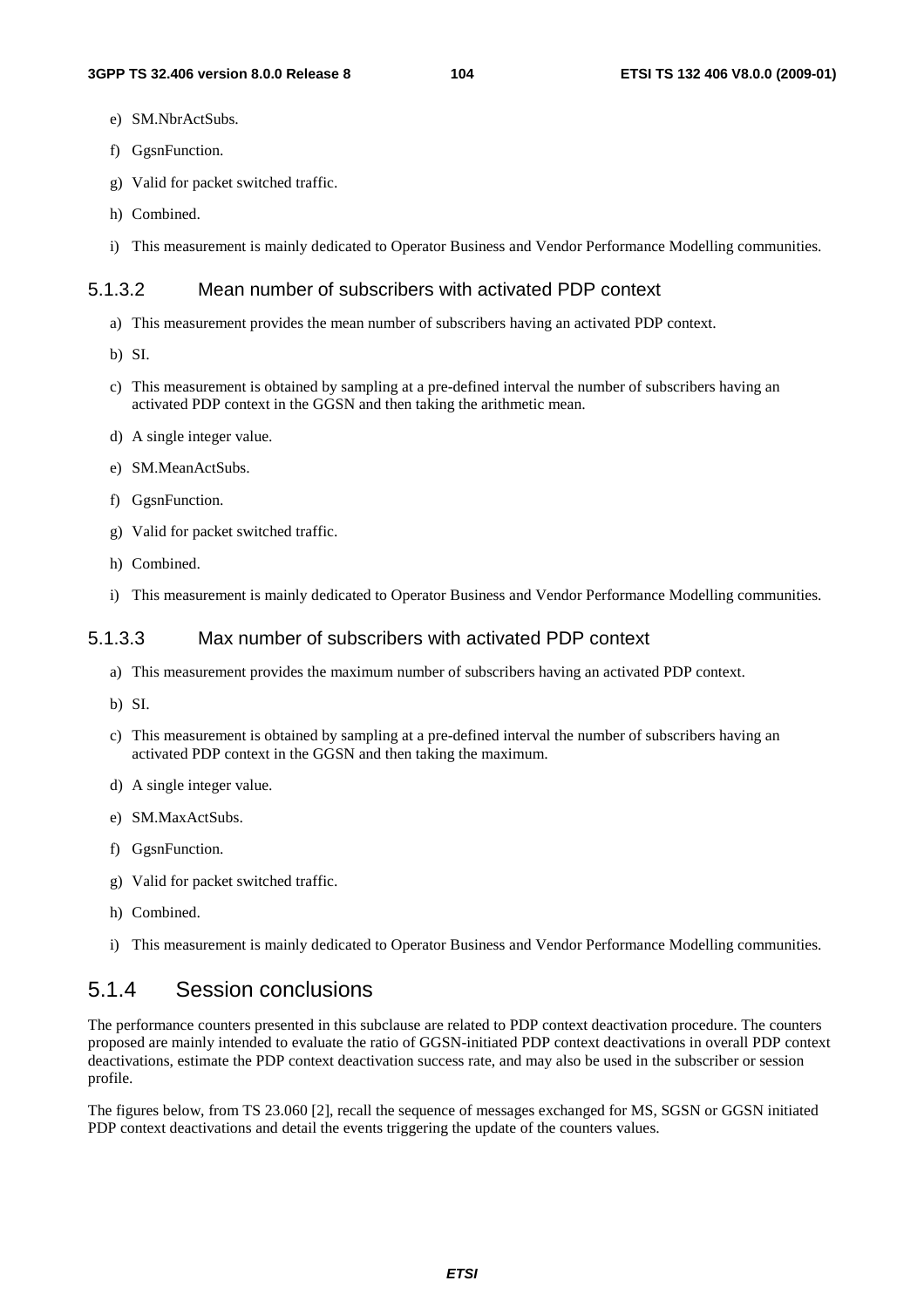

#### **Figure: MS initiated PDP context deactivation**



#### **Figure: GSN initiated PDP context deactivation**



#### **Figure: GGSN initiated PDP context deactivation**

#### 5.1.4.1 MS & SGSN-initiated session conclusions

#### 5.1.4.1.1 Attempted MS & SGSN-initiated session conclusions

- a) This measurement provides the number of attempted PDP context deactivations initiated by MS & SGSN.
- b) CC.
- c) The measurement is incremented on receipt by the GGSN of a DELETE PDP CONTEXT REQUEST message. See TS 29.060 [6].
- d) Integer.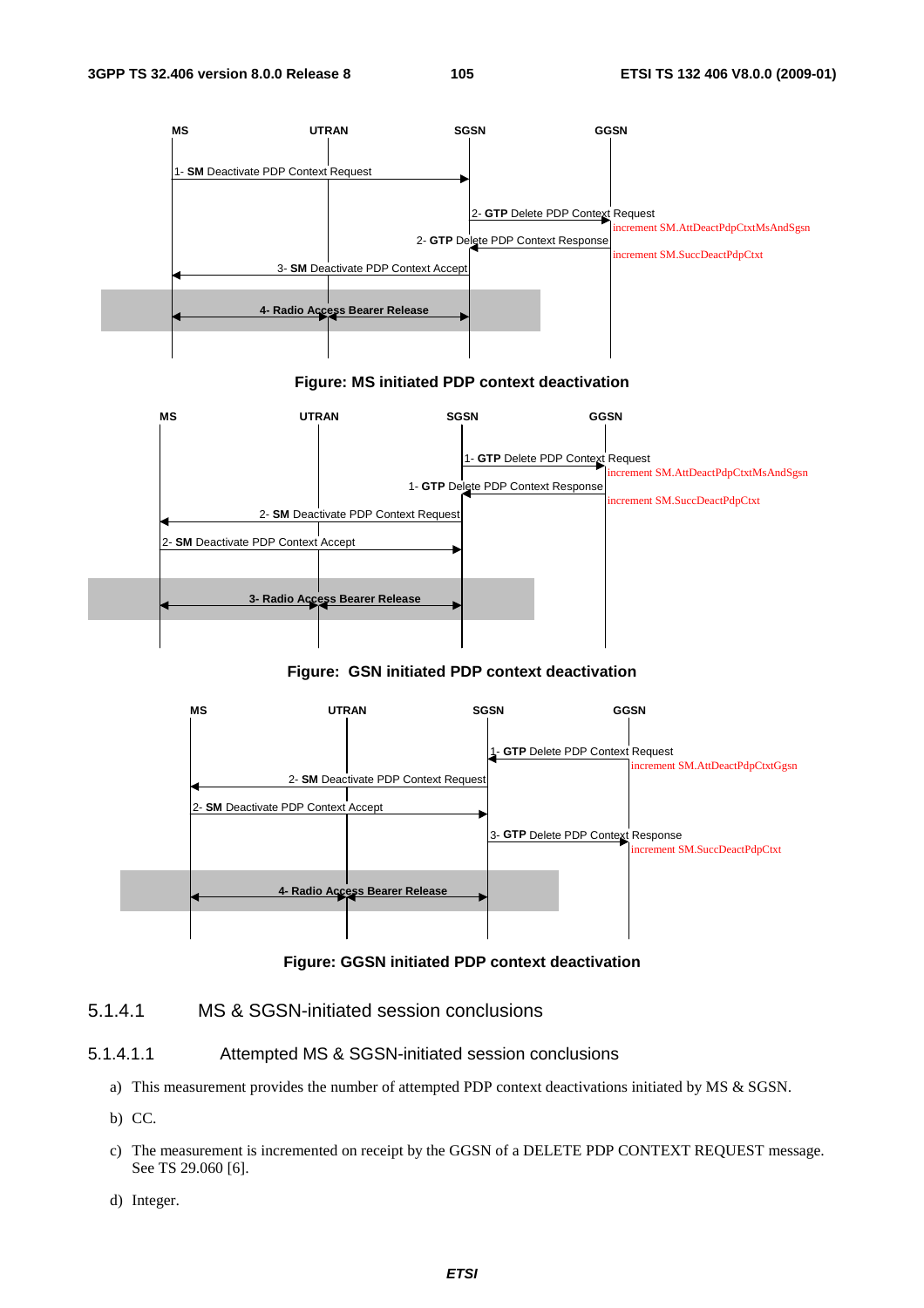- e) SM.AttDeactPdpCtxtMsAndSgsn.
- f) GgsnFunction.
- g) Valid for packet switched traffic.
- h) COMB.
- i) This measurement is mainly dedicated to Vendor Performance Modelling community.

#### 5.1.4.1.2 Successful MS & SGSN-initiated session conclusions

- a) This measurement provides the number of successful PDP context deactivations initiated by MS & SGSN.
- b) CC.
- c) The measurement is incremented on transmission by the GGSN of a DELETE PDP CONTEXT RESPONSE message with cause "Request Accepted". See TS 29.060 [6].
- d) Integer.
- e) SM. SuccDeactPdpCtxtMsAndSgsn.
- f) GgsnFunction.
- g) Valid for packet switched traffic.
- h) COMB.
- i) This measurement is mainly dedicated to Vendor Performance Modelling community.

#### 5.1.4.2 GGSN-initiated session conclusions

#### 5.1.4.2.1 Attempted GGSN-initiated session conclusions

- a) This measurement provides the number of attempted PDP context deactivations initiated by GGSN.
- b) CC.
- c) The measurement is incremented on transmission by the GGSN of a DELETE PDP CONTEXT REQUEST message. See TS 29.060 [6].
- d) Integer.
- e) SM.AttDeactPdpCtxtGgsn.
- f) GgsnFunction.
- g) Valid for packet switched traffic.
- h) COMB.
- i) This measurement is mainly dedicated to Vendor Performance Modelling community.

#### 5.1.4.2.2 Successful GGSN-initiated session conclusions

- a) This measurement provides the number of successful PDP context deactivations initiated by GGSN.
- b) CC.
- c) The measurement is incremented on receipt by the GGSN of a DELETE PDP CONTEXT RESPONSE message with cause "Request Accepted". See TS 29.060 [6].
- d) Integer.
- e) SM.SuccDeactPdpCtxtGgsn.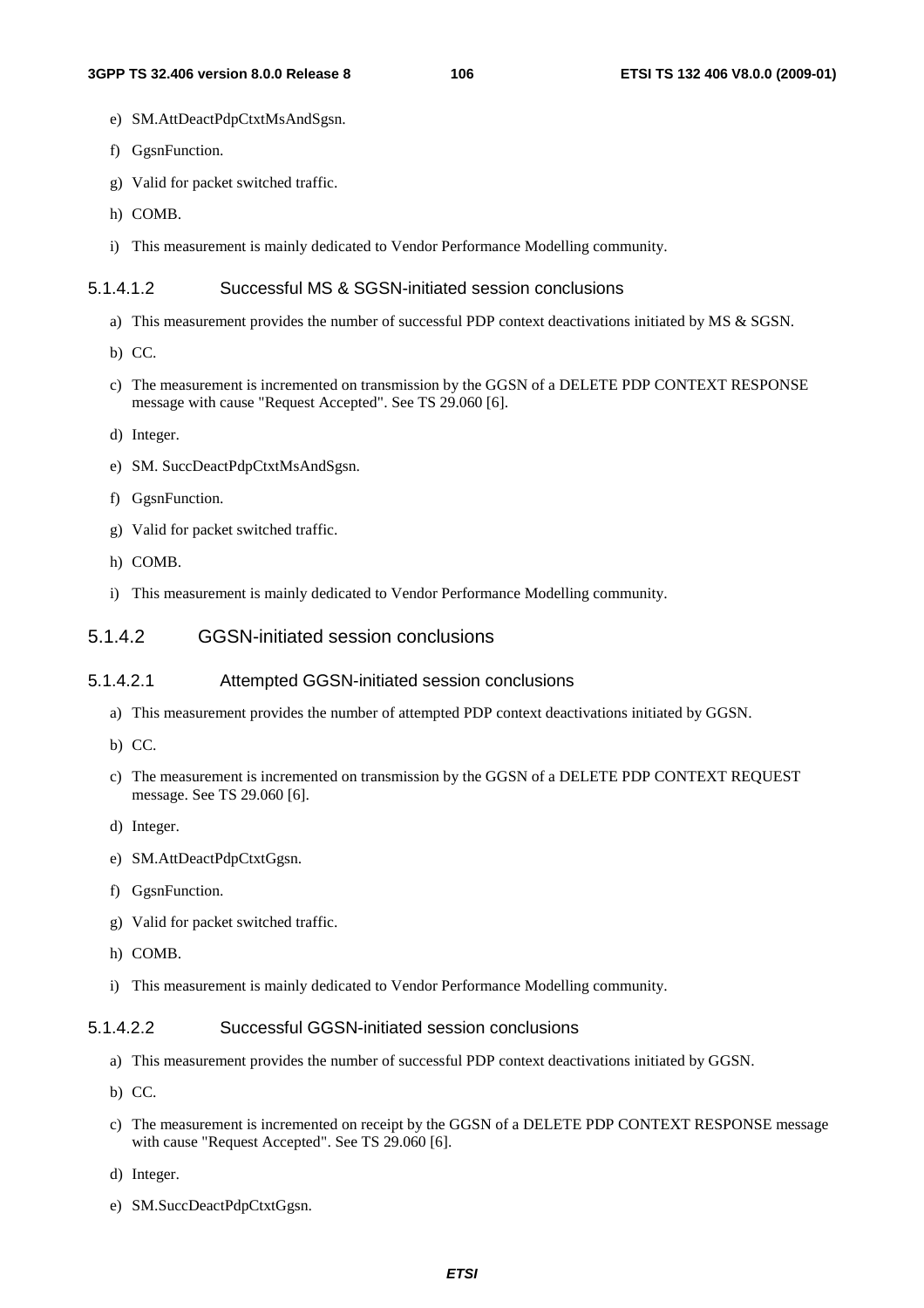- f) GgsnFunction.
- g) Valid for packet switched traffic.
- h) COMB.
- i) This measurement is mainly dedicated to Vendor Performance Modelling community.

# 5.2 Per APN measurements

These measurements will only be provided for a subset of all the APNs of the GGSN (see TS 23.003 [9] for APN definition). The way the list of monitored APNs is configured is outside the scope of the present document.

## 5.2.1 Session establishments

The performance counters presented in this subclause are intended to bring a more detailed view on session activations compared to counters defined in subclause 1.1. Especially, they enable to monitor the session establishment success rate when user authentication is required and when a dynamic PDP address is to be allocated by the GGSN.

Furthermore, the definition of "per APN" measurements allows to let performance monitoring focus on a "specific service" handled by a GGSN: TS 23.003 [9] indicates that an APN Network Identifier may be used to access a service associated with a GGSN and that this may be achieved by defining:

- an APN that corresponds to a DNS name of a GGSN and is locally interpreted by the GGSN as a request for a specific service; or
- an APN Network Identifier consisting of 3 or more labels and starting with a Reserved Service Label, or an APN Network Identifier consisting of a Reserved Service Label alone, that indicates a GGSN by the nature of the requested service.

The figure below, from TS 29.061 [10] details the message sequence during a PDP context activation for the nontransparent IP case, where a dynamic PDP address is to be allocated and user authentication is required.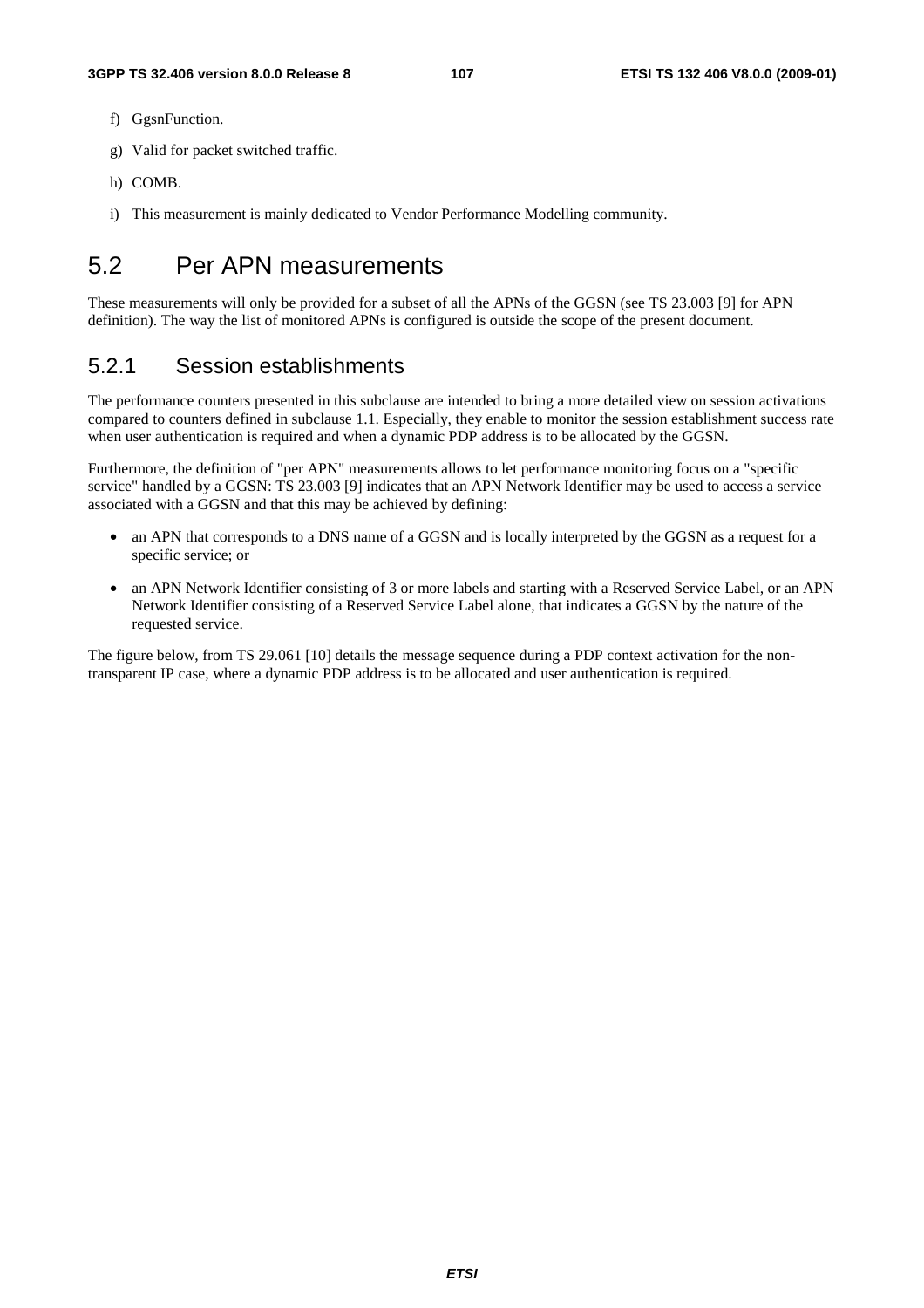



#### 5.2.1.1 Session establishments, per APN

#### 5.2.1.1.1 Attempted session establishments, per APN

- a) This measurement provides the number of PDP context activation procedures on a per APN of the GGSN basis.
- b) CC.
- c) The measurement is incremented on receipt by the GGSN of a CREATE PDP CONTEXT REQUEST message from the SGSN. See TS 29.060 [6].
- d) Integer.
- e) SM.AttActPdpCtxt.Apn.
- f) GgsnFunction, per APN.
- g) Valid for packet switched traffic.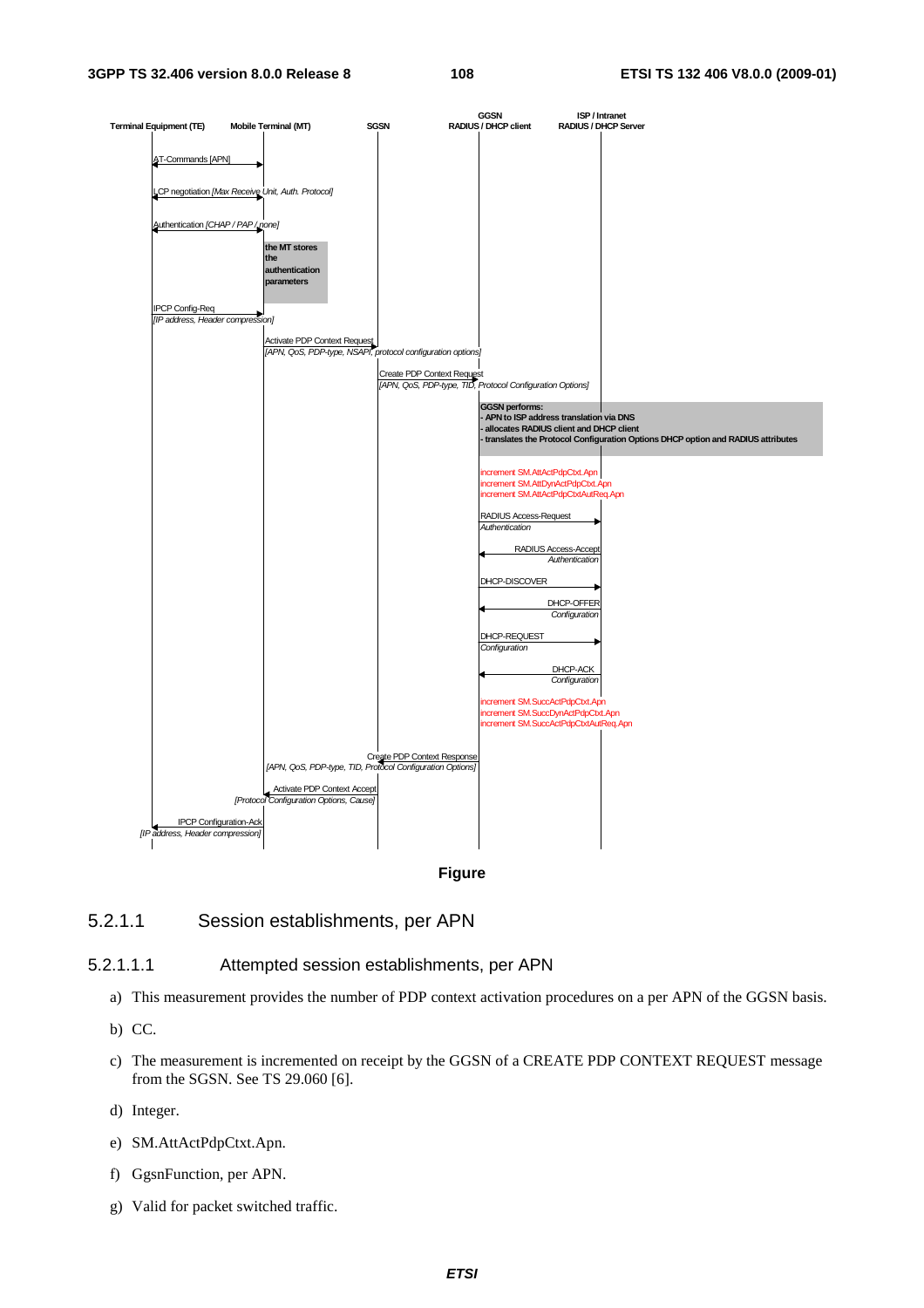- h) COMB.
- i) This measurement is mainly dedicated to Operator Business and Vendor Performance Modelling communities.

#### 5.2.1.1.2 Successfully established sessions, per APN

- a) This measurement provides the number of successfully completed activation PDP context procedures on a per APN of the GGSN basis.
- b) CC.
- c) The measurement is incremented on transmission of a CREATE PDP CONTEXT RESPONSE message with cause "Request Accepted " from GGSN. See TS 29.060 [6].
- d) Integer.
- e) SM.SuccActPdpCtxt.Apn.
- f) GgsnFunction, per APN.
- g) Valid for packet switched traffic.
- h) COMB.
- i) This measurement is mainly dedicated to Operator Business and Vendor Performance Modelling communities.
- 5.2.1.2 Session establishments with dynamic PDP address allocation required, per APN
- 5.2.1.2.1 Attempted session establishments with dynamic PDP address allocation required, per APN
	- a) This measurement provides the number of dynamic PDP context activation procedures where a dynamic PDP address is requested on a per APN of the GGSN basis.
	- b) CC.
	- c) The measurement is incremented on receipt by the GGSN of a CREATE PDP CONTEXT REQUEST message with an empty PDP address, which indicates that the MS requires a dynamic PDP address. See TS 29.060 [6].
	- d) Integer.
	- e) SM.AttDynActPdpCtxt.Apn.
	- f) GgsnFunction, per APN.
	- g) Valid for packet switched traffic.
	- h) COMB.
	- i) This measurement is mainly dedicated to Vendor Performance Modelling and Operator Maintenance communities.

#### 5.2.1.2.2 Successfully established sessions with dynamic PDP address allocation required, per APN

- a) This measurement provides the number of successfully attempted dynamic PDP context activation procedures where a dynamic PDP address is requested on a per APN of the GGSN basis.
- b) CC.
- c) The measurement is incremented on transmission by the GGSN of a CREATE PDP CONTEXT RESPONSE message with cause "Request Accepted" where the PDP address has been dynamically assigned. See TS 23.060 [2] and TS 29.060 [6].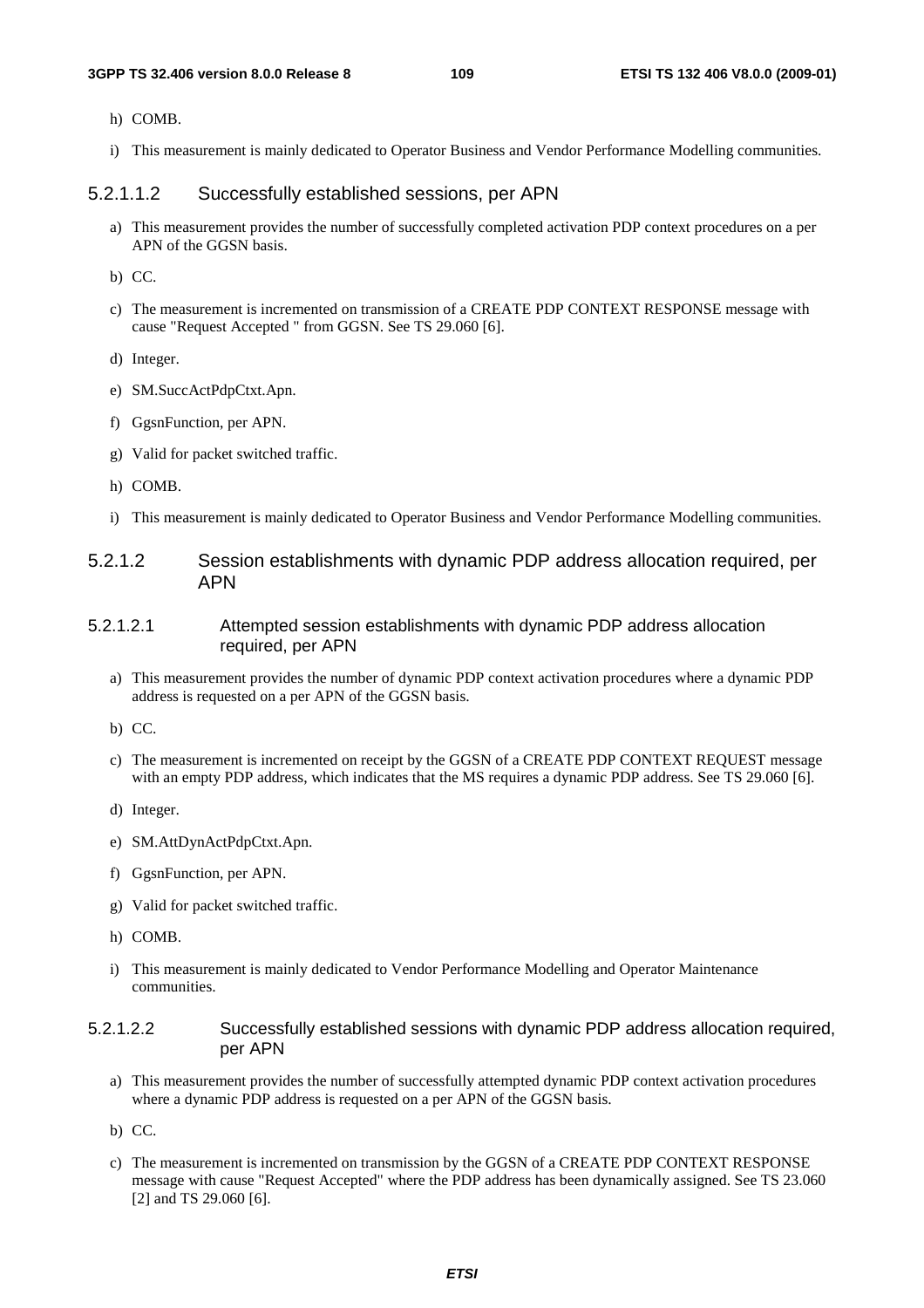- d) Integer.
- e) SM.SuccDynActPdpCtxt.Apn.
- f) GgsnFunction, per APN.
- g) Valid for packet switched traffic.
- h) COMB.
- i) This measurement is mainly dedicated to Vendor Performance Modelling and Operator Maintenance communities.

#### 5.2.1.3 Session establishments with user authentication required, per APN

#### 5.2.1.3.1 Attempted session establishments with user authentication required, per APN

- a) This measurement provides the number of PDP context activation procedures for which user authentication is required.
- b) CC.
- c) The measurement is incremented when a CREATE PDP CONTEXT REQUEST message is received by the GGSN, for which protocol configuration options indicates that user authentication is required to access the external PDN. See TS 29.060 [6] and TS 24.008 [15].
- d) Integer.
- e) SM.AttActPdpCtxtAutReq.Apn.
- f) GgsnFunction, per APN.
- g) Valid for packet switched traffic.
- h) COMB.
- i) This measurement is mainly dedicated to Vendor Performance Modelling and Operator Maintenance communities.

#### 5.2.1.3.2 Failed session establishments due to user authentication failure, per APN

- a) This measurement provides the number of PDP context activation procedures failed due to user authentication failure.
- b) CC.
- c) The measurement is incremented when a CREATE PDP CONTEXT RESPONSE message with cause "User Authentication Failed" is received by the GGSN. See TS 29.060 [6] and TS 24.008 [15].
- d) Integer.
- e) SM.FailActPdpCtxtAutReq.Apn.
- f) GgsnFunction, per APN.
- g) Valid for packet switched traffic.
- h) COMB.
- i) This measurement is mainly dedicated to Vendor Performance Modelling and Operator Maintenance communities.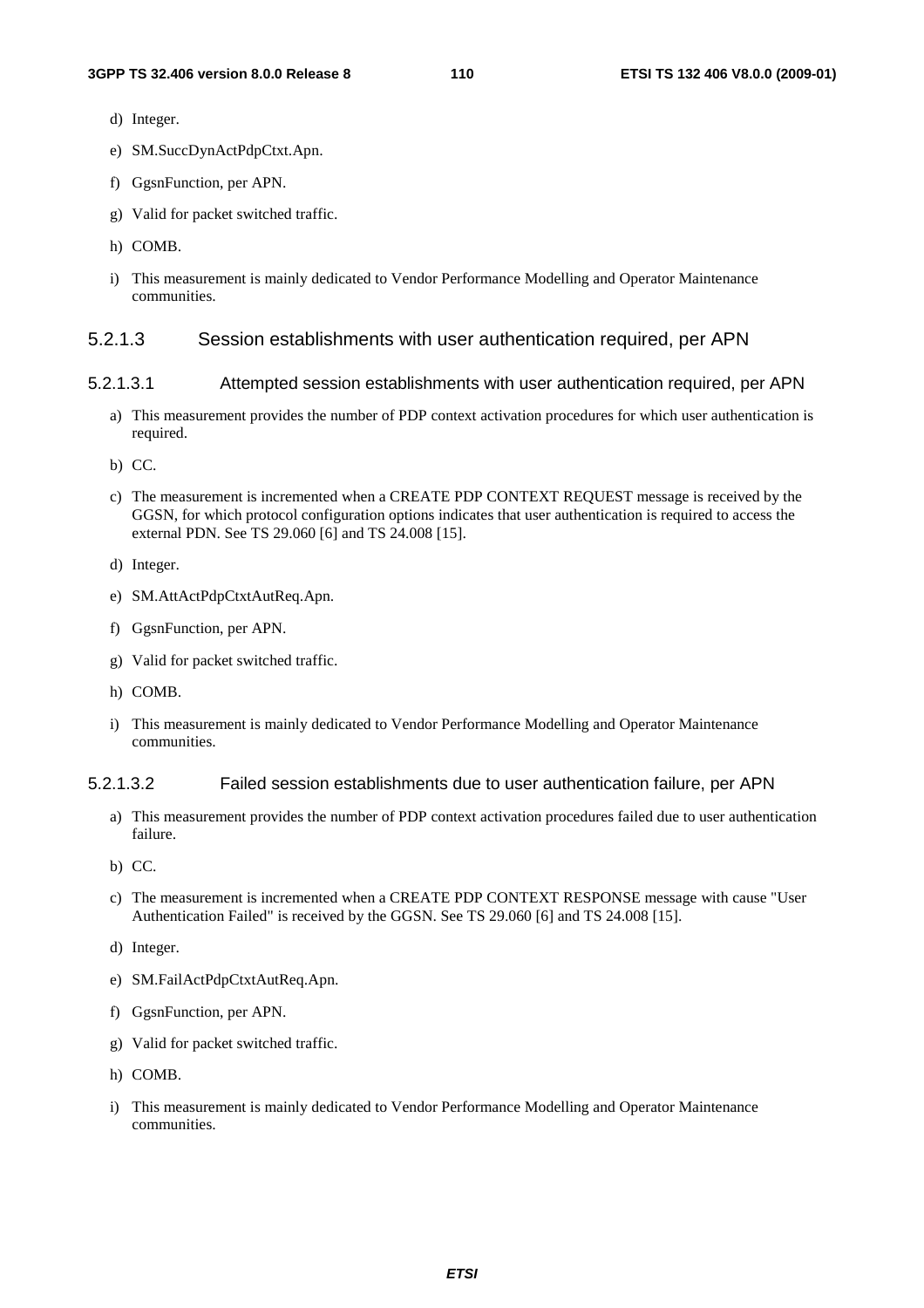# 5.2.2 Active sessions

The performance counters presented in this subclause are defined on a per APN basis and are mainly intended:

- to monitor the repartition of QoS attributes defined for current active sessions; and
- to establish a session profile. A session profile details the number of elementary procedures per active session (PDP context modifications, updates, …), usually during a busy hour.

## 5.2.2.1 Number of simultaneous active sessions, per APN

- a) This measurement provides the current number of simultaneous active sessions per APN. This measurement is split into subcounters per traffic class and allocation/retention priority (or precedence class) indicated in the QoS profile.
- b) GAUGE.
- c) The relevant measurement is incremented on transmission by the GGSN of a CREATE PDP CONTEXT RESPONSE message with cause "Request Accepted" according to the traffic class or allocation/retention priority indicated in the QoS profile.

The relevant measurement is decremented on transmission or receipt of DELETE PDP CONTEXT RESPONSE with cause "Request Accepted" according to the traffic class or the allocation/retention priority of the PDP context.

In case of a PDP context activated with R97/98 QoS attributes, the fields traffic class and allocation/retention priority used for screening are derived from delay class and precedence class respectively, as ruled in TS 23.107 [8].

See also TS 24.008 [15] and TS 29.060 [6].

- d) A single integer value per measurement type defined in e).
- e) SM.NbrActPdpCtxt.Apn.Low SM.NbrActPdpCtxt.Apn.Medium SM.NbrActPdpCtxt.Apn.High SM.NbrActPdpCtxt.Apn.Conv SM.NbrActPdpCtxt.Apn.Strm SM.NbrActPdpCtxt.Apn.Intact SM.NbrActPdpCtxt.Apn.Bgrd.
- f) GgsnFunction, per APN.
- g) Valid for packet switched traffic.
- h) COMB.
- i) This measurement is mainly dedicated to Operator Business and Vendor Performance Modelling communities.

#### 5.2.2.2 Peak number of simultaneous active sessions, per APN

- a) This measurement provides the peak number of active PDP contexts in GGSN per APN. This measurement is obtained by comparing following an update of the actual number of active PDP context in GGSN per APN, this value with the currently maximal value within the actual granularity period.
- b) GAUGE.
- c) The measurement is incremented on transmission by the GGSN of a CREATE PDP CONTEXT RESPONSE message with cause "Request Accepted" and decremented on transmission or receipt by the GGSN of a DELETE PDP CONTEXT RESPONSE message with cause "Request Accepted". The measurement value keeps track of the highest value experienced in the collection interval. See TS 29.060 [6].
- d) Integer.
- e) SM.MaxNbrActPdpCtxt.Apn.
- f) GgsnFunction, per APN.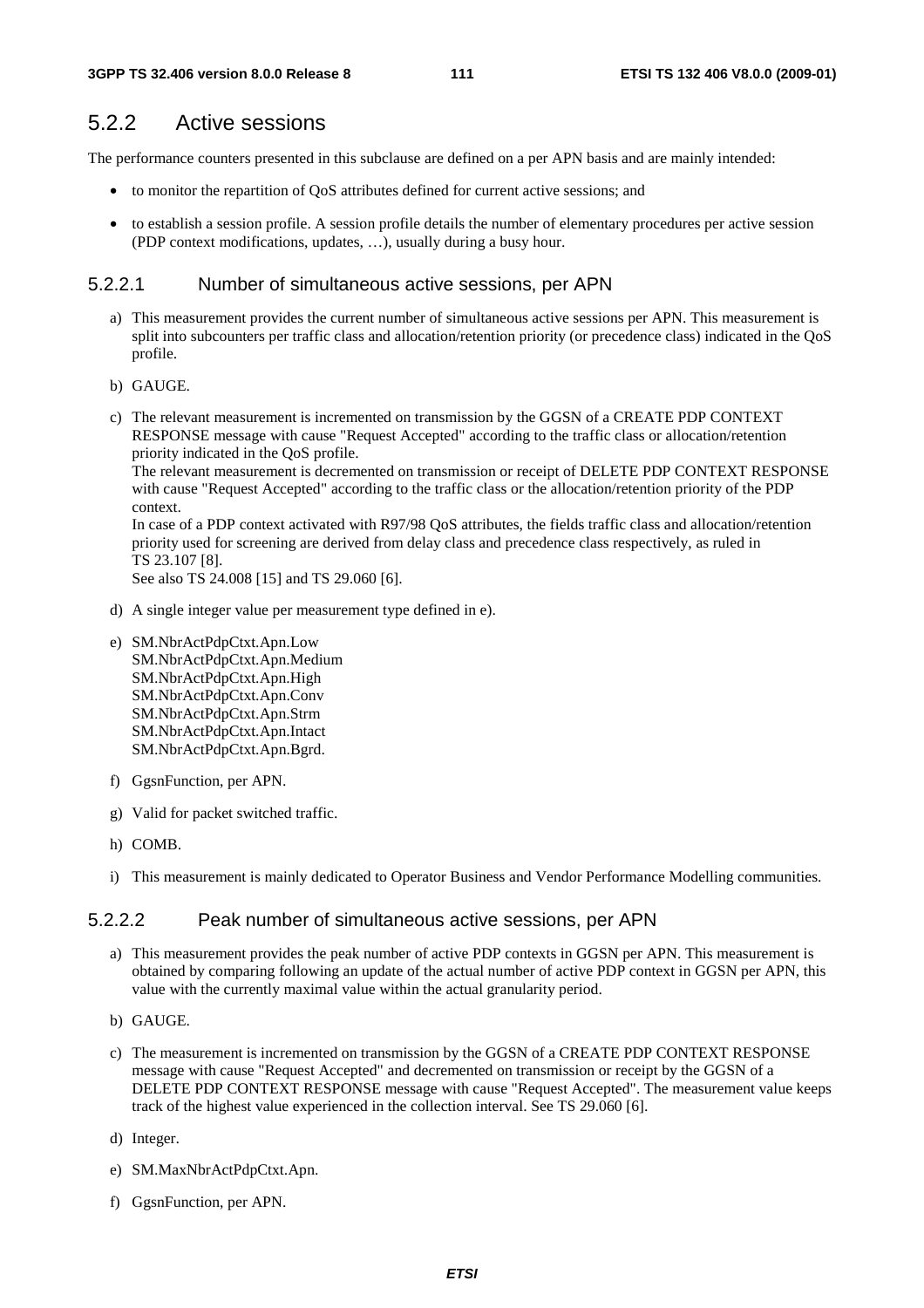- g) Valid for packet switched traffic.
- h) COMB.
- i) This measurement is mainly dedicated to Operator Business and Vendor Performance Modelling communities.

#### 5.2.2.3 MS & SGSN-initiated session modifications, per APN

#### 5.2.2.3.1 Attempted MS & SGSN-initiated session modifications, per APN

- a) This measurement provides the number of PDP context updates attempted, either by MS or SGSN.
- b) CC.
- c) The measurement is incremented on receipt by the GGSN of an UPDATE PDP CONTEXT REQUEST message. See TS 29.060 [6].
- d) Integer.
- e) SM.AttUpdPdpCtxtMsAndSgsn.Apn.
- f) GgsnFunction, per APN.
- g) Valid for packet switched traffic.
- h) COMB.
- i) This measurement is mainly dedicated to Vendor Performance Modelling community.

#### 5.2.2.3.2 Successfully performed MS & SGSN-initiated session modifications, per APN

- a) This measurement provides the number of successfully performed PDP context updates initiated either by MS or SGSN.
- b) CC.
- c) The measurement is incremented on transmission by the GGSN of an UPDATE PDP CONTEXT RESPONSE message with cause "Request Accepted". See TS 29.060 [6].
- d) Integer.
- e) SM.SuccUpdPdpCtxtMsAndSgsn.Apn.
- f) GgsnFunction, per APN.
- g) Valid for packet switched traffic.
- h) COMB.
- i) This measurement is mainly dedicated to Vendor Performance Modelling community.

## 5.2.3 Session conclusions

5.2.3.1 MS-initiated session conclusions, per APN

#### 5.2.3.1.1 Attempted MS-initiated session conclusions, per APN

- a) This measurement provides the number of PDP context deactivation procedures initiated by the MS on a per APN of the GGSN basis.
- b) CC.
- c) The measurement is incremented on receipt by the GGSN of a DELETE PDP CONTEXT REQUEST message from the SGSN. See TS 23.060 [2] and TS 29.060 [6].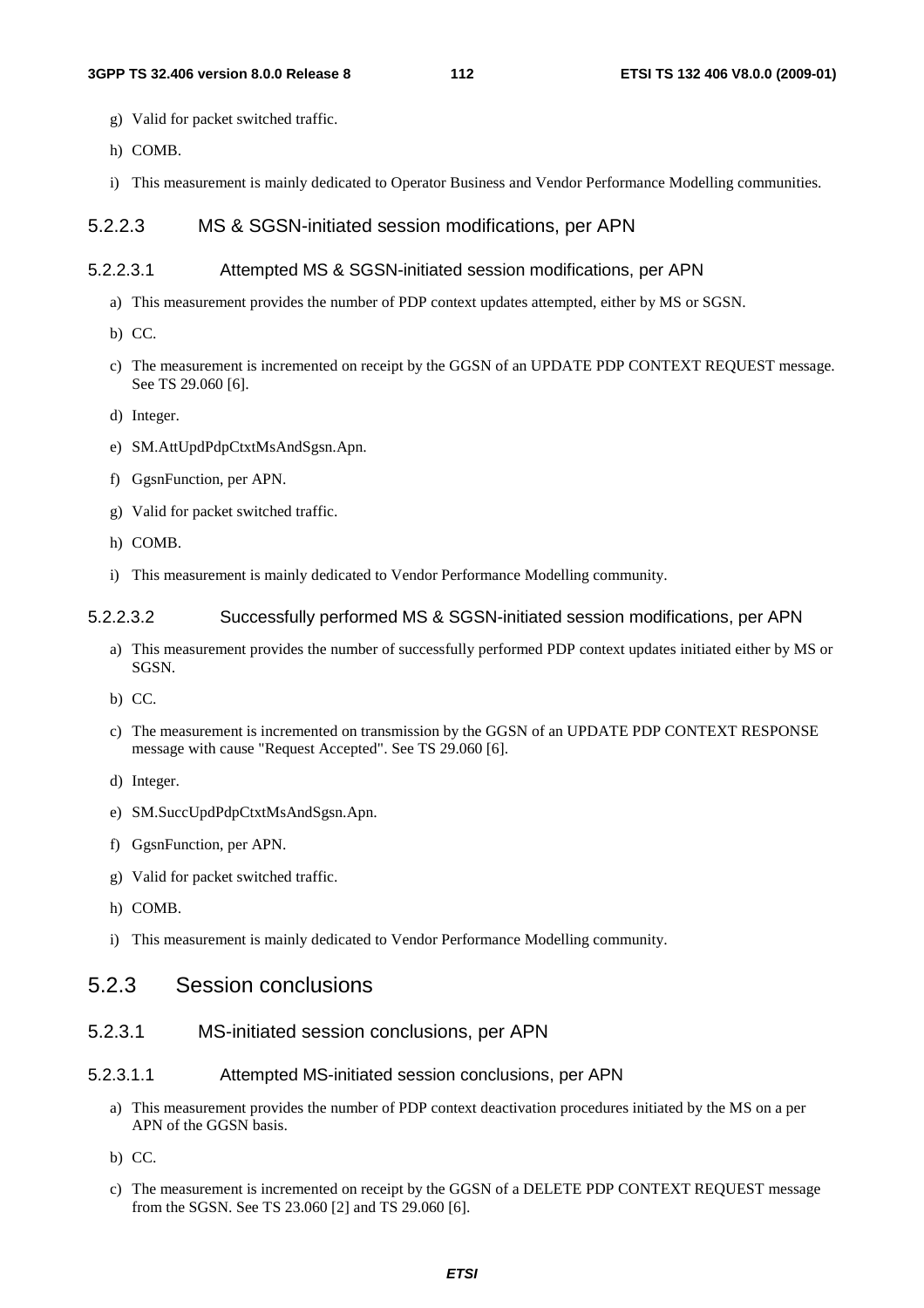- d) Integer.
- e) SM.AttDeactPdpCtxtMs.Apn.
- f) GgsnFunction, per APN.
- g) Valid for packet switched traffic.
- h) COMB.
- i) This measurement is mainly dedicated to Vendor Performance Modelling community.

#### 5.2.3.1.2 Successful MS-initiated session conclusions, per APN

- a) This measurement provides the number of successfully completed PDP context deactivation procedures initiated by the MS on a per APN of the GGSN basis.
- b) CC.
- c) The measurement is incremented on transmission by the GGSN of a DELETE PDP CONTEXT RESPONSE message with cause "Request Accepted" to the SGSN. See TS 29.060 [6].
- d) Integer.
- e) SM.SuccDeactPdpCtxtMs.Apn.
- f) GgsnFunction, per APN.
- g) Valid for packet switched traffic.
- h) COMB.
- i) This measurement is mainly dedicated to Vendor Performance Modelling community.

#### 5.2.3.2 GGSN-initiated session conclusions, per APN

#### 5.2.3.2.1 Attempted GGSN-initiated session conclusions, per APN

- a) This measurement provides the number of PDP context deactivation procedures initiated by the GGSN, on a per APN of the GGSN basis.
- b) CC.
- c) The measurement is incremented on transmission by the GGSN of a DELETE PDP CONTEXT REQUEST message to the SGSN. See TS 29.60.
- d) Integer.
- e) SM.AttDeactPdpCtxtGgsn.Apn.
- f) GgsnFunction, per APN.
- g) Valid for packet switched traffic.
- h) COMB.
- i) This measurement is mainly dedicated to Vendor Performance Modelling community.

#### 5.2.3.2.2 Successful GGSN-initiated session conclusions, per APN

- a) This measurement provides the number of successfully completed PDP context deactivation procedures initiated by the GGSN, on a per APN of the GGSN basis.
- b) CC.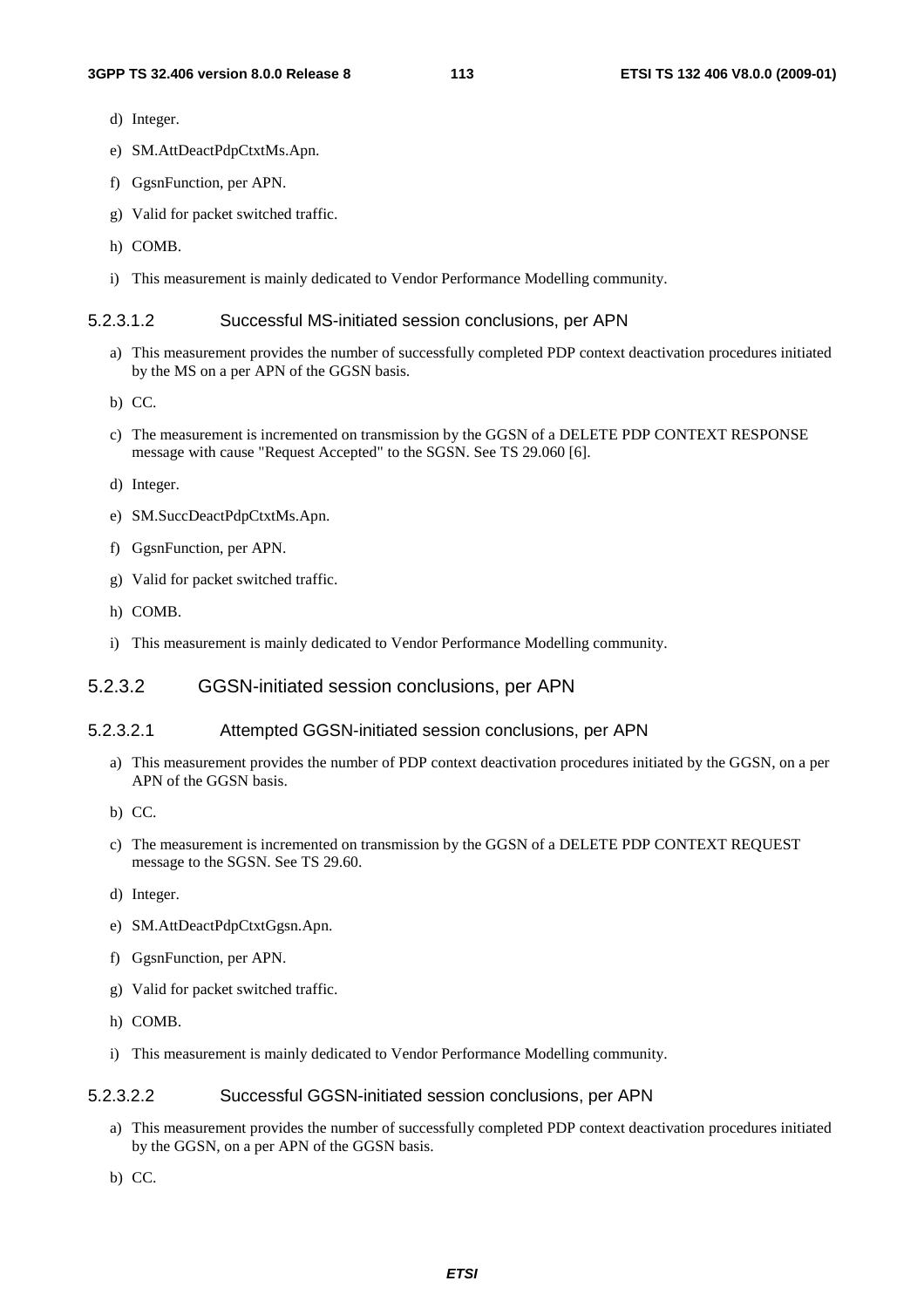- c) The measurement is incremented on receipt of DELETE PDP CONTEXT RESPONSE message with cause "Request Accepted" from the SGSN.
- d) Integer.
- e) SM.SuccDeactPdpCtxtGgsn.Apn.
- f) GgsnFunction, per APN.
- g) Valid for packet switched traffic.
- h) COMB.
- i) This measurement is mainly dedicated to Vendor Performance Modelling community.

# 5.3 GTP measurements

The performance counters presented in this subclause are mainly intended to:

- monitor the signalling and bearer traffic exchanged between the GGSN and peer GSNs;
- establish the session profile (including GTP average packet size, signalling overhead, uplink and downlink GTP traffic per session, …); and
- monitor the GGSN load (through measurements such as the total bit rate handled by the node, the number of GTP tunnels handled or the ratio of packets discarded at GGSN level).

These counters are associated to GPRS Tunnelling Protocol (GTP-C and GTP-U), between the SGSN and the GGSN, and defined in TS 23.060 [2] and TS 29.060 [6]. The breakdown per traffic class allows to monitor the way traffic is handled by the GGSN according to QoS attributes attached to the relevant PDP context.

#### 5.3.1 Number of incoming GTP data packets on the Gn interface

- a) This measurement provides the number of GTP Data Packets received on the Gn interface. This measurement is split into subcounters per traffic class.
- b) CC.
- c) The relevant measurement is incremented on receipt of a GTP data packet on the Gn interface, according to the traffic class of the related PDP context. In case of a PDP context activated with R97/98 QoS attributes, the field traffic class used for screening is derived from delay class, as ruled in TS 23.107 [8]. See also TS 29.060 [6].
- d) A single integer value per measurement type defined in e).
- e) GTP.IncDataPkt.Bgrd GTP.IncDataPkt.Conv GTP.IncDataPkt.Intact GTP.IncDataPkt.Strm.
- f) GgsnFunction.
- g) Valid for packet switched traffic.
- h) COMB.
- i) This measurement is mainly dedicated to Vendor Performance Modelling, Operator Traffic Engineering and Vendor Development Engineering communities.

#### 5.3.2 Number of outgoing GTP data packets on the Gn interface

- a) This measurement provides the number of GTP Data Packets sent onto the Gn interface. This measurement is split into subcounters per traffic class.
- b) CC.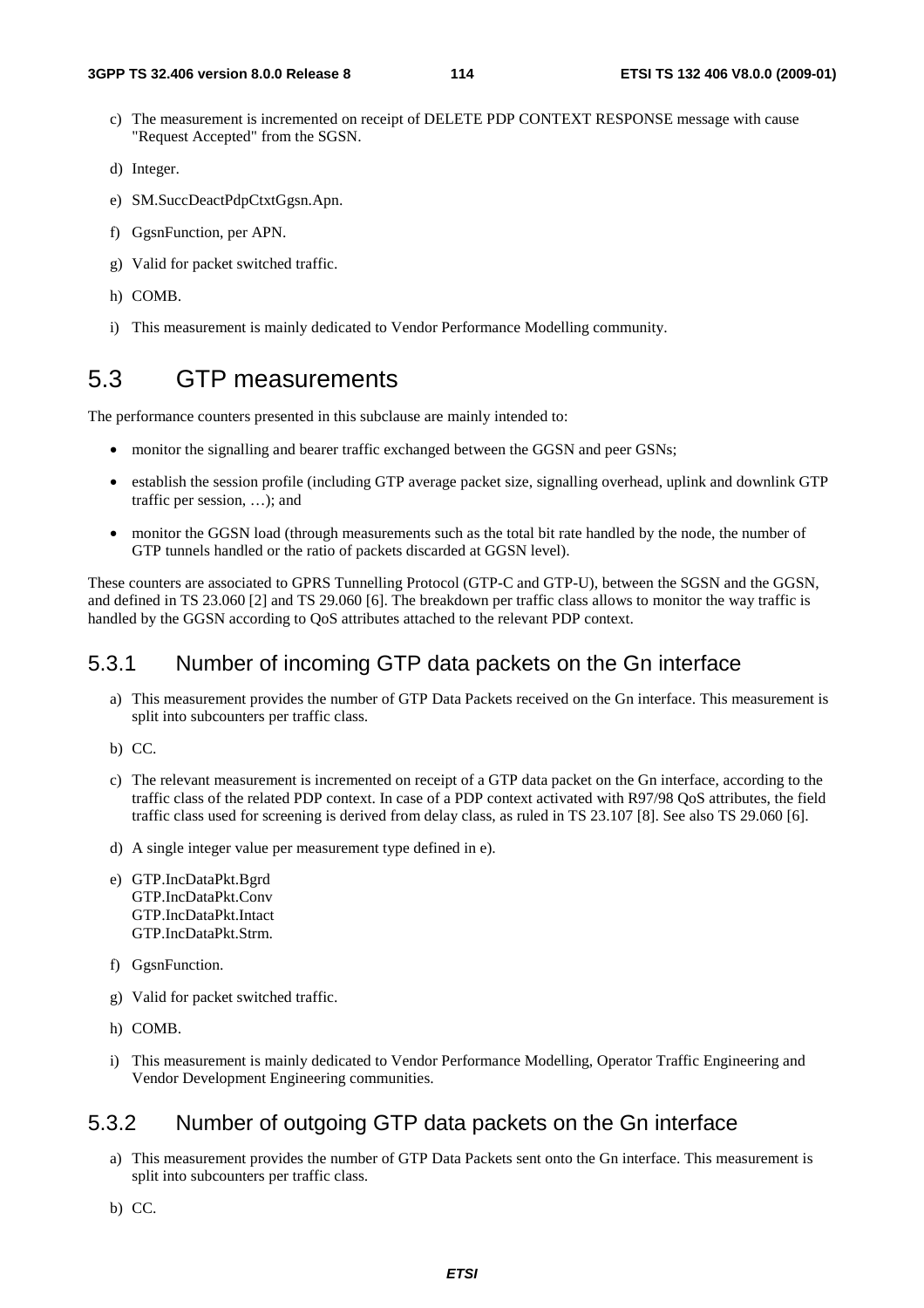- c) The relevant measurement is incremented on transmission of a GTP data packet on the Gn interface, according to the traffic class indicated in the QoS profile of the related PDP context. In case of a PDP context activated with R97/98 QoS attributes, the field traffic class used for screening is derived from delay class, as ruled in TS 23.107 [8]. See also TS 29.060 [6].
- d) A single integer value per measurement type defined in e).
- e) GTP.OutDataPkt.Bgrd GTP.OutDataPkt.Conv GTP.OutDataPkt.Intact GTP.OutDataPkt.Strm.
- f) GgsnFunction.
- g) Valid for packet switched traffic.
- h) COMB.
- i) This measurement is mainly dedicated to Vendor Performance Modelling, Operator Traffic Engineering and Vendor Development Engineering communities.

#### 5.3.3 Number of discarded GTP data packets

- a) This measurement provides the number of GTP Data Packets discarded. This measurement is split into subcounters per traffic class.
- b) CC.
- c) The relevant measurement is incremented when a GTP data packet is discarded, according to the traffic class indicated in the QoS profile of the related PDP context. In case of a PDP context activated with R97/98 QoS attributes, the field traffic class used for screening is derived from delay class, as ruled in TS 23.107 [8]. See also TS 29.060 [6].
- d) A single integer value per measurement type defined in e).
- e) GTP.DiscDataPkt.Bgrd GTP.DiscDataPkt.Conv GTP.DiscDataPkt.Intact GTP.DiscDataPkt.Strm.
- f) GgsnFunction.
- g) Valid for packet switched traffic.
- h) COMB.
- i) This measurement is mainly dedicated to Vendor Performance Modelling, Operator Traffic Engineering and Vendor Development Engineering communities.

# 5.3.4 Number of octets of incoming GTP data packets on the Gn interface

- a) This measurement provides the number of GTP payload octets received. This measurement is split into subcounters per traffic class.
- b) CC.
- c) The relevant measurement is incremented on receipt of a GTP data packet on the Gn interface, according to the traffic class indicated in the QoS profile of the related PDP context. In case of a PDP context activated with R97/98 QoS attributes, the field traffic class used for screening is derived from delay class, as ruled in TS 23.107 [8]. The data packet size is extracted from the GTP header and added on to the measurement value. See TS 29.060 [6].
- d) A single integer value per measurement type defined in e).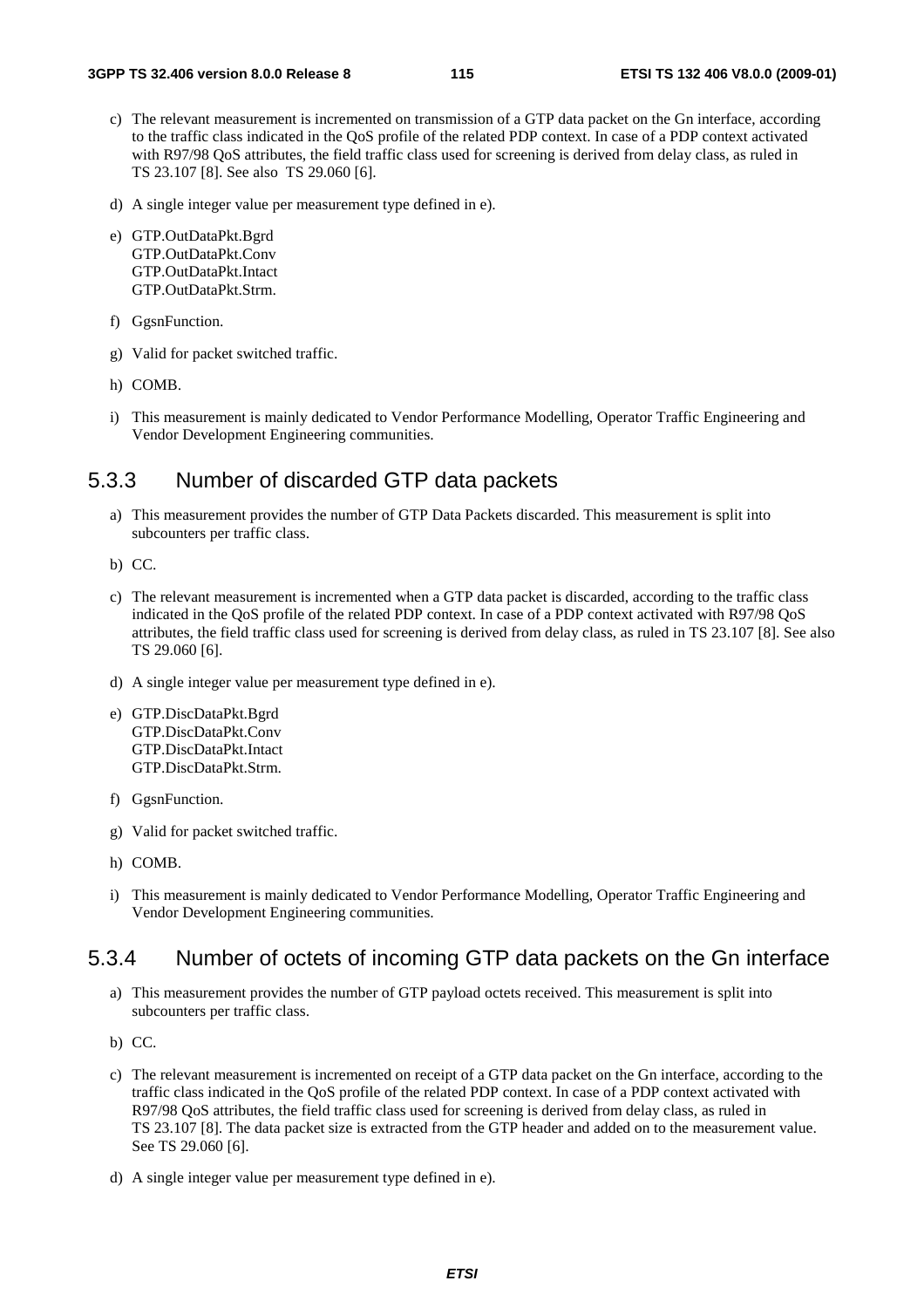- e) GTP.IncDataOct.Bgrd GTP.IncDataOct.Conv GTP.IncDataOct.Intact GTP.IncDataOct.Strm.
- f) GgsnFunction.
- g) Valid for packet switched traffic.
- h) COMB.
- i) This measurement is mainly dedicated to Vendor Performance Modelling and Operator Traffic Engineering communities.

#### 5.3.5 Number of octets of outgoing GTP data packets on the Gn interface

- a) This measurement provides the number of GTP payload octets sent. This measurement is split into subcounters per traffic class.
- b) CC.
- c) The relevant measurement is incremented on transmission of a GTP data packet on the Gn interface, according to the traffic class indicated in the QoS profile of the related PDP context. In case of a PDP context activated with R97/98 QoS attributes, the field traffic class used for screening is derived from delay class, as ruled in TS 23.107 [8]. The data packet size is extracted from the GTP header and added on to the measurement value. See TS 29.060 [6].
- d) A single integer value per measurement type defined in e).
- e) GTP.OutDataOct.Bgrd GTP.OutDataOct.Conv GTP.OutDataOct.Intact GTP.OutDataOct.Strm.
- f) GgsnFunction.
- g) Valid for packet switched traffic.
- h) COMB.
- i) This measurement is mainly dedicated to Vendor Performance Modelling and Operator Traffic Engineering communities.

# 5.3.6 Number of incoming GTP signalling packets on the Gn interface

- a) This measurement provides the number of GTP signalling packets received on the Gn interface. This measurement is split into subcounters per traffic class.
- b) CC.
- c) The relevant measurement is incremented on receipt of a GTP signalling packet on the Gn interface, according to the traffic class of the related PDP context. In case of a PDP context activated with R97/98 QoS attributes, the field traffic class used for screening is derived from delay class, as ruled in TS 23.107 [8]. See also TS 29.060 [6].
- d) A single integer value per measurement type defined in e).
- e) GTP.IncSigPkt.Bgrd GTP.IncSigPkt.Conv GTP.IncSigPkt.Intact GTP.IncSigPkt.Strm.
- f) GgsnFunction.
- g) Valid for packet switched traffic.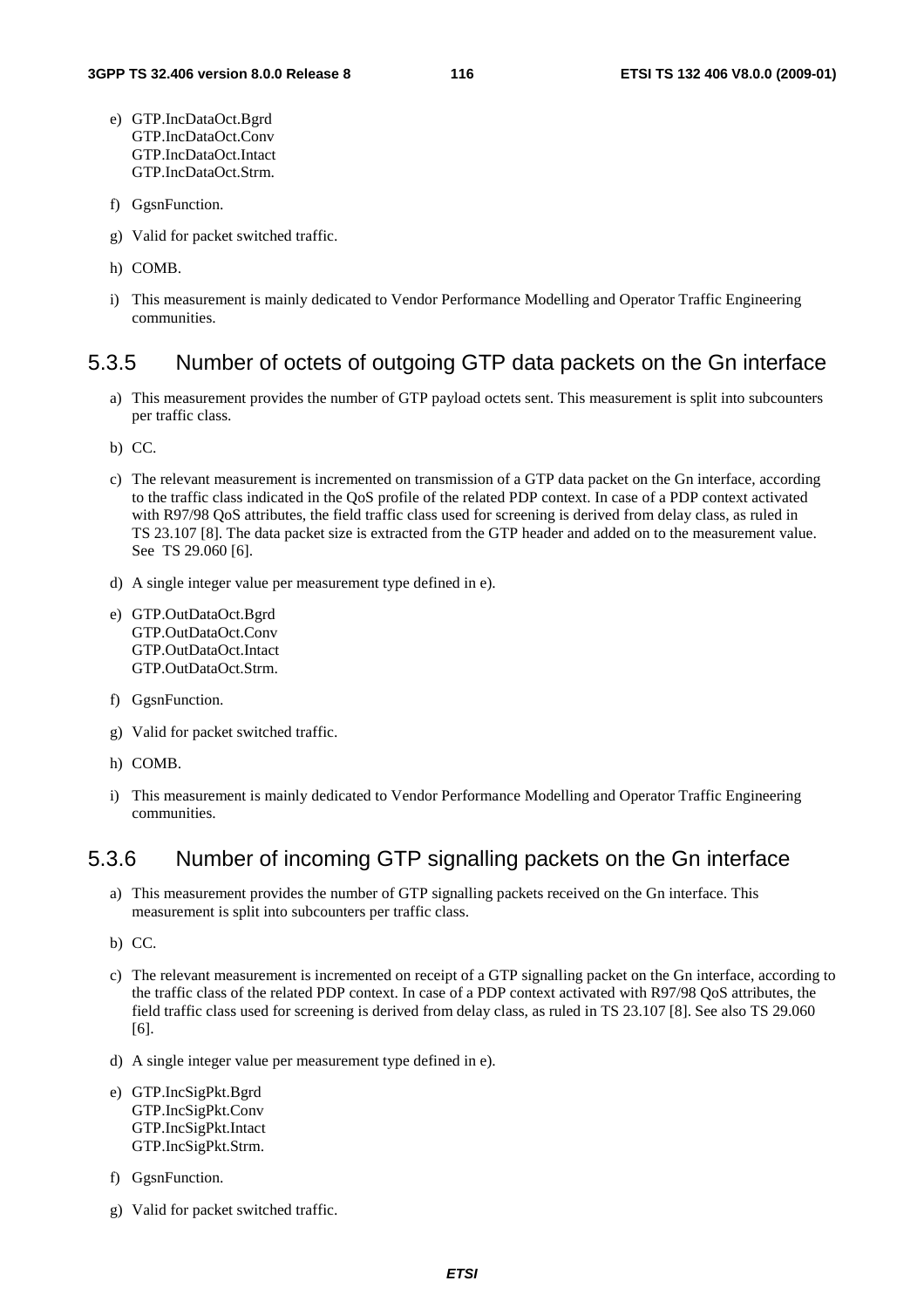- h) COMB.
- i) This measurement is mainly dedicated to Vendor Performance Modelling, Operator Traffic Engineering and Vendor Development Engineering communities.

#### 5.3.7 Number of outgoing GTP signalling packets on the Gn interface

- a) This measurement provides the number of GTP signalling packets sent onto the Gn interface. This measurement is split into subcounters per traffic class.
- b) CC.
- c) The relevant measurement is incremented on transmission of a GTP signalling packet on the Gn interface, according to the traffic class indicated in the QoS profile of the related PDP context. In case of a PDP context activated with R97/98 QoS attributes, the field traffic class used for screening is derived from delay class, as ruled in TS 23.107 [8]. See also TS 29.060 [6].
- d) A single integer value per measurement type defined in e).
- e) GTP.OutSigPkt.Bgrd GTP.OutSigPkt.Conv GTP.OutSigPkt.Intact GTP.OutSigPkt.Strm.
- f) GgsnFunction.
- g) Valid for packet switched traffic.
- h) COMB.
- i) This measurement is mainly dedicated to Vendor Performance Modelling, Operator Traffic Engineering and Vendor Development Engineering communities.

#### 5.3.8 Number of discarded GTP signalling packets

- a) This measurement provides the number of GTP signalling packets discarded. This measurement is split into subcounters per traffic class.
- b) CC.
- c) The relevant measurement is incremented when a GTP signalling packet is discarded, according to the traffic class indicated in the QoS profile of the related PDP context. In case of a PDP context activated with R97/98 QoS attributes, the field traffic class used for screening is derived from delay class, as ruled in TS 23.107 [8]. See also TS 29.060 [6].
- d) A single integer value per measurement type defined in e).
- e) GTP.DiscSigPkt.Bgrd GTP.DiscSigPkt.Conv GTP.DiscSigPkt.Intact GTP.DiscSigPkt.Strm.
- f) GgsnFunction.
- g) Valid for packet switched traffic.
- h) COMB.
- i) This measurement is mainly dedicated to Vendor Performance Modelling, Operator Traffic Engineering and Vendor Development Engineering communities.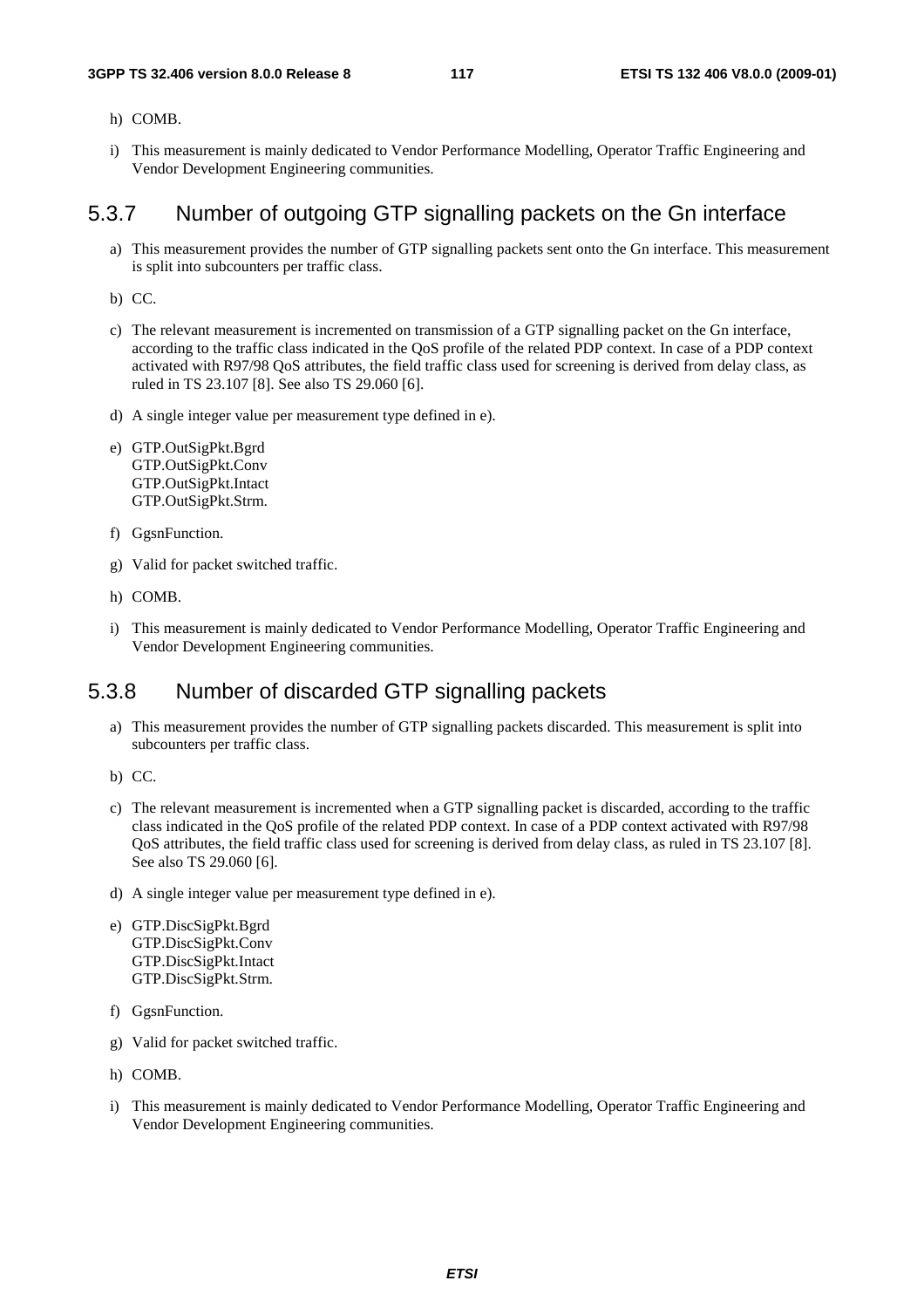## 5.3.9 Number of octets of incoming GTP signalling packets on the Gn interface

a) This measurement provides the number of octets of received GTP signalling packets. This measurement is split into subcounters per traffic class.

b) CC.

- c) The relevant measurement is incremented on receipt of a GTP signalling packet on the Gn interface, according to the traffic class indicated in the QoS profile of the related PDP context. In case of a PDP context activated with R97/98 QoS attributes, the field traffic class used for screening is derived from delay class, as ruled in TS 23.107 [8]. The signalling packet size is extracted from the GTP header and added on to the measurement value. See TS 29.060 [6].
- d) A single integer value per measurement type defined in e).
- e) GTP.IncSigOct.Bgrd GTP.IncSigOct.Conv GTP.IncSigOct.Intact GTP.IncSigOct.Strm.
- f) GgsnFunction.
- g) Valid for packet switched traffic.
- h) COMB.
- i) This measurement is mainly dedicated to Vendor Performance Modelling and Operator Traffic Engineering communities.

## 5.3.10 Number of octets of outgoing GTP signalling packets on the Gn interface

- a) This measurement provides the number of octets of sent GTP signalling packets. This measurement is split into subcounters per traffic class.
- b) CC.
- c) The relevant measurement is incremented on transmission of a GTP signalling packet on the Gn interface, according to the traffic class indicated in the QoS profile of the related PDP context. In case of a PDP context activated with R97/98 QoS attributes, the field traffic class used for screening is derived from delay class, as ruled in TS 23.107 [8]. The signalling packet size is extracted from the GTP header and added on to the measurement value. See TS 29.060 [6].
- d) A single integer value per measurement type defined in e).
- e) GTP.OutSigOct.Bgrd GTP.OutSigOct.Conv GTP.OutSigOct.Intact GTP.OutSigOct.Strm.
- f) GgsnFunction.
- g) Valid for packet switched traffic.
- h) COMB.
- i) This measurement is mainly dedicated to Vendor Performance Modelling and Operator Traffic Engineering communities.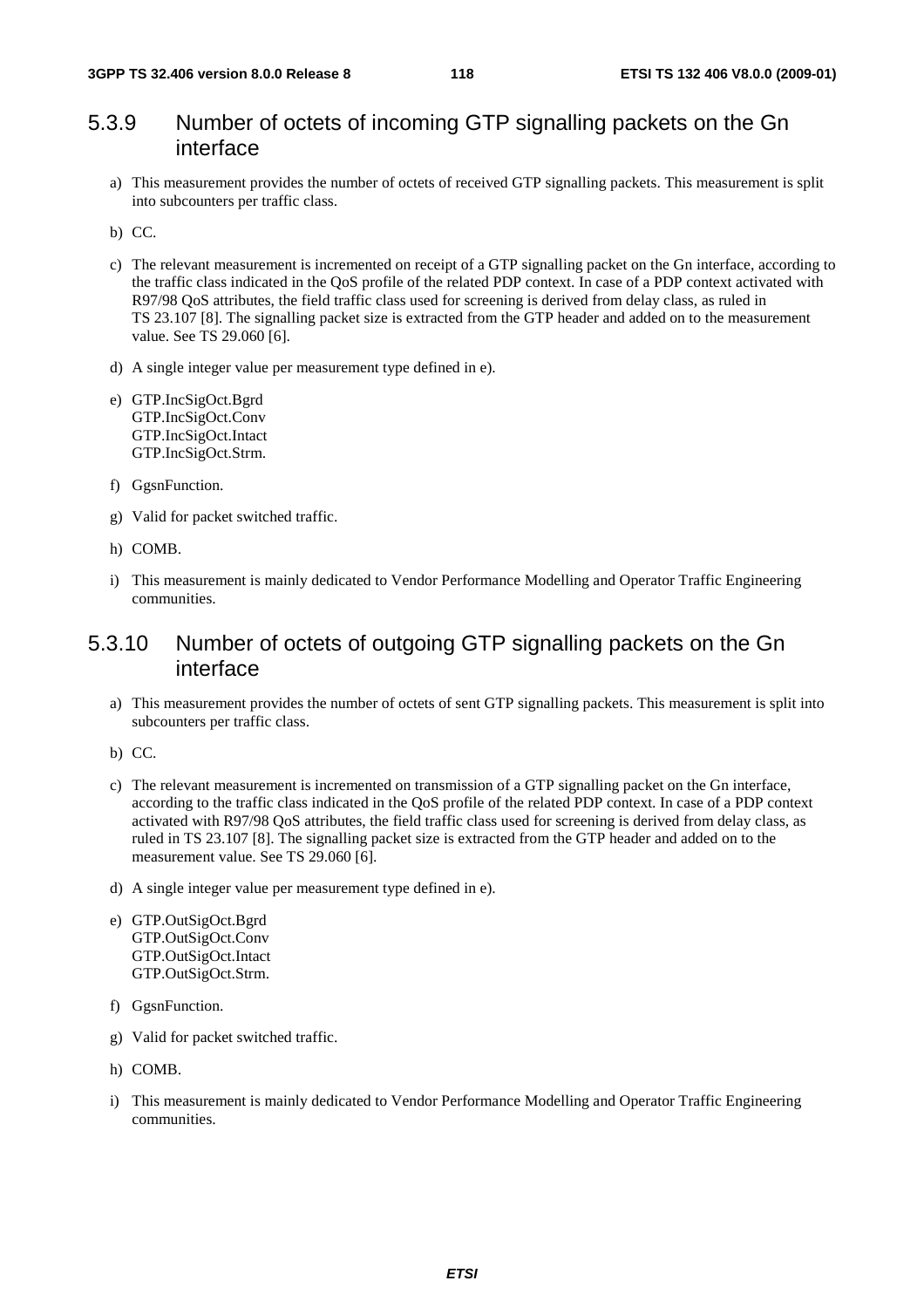# 5.3.11 Number of GTP tunnels on the Gn interface

- a) This measurement provides the current number of simultaneous GTP tunnels on Gn interface handled by the GGSN.
- b) GAUGE.
- c) The measurement is incremented on transmission by the GGSN of a CREATE PDP CONTEXT RESPONSE message with cause "Request Accepted". It is decremented on transmission by the GGSN of a DELETE PDP CONTEXT RESPONSE message with cause "Request Accepted". The measurement includes GTP tunnels for data (user plane) as well as GTP tunnels for signalling (control plane). See TS 29.060 [6].
- d) Integer.
- e) GTP.NbrTunnels.
- f) GgsnFunction.
- g) Valid for packet switched traffic.
- h) COMB.
- i) This measurement is mainly dedicated to Vendor Performance Modelling and Operator Traffic Engineering communities.

# 5.3.12 Number of GTP tunnels created on the Gn interface

- a) This measurement provides the number of GTP Tunnels created on Gn interface.
- b) CC.
- c) The measurement is incremented on transmission by the GGSN of a CREATE PDP CONTEXT RESPONSE message with cause "Request Accepted". The measurement includes GTP tunnels for data (user plane) as well as GTP tunnels for signalling (control plane). See TS 29.060 [6].
- d) Integer.
- e) GTP.NbrCreatTunnels.
- f) GgsnFunction.
- g) Valid for packet switched traffic.
- h) COMB.
- i) This measurement is mainly dedicated to Vendor Performance Modelling and Operator Traffic Engineering communities.

# 5.4 GTP' measurements

The performance counters presented in this subclause are intended to monitor the transfer of G-CDRs to the CGF; in particular

- The number of CDR transfer attempts, together with the cause triggering the transfer enables to dimension both the CGF / Billing System and the Ga interface. The breakdown of causes for transfer attempts may also help in tuning the parameters associated to partial CDR creation.
- The breakdown of causes for transfer failure is provided to track and investigate any problem that could be detected thanks to the CDR transfer success rate.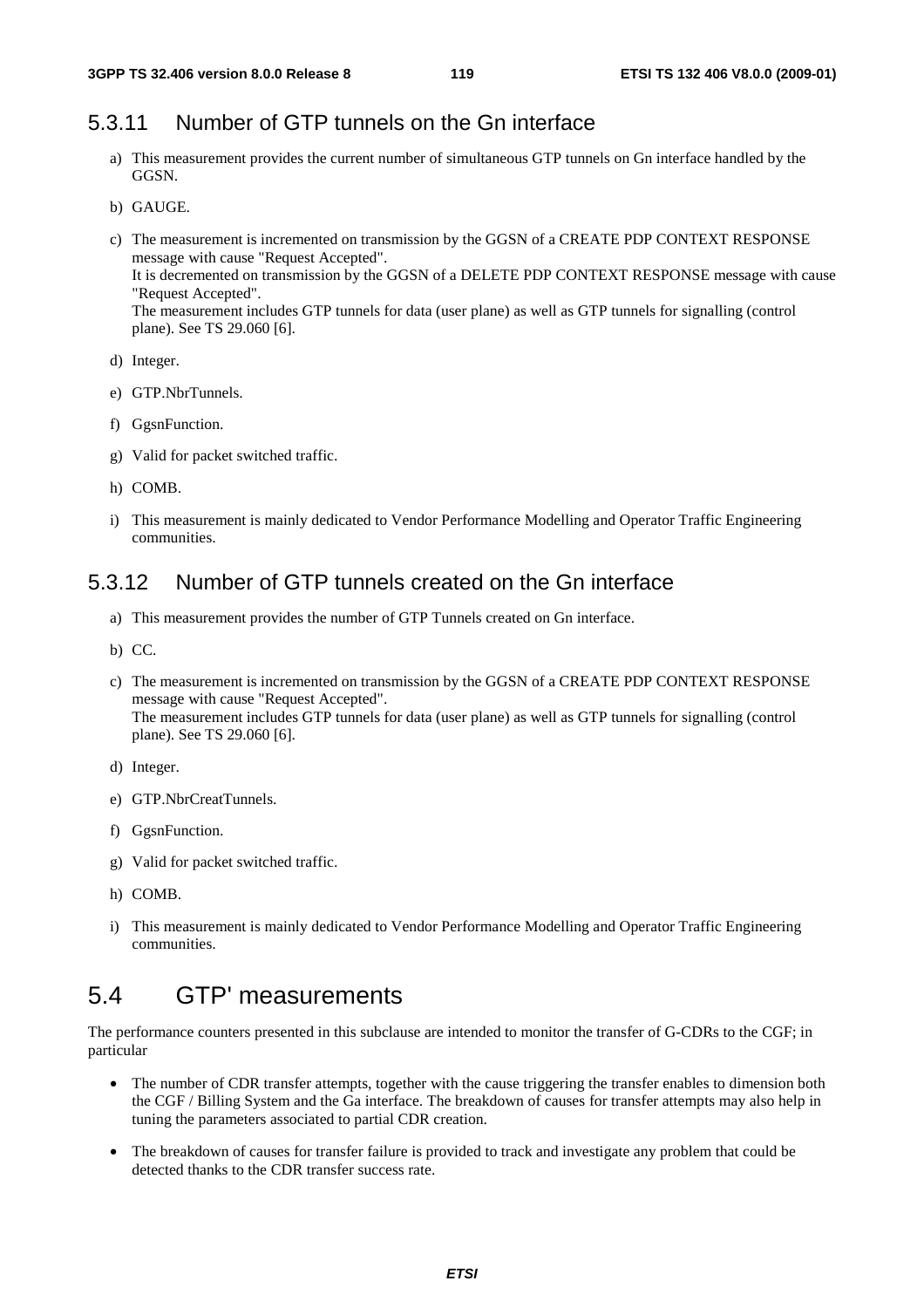These counters are associated to the GTP' protocol between the GGSN and the CGF, as defined in TS 29.060 [6] and TS 32.015.

The figure below from TS 32.015 shows a normal CDR transfer between a GSN and a CGF and details the events triggering the update of the counters values.



**Figure from TS 32.015** 

The three measurement types defined in the clause 5.4 are subject to the "2 out of 3 approach".

# 5.4.1 Attempted CDR information transfers

- a) This measurement provides the number of CDR information transfers attempted. This measurement is split into subcounters per transfer triggering cause.
- b) CC.
- c) The relevant measurement is incremented when a DATA RECORD TRANSFER REQUEST message used to transmit CDR information is sent to the CGF, according to the cause that triggered the transfer. Possible causes are included in TS 32.015.
- d) Each measurement is an integer value.
- e) The measurement name has the form GTPP.CdrTransfReq.Cause where Cause indicates the cause that triggered the transfer.
- f) GgsnFunction.
- g) Valid for packet switched traffic.
- h) COMB.
- i) This measurement is mainly dedicated to Vendor Performance Modelling and Operator Traffic Engineering communities.

# 5.4.2 Successful CDR information transfers

- a) This measurement provides the number of CDR information successfully transmitted to CGF.
- b) CC.
- c) The measurement is incremented on receipt by the GGSN of a DATA RECORD TRANSFER RESPONSE message with cause code "Request Accepted".
- d) Integer.
- e) GTPP.SuccCdrTransf.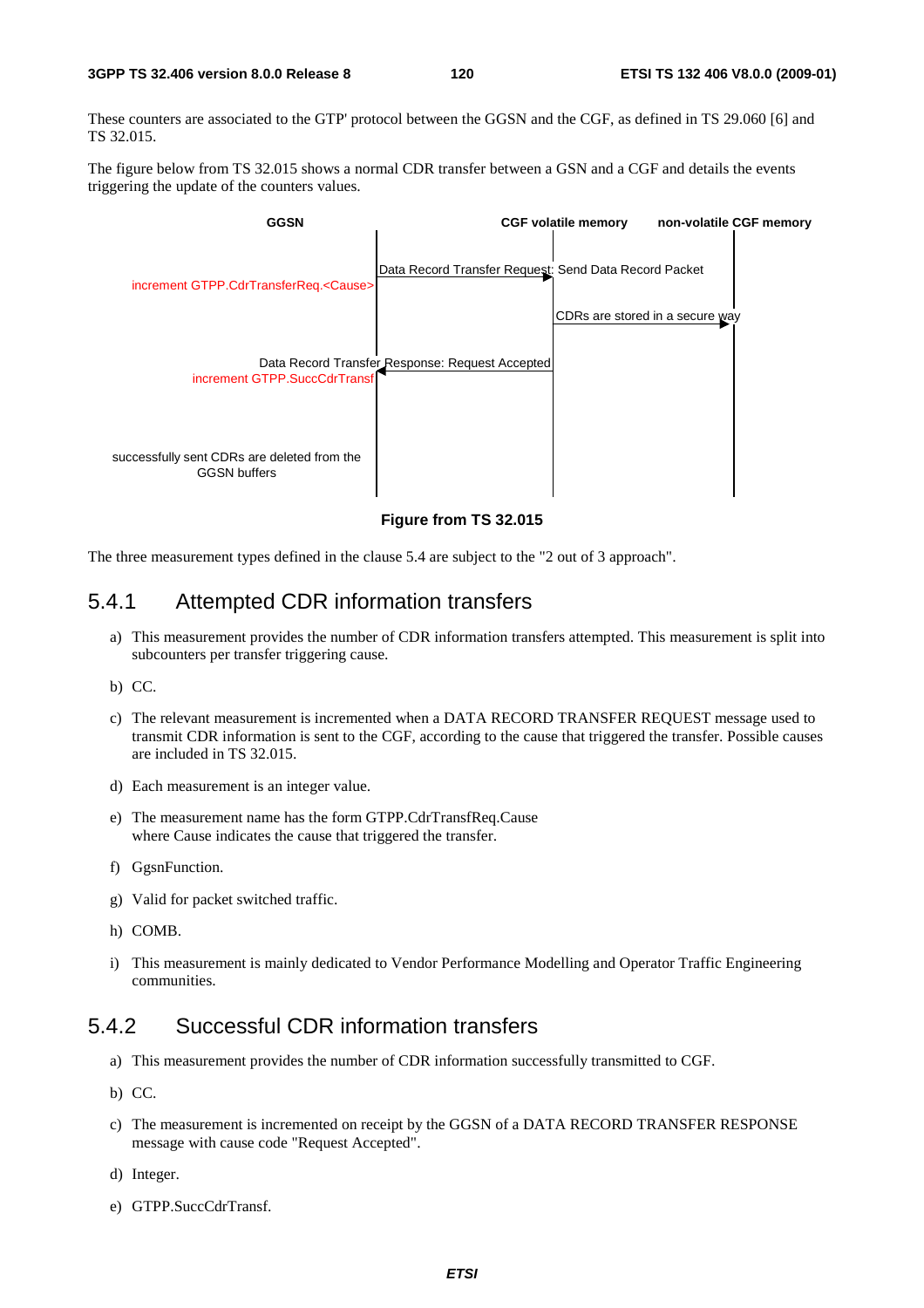- f) GgsnFunction.
- g) Valid for packet switched traffic.
- h) COMB.
- i) This measurement is mainly dedicated to Vendor Performance Modelling and Operator Traffic Engineering communities.

# 5.4.3 Failed CDR information transfers

- a) This measurement provides the number of CDR information failed to be transferred to CGF. This measurement is split into subcounters per failure cause. Possible causes are included in TS 32.015.
- b) CC.
- c) The relevant measurement is incremented on receipt by the GGSN of a DATA RECORD TRANSFER RESPONSE message according to the failure cause.
- d) Each measurement is an integer value.
- e) The measurement name has the form GTPP.FailCdrTransf.Cause where Cause indicates the failure cause.
- f) GgsnFunction.
- g) Valid for packet switched traffic.
- h) COMB.
- i) This measurement is mainly dedicated to Vendor Performance Modelling, Operator Maintenance and Operator Traffic Engineering communities.

# 5.5 IP measurements

The performance counters presented in this subclause are mainly intended to:

- monitor the bearer traffic exchanged between the GGSN and the external PDN on the Gi interface;
- establish the session profile (including IP average packet size, uplink and downlink IP traffic per session, …), possibly per traffic class; and
- monitor the GGSN load (through measurements such as the total bit rate handled by the node, the ratio of packets discarded at GGSN level, …).

These counters are associated to IP protocol on the Gi interface.

These counters are proposed to be screened with regards to the protocol configuration options, as defined in TS 24.008 [15] and TS 29.061 [10], i.e. a set of the counters is associated to any valid combination of the different options below:

- transparent or non-transparent access to the external PDN;
- user data encryption (IPSec, ...);
- tunnelling of packets onto the Gi interface.

Any valid combination of these options fully defines a "Gi reference point". The figure below gives an overview of some Gi reference points.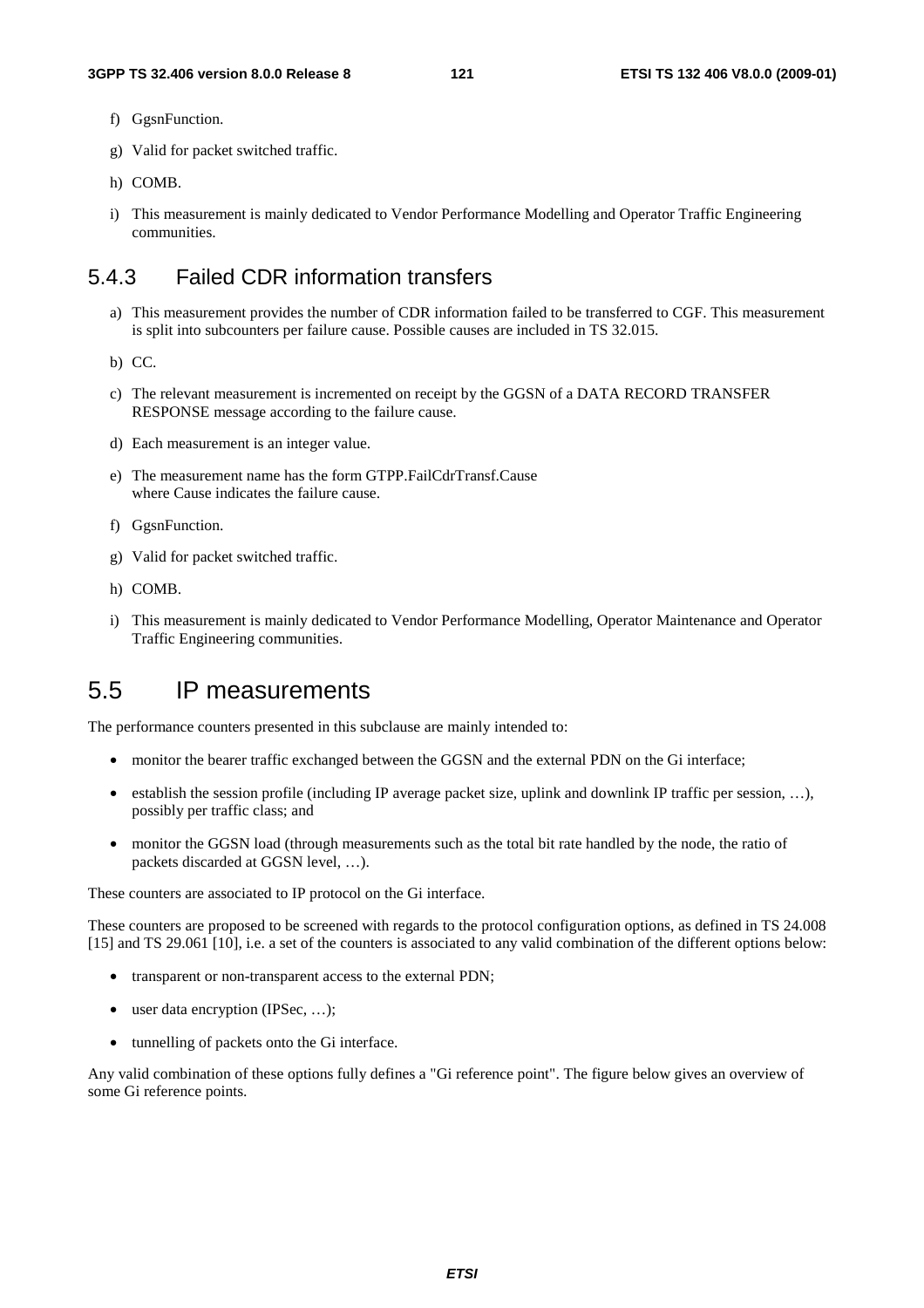

**Figure: Overview of some Gi reference points** 

# 5.5.1 Number of incoming IP data packets on the Gi interface

This measurement provides the number of IP data packets received on the Gi interface. This measurement is split into subcounters per traffic class of the related PDP context.

- a) CC.
- b) The relevant measurement is incremented on receipt of an IP data packet on the Gi interface, according to the traffic class of the related PDP context. In case of a PDP context activated with R97/98 QoS attributes, the field traffic class used for screening is derived from delay class, as ruled in TS 23.107 [8]. See also 07 and TS 29.061 [10].
- c) A single integer value per measurement type defined in e).
- d) IP.IncDataPkt.Bgrd IP.IncDataPkt.Conv IP.IncDataPkt.Intact IP.IncDataPkt.Strm.
- e) GgsnFunction, per Gi reference point.
- f) Valid for packet switched traffic.
- g) COMB.
- h) This measurement is mainly dedicated to Vendor Performance Modelling, Operator Traffic Engineering and Vendor Development Engineering communities.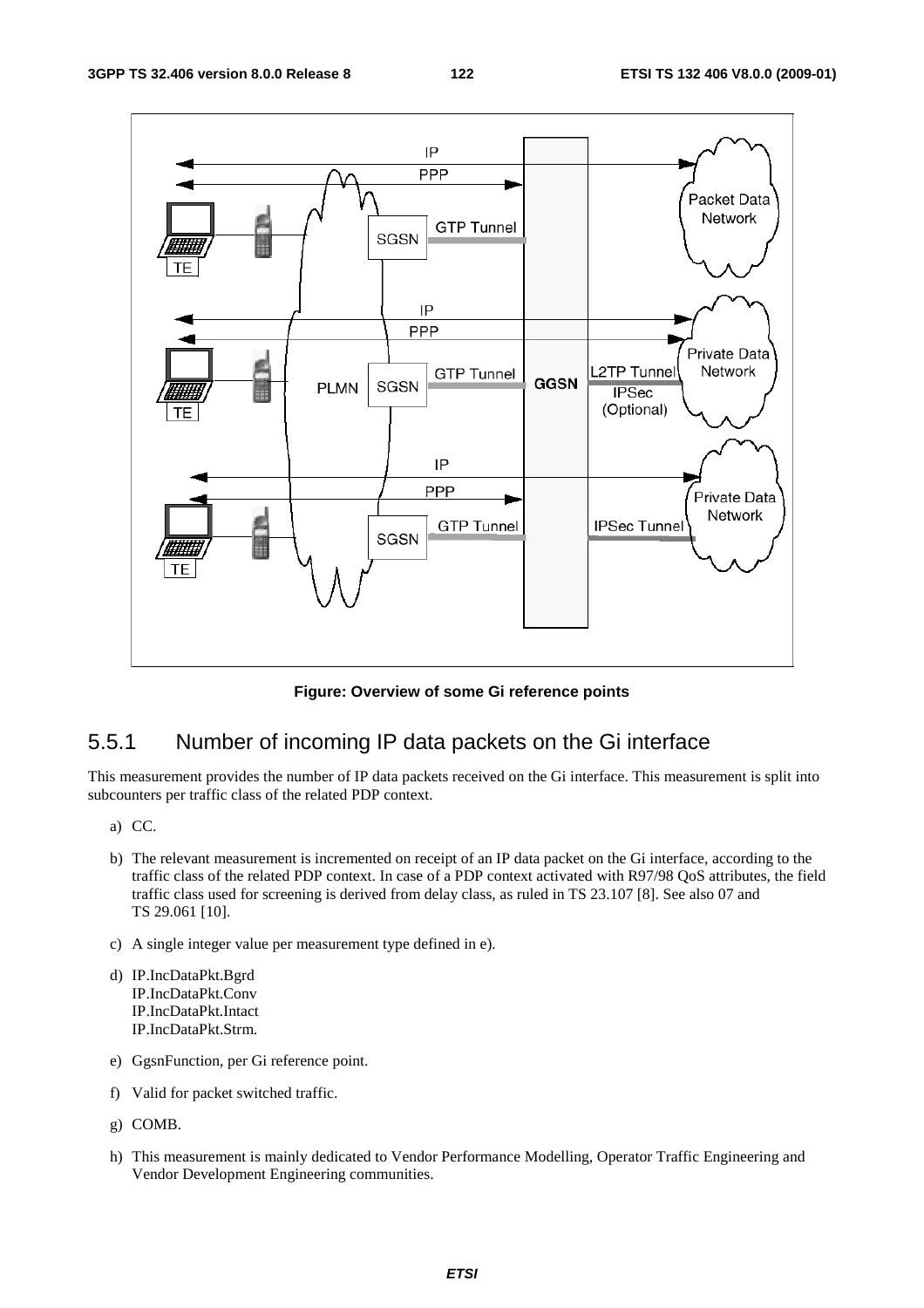# 5.5.2 Number of outgoing IP data packets on the Gi interface

- a) This measurement provides the number of IP data packets sent onto the Gi interface. This measurement is split into subcounters per traffic class of the related PDP context.
- b) CC.
- c) The relevant measurement is incremented on transmission of an IP data packet on the Gi interface, according to the traffic class of the related PDP context. In case of a PDP context activated with R97/98 QoS attributes, the field traffic class used for screening is derived from delay class, as ruled in TS 23.107 [8]. See also TS 29.061 [10].
- d) A single integer value per measurement type defined in e).
- e) IP.OutDataPkt.Bgrd IP.OutDataPkt.Conv IP.OutDataPkt.Intact IP.OutDataPkt.Strm.
- f) GgsnFunction, per Gi reference point.
- g) Valid for packet switched traffic.
- h) COMB.
- i) This measurement is mainly dedicated to Vendor Performance Modelling, Operator Traffic Engineering and Vendor Development Engineering communities.

## 5.5.3 Number of IP data packets discarded due to node congestion

- a) This measurement provides the number of IP data packets discarded. This measurement is split into subcounters per traffic class of the related PDP context.
- b) CC.
- c) The relevant measurement is incremented when a received IP data packet is discarded due to node congestion, according to the traffic class of the related PDP context. In case of a PDP context activated with R97/98 QoS attributes, the field traffic class used for screening is derived from delay class, as ruled in TS 23.107 [8]. See also TS 29.061 [10].
- d) A single integer value per measurement type defined in e).
- e) IP.DiscDataPkt.Bgrd IP.DiscDataPkt.Conv IP.DiscDataPkt.Intact IP.DiscDataPkt.Strm.
- f) GgsnFunction, per Gi reference point.
- g) Valid for packet switched traffic.
- h) COMB.
- i) This measurement is mainly dedicated to Vendor Performance Modelling, Operator Traffic Engineering and Vendor Development Engineering communities.

#### 5.5.4 Number of octets of incoming IP data packets on the Gi interface

a) This measurement provides the number of IP payload octets received on the Gi interface. This measurement is split into subcounters per traffic class of the related PDP context.

b) CC.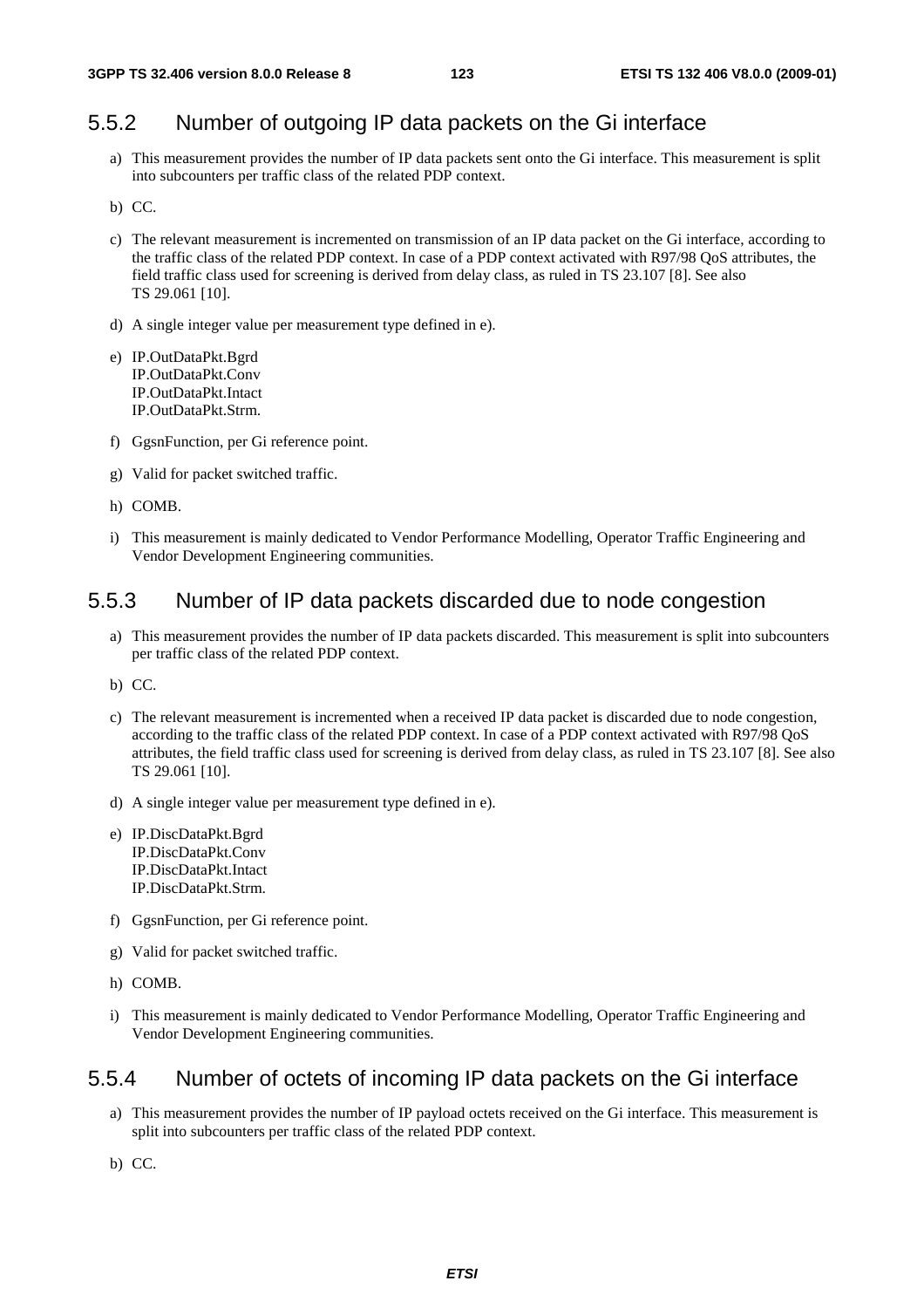- c) The relevant measurement is incremented on receipt of an IP data packet on the Gi interface, according to the traffic class of the related PDP context. In case of a PDP context activated with R97/98 QoS attributes, the field traffic class used for screening is derived from delay class, as ruled in TS 23.107 [8]. The data packet size is extracted from the IP header and added on to the measurement value. See TS 29.061 [10].
- d) A single integer value per measurement type defined in e).
- e) IP.IncDataOct.Bgrd IP.IncDataOct.Conv IP.IncDataOct.Intact IP.IncDataOct.Strm.
- f) GgsnFunction, per Gi reference point.
- g) Valid for packet switched traffic.
- h) COMB.
- i) This measurement is mainly dedicated to Vendor Performance Modelling and Operator Traffic Engineering communities.

## 5.5.5 Number of octets of outgoing IP data packets on the Gi interface

- a) This measurement provides the number of IP payload octets sent onto the Gi interface. This measurement is split into subcounters per traffic class of the related PDP context.
- b) CC.
- c) The relevant measurement is incremented on transmission of an IP data packet on the Gi interface, according to the traffic class of the related PDP context. In case of a PDP context activated with R97/98 QoS attributes, the field traffic class used for screening is derived from delay class, as ruled in TS 23.107 [8]. The data packet size is extracted from the IP header and added on to the measurement value. See TS 29.061 [10].
- d) A single integer value per measurement type defined in e).
- e) IP.OutDataOct.Bgrd IP.OutDataOct.Conv IP.OutDataOct.Intact IP.OutDataOct.Strm.
- f) GgsnFunction, per Gi reference point.
- g) Valid for packet switched traffic.
- h) COMB.
- i) This measurement is mainly dedicated to Vendor Performance Modelling and Operator Traffic Engineering communities.

# 5.6 AAA Authentication measurements

The performance counters presented in this subclause are mainly intended to:

- monitor the AAA server performance;
- monitor the network connectivity.

These counters are associated to the AAA server, which is playing a more and more important role in a 3G environment, and is defined in RFC 2903 [17].

The figure below presents the message sequence during an AAA authentication procedure initiated by the GGSN.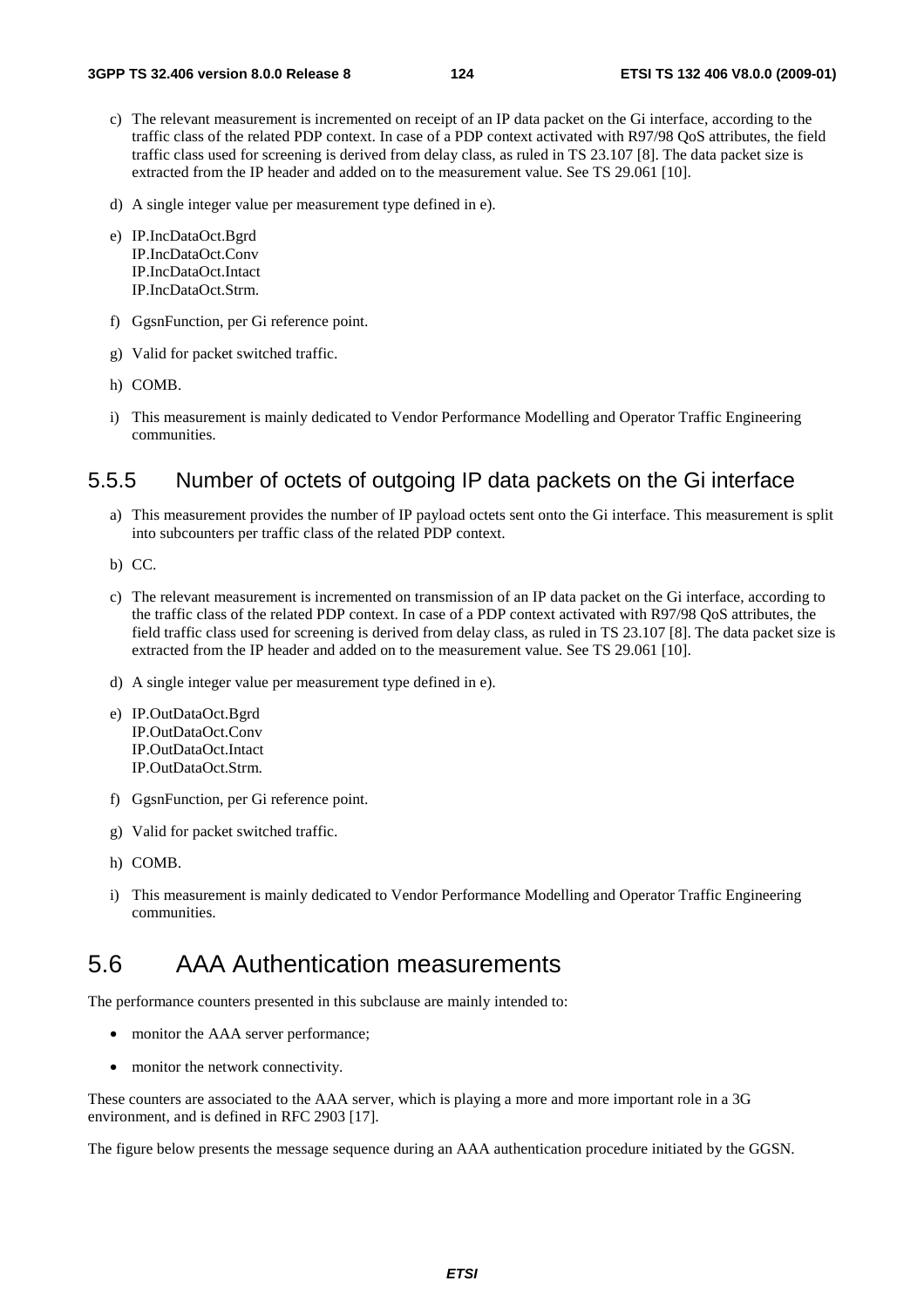

#### **Figure: AAA authentication procedure initiated by GGSN**

NOTE: In Radius, the AAA Authentication Request message is Access-Request and AAA Authentication Response is Access-Accept/ Access-Reject/ Access-Challenge (RFC 2138 [18]), where the AAA successful authentication response message is Access-Accept.

## 5.6.1 Attempted Authentication Procedures, per APN

- a) This measurement provides the number of attempted authentication procedures per APN.
- b) CC.
- c) Transmission by the GGSN of an AAA authentication request message to the AAA server.
- d) A single integer value.
- e) AAA.AttAuthQuery.Apn.
- f) GgsnFunction, per APN.
- g) Valid for packet switched traffic.
- h) Combined

# 5.6.2 Successful Authentication Procedures, per APN

- a) This measurement provides the number of successful authentication procedures per APN.
- b) CC.
- c) Receipt by the GGSN of an AAA successful authentication response message from the AAA server.
- d) A single integer value.
- e) AAA.SuccAuthResp.Apn.
- f) GgsnFunction, per APN.
- g) Valid for packet switched traffic.
- h) Combined.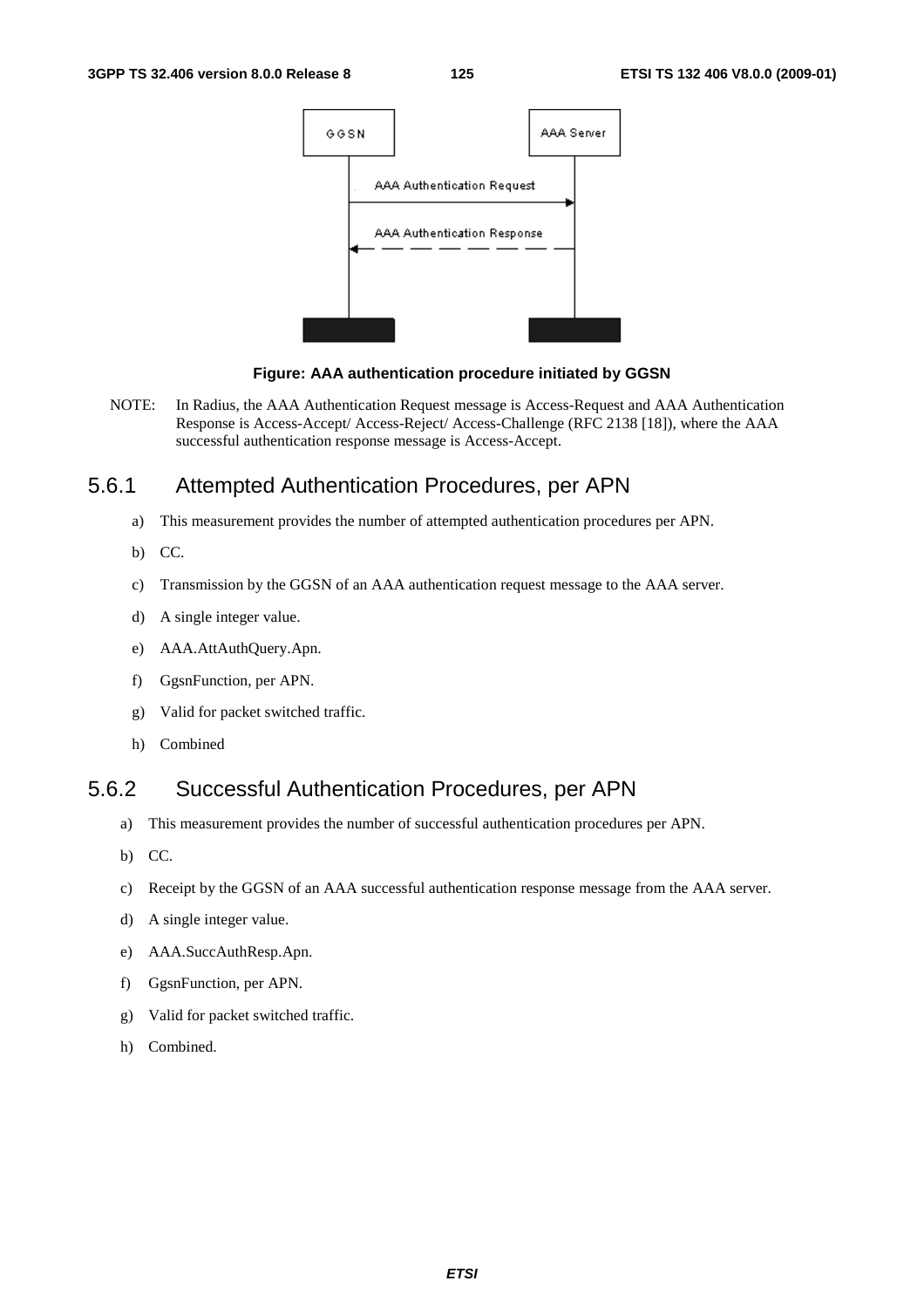# Annex A (informative): Change history

| <b>Change history</b> |  |                            |            |                          |                                                                       |                          |             |                 |  |  |
|-----------------------|--|----------------------------|------------|--------------------------|-----------------------------------------------------------------------|--------------------------|-------------|-----------------|--|--|
| <b>Date</b>           |  | TSG # TSG Doc.             |            |                          | <b>Rev Subject/Comment</b>                                            | <b>Cat Old</b>           |             | <b>New</b>      |  |  |
|                       |  | Mar 2006 SA 31 SP-060109 - |            | $\overline{\phantom{a}}$ | Split of 32.403-710 into four new TSs 32.404, 32.405, 32.406, 32.408. | $\overline{\phantom{a}}$ |             | $1.0.0$ $7.0.0$ |  |  |
|                       |  |                            |            |                          | Submitted to TSG SA #31 for Approval.                                 |                          |             |                 |  |  |
|                       |  | Uun 2006 SA 32 SP-060260   | $ 0001  -$ |                          | Move SMS related Measurements from 32,406 to 32,408                   |                          | 7.0.0 7.1.0 |                 |  |  |
| Dec 2008 SA 42 --     |  |                            | $- -$      | <b>1444</b>              | Upgrade to Release 8                                                  | $\sim$                   |             | $7.1.0$ 8.0.0   |  |  |